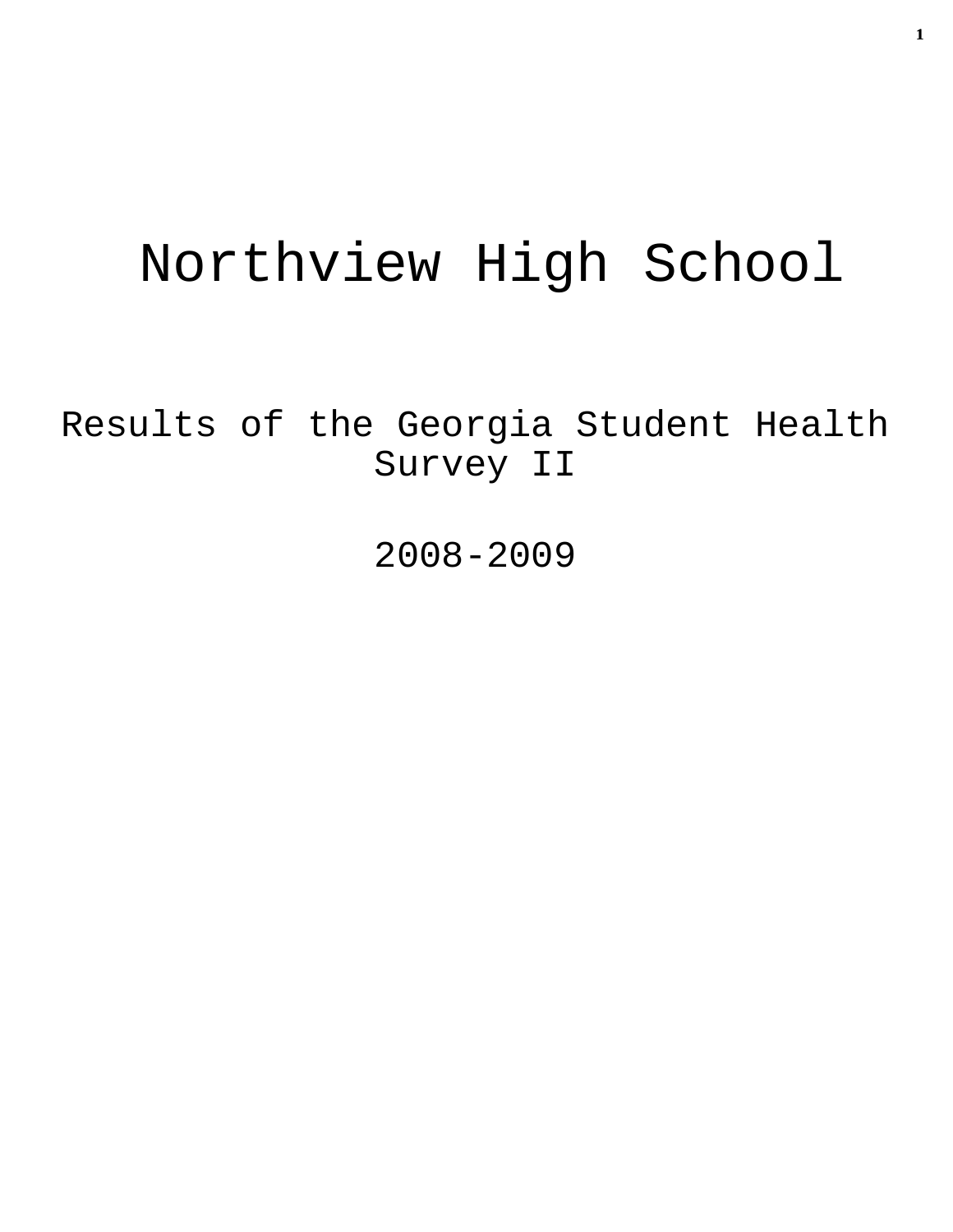# *Demographics* **2**

| Grade                    |     |  |  |  |
|--------------------------|-----|--|--|--|
| <b>Grade   Frequency</b> |     |  |  |  |
| 10                       | 590 |  |  |  |
| 12                       | 363 |  |  |  |

| Frequency      | <b>Table of Gender by Grade</b> |              |              |              |  |  |
|----------------|---------------------------------|--------------|--------------|--------------|--|--|
| <b>Col Pct</b> |                                 | Grade(Grade) |              |              |  |  |
|                | Gender(Gender)                  | 10           | 12           | <b>Total</b> |  |  |
|                | <b>Female</b>                   | 311<br>52.71 | 160<br>44.08 | 471          |  |  |
|                | <b>Male</b>                     | 279<br>47.29 | 203<br>55.92 | 482          |  |  |
|                | <b>Total</b>                    | 590          | 363          | 953          |  |  |

| <b>Frequency</b> |
|------------------|
| Uol Pci          |

| <b>Table of Ethnicity by Grade</b> |              |              |              |  |  |  |
|------------------------------------|--------------|--------------|--------------|--|--|--|
|                                    | Grade(Grade) |              |              |  |  |  |
| <b>Ethnicity</b> (Ethnicity)       | 10           | 12           | <b>Total</b> |  |  |  |
| <b>Black</b>                       | 45<br>7.63   | 26<br>7.16   | 71           |  |  |  |
| <b>Hispanic</b>                    | 21<br>3.56   | 21<br>5.79   | 42           |  |  |  |
| White                              | 320<br>54.24 | 201<br>55.37 | 521          |  |  |  |
| <b>Asian</b>                       | 181<br>30.68 | 96<br>26.45  | 277          |  |  |  |
| <b>Other</b>                       | 23<br>3.90   | 19<br>5.23   | 42           |  |  |  |
| <b>Total</b>                       | 590          | 363          | 953          |  |  |  |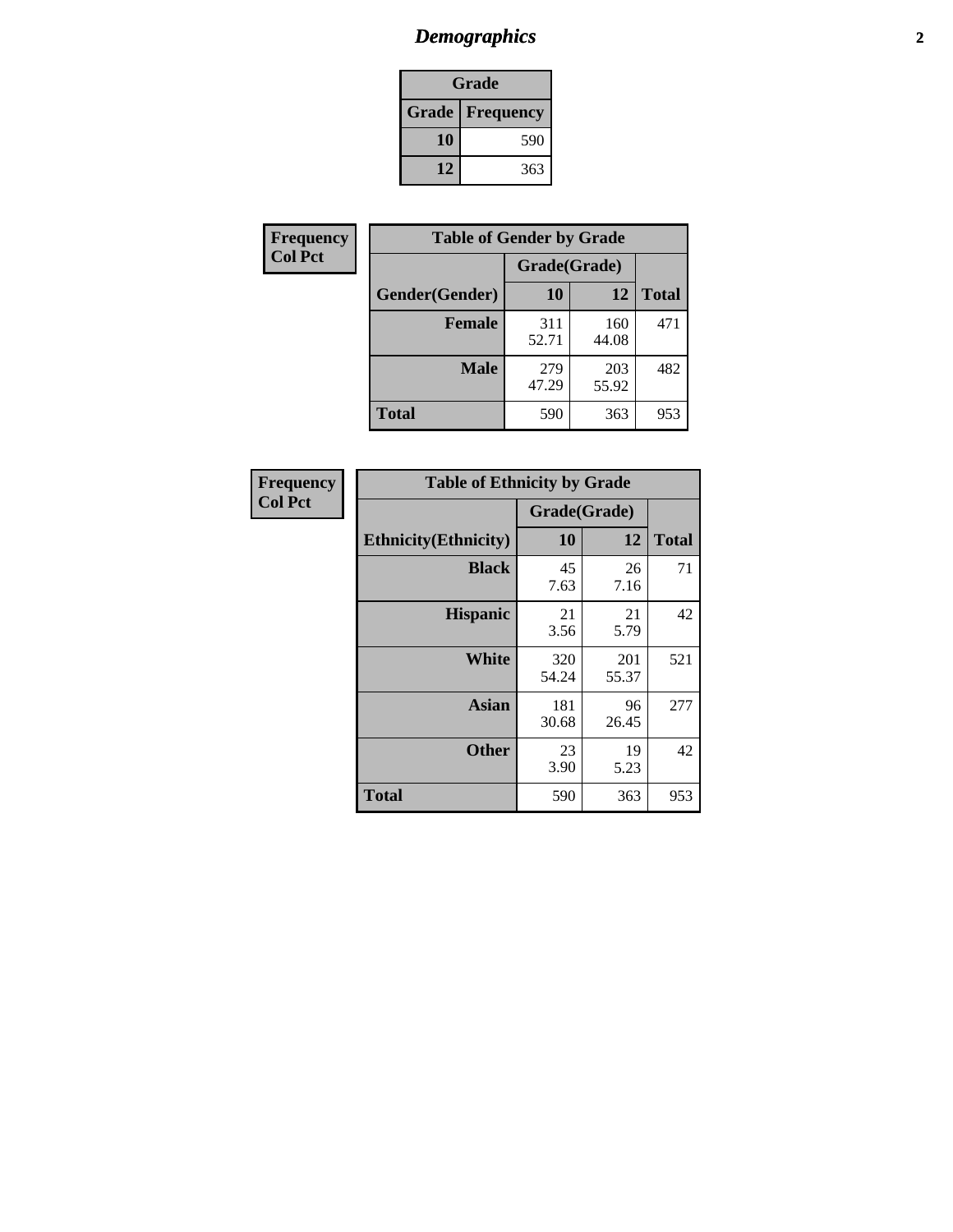#### *Title IV, Part A, Schedule A* **3** *Goal 1: Ensure that all schools are drug-free Baseline Data: Year 2008-2009 Prevalence of Drug Use*

| Frequency<br><b>Col Pct</b> | <b>Table of AlcoholAlt by Grade</b> |              |              |              |  |  |
|-----------------------------|-------------------------------------|--------------|--------------|--------------|--|--|
|                             | AlcoholAlt(Alcohol                  | Grade(Grade) |              |              |  |  |
|                             | use, past 30 days)                  | <b>10</b>    | 12           | <b>Total</b> |  |  |
|                             | <b>Yes</b>                          | 108<br>18.31 | 152<br>41.87 | 260          |  |  |
|                             | N <sub>0</sub>                      | 482<br>81.69 | 211<br>58.13 | 693          |  |  |
|                             | <b>Total</b>                        | 590          | 363          | 953          |  |  |

| <b>Frequency</b><br><b>Col Pct</b> | <b>Table of TobaccoAny by Grade</b> |              |              |              |  |  |
|------------------------------------|-------------------------------------|--------------|--------------|--------------|--|--|
|                                    | TobaccoAny(Tobacco                  | Grade(Grade) |              |              |  |  |
|                                    | use, past 30 days)                  | 10           | 12           | <b>Total</b> |  |  |
|                                    | Yes                                 | 66<br>11.19  | 103<br>28.37 | 169          |  |  |
|                                    | N <sub>0</sub>                      | 524<br>88.81 | 260<br>71.63 | 784          |  |  |
|                                    | Total                               | 590          | 363          | 953          |  |  |

| Frequency<br><b>Col Pct</b> | <b>Table of MarijuanaAlt by Grade</b> |              |              |              |  |
|-----------------------------|---------------------------------------|--------------|--------------|--------------|--|
|                             | MarijuanaAlt(Marijuana                | Grade(Grade) |              |              |  |
|                             | use, past 30 days)                    | <b>10</b>    | 12           | <b>Total</b> |  |
|                             | <b>Yes</b>                            | 63<br>10.68  | 71<br>19.56  | 134          |  |
|                             | N <sub>0</sub>                        | 527<br>89.32 | 292<br>80.44 | 819          |  |
|                             | <b>Total</b>                          | 590          | 363          | 953          |  |

| Frequency      | <b>Table of OtherDrugAny by Grade</b>  |              |              |              |  |
|----------------|----------------------------------------|--------------|--------------|--------------|--|
| <b>Col Pct</b> | <b>OtherDrugAny(Other</b><br>drug use, | Grade(Grade) |              |              |  |
|                | past 30 days)                          | 10           | 12           | <b>Total</b> |  |
|                | Yes                                    | 39<br>6.61   | 46<br>12.67  | 85           |  |
|                | N <sub>0</sub>                         | 551<br>93.39 | 317<br>87.33 | 868          |  |
|                | <b>Total</b>                           | 590          | 363          | 953          |  |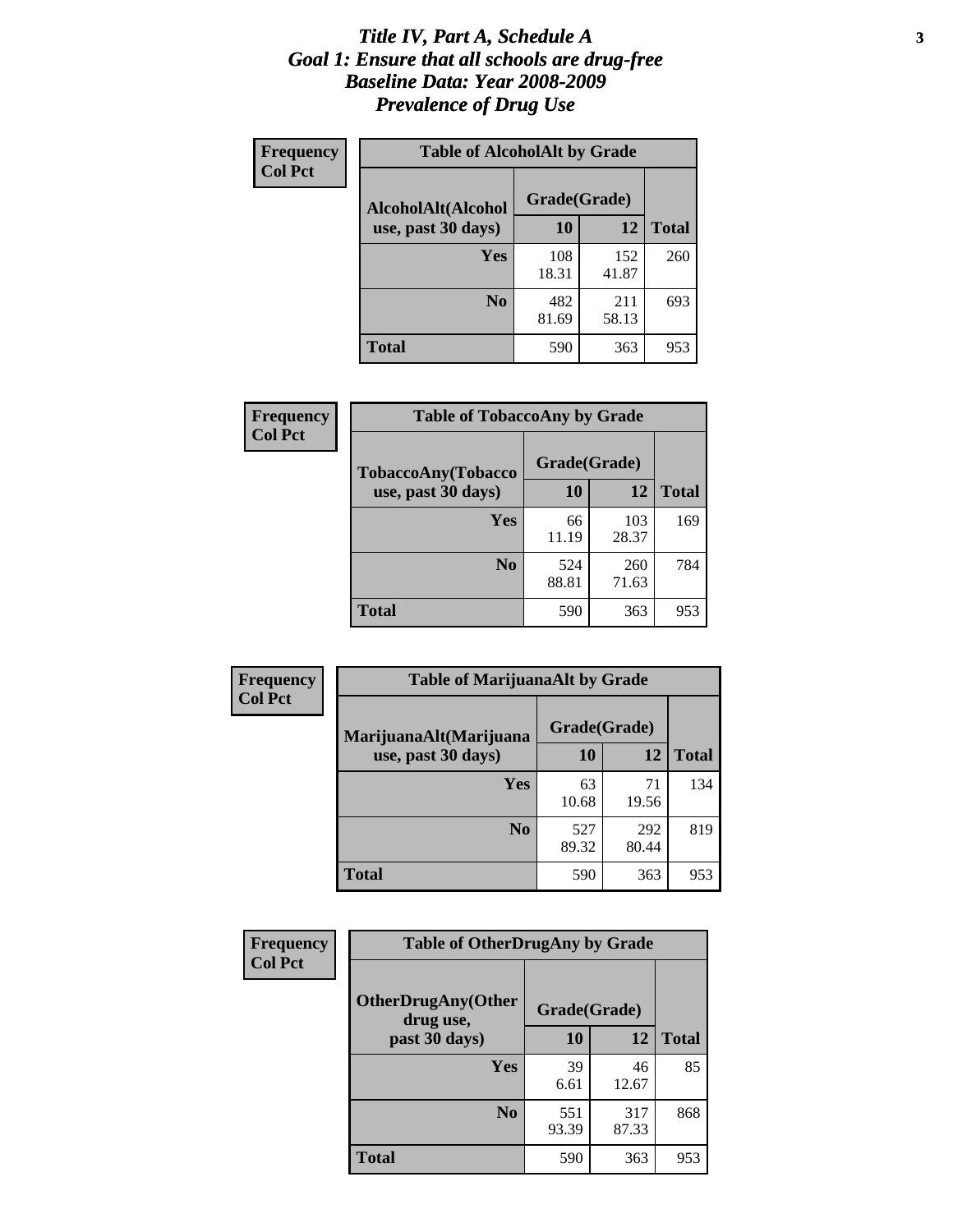### *Average Age of Onset of Use* **4** *Results for "Average Age of Onset of Use" questions exclude students who said they did not use that substance*

| <b>Variable</b>    | Label                                                              | <b>Mean</b> |
|--------------------|--------------------------------------------------------------------|-------------|
| Alcoholinit2       | I started using alcohol when I was                                 | 13.96       |
| Cigarettesinit2    | I started smoking tobacco when I was                               | 14.75       |
| Smokelessinit2     | I started chewing tobacco when I was                               | 14.40       |
| Marijuanainit2     | I started using marijuana when I was                               | 14.40       |
| Cocaineinit2       | I started using cocaine when I was                                 | 12.97       |
| Inhalantsinit2     | I started using inhalants when I was                               | 11.23       |
| Steroidsinit2      | I started using steroids when I was                                | 10.60       |
| Ecstasyinit2       | I started using ecstasy when I was                                 | 13.22       |
| Methinit2          | I started using methamphetamines when I was                        | 10.56       |
| Hallucinogensinit2 | I started using hallucinogens when I was                           | 13.41       |
| Prescriptioninit2  | I started using prescription drugs not prescribed to me when I was | 13.91       |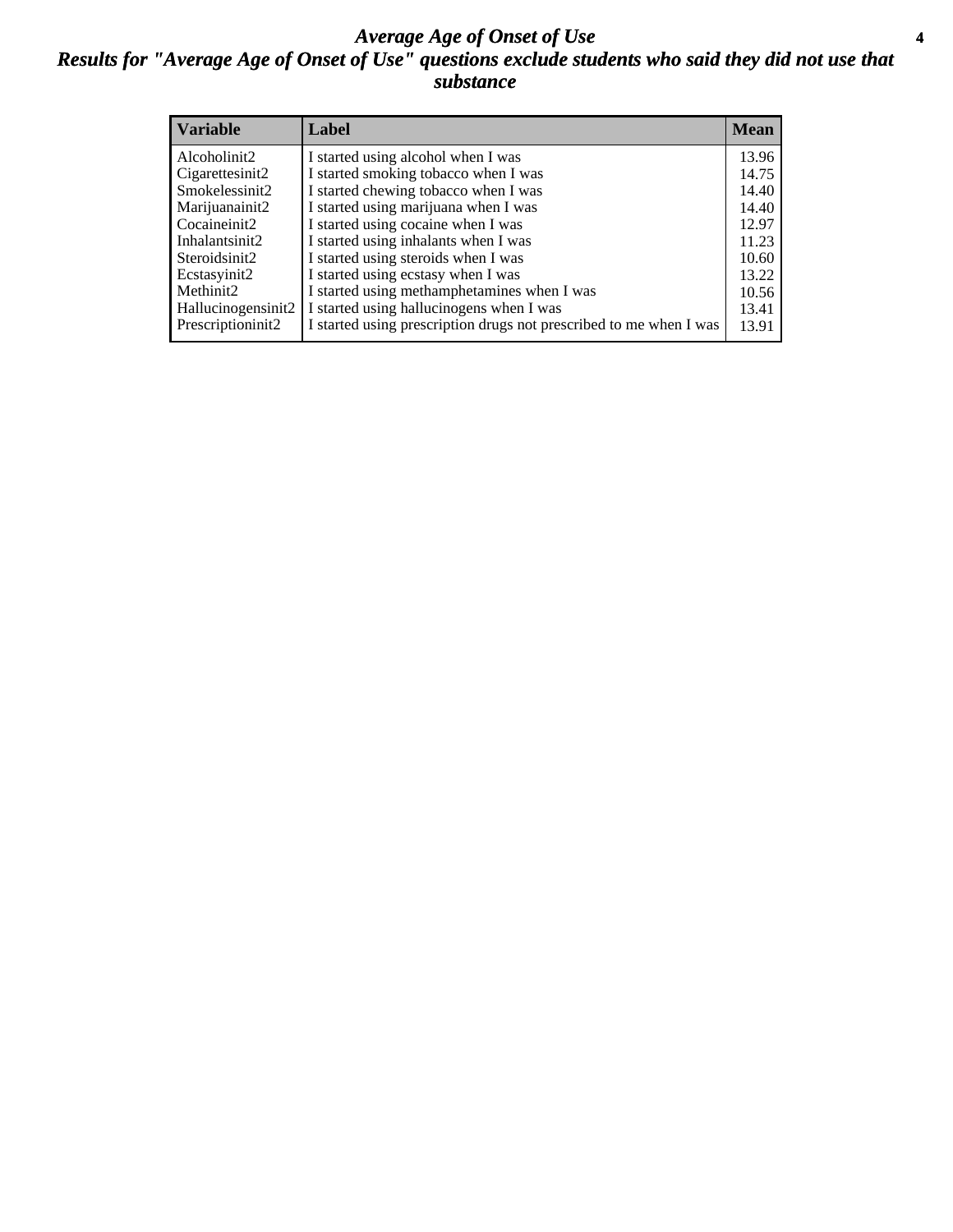# *Perception of Health Risk* **5**

| Frequency      | <b>Table of Alcoholharmdich by Grade</b> |              |              |              |  |
|----------------|------------------------------------------|--------------|--------------|--------------|--|
| <b>Col Pct</b> | Alcoholharmdich(I<br>think alcohol is    | Grade(Grade) |              |              |  |
|                | harmful)                                 | 10           | 12           | <b>Total</b> |  |
|                | <b>Yes</b>                               | 474<br>80.34 | 238<br>65.56 | 712          |  |
|                | N <sub>0</sub>                           | 116<br>19.66 | 125<br>34.44 | 241          |  |
|                | <b>Total</b>                             | 590          | 363          | 953          |  |

| Frequency      | <b>Table of Tobaccoharmdich by Grade</b> |              |              |              |  |
|----------------|------------------------------------------|--------------|--------------|--------------|--|
| <b>Col Pct</b> | Tobaccoharmdich(I<br>think tobacco is    | Grade(Grade) |              |              |  |
|                | harmful)                                 | 10           | 12           | <b>Total</b> |  |
|                | <b>Yes</b>                               | 559<br>94.75 | 341<br>93.94 | 900          |  |
|                | N <sub>0</sub>                           | 31<br>5.25   | 22<br>6.06   | 53           |  |
|                | <b>Total</b>                             | 590          | 363          | 953          |  |

| Frequency      | <b>Table of Marijuanaharmdich by Grade</b>                |              |              |              |  |  |
|----------------|-----------------------------------------------------------|--------------|--------------|--------------|--|--|
| <b>Col Pct</b> | Marijuanaharmdich(I<br>Grade(Grade)<br>think marijuana is |              |              |              |  |  |
|                | harmful)                                                  | <b>10</b>    | 12           | <b>Total</b> |  |  |
|                | Yes                                                       | 464<br>78.64 | 243<br>66.94 | 707          |  |  |
|                | N <sub>0</sub>                                            | 126<br>21.36 | 120<br>33.06 | 246          |  |  |
|                | <b>Total</b>                                              | 590          | 363          | 953          |  |  |

| Frequency      | <b>Table of Otherdrugharmdich by Grade</b>   |              |              |              |  |  |  |
|----------------|----------------------------------------------|--------------|--------------|--------------|--|--|--|
| <b>Col Pct</b> | Otherdrugharmdich(I<br>think other drugs are | Grade(Grade) |              |              |  |  |  |
|                | harmful)                                     | <b>10</b>    | 12           | <b>Total</b> |  |  |  |
|                | <b>Yes</b>                                   | 563<br>95.42 | 348<br>95.87 | 911          |  |  |  |
|                | N <sub>0</sub>                               | 27<br>4.58   | 15<br>4.13   | 42           |  |  |  |
|                | <b>Total</b>                                 | 590          | 363          | 953          |  |  |  |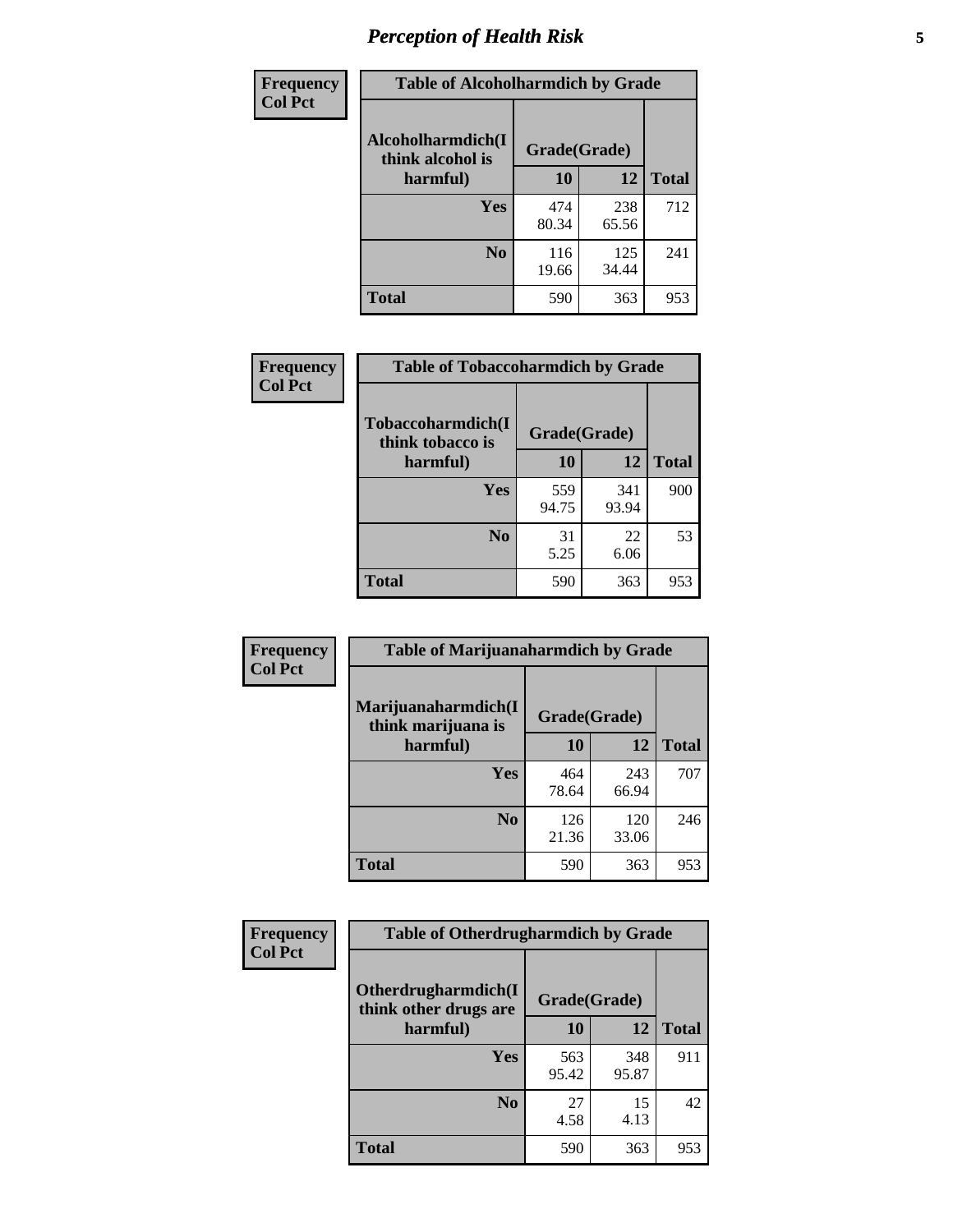# *Social Disapproval* **6**

| Frequency      | <b>Table of Alcoholpeerdich by Grade</b>                    |              |              |     |  |  |  |
|----------------|-------------------------------------------------------------|--------------|--------------|-----|--|--|--|
| <b>Col Pct</b> | Alcoholpeerdich(My<br>friends would<br>disapprove if I used | Grade(Grade) |              |     |  |  |  |
|                | alcohol)                                                    | 10           | <b>Total</b> |     |  |  |  |
|                | <b>Yes</b>                                                  | 301<br>51.02 | 111<br>30.58 | 412 |  |  |  |
|                | N <sub>0</sub>                                              | 289<br>48.98 | 252<br>69.42 | 541 |  |  |  |
|                | <b>Total</b>                                                | 590          | 363          | 953 |  |  |  |

| <b>Frequency</b> |
|------------------|
| <b>Col Pct</b>   |

| <b>Table of Tobaccopeerdich by Grade</b>                    |              |              |              |  |  |  |  |
|-------------------------------------------------------------|--------------|--------------|--------------|--|--|--|--|
| Tobaccopeerdich(My<br>friends would<br>disapprove if I used | Grade(Grade) |              |              |  |  |  |  |
| tobacco)                                                    | 10           | 12           | <b>Total</b> |  |  |  |  |
| Yes                                                         | 406<br>68.81 | 180<br>49.59 | 586          |  |  |  |  |
| N <sub>0</sub>                                              | 184<br>31.19 | 183<br>50.41 | 367          |  |  |  |  |
| <b>Total</b>                                                | 590          | 363          | 953          |  |  |  |  |

| Frequency      | <b>Table of Marijuanapeerdich by Grade</b>                    |              |              |              |  |  |  |  |
|----------------|---------------------------------------------------------------|--------------|--------------|--------------|--|--|--|--|
| <b>Col Pct</b> | Marijuanapeerdich(My<br>friends would<br>disapprove if I used | Grade(Grade) |              |              |  |  |  |  |
|                | marijuana)                                                    | 10           | 12           | <b>Total</b> |  |  |  |  |
|                | Yes                                                           | 388<br>65.76 | 171<br>47.11 | 559          |  |  |  |  |
|                | N <sub>0</sub>                                                | 202<br>34.24 | 192<br>52.89 | 394          |  |  |  |  |
|                | <b>Total</b>                                                  | 590          | 363          | 953          |  |  |  |  |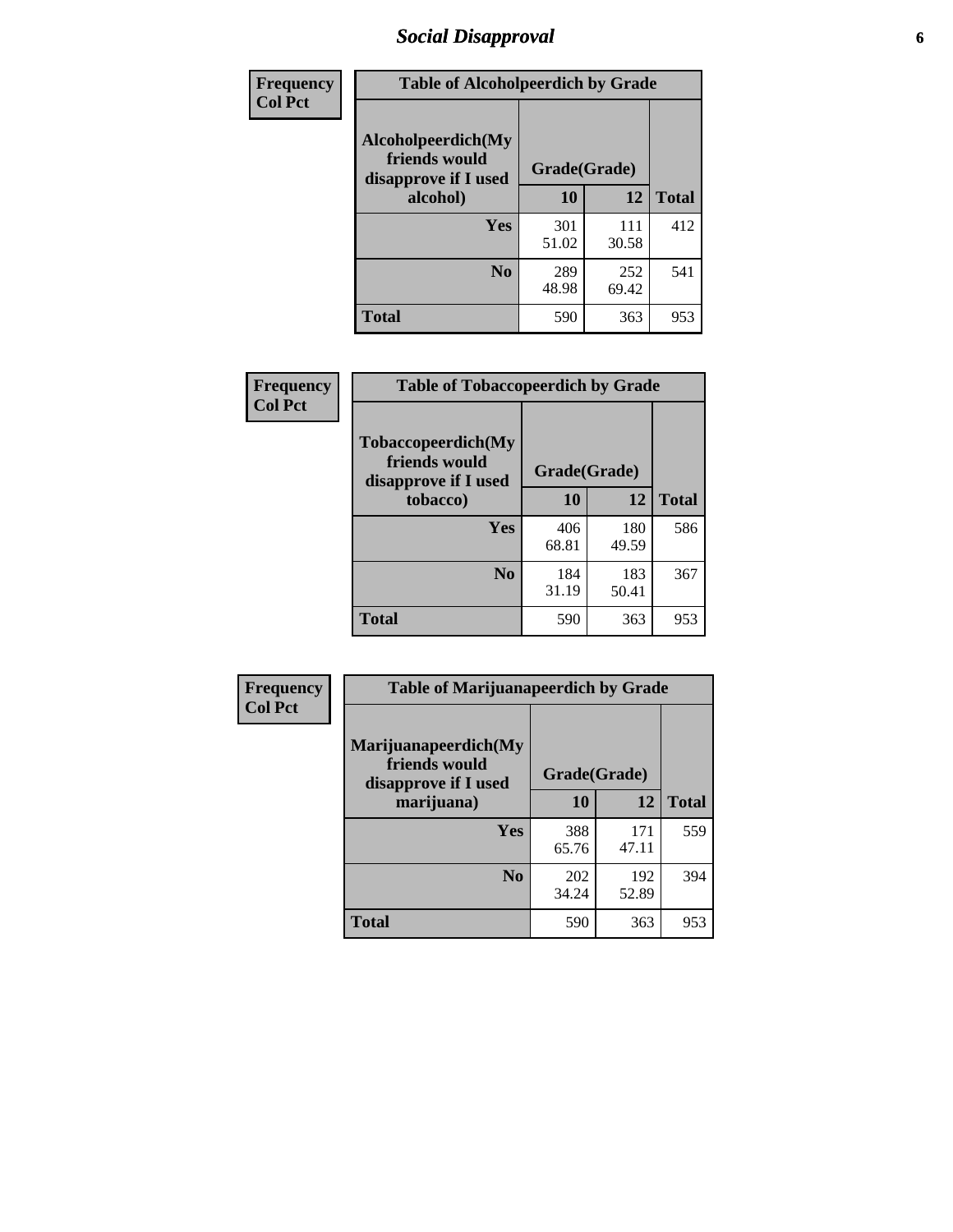# *Social Disapproval* **7**

| Frequency      | <b>Table of Otherdrugpeerdich by Grade</b>                    |              |              |              |  |  |  |  |
|----------------|---------------------------------------------------------------|--------------|--------------|--------------|--|--|--|--|
| <b>Col Pct</b> | Otherdrugpeerdich(My<br>friends would<br>disapprove if I used | Grade(Grade) |              |              |  |  |  |  |
|                | other drugs)                                                  | 10           | 12           | <b>Total</b> |  |  |  |  |
|                | Yes                                                           | 456<br>77.29 | 260<br>71.63 | 716          |  |  |  |  |
|                | N <sub>0</sub>                                                | 134<br>22.71 | 103<br>28.37 | 237          |  |  |  |  |
|                | <b>Total</b>                                                  | 590          | 363          | 953          |  |  |  |  |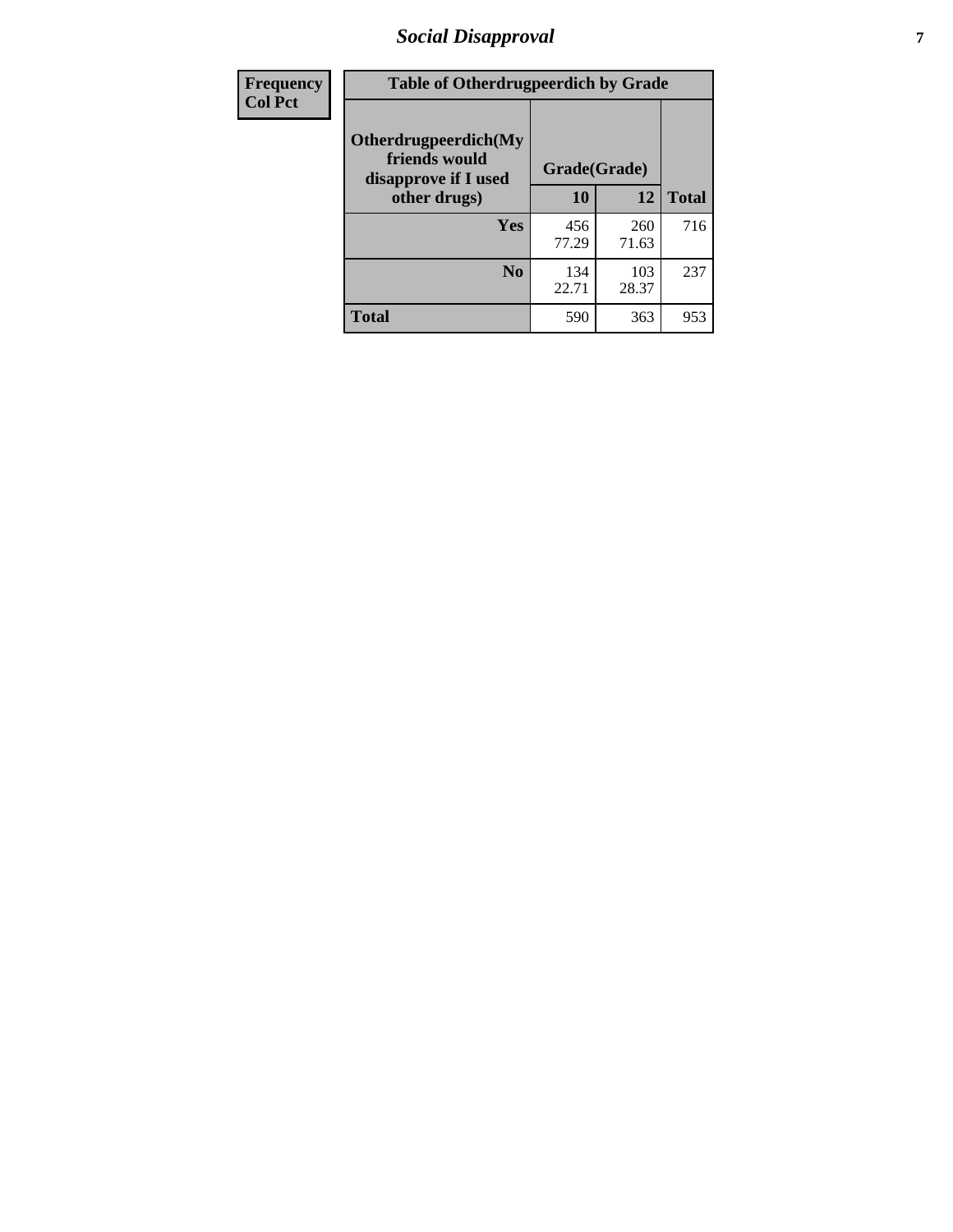### Title IV, Part A, Schedule A **8** *Goal 2: To help ensure that all schools are safe and disciplined Baseline Data: Year 2008-2009 Student Involvement in Gang Activity*

| Frequency      | <b>Table of Gangself by Grade</b>                                                                 |                    |              |              |
|----------------|---------------------------------------------------------------------------------------------------|--------------------|--------------|--------------|
| <b>Col Pct</b> | Gangself(I<br>have<br>participated<br>in illegal<br>gang<br>activities in<br>the past 30<br>days) | Grade(Grade)<br>10 | 12           | <b>Total</b> |
|                | Yes                                                                                               | 21<br>3.56         | 21<br>5.79   | 42           |
|                | N <sub>0</sub>                                                                                    | 569<br>96.44       | 342<br>94.21 | 911          |
|                | <b>Total</b>                                                                                      | 590                | 363          | 953          |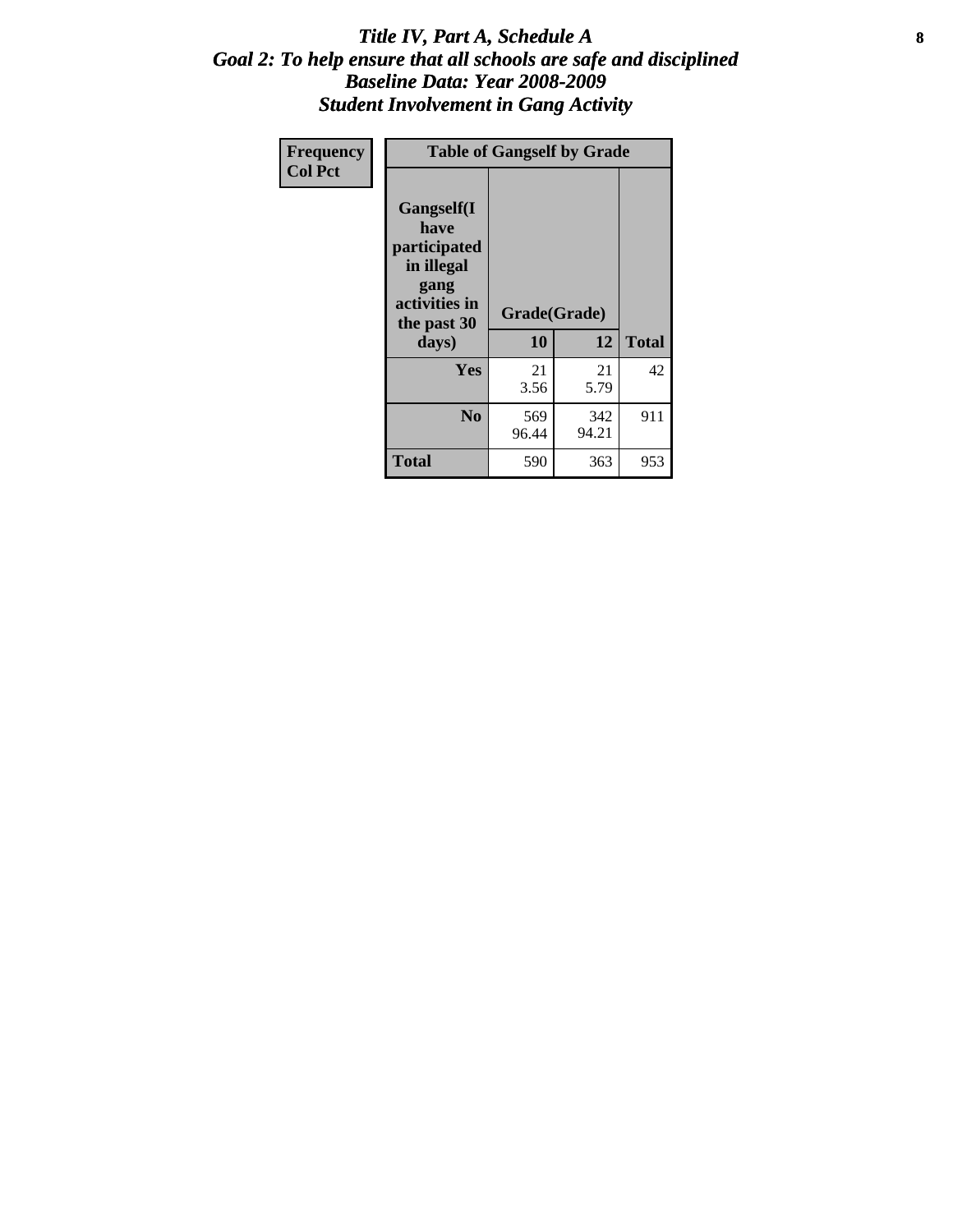# *Student Perception of School Safety* **9**

| <b>Frequency</b><br>Row Pct |
|-----------------------------|
|                             |

| <b>Table of Grade by Safeschool</b> |                                                                                                                                           |                                                        |             |            |     |  |  |
|-------------------------------------|-------------------------------------------------------------------------------------------------------------------------------------------|--------------------------------------------------------|-------------|------------|-----|--|--|
|                                     |                                                                                                                                           | Safeschool (School is a place at which I feel<br>safe) |             |            |     |  |  |
| Grade(Grade)                        | <b>Somewhat</b><br>Somewhat<br><b>Strongly</b><br><b>Strongly</b><br><b>Disagree</b><br><b>Disagree</b><br><b>Total</b><br>Agree<br>Agree |                                                        |             |            |     |  |  |
| 10                                  | 167<br>28.31                                                                                                                              | 313<br>53.05                                           | 63<br>10.68 | 47<br>7.97 | 590 |  |  |
| 12                                  | 116<br>31.96                                                                                                                              | 180<br>49.59                                           | 48<br>13.22 | 19<br>5.23 | 363 |  |  |
| <b>Total</b>                        | 283                                                                                                                                       | 493                                                    | 111         | 66         | 953 |  |  |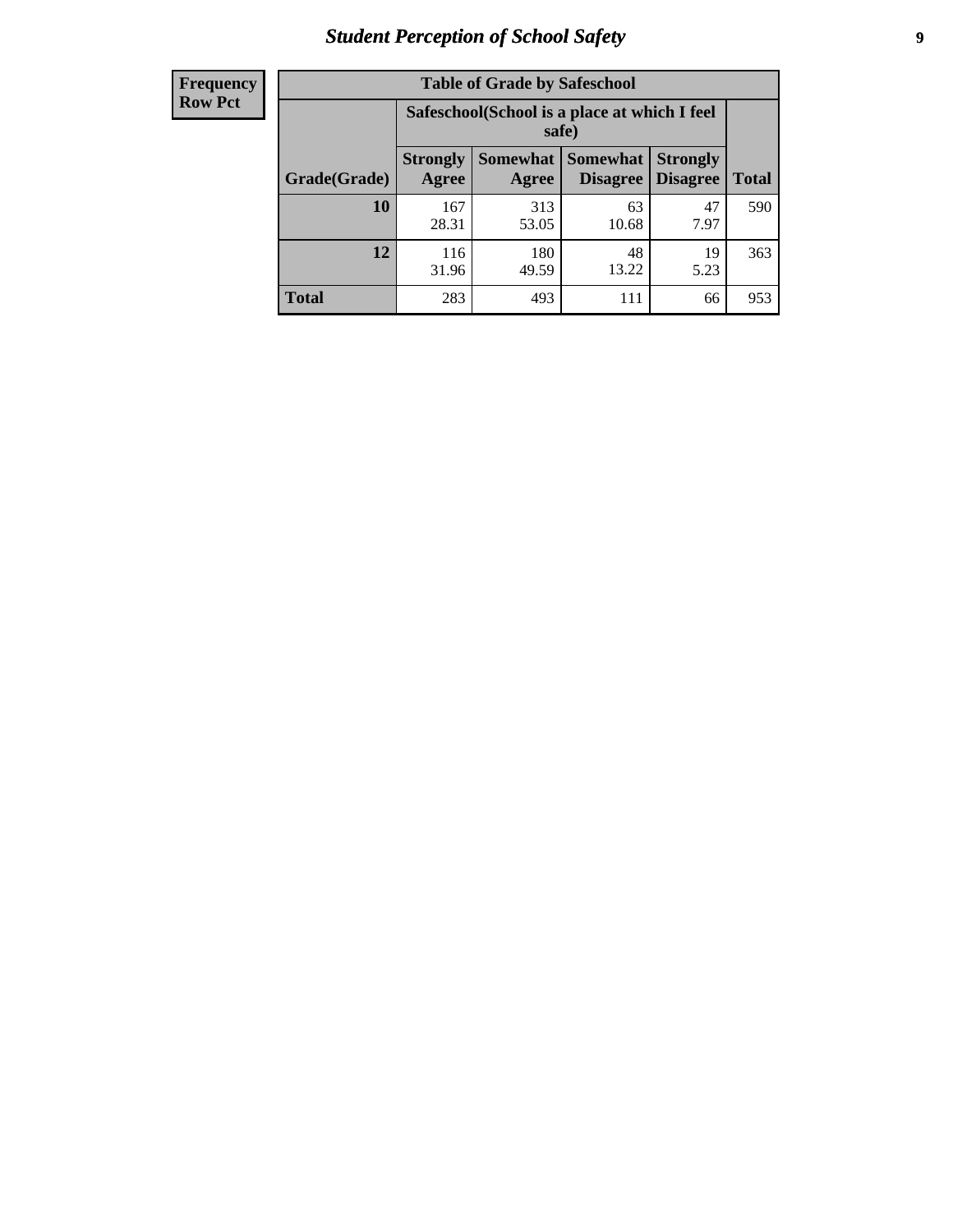### *Students Who Have Been Bullied* **10**

| <b>Frequency</b> |
|------------------|
| Row Pct          |

| <b>Table of Grade by Bullied</b> |                             |                                                                               |                              |                   |                               |                        |                   |              |
|----------------------------------|-----------------------------|-------------------------------------------------------------------------------|------------------------------|-------------------|-------------------------------|------------------------|-------------------|--------------|
|                                  |                             | <b>Bullied</b> (I have been bullied by other<br>students in the past 30 days) |                              |                   |                               |                        |                   |              |
| Grade(Grade)                     | $\mathbf{0}$<br><b>Days</b> | 1 or<br>2<br>days                                                             | 3 <sub>to</sub><br>5<br>days | 6 to<br>9<br>days | <b>10</b><br>to<br>19<br>days | 20<br>to<br>29<br>days | All<br>30<br>days | <b>Total</b> |
| 10                               | 505<br>85.59                | 37<br>6.27                                                                    | 14<br>2.37                   | 5<br>0.85         | 12<br>2.03                    | 6<br>1.02              | 11<br>1.86        | 590          |
| 12                               | 327<br>90.08                | 8<br>2.20                                                                     | 4<br>1.10                    | 4<br>1.10         | 1.93                          | 6<br>1.65              | 1.93              | 363          |
| <b>Total</b>                     | 832                         | 45                                                                            | 18                           | 9                 | 19                            | 12                     | 18                | 953          |

 $\blacksquare$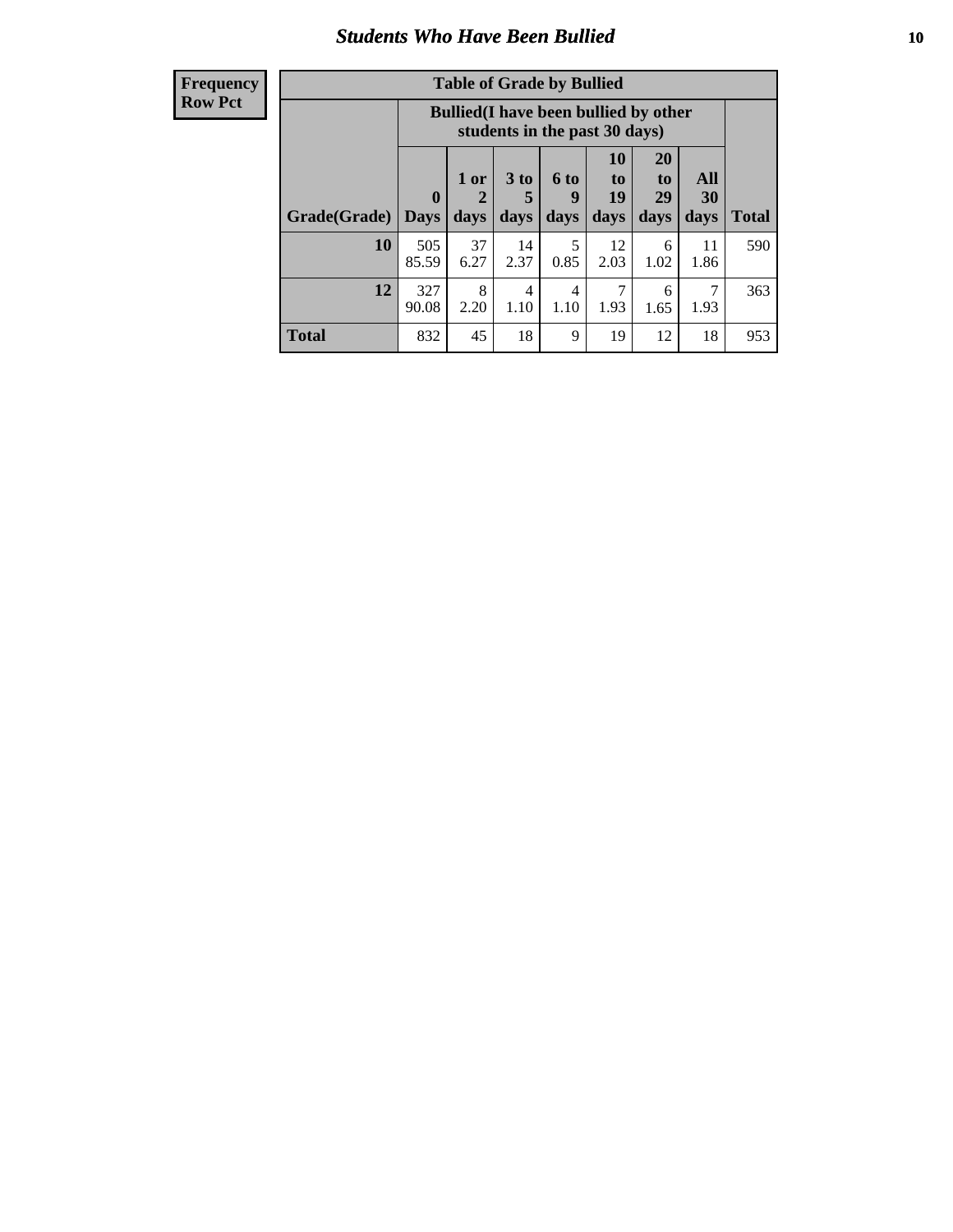### *School Climate* **11**

| Frequency      | <b>Table of SchoolClimate1 by Grade</b> |                    |              |              |  |  |  |
|----------------|-----------------------------------------|--------------------|--------------|--------------|--|--|--|
| <b>Col Pct</b> | SchoolClimate1(I<br>like school)        | Grade(Grade)<br>10 | 12           | <b>Total</b> |  |  |  |
|                | <b>Strongly Agree</b>                   | 65<br>11.02        | 30<br>8.26   | 95           |  |  |  |
|                | <b>Somewhat Agree</b>                   | 356<br>60.34       | 204<br>56.20 | 560          |  |  |  |
|                | <b>Somewhat Disagree</b>                | 103<br>17.46       | 88<br>24.24  | 191          |  |  |  |
|                | <b>Strongly Disagree</b>                | 66<br>11.19        | 41<br>11.29  | 107          |  |  |  |
|                | <b>Total</b>                            | 590                | 363          | 953          |  |  |  |

| Frequency<br>Col Pct |  |
|----------------------|--|

| <b>Table of SchoolClimate2 by Grade</b>           |              |              |     |  |
|---------------------------------------------------|--------------|--------------|-----|--|
| SchoolClimate2(I<br>feel successful at<br>school) | <b>Total</b> |              |     |  |
| <b>Strongly Agree</b>                             | 115<br>19.49 | 80<br>22.04  | 195 |  |
| <b>Somewhat Agree</b>                             | 364<br>61.69 | 212<br>58.40 | 576 |  |
| <b>Somewhat Disagree</b>                          | 94<br>15.93  | 58<br>15.98  | 152 |  |
| <b>Strongly Disagree</b>                          | 17<br>2.88   | 13<br>3.58   | 30  |  |
| <b>Total</b>                                      | 590          | 363          | 953 |  |

| Frequency      | <b>Table of SchoolClimate3 by Grade</b>                               |                    |              |              |  |
|----------------|-----------------------------------------------------------------------|--------------------|--------------|--------------|--|
| <b>Col Pct</b> | SchoolClimate3(My<br>school has high<br>standards for<br>achievement) | Grade(Grade)<br>10 | 12           | <b>Total</b> |  |
|                | <b>Strongly Agree</b>                                                 | 406                | 225          | 631          |  |
|                |                                                                       | 68.81              | 61.98        |              |  |
|                | <b>Somewhat Agree</b>                                                 | 153<br>25.93       | 121<br>33.33 | 274          |  |
|                | <b>Somewhat Disagree</b>                                              | 18<br>3.05         | 12<br>3.31   | 30           |  |
|                | <b>Strongly Disagree</b>                                              | 13<br>2.20         | 5<br>1.38    | 18           |  |
|                | Total                                                                 | 590                | 363          | 953          |  |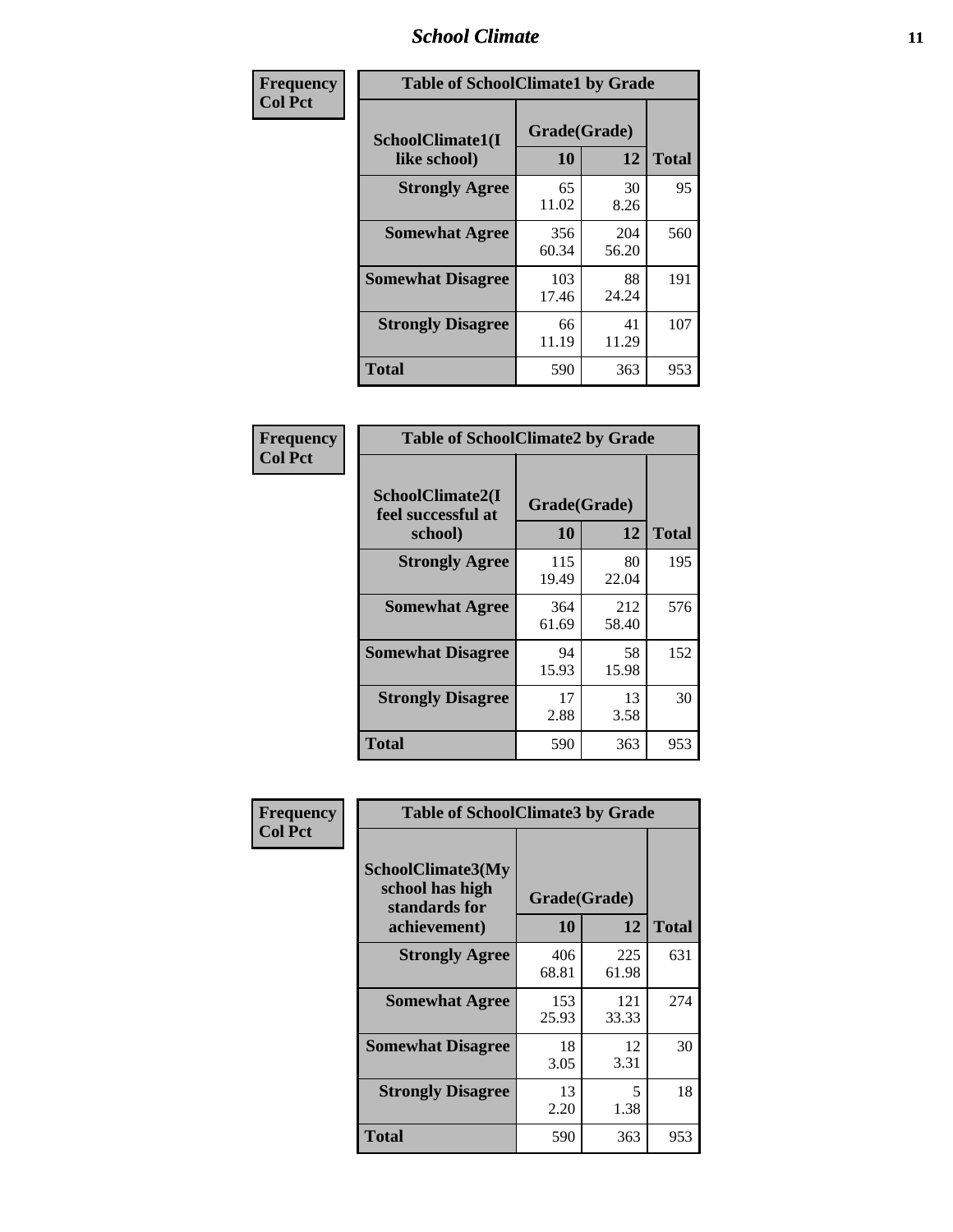### *School Climate* **12**

| Frequency      | <b>Table of SchoolClimate4 by Grade</b>                       |                    |              |              |
|----------------|---------------------------------------------------------------|--------------------|--------------|--------------|
| <b>Col Pct</b> | SchoolClimate4(My<br>school sets clear<br>rules for behavior) | Grade(Grade)<br>10 | 12           | <b>Total</b> |
|                | <b>Strongly Agree</b>                                         | 302<br>51.19       | 152<br>41.87 | 454          |
|                | <b>Somewhat Agree</b>                                         | 231<br>39.15       | 150<br>41.32 | 381          |
|                | <b>Somewhat Disagree</b>                                      | 41<br>6.95         | 44<br>12.12  | 85           |
|                | <b>Strongly Disagree</b>                                      | 16<br>2.71         | 17<br>4.68   | 33           |
|                | <b>Total</b>                                                  | 590                | 363          | 953          |

| <b>Table of SchoolClimate5 by Grade</b>                   |              |              |              |  |  |
|-----------------------------------------------------------|--------------|--------------|--------------|--|--|
| SchoolClimate5(I<br>know what to do in<br>an emergency at | Grade(Grade) |              |              |  |  |
| school)                                                   | 10           | 12           | <b>Total</b> |  |  |
| <b>Strongly Agree</b>                                     | 267<br>45.25 | 143<br>39.39 | 410          |  |  |
| <b>Somewhat Agree</b>                                     | 250<br>42.37 | 166<br>45.73 | 416          |  |  |
| <b>Somewhat Disagree</b>                                  | 48<br>8.14   | 37<br>10.19  | 85           |  |  |
| <b>Strongly Disagree</b>                                  | 25<br>4.24   | 17<br>4.68   | 42           |  |  |
| Total                                                     | 590          | 363          | 953          |  |  |

| Frequency      | <b>Table of SchoolClimate6 by Grade</b>                  |                    |              |              |  |
|----------------|----------------------------------------------------------|--------------------|--------------|--------------|--|
| <b>Col Pct</b> | <b>SchoolClimate6(Teachers</b><br>treat me with respect) | Grade(Grade)<br>10 | 12           | <b>Total</b> |  |
|                | <b>Strongly Agree</b>                                    | 155<br>26.27       | 89<br>24.52  | 244          |  |
|                | <b>Somewhat Agree</b>                                    | 309<br>52.37       | 191<br>52.62 | 500          |  |
|                | <b>Somewhat Disagree</b>                                 | 90<br>15.25        | 57<br>15.70  | 147          |  |
|                | <b>Strongly Disagree</b>                                 | 36<br>6.10         | 26<br>7.16   | 62           |  |
|                | <b>Total</b>                                             | 590                | 363          | 953          |  |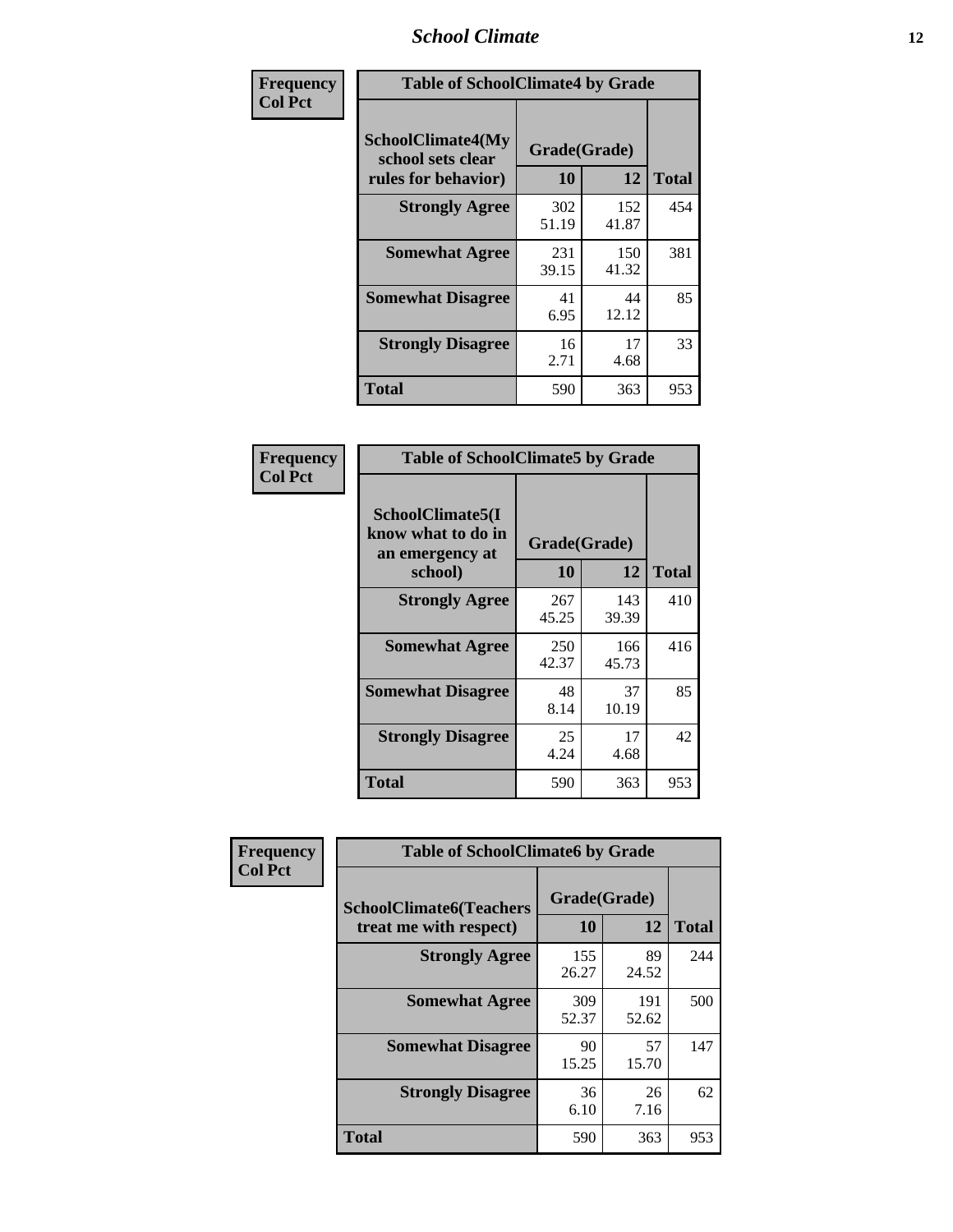### *School Climate* **13**

| Frequency      | <b>Table of SchoolClimate7 by Grade</b>                                       |                    |              |              |
|----------------|-------------------------------------------------------------------------------|--------------------|--------------|--------------|
| <b>Col Pct</b> | <b>SchoolClimate7(Behaviors</b><br>in my class allow the<br>teacher to teach) | Grade(Grade)<br>10 | 12           | <b>Total</b> |
|                | <b>Strongly Agree</b>                                                         | 129<br>21.86       | 85<br>23.42  | 214          |
|                | <b>Somewhat Agree</b>                                                         | 366<br>62.03       | 215<br>59.23 | 581          |
|                | <b>Somewhat Disagree</b>                                                      | 73<br>12.37        | 49<br>13.50  | 122          |
|                | <b>Strongly Disagree</b>                                                      | 22<br>3.73         | 14<br>3.86   | 36           |
|                | <b>Total</b>                                                                  | 590                | 363          | 953          |

| Frequency      | <b>Table of SchoolClimate8 by Grade</b>                                 |              |              |              |  |
|----------------|-------------------------------------------------------------------------|--------------|--------------|--------------|--|
| <b>Col Pct</b> | <b>SchoolClimate8(Students</b><br>are frequently<br>recognized for good | Grade(Grade) |              |              |  |
|                | behavior)                                                               | 10           | 12           | <b>Total</b> |  |
|                | <b>Strongly Agree</b>                                                   | 95<br>16.10  | 69<br>19.01  | 164          |  |
|                | <b>Somewhat Agree</b>                                                   | 264<br>44.75 | 158<br>43.53 | 422          |  |
|                | <b>Somewhat Disagree</b>                                                | 161<br>27.29 | 101<br>27.82 | 262          |  |
|                | <b>Strongly Disagree</b>                                                | 70<br>11.86  | 35<br>9.64   | 105          |  |
|                | <b>Total</b>                                                            | 590          | 363          | 953          |  |

| Frequency<br><b>Col Pct</b> | <b>Table of SchoolClimate9 by Grade</b>                                           |                    |              |              |
|-----------------------------|-----------------------------------------------------------------------------------|--------------------|--------------|--------------|
|                             | SchoolClimate9(School<br>counselor would be<br>helpful if I needed<br>assistance) | Grade(Grade)<br>10 | 12           | <b>Total</b> |
|                             | <b>Strongly Agree</b>                                                             | 205<br>34.75       | 152<br>41.87 | 357          |
|                             | <b>Somewhat Agree</b>                                                             | 250<br>42.37       | 114<br>31.40 | 364          |
|                             | <b>Somewhat Disagree</b>                                                          | 73<br>12.37        | 63<br>17.36  | 136          |
|                             | <b>Strongly Disagree</b>                                                          | 62<br>10.51        | 34<br>9.37   | 96           |
|                             | Total                                                                             | 590                | 363          | 953          |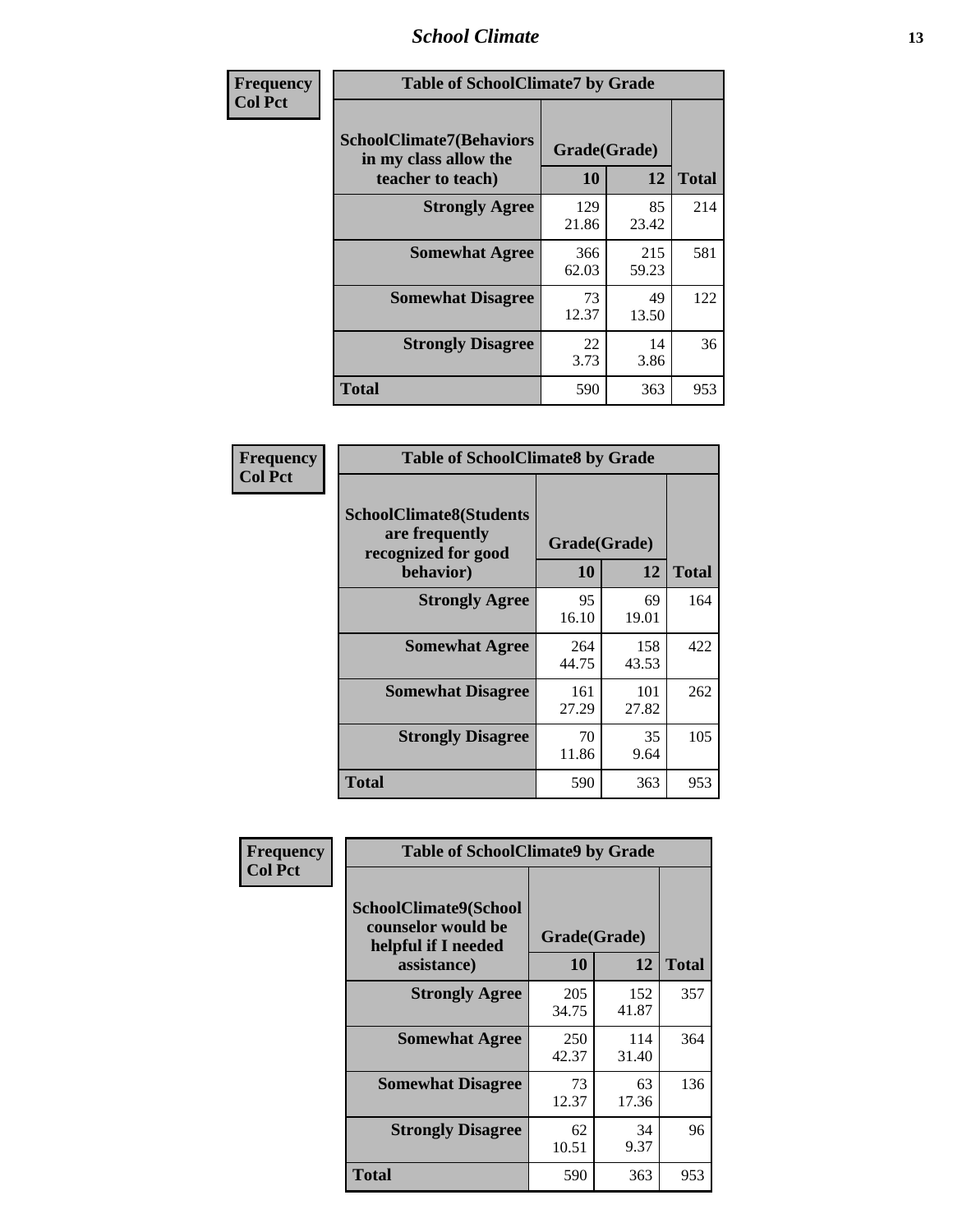### *Reasons for Dropping Out* **14**

| Frequency      | <b>Table of Dropoutreason by Grade</b>                                   |                    |              |              |
|----------------|--------------------------------------------------------------------------|--------------------|--------------|--------------|
| <b>Col Pct</b> | Dropoutreason(If<br>I dropped out the<br>reason would<br>most likely be) | Grade(Grade)<br>10 | 12           | <b>Total</b> |
|                | Won't Drop out                                                           | 353<br>59.83       | 224<br>61.71 | 577          |
|                | <b>Bored</b>                                                             | 107<br>18.14       | 60<br>16.53  | 167          |
|                | <b>Family Reasons</b>                                                    | 27<br>4.58         | 22<br>6.06   | 49           |
|                | <b>Being Bullied</b>                                                     | 17<br>2.88         | 4<br>1.10    | 21           |
|                | <b>Other</b>                                                             | 86<br>14.58        | 53<br>14.60  | 139          |
|                | Total                                                                    | 590                | 363          | 953          |

| Frequency      | <b>Table of Dropout by Grade</b>                                       |                    |              |              |  |
|----------------|------------------------------------------------------------------------|--------------------|--------------|--------------|--|
| <b>Col Pct</b> | Dropout(I<br>have<br>thought<br>about<br>dropping<br>out of<br>school) | Grade(Grade)<br>10 | 12           | <b>Total</b> |  |
|                |                                                                        |                    |              |              |  |
|                | Yes                                                                    | 132<br>22.37       | 86<br>23.69  | 218          |  |
|                | N <sub>0</sub>                                                         | 458<br>77.63       | 277<br>76.31 | 735          |  |
|                | <b>Total</b>                                                           | 590                | 363          | 953          |  |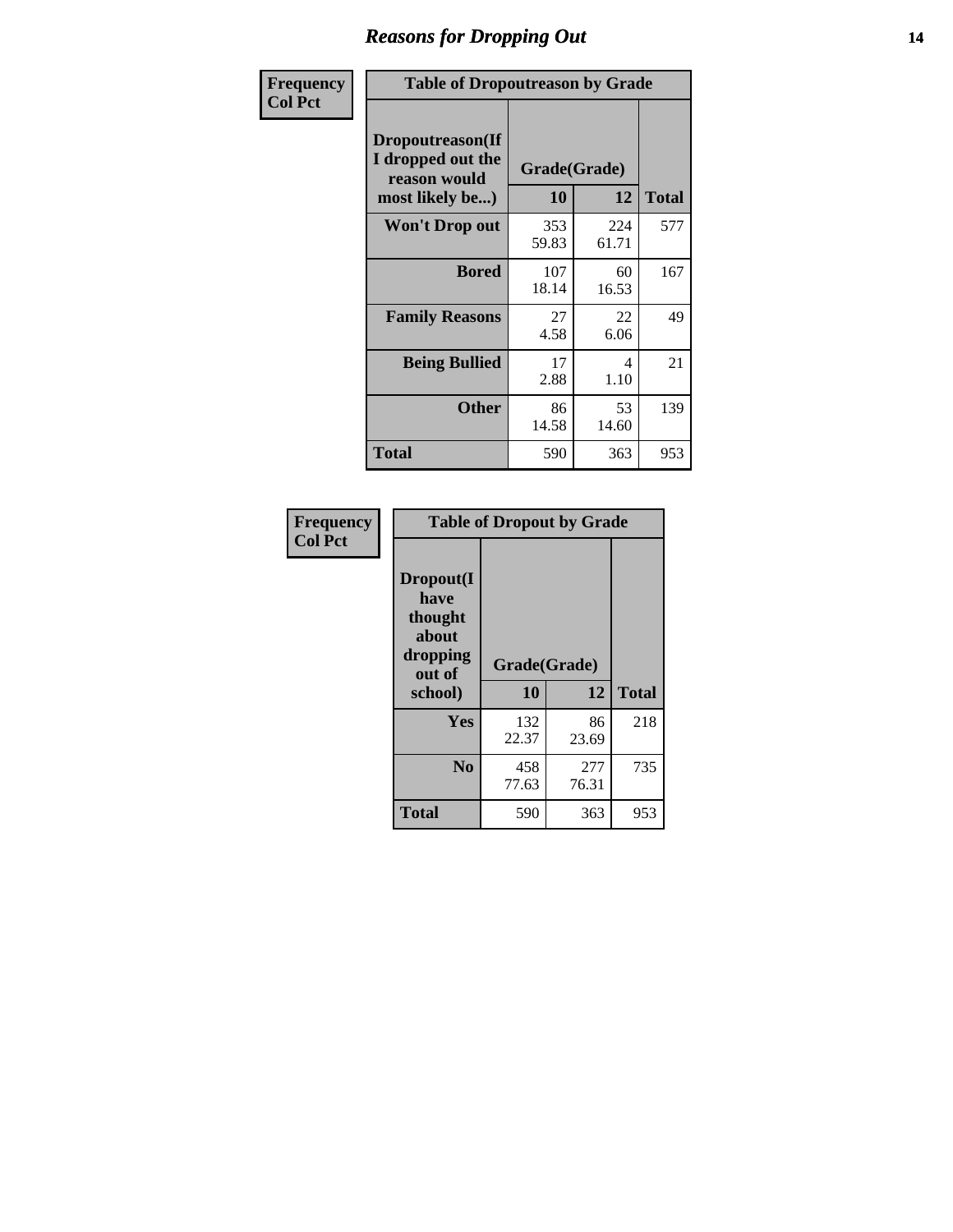*School Safety* **15**

| Frequency      | <b>Table of Gangself by Grade</b>                                                                         |                    |              |              |  |
|----------------|-----------------------------------------------------------------------------------------------------------|--------------------|--------------|--------------|--|
| <b>Col Pct</b> | <b>Gangself</b> (I<br>have<br>participated<br>in illegal<br>gang<br>activities in<br>the past 30<br>days) | Grade(Grade)<br>10 | 12           | <b>Total</b> |  |
|                | Yes                                                                                                       | 21<br>3.56         | 21<br>5.79   | 42           |  |
|                | N <sub>0</sub>                                                                                            | 569<br>96.44       | 342<br>94.21 | 911          |  |
|                | <b>Total</b>                                                                                              | 590                | 363          | 953          |  |

| Frequency<br><b>Col Pct</b> | <b>Table of Gangpeers by Grade</b>                                                                                             |                    |              |              |  |  |  |  |  |  |
|-----------------------------|--------------------------------------------------------------------------------------------------------------------------------|--------------------|--------------|--------------|--|--|--|--|--|--|
|                             | <b>Gangpeers</b> (I<br>have friends<br>who have<br>participated<br>in illegal<br>gang<br>activities in<br>the past 30<br>days) | Grade(Grade)<br>10 | 12           | <b>Total</b> |  |  |  |  |  |  |
|                             | Yes                                                                                                                            | 100<br>16.95       | 74<br>20.39  | 174          |  |  |  |  |  |  |
|                             | N <sub>0</sub>                                                                                                                 | 490<br>83.05       | 289<br>79.61 | 779          |  |  |  |  |  |  |
|                             | <b>Total</b>                                                                                                                   | 590                | 363          | 953          |  |  |  |  |  |  |

| Frequency      | <b>Table of Pickedon by Grade</b>                                  |              |             |              |  |  |  |  |  |
|----------------|--------------------------------------------------------------------|--------------|-------------|--------------|--|--|--|--|--|
| <b>Col Pct</b> | <b>Pickedon(I have</b><br>been picked on or<br>teased at school in | Grade(Grade) |             |              |  |  |  |  |  |
|                | the past 30 days)                                                  | 10           | 12          | <b>Total</b> |  |  |  |  |  |
|                | <b>Strongly Agree</b>                                              | 63<br>10.68  | 36<br>9.92  | 99           |  |  |  |  |  |
|                | <b>Somewhat Agree</b>                                              | 119<br>20.17 | 51<br>14.05 | 170          |  |  |  |  |  |
|                | <b>Somewhat Disagree</b>                                           | 131<br>22.20 | 73<br>20.11 | 204          |  |  |  |  |  |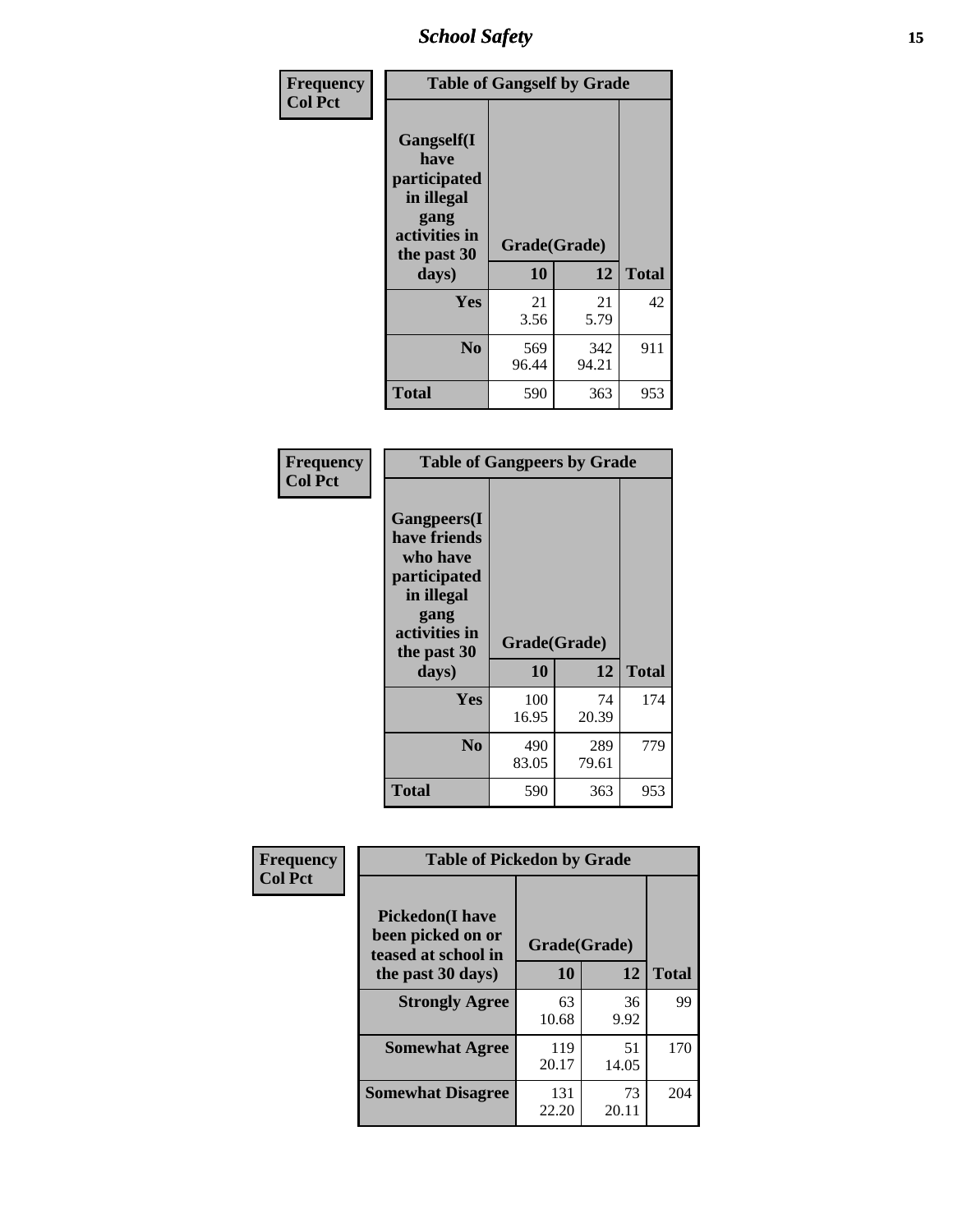# *School Safety* **16**

| Frequency      |                                                                                         | <b>Table of Pickedon by Grade</b> |              |              |  |  |  |  |  |  |  |
|----------------|-----------------------------------------------------------------------------------------|-----------------------------------|--------------|--------------|--|--|--|--|--|--|--|
| <b>Col Pct</b> | <b>Pickedon(I have</b><br>been picked on or<br>teased at school in<br>the past 30 days) | Grade(Grade)<br>10                | 12           | <b>Total</b> |  |  |  |  |  |  |  |
|                | <b>Strongly Disagree</b>                                                                | 277<br>46.95                      | 203<br>55.92 | 480          |  |  |  |  |  |  |  |
|                | Total                                                                                   | 590                               | 363          | 953          |  |  |  |  |  |  |  |

| Frequency      | <b>Table of Safeschool by Grade</b>                      |                    |              |     |
|----------------|----------------------------------------------------------|--------------------|--------------|-----|
| <b>Col Pct</b> | Safeschool(School<br>is a place at which I<br>feel safe) | Grade(Grade)<br>10 | <b>Total</b> |     |
|                | <b>Strongly Agree</b>                                    | 167<br>28.31       | 116<br>31.96 | 283 |
|                | <b>Somewhat Agree</b>                                    | 313<br>53.05       | 180<br>49.59 | 493 |
|                | <b>Somewhat Disagree</b>                                 | 63<br>10.68        | 48<br>13.22  | 111 |
|                | <b>Strongly Disagree</b>                                 | 47<br>7.97         | 19<br>5.23   | 66  |
|                | <b>Total</b>                                             | 590                | 363          | 953 |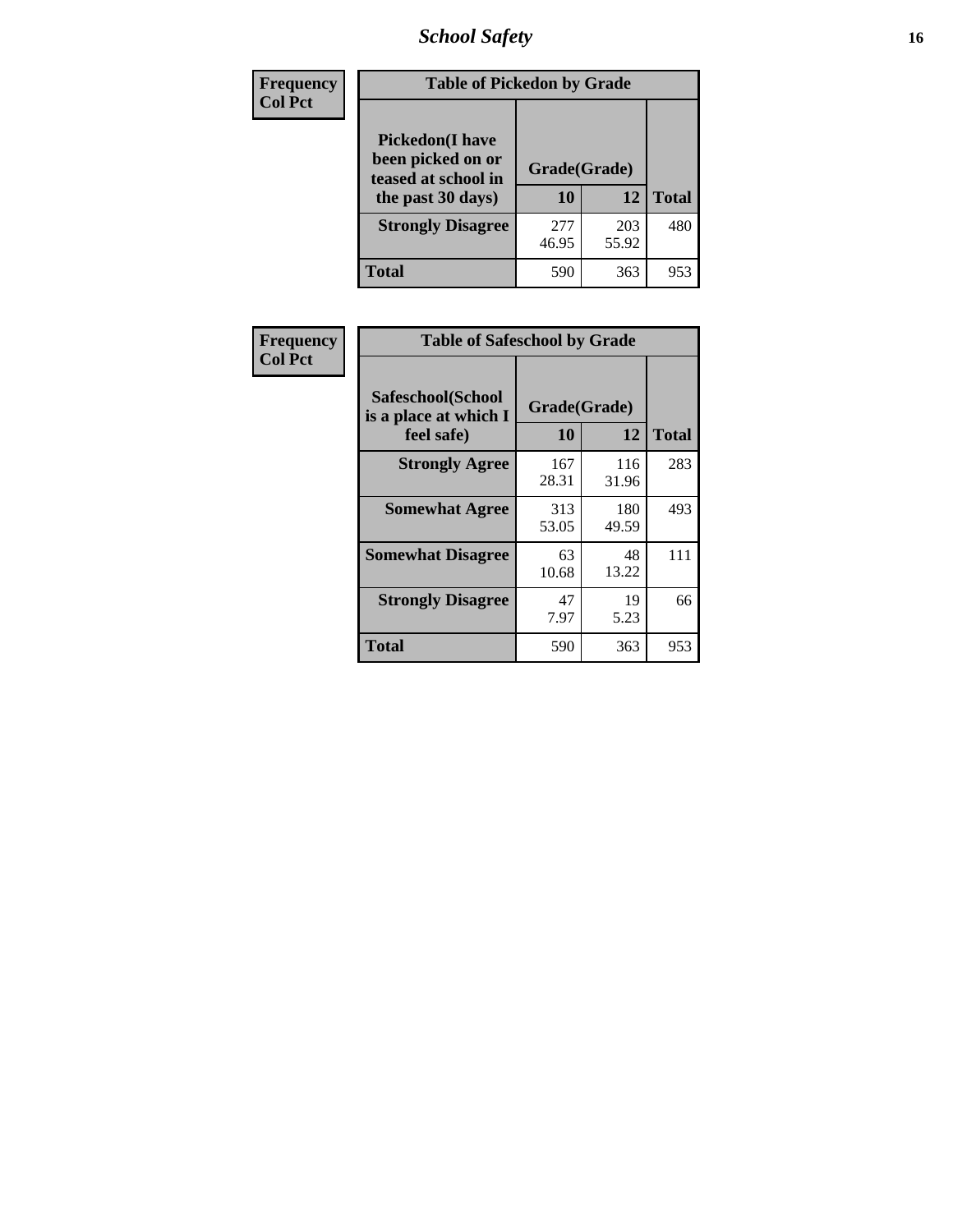*School Safety* **17**

| Frequency |  |
|-----------|--|
| Row Pct   |  |

| <b>Table of Grade by Bullied</b> |                             |                                                                               |                              |                          |                        |                        |                          |              |  |  |  |  |  |
|----------------------------------|-----------------------------|-------------------------------------------------------------------------------|------------------------------|--------------------------|------------------------|------------------------|--------------------------|--------------|--|--|--|--|--|
|                                  |                             | <b>Bullied</b> (I have been bullied by other<br>students in the past 30 days) |                              |                          |                        |                        |                          |              |  |  |  |  |  |
| Grade(Grade)                     | $\mathbf{0}$<br><b>Days</b> | 1 or<br>days                                                                  | 3 <sub>to</sub><br>5<br>days | <b>6 to</b><br>9<br>days | 10<br>to<br>19<br>days | 20<br>to<br>29<br>days | <b>All</b><br>30<br>days | <b>Total</b> |  |  |  |  |  |
| 10                               | 505<br>85.59                | 37<br>6.27                                                                    | 14<br>2.37                   | 5<br>0.85                | 12<br>2.03             | 6<br>1.02              | 11<br>1.86               | 590          |  |  |  |  |  |
| 12                               | 327<br>90.08                | 8<br>2.20                                                                     | 4<br>1.10                    | 4<br>1.10                | 1.93                   | 6<br>1.65              | 1.93                     | 363          |  |  |  |  |  |
| <b>Total</b>                     | 832                         | 45                                                                            | 18                           | 9                        | 19                     | 12                     | 18                       | 953          |  |  |  |  |  |

| Frequency      |              |                                                                         |              |                         |                   | <b>Table of Grade by Bulliedothers</b> |                               |                   |              |  |
|----------------|--------------|-------------------------------------------------------------------------|--------------|-------------------------|-------------------|----------------------------------------|-------------------------------|-------------------|--------------|--|
| <b>Row Pct</b> |              | <b>Bulliedothers</b> (I bullied others in the past<br>$30 \text{ days}$ |              |                         |                   |                                        |                               |                   |              |  |
|                | Grade(Grade) | $\bf{0}$<br><b>Days</b>                                                 | 1 or<br>days | 3 <sub>to</sub><br>days | 6 to<br>9<br>days | <b>10</b><br>to<br>19<br>days          | <b>20</b><br>to<br>29<br>days | All<br>30<br>days | <b>Total</b> |  |
|                | 10           | 536<br>90.85                                                            | 22<br>3.73   | 8<br>1.36               | 8<br>1.36         | 3<br>0.51                              | 5<br>0.85                     | 8<br>1.36         | 590          |  |
|                | 12           | 324<br>89.26                                                            | 8<br>2.20    | 8<br>2.20               | 4<br>1.10         | 7<br>1.93                              | 6<br>1.65                     | 6<br>1.65         | 363          |  |
|                | <b>Total</b> | 860                                                                     | 30           | 16                      | 12                | 10                                     | 11                            | 14                | 953          |  |

| Frequency      |                     |                                    |           | <b>Table of Grade by Weaponschool</b> |                  |                |                       |           |              |
|----------------|---------------------|------------------------------------|-----------|---------------------------------------|------------------|----------------|-----------------------|-----------|--------------|
| <b>Row Pct</b> |                     | Weaponschool(I brought a weapon to |           |                                       |                  |                |                       |           |              |
|                |                     | $\mathbf 0$                        | 1 or      | 3 <sub>to</sub>                       | <b>6 to</b><br>9 | 10<br>to<br>19 | <b>20</b><br>to<br>29 | All<br>30 |              |
|                | Grade(Grade)   Days |                                    | days      | days                                  | days             | days           | days                  | days      | <b>Total</b> |
|                | 10                  | 573<br>97.12                       | 5<br>0.85 | 3<br>0.51                             | 0.17             | 0.17           | 4<br>0.68             | 3<br>0.51 | 590          |
|                | 12                  | 347<br>95.59                       | 3<br>0.83 | 0<br>0.00                             | 0.28             | 5<br>1.38      | 4<br>1.10             | 3<br>0.83 | 363          |
|                | <b>Total</b>        | 920                                | 8         | 3                                     | $\mathfrak{D}$   | 6              | 8                     | 6         | 953          |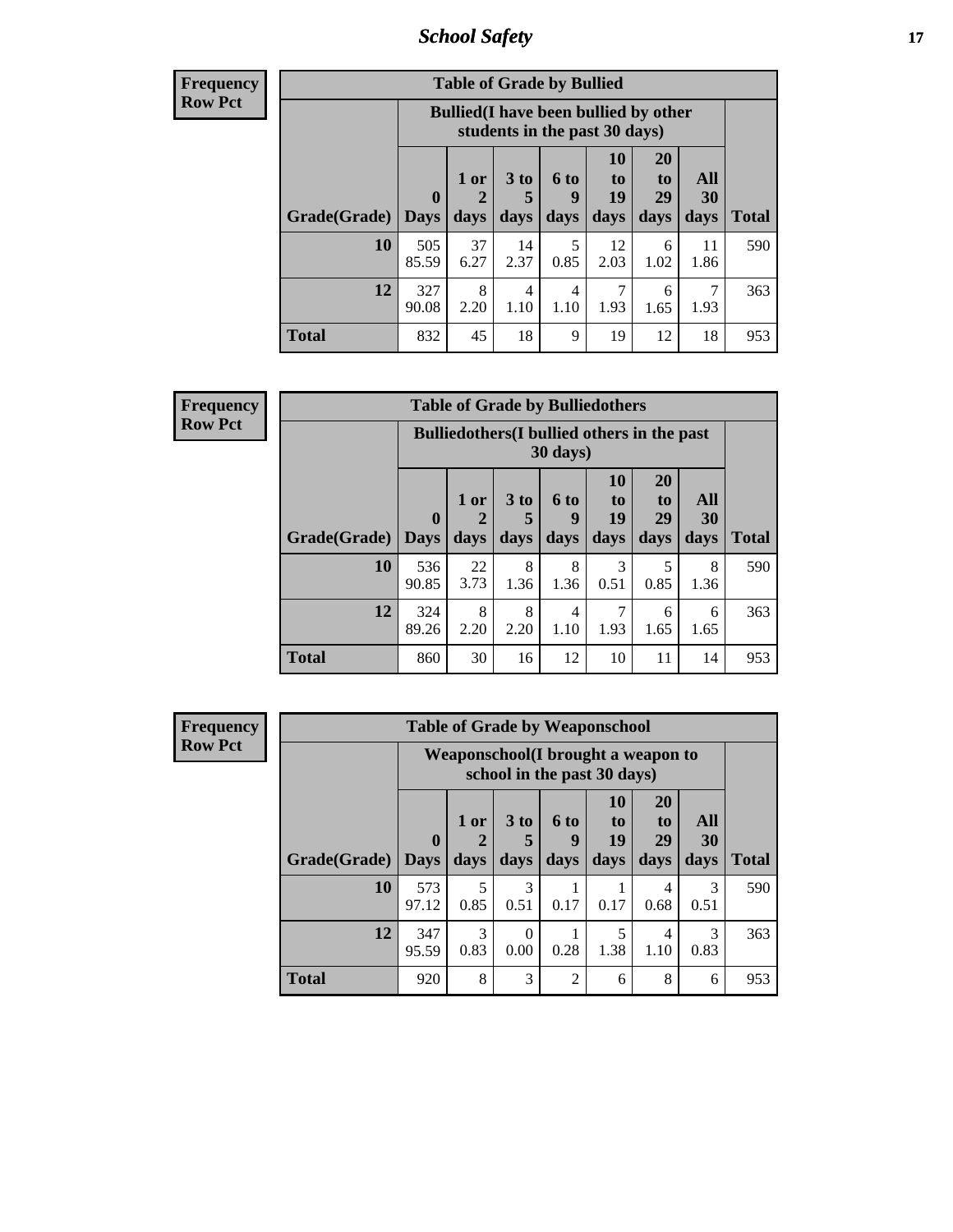*School Safety* **18**

| <b>Frequency</b> |              |              |           |                      |                | <b>Table of Grade by Absentunsafe</b>                                           |                        |           |              |
|------------------|--------------|--------------|-----------|----------------------|----------------|---------------------------------------------------------------------------------|------------------------|-----------|--------------|
| <b>Row Pct</b>   |              |              |           |                      |                | Absentunsafe(I have missed school<br>because I felt unsafe in the past 30 days) |                        |           |              |
|                  |              | $\mathbf{0}$ | 1 or<br>2 | 3 <sub>to</sub><br>5 | 6 to<br>y      | 10<br>to<br>19                                                                  | <b>20</b><br>to<br>29  | All<br>30 |              |
|                  | Grade(Grade) | <b>Days</b>  | days      | days                 | days           | days                                                                            | days                   | days      | <b>Total</b> |
|                  | 10           | 571<br>96.78 | 8<br>1.36 | $\Omega$<br>0.00     | 0.17           | ာ<br>0.34                                                                       | $\mathfrak{D}$<br>0.34 | 6<br>1.02 | 590          |
|                  | 12           | 350<br>96.42 | 3<br>0.83 | 0.28                 | 0.28           | 0.28                                                                            | $\overline{4}$<br>1.10 | 3<br>0.83 | 363          |
|                  | <b>Total</b> | 921          | 11        |                      | $\overline{c}$ | 3                                                                               | 6                      | 9         | 953          |
|                  |              |              |           |                      |                |                                                                                 |                        |           |              |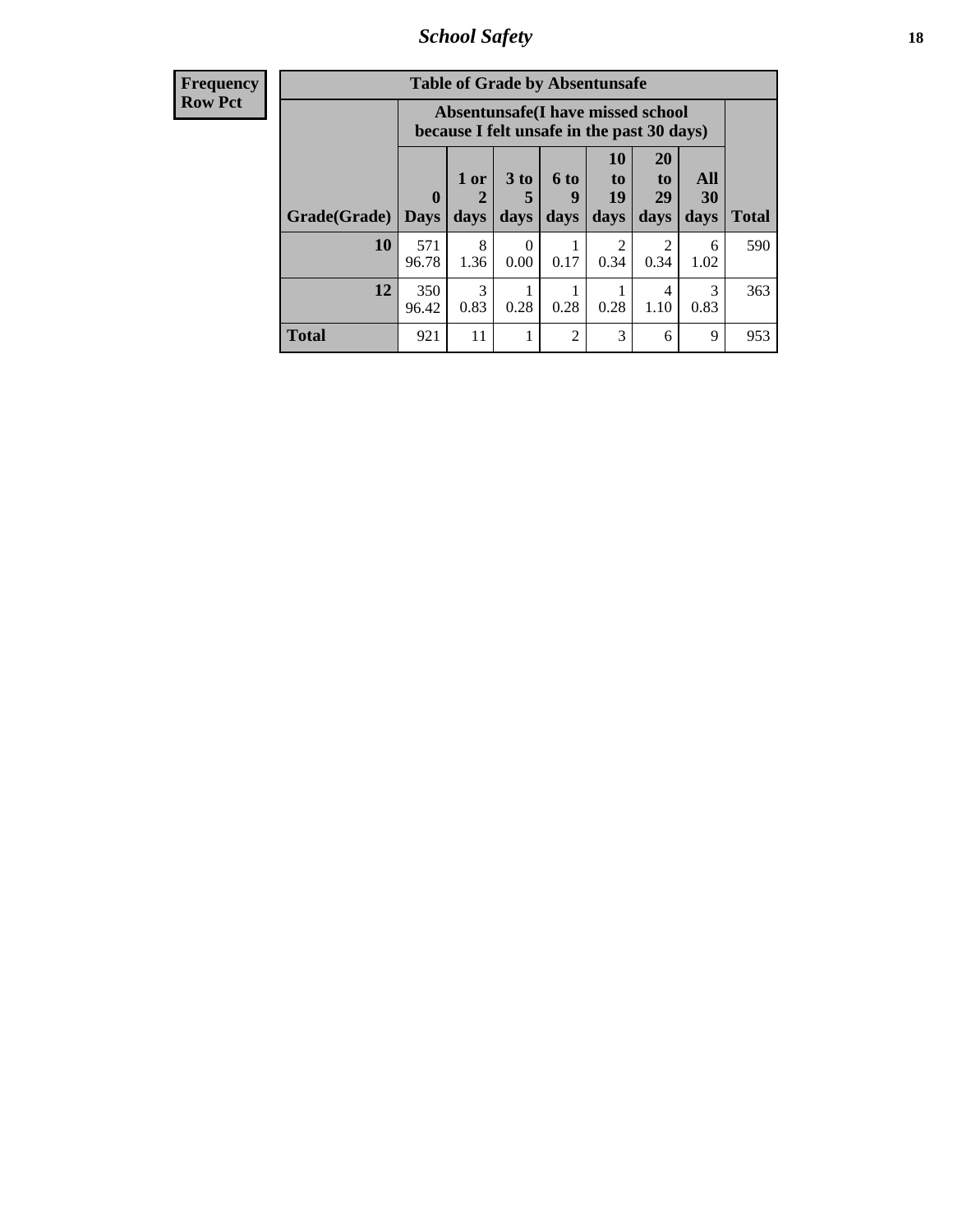# *Drug Use During Last 30 Days* **19**

#### **Frequency Row Pct**

| <b>Table of Grade by Alcohol</b> |                                 |                 |                 |               |                 |                                    |                     |              |  |  |  |  |
|----------------------------------|---------------------------------|-----------------|-----------------|---------------|-----------------|------------------------------------|---------------------|--------------|--|--|--|--|
|                                  |                                 |                 |                 |               |                 | Alcohol(Alcohol use, past 30 days) |                     |              |  |  |  |  |
| Grade(Grade)                     | <b>Did</b><br>not<br><b>use</b> | $1 - 2$<br>days | $3 - 5$<br>days | $6-9$<br>days | $10-19$<br>days | 20-29<br>days                      | <b>Every</b><br>day | <b>Total</b> |  |  |  |  |
| 10                               | 482<br>81.69                    | 27<br>4.58      | 22<br>3.73      | 11<br>1.86    | 22<br>3.73      | 9<br>1.53                          | 17<br>2.88          | 590          |  |  |  |  |
| 12                               | 211<br>58.13                    | 42<br>11.57     | 37<br>10.19     | 30<br>8.26    | 24<br>6.61      | 9<br>2.48                          | 10<br>2.75          | 363          |  |  |  |  |
| <b>Total</b>                     | 693                             | 69              | 59              | 41            | 46              | 18                                 | 27                  | 953          |  |  |  |  |

#### **Frequency Row Pct**

| <b>Table of Grade by Cigarettes</b> |                          |                                                          |                 |               |                 |                   |                     |              |  |  |  |  |
|-------------------------------------|--------------------------|----------------------------------------------------------|-----------------|---------------|-----------------|-------------------|---------------------|--------------|--|--|--|--|
|                                     |                          | <b>Cigarettes</b> (Smoking tobacco use,<br>past 30 days) |                 |               |                 |                   |                     |              |  |  |  |  |
| Grade(Grade)                        | Did<br>not<br><b>use</b> | $1 - 2$<br>days                                          | $3 - 5$<br>days | $6-9$<br>days | $10-19$<br>days | $20 - 29$<br>days | <b>Every</b><br>day | <b>Total</b> |  |  |  |  |
| 10                                  | 533<br>90.34             | 17<br>2.88                                               | 9<br>1.53       | 4<br>0.68     | 9<br>1.53       | 11<br>1.86        | 7<br>1.19           | 590          |  |  |  |  |
| 12                                  | 266<br>73.28             | 31<br>8.54                                               | 15<br>4.13      | 6<br>1.65     | 18<br>4.96      | 12<br>3.31        | 15<br>4.13          | 363          |  |  |  |  |
| <b>Total</b>                        | 799                      | 48                                                       | 24              | 10            | 27              | 23                | 22                  | 953          |  |  |  |  |

| <b>Table of Grade by Smokeless</b> |                                 |                                                         |                 |                       |                 |                   |                     |              |  |  |  |  |
|------------------------------------|---------------------------------|---------------------------------------------------------|-----------------|-----------------------|-----------------|-------------------|---------------------|--------------|--|--|--|--|
|                                    |                                 | <b>Smokeless</b> (Chewing tobacco use,<br>past 30 days) |                 |                       |                 |                   |                     |              |  |  |  |  |
| Grade(Grade)                       | <b>Did</b><br>not<br><b>use</b> | $1 - 2$<br>days                                         | $3 - 5$<br>days | $6-9$<br>days         | $10-19$<br>days | $20 - 29$<br>days | <b>Every</b><br>day | <b>Total</b> |  |  |  |  |
| 10                                 | 557<br>94.41                    | 8<br>1.36                                               | 5<br>0.85       | $\mathcal{R}$<br>0.51 | 4<br>0.68       | 8<br>1.36         | 5<br>0.85           | 590          |  |  |  |  |
| 12                                 | 322<br>88.71                    | 15<br>4.13                                              | 6<br>1.65       | 3<br>0.83             | 5<br>1.38       | 6<br>1.65         | 6<br>1.65           | 363          |  |  |  |  |
| <b>Total</b>                       | 879                             | 23                                                      | 11              | 6                     | 9               | 14                | 11                  | 953          |  |  |  |  |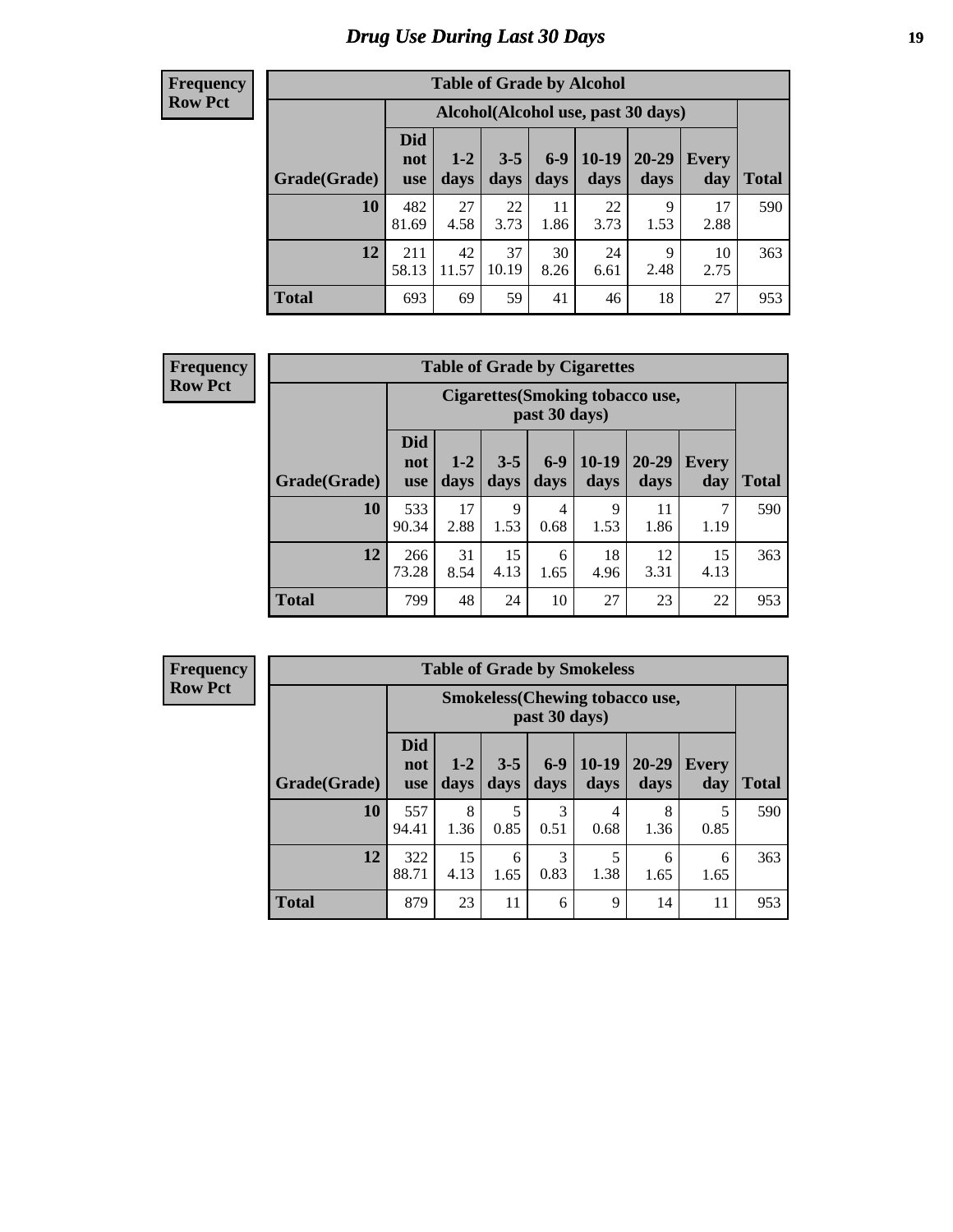| <b>Table of Grade by Marijuana</b> |                                 |                                         |                 |               |                 |                   |              |              |  |  |  |
|------------------------------------|---------------------------------|-----------------------------------------|-----------------|---------------|-----------------|-------------------|--------------|--------------|--|--|--|
|                                    |                                 | Marijuana (Marijuana use, past 30 days) |                 |               |                 |                   |              |              |  |  |  |
| Grade(Grade)                       | <b>Did</b><br>not<br><b>use</b> | $1 - 2$<br>days                         | $3 - 5$<br>days | $6-9$<br>days | $10-19$<br>days | $20 - 29$<br>days | Every<br>day | <b>Total</b> |  |  |  |
| 10                                 | 527<br>89.32                    | 14<br>2.37                              | 9<br>1.53       | 11<br>1.86    | 9<br>1.53       | 13<br>2.20        | 7<br>1.19    | 590          |  |  |  |
| 12                                 | 292<br>80.44                    | 26<br>7.16                              | 16<br>4.41      | 3<br>0.83     | 7<br>1.93       | 11<br>3.03        | 8<br>2.20    | 363          |  |  |  |
| <b>Total</b>                       | 819                             | 40                                      | 25              | 14            | 16              | 24                | 15           | 953          |  |  |  |

#### **Frequency Row Pct**

| <b>Table of Grade by Cocaine</b> |                                 |                                     |                 |                 |                 |               |              |       |  |  |
|----------------------------------|---------------------------------|-------------------------------------|-----------------|-----------------|-----------------|---------------|--------------|-------|--|--|
|                                  |                                 | Cocaine (Cocaine use, past 30 days) |                 |                 |                 |               |              |       |  |  |
| Grade(Grade)                     | <b>Did</b><br>not<br><b>use</b> | $1-2$<br>days                       | $3 - 5$<br>days | $6 - 9$<br>days | $10-19$<br>days | 20-29<br>days | Every<br>day | Total |  |  |
| 10                               | 577<br>97.80                    | $\overline{2}$<br>0.34              | 0.17            | 2<br>0.34       | 3<br>0.51       | 0.17          | 4<br>0.68    | 590   |  |  |
| 12                               | 346<br>95.32                    | 5<br>1.38                           | 3<br>0.83       | 0.28            | 3<br>0.83       | 0.55          | 3<br>0.83    | 363   |  |  |
| <b>Total</b>                     | 923                             | $\mathcal{I}$                       | 4               | 3               | 6               | 3             | 7            | 953   |  |  |

**Frequency Row Pct**

| <b>Table of Grade by Inhalants</b>     |                                 |                 |                 |                 |                 |                   |                     |              |  |  |  |
|----------------------------------------|---------------------------------|-----------------|-----------------|-----------------|-----------------|-------------------|---------------------|--------------|--|--|--|
| Inhalants (Inhalant use, past 30 days) |                                 |                 |                 |                 |                 |                   |                     |              |  |  |  |
| Grade(Grade)                           | <b>Did</b><br>not<br><b>use</b> | $1 - 2$<br>days | $3 - 5$<br>days | $6 - 9$<br>days | $10-19$<br>days | $20 - 29$<br>days | <b>Every</b><br>day | <b>Total</b> |  |  |  |
| 10                                     | 580<br>98.31                    | 3<br>0.51       | 0.17            | 0.17            | 0.17            | 0.51              | 0.17                | 590          |  |  |  |
| 12                                     | 348<br>95.87                    | 5<br>1.38       | 4<br>1.10       | 0.00            | 0.28            | 3<br>0.83         | 2<br>0.55           | 363          |  |  |  |
| Total                                  | 928                             | 8               | 5               |                 | $\overline{c}$  | 6                 | 3                   | 953          |  |  |  |

| <b>Table of Grade by Steroids</b> |                                 |                                      |                        |                  |                        |                   |              |              |  |  |  |
|-----------------------------------|---------------------------------|--------------------------------------|------------------------|------------------|------------------------|-------------------|--------------|--------------|--|--|--|
|                                   |                                 | Steroids (Steroid use, past 30 days) |                        |                  |                        |                   |              |              |  |  |  |
| Grade(Grade)                      | <b>Did</b><br>not<br><b>use</b> | $1 - 2$<br>days                      | $3 - 5$<br>days        | $6 - 9$<br>days  | $10-19$<br>days        | $20 - 29$<br>days | Every<br>day | <b>Total</b> |  |  |  |
| 10                                | 582<br>98.64                    | 2<br>0.34                            | $\theta$<br>0.00       | $\Omega$<br>0.00 | $\overline{2}$<br>0.34 | 3<br>0.51         | 0.17         | 590          |  |  |  |
| 12                                | 353<br>97.25                    | 2<br>0.55                            | $\overline{2}$<br>0.55 | 0.28             | 2<br>0.55              | 0.28              | 0.55         | 363          |  |  |  |
| <b>Total</b>                      | 935                             | 4                                    | $\overline{2}$         |                  | 4                      | 4                 | 3            | 953          |  |  |  |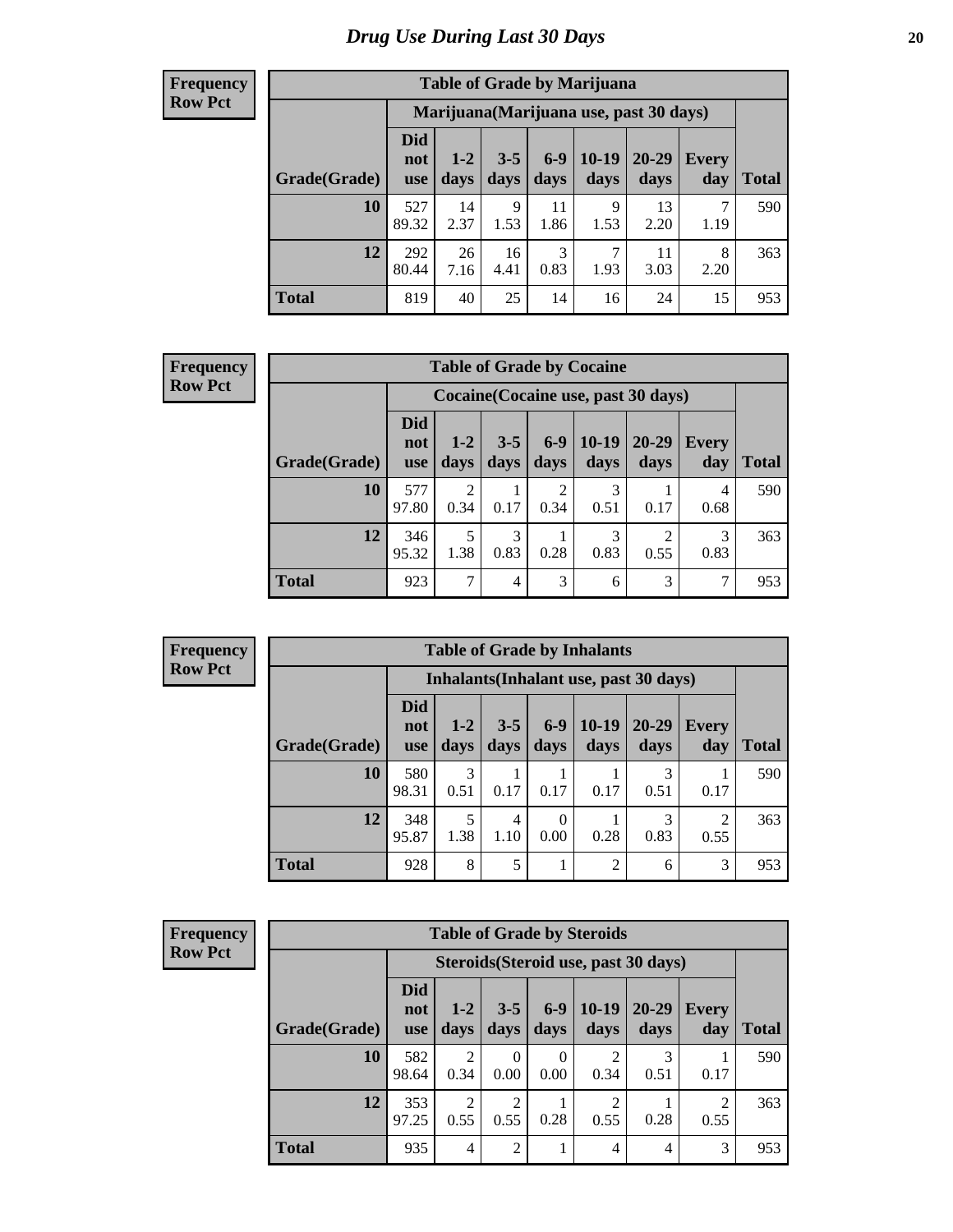| <b>Table of Grade by Ecstasy</b> |                                 |                                     |                        |                        |                        |               |                     |       |  |  |
|----------------------------------|---------------------------------|-------------------------------------|------------------------|------------------------|------------------------|---------------|---------------------|-------|--|--|
|                                  |                                 | Ecstasy (Ecstasy use, past 30 days) |                        |                        |                        |               |                     |       |  |  |
| Grade(Grade)                     | <b>Did</b><br>not<br><b>use</b> | $1 - 2$<br>days                     | $3 - 5$<br>days        | $6-9$<br>days          | $10-19$<br>days        | 20-29<br>days | <b>Every</b><br>day | Total |  |  |
| 10                               | 577<br>97.80                    | 3<br>0.51                           | $\overline{c}$<br>0.34 | 0.17                   | $\mathfrak{D}$<br>0.34 | 4<br>0.68     | 0.17                | 590   |  |  |
| 12                               | 348<br>95.87                    | 6<br>1.65                           | 0<br>0.00              | $\overline{0}$<br>0.00 | 2<br>0.55              | 4<br>1.10     | 3<br>0.83           | 363   |  |  |
| <b>Total</b>                     | 925                             | 9                                   | $\overline{c}$         | 1                      | 4                      | 8             | 4                   | 953   |  |  |

#### **Frequency Row Pct**

| <b>Table of Grade by Meth</b> |                                 |                                         |                        |                        |                 |                        |                        |       |  |  |  |
|-------------------------------|---------------------------------|-----------------------------------------|------------------------|------------------------|-----------------|------------------------|------------------------|-------|--|--|--|
|                               |                                 | Meth(Methamphetamine use, past 30 days) |                        |                        |                 |                        |                        |       |  |  |  |
| Grade(Grade)                  | <b>Did</b><br>not<br><b>use</b> | $1-2$<br>days                           | $3 - 5$<br>days        | $6-9$<br>days          | $10-19$<br>days | 20-29<br>days          | <b>Every</b><br>day    | Total |  |  |  |
| 10                            | 581<br>98.47                    | 0.17                                    | 0.17                   | 0.17                   | 2<br>0.34       | $\mathfrak{D}$<br>0.34 | 2<br>0.34              | 590   |  |  |  |
| 12                            | 353<br>97.25                    | $\mathfrak{D}$<br>0.55                  | $\mathfrak{D}$<br>0.55 | $\overline{c}$<br>0.55 | 2<br>0.55       | 0<br>0.00              | $\mathfrak{D}$<br>0.55 | 363   |  |  |  |
| <b>Total</b>                  | 934                             | 3                                       | 3                      | 3                      | $\overline{4}$  | 2                      | 4                      | 953   |  |  |  |

| <b>Table of Grade by Hallucinogens</b> |              |                                 |                                                   |                        |                  |                        |                   |                                     |              |  |  |  |
|----------------------------------------|--------------|---------------------------------|---------------------------------------------------|------------------------|------------------|------------------------|-------------------|-------------------------------------|--------------|--|--|--|
|                                        |              |                                 | Hallucinogens (Hallucinogen use,<br>past 30 days) |                        |                  |                        |                   |                                     |              |  |  |  |
|                                        | Grade(Grade) | <b>Did</b><br>not<br><b>use</b> | $1 - 2$<br>days                                   | $3 - 5$<br>days        | $6 - 9$<br>days  | $10-19$<br>days        | $20 - 29$<br>days | Every<br>day                        | <b>Total</b> |  |  |  |
|                                        | 10           | 578<br>97.97                    | 0.17                                              | $\overline{c}$<br>0.34 | $\Omega$<br>0.00 | $\mathfrak{D}$<br>0.34 | 5<br>0.85         | $\mathcal{D}_{\mathcal{L}}$<br>0.34 | 590          |  |  |  |
|                                        | 12           | 344<br>94.77                    | 10<br>2.75                                        | 3<br>0.83              | 0.28             | 0.28                   | 0.28              | 3<br>0.83                           | 363          |  |  |  |
|                                        | <b>Total</b> | 922                             | 11                                                | 5                      |                  | 3                      | 6                 | 5                                   | 953          |  |  |  |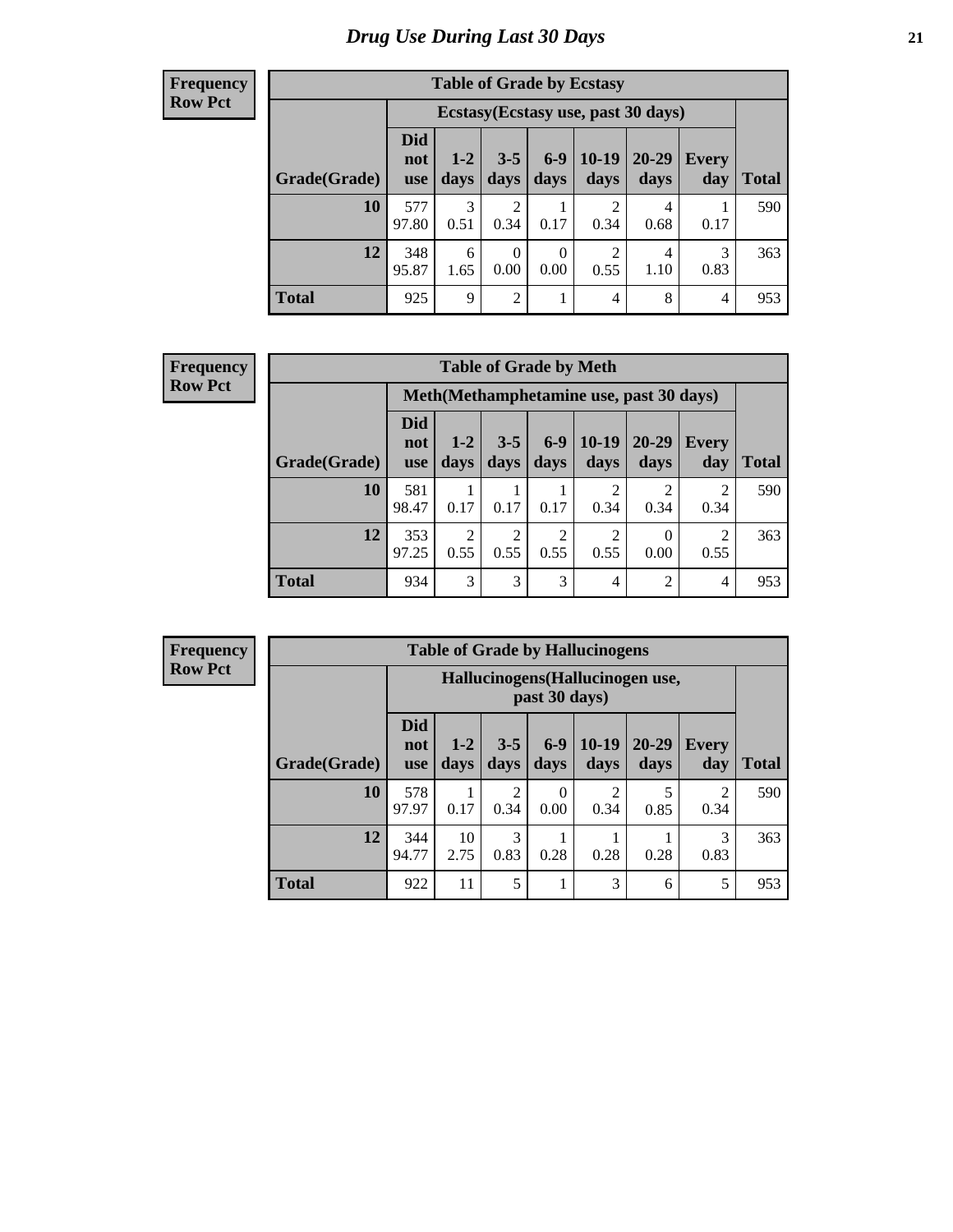| <b>Table of Grade by Prescription</b> |                                 |                                                                                |                 |               |                 |               |              |              |  |  |  |
|---------------------------------------|---------------------------------|--------------------------------------------------------------------------------|-----------------|---------------|-----------------|---------------|--------------|--------------|--|--|--|
|                                       |                                 | <b>Prescription</b> (Prescription drugs not<br>prescribed to me, past 30 days) |                 |               |                 |               |              |              |  |  |  |
| Grade(Grade)                          | <b>Did</b><br>not<br><b>use</b> | $1 - 2$<br>days                                                                | $3 - 5$<br>days | $6-9$<br>days | $10-19$<br>days | 20-29<br>days | Every<br>day | <b>Total</b> |  |  |  |
| 10                                    | 562<br>95.25                    | 11<br>1.86                                                                     | 4<br>0.68       | 2<br>0.34     | 4<br>0.68       | 4<br>0.68     | 3<br>0.51    | 590          |  |  |  |
| 12                                    | 330<br>90.91                    | 10<br>2.75                                                                     | 6<br>1.65       | 4<br>1.10     | 6<br>1.65       | 4<br>1.10     | 3<br>0.83    | 363          |  |  |  |
| <b>Total</b>                          | 892                             | 21                                                                             | 10              | 6             | 10              | 8             | 6            | 953          |  |  |  |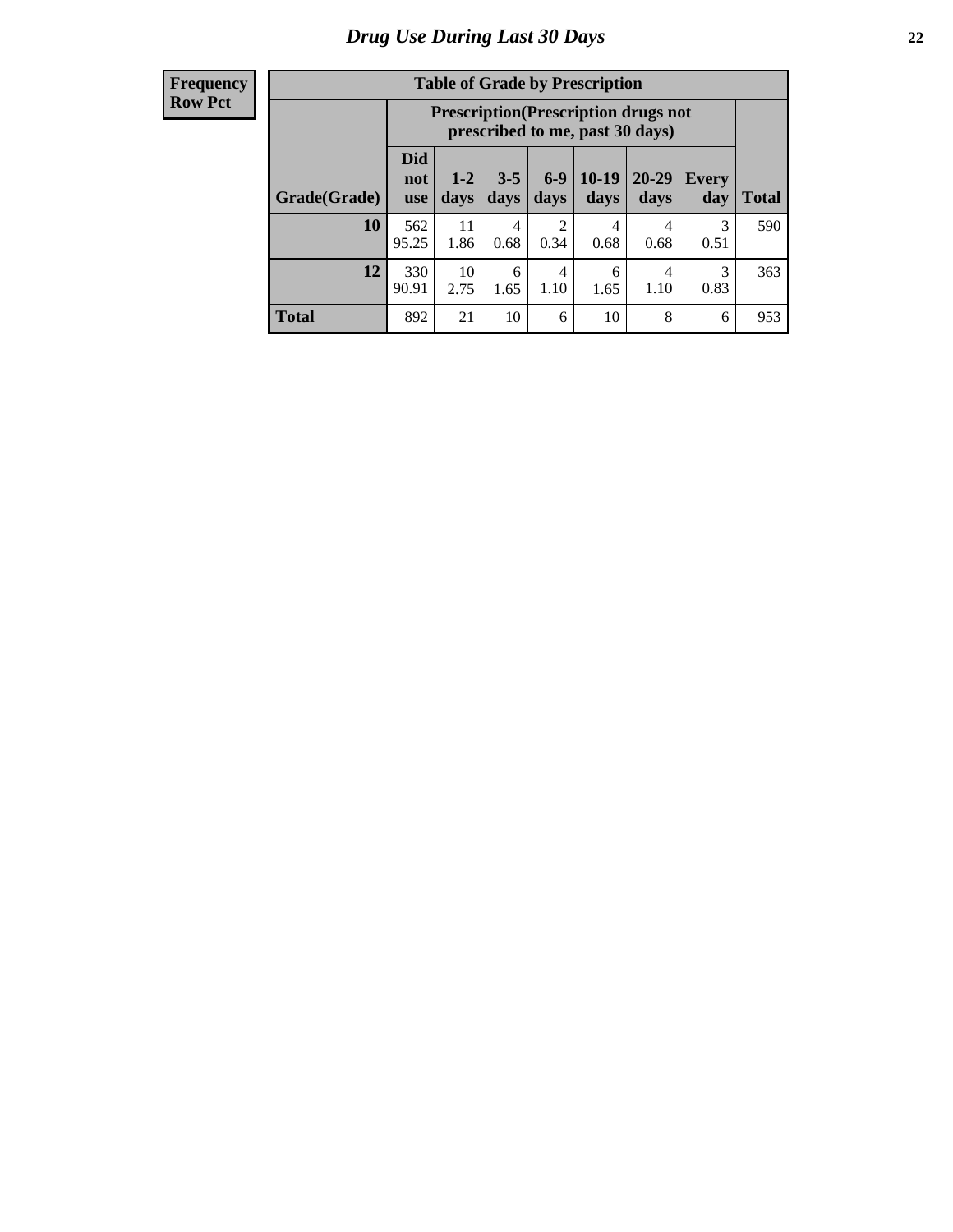| Frequency      | <b>Table of Alcoholease by Grade</b>              |                    |              |     |  |  |  |  |  |  |
|----------------|---------------------------------------------------|--------------------|--------------|-----|--|--|--|--|--|--|
| <b>Col Pct</b> | <b>Alcoholease</b> (It is<br>easy to get alcohol) | Grade(Grade)<br>10 | <b>Total</b> |     |  |  |  |  |  |  |
|                | <b>Strongly Agree</b>                             | 216<br>36.61       | 181<br>49.86 | 397 |  |  |  |  |  |  |
|                | <b>Somewhat Agree</b>                             | 219<br>37.12       | 119<br>32.78 | 338 |  |  |  |  |  |  |
|                | <b>Somewhat Disagree</b>                          | 78<br>13.22        | 33<br>9.09   | 111 |  |  |  |  |  |  |
|                | <b>Strongly Disagree</b>                          | 77<br>13.05        | 30<br>8.26   | 107 |  |  |  |  |  |  |
|                | <b>Total</b>                                      | 590                | 363          | 953 |  |  |  |  |  |  |

| Frequency<br>Col Pct |
|----------------------|

| <b>Table of Cigarettesease by Grade</b>                  |                    |              |              |
|----------------------------------------------------------|--------------------|--------------|--------------|
| Cigarettesease (It is<br>easy to get smoking<br>tobacco) | Grade(Grade)<br>10 | 12           | <b>Total</b> |
| <b>Strongly Agree</b>                                    | 207<br>35.08       | 219<br>60.33 | 426          |
| <b>Somewhat Agree</b>                                    | 169<br>28.64       | 86<br>23.69  | 255          |
| <b>Somewhat Disagree</b>                                 | 95<br>16.10        | 30<br>8.26   | 125          |
| <b>Strongly Disagree</b>                                 | 119<br>20.17       | 28<br>7.71   | 147          |
| <b>Total</b>                                             | 590                | 363          | 953          |

| Frequency      | <b>Table of Smokelessease by Grade</b>                         |                    |              |     |
|----------------|----------------------------------------------------------------|--------------------|--------------|-----|
| <b>Col Pct</b> | <b>Smokelessease</b> (It is<br>easy to get chewing<br>tobacco) | Grade(Grade)<br>10 | <b>Total</b> |     |
|                | <b>Strongly Agree</b>                                          | 176<br>29.83       | 201<br>55.37 | 377 |
|                | <b>Somewhat Agree</b>                                          | 147<br>24.92       | 71<br>19.56  | 218 |
|                | <b>Somewhat Disagree</b>                                       | 123<br>20.85       | 47<br>12.95  | 170 |
|                | <b>Strongly Disagree</b>                                       | 144<br>24.41       | 44<br>12.12  | 188 |
|                | <b>Total</b>                                                   | 590                | 363          | 953 |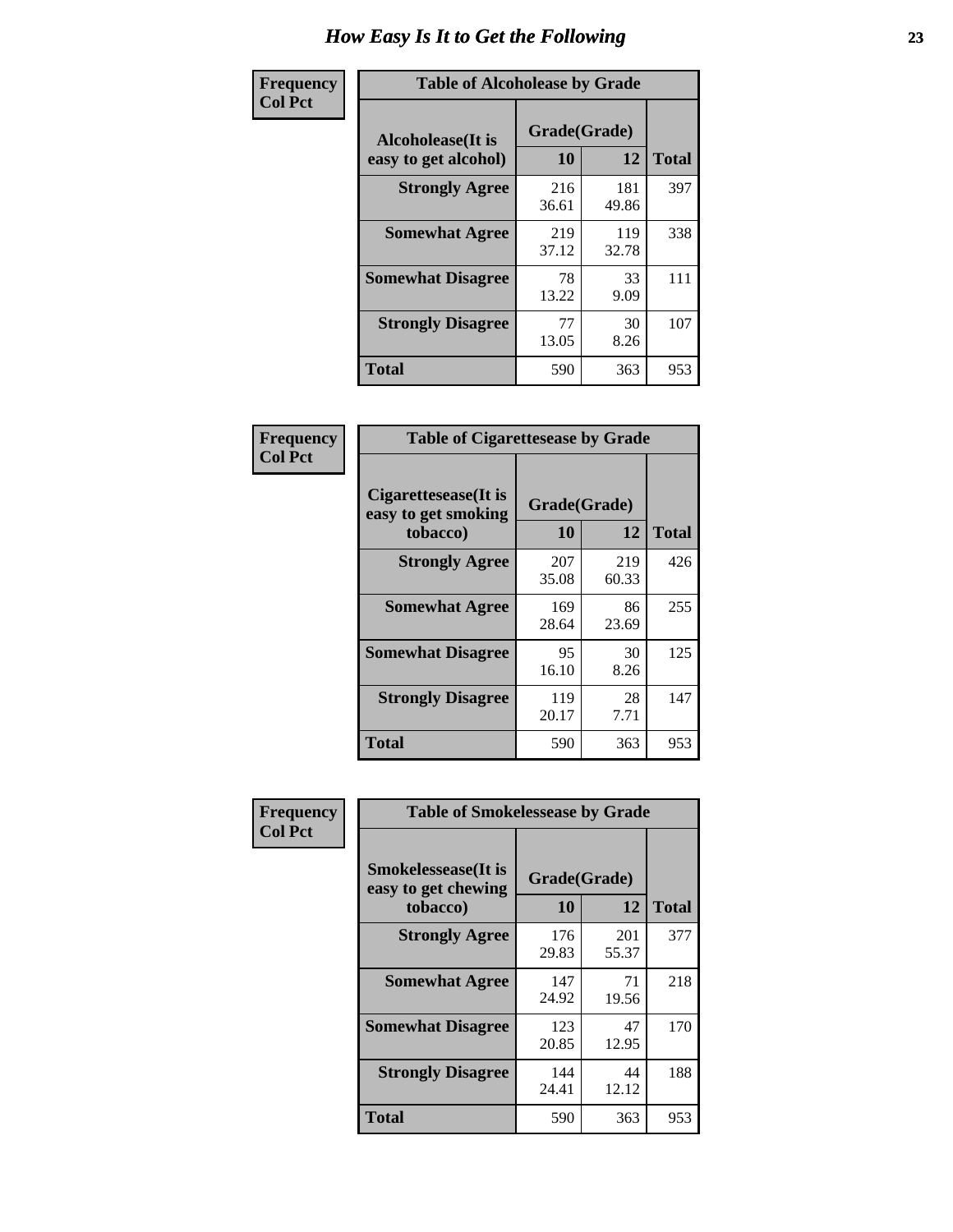| Frequency      | <b>Table of Marijuanaease by Grade</b>           |                    |              |              |  |  |  |  |  |  |
|----------------|--------------------------------------------------|--------------------|--------------|--------------|--|--|--|--|--|--|
| <b>Col Pct</b> | Marijuanaease(It is<br>easy to get<br>marijuana) | Grade(Grade)<br>10 | 12           | <b>Total</b> |  |  |  |  |  |  |
|                | <b>Strongly Agree</b>                            | 178<br>30.17       | 156<br>42.98 | 334          |  |  |  |  |  |  |
|                | <b>Somewhat Agree</b>                            | 144<br>24.41       | 110<br>30.30 | 254          |  |  |  |  |  |  |
|                | <b>Somewhat Disagree</b>                         | 118<br>20.00       | 44<br>12.12  | 162          |  |  |  |  |  |  |
|                | <b>Strongly Disagree</b>                         | 150<br>25.42       | 53<br>14.60  | 203          |  |  |  |  |  |  |
|                | <b>Total</b>                                     | 590                | 363          | 953          |  |  |  |  |  |  |

| <b>Table of Cocaineease by Grade</b> |              |              |              |  |  |  |  |  |  |
|--------------------------------------|--------------|--------------|--------------|--|--|--|--|--|--|
| <b>Cocaineease</b> (It is            | Grade(Grade) |              |              |  |  |  |  |  |  |
| easy to get cocaine)                 | 10           | 12           | <b>Total</b> |  |  |  |  |  |  |
| <b>Strongly Agree</b>                | 53<br>8.98   | 67<br>18.46  | 120          |  |  |  |  |  |  |
| <b>Somewhat Agree</b>                | 124<br>21.02 | 85<br>23.42  | 209          |  |  |  |  |  |  |
| <b>Somewhat Disagree</b>             | 183<br>31.02 | 113<br>31.13 | 296          |  |  |  |  |  |  |
| <b>Strongly Disagree</b>             | 230<br>38.98 | 98<br>27.00  | 328          |  |  |  |  |  |  |
| <b>Total</b>                         | 590          | 363          | 953          |  |  |  |  |  |  |

| Frequency      | <b>Table of Inhalantsease by Grade</b>     |              |              | <b>Total</b><br>340 |  |  |  |  |  |
|----------------|--------------------------------------------|--------------|--------------|---------------------|--|--|--|--|--|
| <b>Col Pct</b> | <b>Inhalantsease</b> (It is<br>easy to get | Grade(Grade) |              |                     |  |  |  |  |  |
|                | inhalants)                                 | 10           | 12           |                     |  |  |  |  |  |
|                | <b>Strongly Agree</b>                      | 196<br>33.22 | 144<br>39.67 |                     |  |  |  |  |  |
|                | <b>Somewhat Agree</b>                      | 130<br>22.03 | 86<br>23.69  | 216                 |  |  |  |  |  |
|                | <b>Somewhat Disagree</b>                   | 107<br>18.14 | 60<br>16.53  | 167                 |  |  |  |  |  |
|                | <b>Strongly Disagree</b>                   | 157<br>26.61 | 73<br>20.11  | 230                 |  |  |  |  |  |
|                | <b>Total</b>                               | 590          | 363          | 953                 |  |  |  |  |  |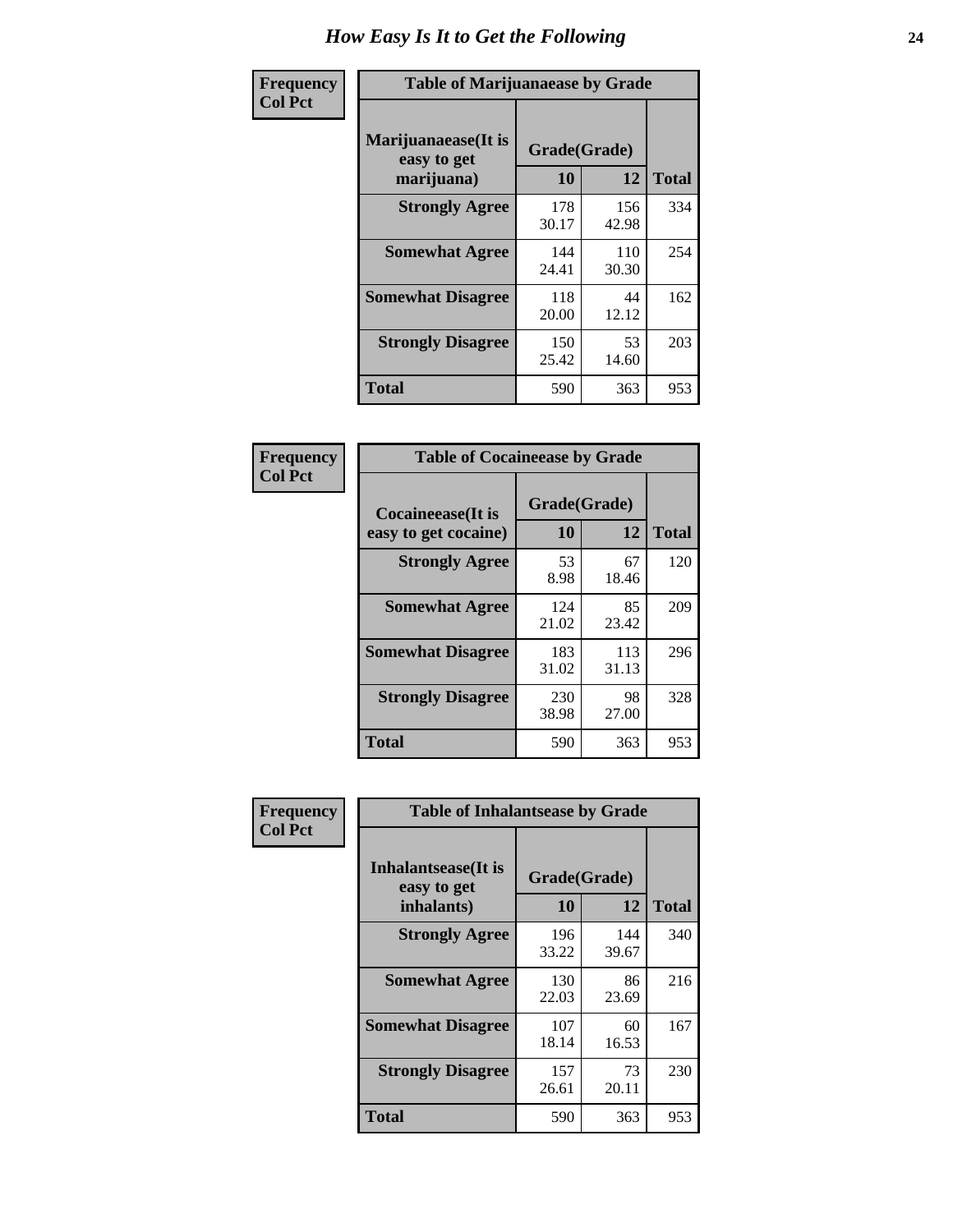| Frequency      | <b>Table of Steroidsease by Grade</b>               |                    |              |              |  |  |  |
|----------------|-----------------------------------------------------|--------------------|--------------|--------------|--|--|--|
| <b>Col Pct</b> | <b>Steroidsease</b> (It is<br>easy to get steroids) | Grade(Grade)<br>10 | 12           | <b>Total</b> |  |  |  |
|                | <b>Strongly Agree</b>                               | 61<br>10.34        | 67<br>18.46  | 128          |  |  |  |
|                | <b>Somewhat Agree</b>                               | 134<br>22.71       | 89<br>24.52  | 223          |  |  |  |
|                | <b>Somewhat Disagree</b>                            | 169<br>28.64       | 99<br>27.27  | 268          |  |  |  |
|                | <b>Strongly Disagree</b>                            | 226<br>38.31       | 108<br>29.75 | 334          |  |  |  |
|                | <b>Total</b>                                        | 590                | 363          | 953          |  |  |  |

| Frequency      | <b>Table of Ecstasyease by Grade</b>              |                           |              |              |
|----------------|---------------------------------------------------|---------------------------|--------------|--------------|
| <b>Col Pct</b> | <b>Ecstasyease</b> (It is<br>easy to get ecstasy) | Grade(Grade)<br><b>10</b> | 12           | <b>Total</b> |
|                | <b>Strongly Agree</b>                             | 51<br>8.64                | 76<br>20.94  | 127          |
|                | <b>Somewhat Agree</b>                             | 116<br>19.66              | 96<br>26.45  | 212          |
|                | <b>Somewhat Disagree</b>                          | 174<br>29.49              | 91<br>25.07  | 265          |
|                | <b>Strongly Disagree</b>                          | 249<br>42.20              | 100<br>27.55 | 349          |
|                | <b>Total</b>                                      | 590                       | 363          | 953          |

| Frequency      | <b>Table of Methease by Grade</b>                          |                    |              |                                                 |  |  |  |  |  |  |
|----------------|------------------------------------------------------------|--------------------|--------------|-------------------------------------------------|--|--|--|--|--|--|
| <b>Col Pct</b> | <b>Methease</b> (It is easy<br>to get<br>methamphetamines) | Grade(Grade)<br>10 | 12           | <b>Total</b><br>107<br>157<br>273<br>416<br>953 |  |  |  |  |  |  |
|                | <b>Strongly Agree</b>                                      | 47<br>7.97         | 60<br>16.53  |                                                 |  |  |  |  |  |  |
|                | <b>Somewhat Agree</b>                                      | 95<br>16.10        | 62<br>17.08  |                                                 |  |  |  |  |  |  |
|                | <b>Somewhat Disagree</b>                                   | 162<br>27.46       | 111<br>30.58 |                                                 |  |  |  |  |  |  |
|                | <b>Strongly Disagree</b>                                   | 286<br>48.47       | 130<br>35.81 |                                                 |  |  |  |  |  |  |
|                | <b>Total</b>                                               | 590                | 363          |                                                 |  |  |  |  |  |  |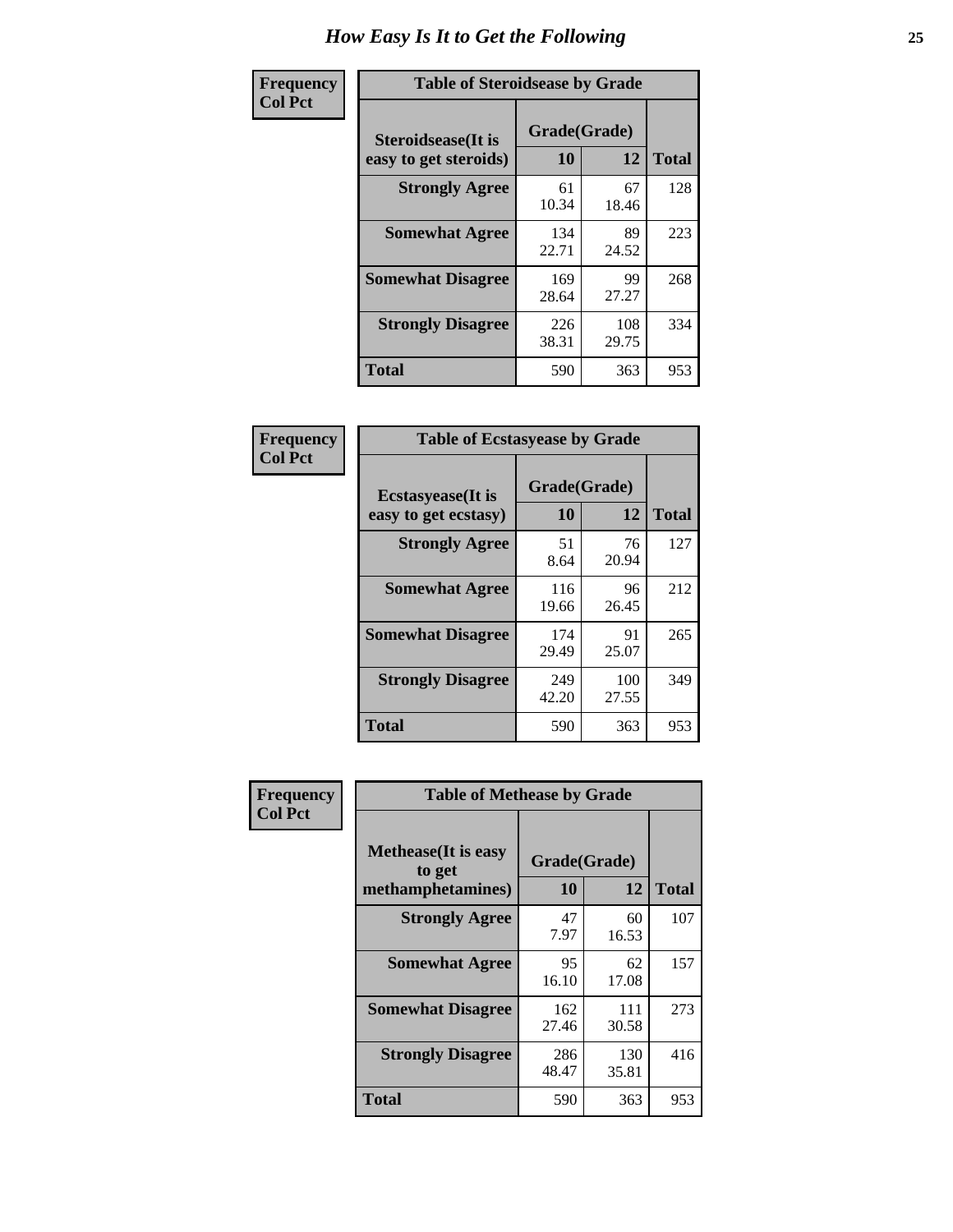| <b>Frequency</b> | <b>Table of Hallucinogensease by Grade</b>               |                    |              |              |  |  |  |  |  |  |
|------------------|----------------------------------------------------------|--------------------|--------------|--------------|--|--|--|--|--|--|
| <b>Col Pct</b>   | Hallucinogensease(It<br>is easy to get<br>hallucinogens) | Grade(Grade)<br>10 | 12           | <b>Total</b> |  |  |  |  |  |  |
|                  | <b>Strongly Agree</b>                                    | 49<br>8.31         | 75<br>20.66  | 124          |  |  |  |  |  |  |
|                  | <b>Somewhat Agree</b>                                    | 111<br>18.81       | 73<br>20.11  | 184          |  |  |  |  |  |  |
|                  | <b>Somewhat Disagree</b>                                 | 168<br>28.47       | 102<br>28.10 | 270          |  |  |  |  |  |  |
|                  | <b>Strongly Disagree</b>                                 | 262<br>44.41       | 113<br>31.13 | 375          |  |  |  |  |  |  |
|                  | <b>Total</b>                                             | 590                | 363          | 953          |  |  |  |  |  |  |

| Frequency<br>  Col Pct |
|------------------------|
|                        |

| <b>Table of Prescriptionease by Grade</b>                                                |              |              |              |  |  |  |  |  |  |  |
|------------------------------------------------------------------------------------------|--------------|--------------|--------------|--|--|--|--|--|--|--|
| <b>Prescriptionease</b> (It<br>is easy to get<br>prescription drugs<br>not prescribed to | Grade(Grade) |              |              |  |  |  |  |  |  |  |
| me)                                                                                      | 10           | 12           | <b>Total</b> |  |  |  |  |  |  |  |
| <b>Strongly Agree</b>                                                                    | 195<br>33.05 | 153<br>42.15 | 348          |  |  |  |  |  |  |  |
| <b>Somewhat Agree</b>                                                                    | 149<br>25.25 | 90<br>24.79  | 239          |  |  |  |  |  |  |  |
| <b>Somewhat Disagree</b>                                                                 | 98<br>16.61  | 54<br>14.88  | 152          |  |  |  |  |  |  |  |
| <b>Strongly Disagree</b>                                                                 | 148<br>25.08 | 66<br>18.18  | 214          |  |  |  |  |  |  |  |
| <b>Total</b>                                                                             | 590          | 363          | 953          |  |  |  |  |  |  |  |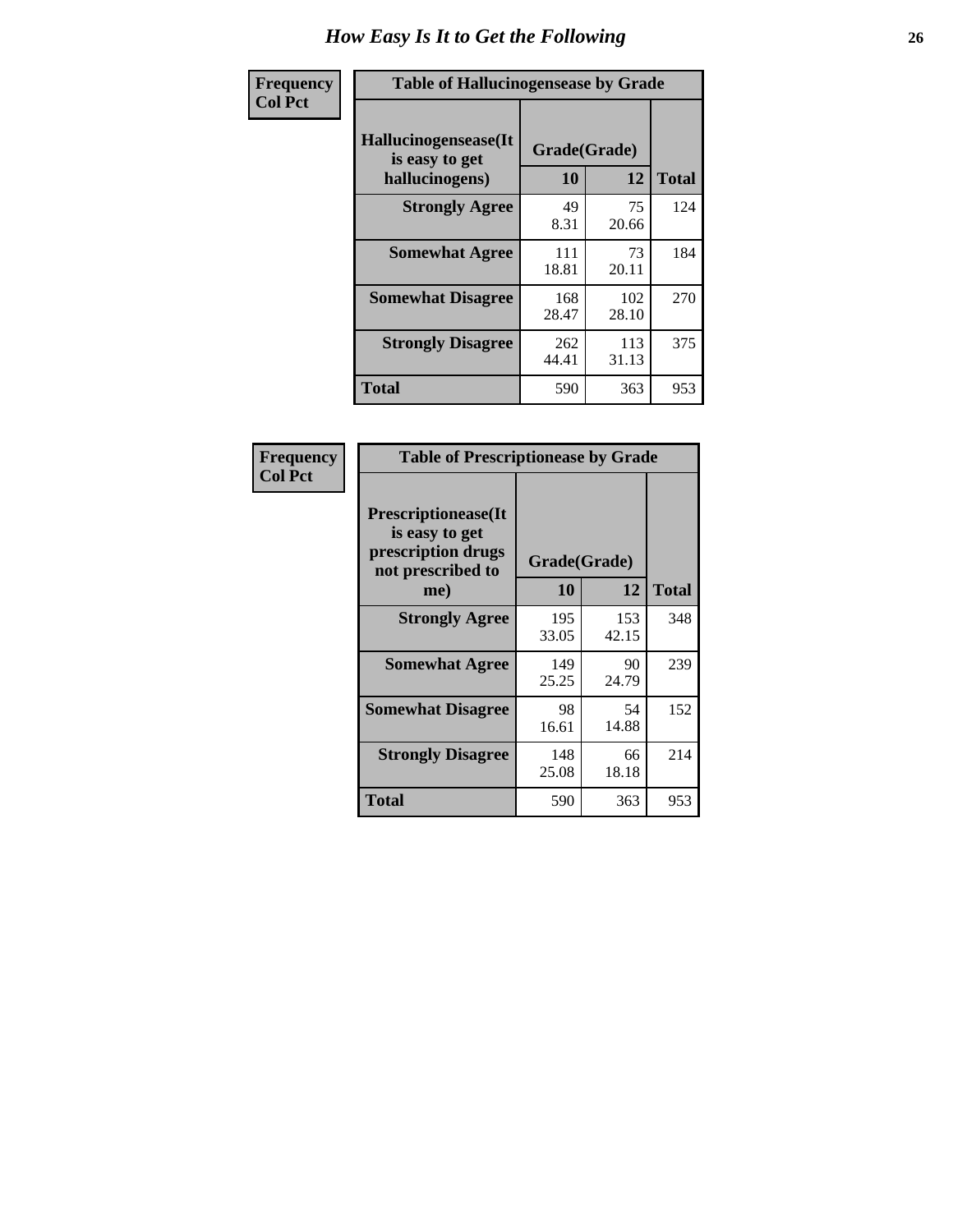*Age at Onset of Use* **27** *Results for "Age at Onset of Use" questions exclude students who said they did not use that substance*

| Frequency      |              | <b>Table of Grade by Alcoholinit</b> |                                                  |           |           |           |                           |             |             |             |                        |                       |              |
|----------------|--------------|--------------------------------------|--------------------------------------------------|-----------|-----------|-----------|---------------------------|-------------|-------------|-------------|------------------------|-----------------------|--------------|
| <b>Row Pct</b> |              |                                      | Alcoholinit (I started using alcohol when I was) |           |           |           |                           |             |             |             |                        |                       |              |
|                | Grade(Grade) | <b>8 or</b><br>younger               | 9                                                | 10        | 11        | 12        | 13                        | 14          | 15          | 16          | 17                     | <b>18 or</b><br>older | <b>Total</b> |
|                | 10           | 11<br>6.71                           | 0.61                                             | 7<br>4.27 | 3<br>1.83 | 9<br>5.49 | 23<br>14.02               | 56<br>34.15 | 43<br>26.22 | 10<br>6.10  | $\overline{0}$<br>0.00 | 0.61                  | 164          |
|                | 12           | 15<br>7.54                           | 3<br>1.51                                        | 2<br>1.01 | 2<br>1.01 | 8<br>4.02 | 25<br>12.56               | 23<br>11.56 | 43<br>21.61 | 55<br>27.64 | 19<br>9.55             | 4<br>2.01             | 199          |
|                | <b>Total</b> | 26                                   | 4                                                | 9         | 5         | 17        | 48                        | 79          | 86          | 65          | 19                     | 5                     | 363          |
|                |              |                                      |                                                  |           |           |           | Frequency Missing $=$ 590 |             |             |             |                        |                       |              |

| <b>Frequency</b> |                                                            | <b>Table of Grade by Cigarettesinit</b> |                                                      |                  |           |           |           |                           |             |             |             |                       |              |
|------------------|------------------------------------------------------------|-----------------------------------------|------------------------------------------------------|------------------|-----------|-----------|-----------|---------------------------|-------------|-------------|-------------|-----------------------|--------------|
| <b>Row Pct</b>   |                                                            |                                         | Cigarettesinit(I started smoking tobacco when I was) |                  |           |           |           |                           |             |             |             |                       |              |
|                  | $Grade(Grade)$ younger                                     | <b>8 or</b>                             | 9 <sup>°</sup>                                       | 10               | 11        | 12        | 13        | 14                        | 15          | <b>16</b>   | 17          | <b>18 or</b><br>older | <b>Total</b> |
|                  | 10                                                         | 5<br>5.95                               | 1.19                                                 | $\Omega$<br>0.00 | 2<br>2.38 | 5.95      | 2<br>2.38 | 26<br>30.95               | 37<br>44.05 | 6<br>7.14   | 0<br>0.00   | $\Omega$<br>0.00      | 84           |
|                  | 12                                                         | 3<br>2.48                               | $\overline{0}$<br>0.00                               | 0.83             | 3<br>2.48 | 6<br>4.96 | 8<br>6.61 | 8<br>6.61                 | 17<br>14.05 | 39<br>32.23 | 31<br>25.62 | 4.13                  | 121          |
|                  | <b>Total</b><br>8<br>5<br>45<br>11<br>10<br>34<br>54<br>31 |                                         |                                                      |                  |           |           |           |                           |             |             |             |                       | 205          |
|                  |                                                            |                                         |                                                      |                  |           |           |           | Frequency Missing $= 748$ |             |             |             |                       |              |

| <b>Table of Grade by Smokelessinit</b> |                                                      |                                     |                        |                  |           |                           |             |                        |                  |                       |              |
|----------------------------------------|------------------------------------------------------|-------------------------------------|------------------------|------------------|-----------|---------------------------|-------------|------------------------|------------------|-----------------------|--------------|
|                                        | Smokelessinit (I started chewing tobacco when I was) |                                     |                        |                  |           |                           |             |                        |                  |                       |              |
| Grade(Grade)                           | 8 or<br>vounger                                      | 9                                   | 11                     | 12               | 13        | 14                        | <b>15</b>   | <b>16</b>              | 17               | <b>18 or</b><br>older | <b>Total</b> |
| 10                                     | 12.20                                                | 4.88                                | $\overline{2}$<br>4.88 | $\Omega$<br>0.00 | 2<br>4.88 | 10<br>24.39               | 16<br>39.02 | $\overline{4}$<br>9.76 | $\theta$<br>0.00 | $\Omega$<br>0.00      | 41           |
| 12                                     | 3<br>5.88                                            | $\mathcal{D}_{\mathcal{L}}$<br>3.92 | $\Omega$<br>0.00       | 1.96             | 3<br>5.88 | 3<br>5.88                 | 3<br>5.88   | 19<br>37.25            | 15<br>29.41      | റ<br>3.92             | 51           |
| <b>Total</b>                           | 8                                                    | $\overline{4}$                      | $\overline{2}$         |                  | 5         | 13                        | 19          | 23                     | 15               | $\mathfrak{D}$        | 92           |
|                                        |                                                      |                                     |                        |                  |           | Frequency Missing $= 861$ |             |                        |                  |                       |              |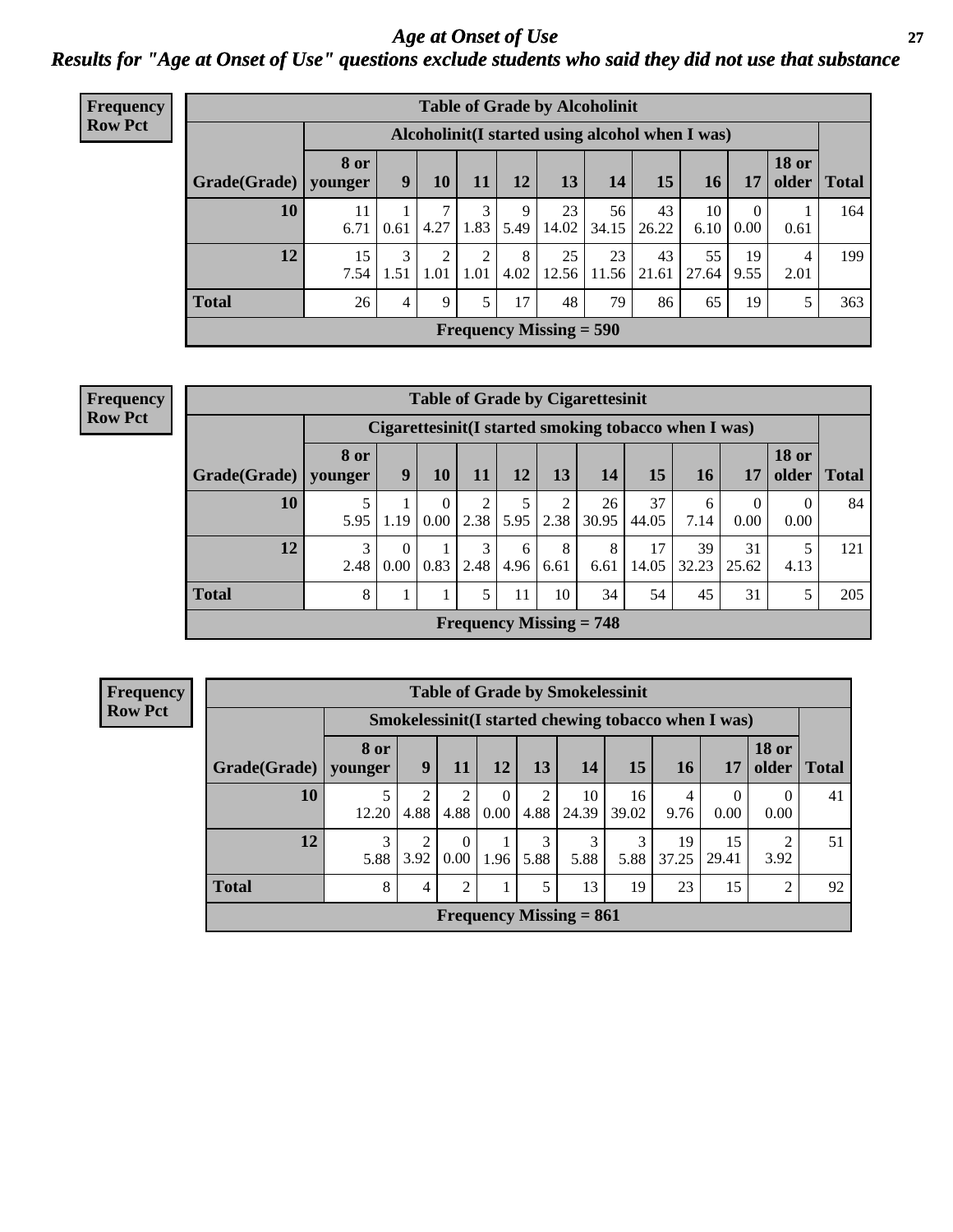#### *Age at Onset of Use* **28**

*Results for "Age at Onset of Use" questions exclude students who said they did not use that substance*

| Frequency      | <b>Table of Grade by Marijuanainit</b> |                        |                |                |                      |           |           |                                                     |             |             |             |                                |              |
|----------------|----------------------------------------|------------------------|----------------|----------------|----------------------|-----------|-----------|-----------------------------------------------------|-------------|-------------|-------------|--------------------------------|--------------|
| <b>Row Pct</b> |                                        |                        |                |                |                      |           |           | Marijuanainit(I started using marijuana when I was) |             |             |             |                                |              |
|                | Grade(Grade)                           | <b>8</b> or<br>younger | 9 <sup>°</sup> | 10             | 11                   | 12        | 13        | 14                                                  | 15          | <b>16</b>   | 17          | <b>18 or</b><br>$\alpha$ older | <b>Total</b> |
|                | 10                                     | ⇁<br>7.78              | 1.11           | 2<br>2.22      | $\left($<br>$0.00\,$ | 4<br>4.44 | 5.56      | 25<br>27.78                                         | 40<br>44.44 | 4<br>4.44   | 1.11        | 1.11                           | 90           |
|                | 12                                     | 3<br>2.94              | 2<br>1.96      | 2<br>1.96      | 0.98                 | 3<br>2.94 | 7<br>6.86 | 15<br>  14.71                                       | 16<br>15.69 | 34<br>33.33 | 19<br>18.63 | $\theta$<br>0.00               | 102          |
|                | <b>Total</b>                           | 10                     | 3              | $\overline{4}$ |                      | 7         | 12        | 40                                                  | 56          | 38          | 20          |                                | 192          |
|                | <b>Frequency Missing = 761</b>         |                        |                |                |                      |           |           |                                                     |             |             |             |                                |              |

| Frequency      |                           |             |          |      |      |                | <b>Table of Grade by Cocaineinit</b>               |       |           |          |              |
|----------------|---------------------------|-------------|----------|------|------|----------------|----------------------------------------------------|-------|-----------|----------|--------------|
| <b>Row Pct</b> |                           |             |          |      |      |                | Cocaine in it (I started using cocaine when I was) |       |           |          |              |
|                |                           | <b>8 or</b> |          |      |      |                |                                                    |       |           |          |              |
|                | Grade(Grade)   younger    |             | 9        | 10   | 12   | 13             | 14                                                 | 15    | <b>16</b> | 17       | <b>Total</b> |
|                | 10                        |             | $\Omega$ |      | 0    |                | 2                                                  |       | $\Omega$  | $\Omega$ | 12           |
|                |                           | 41.67       | 0.00     | 8.33 | 0.00 | 8.33           | 16.67                                              | 25.00 | 0.00      | 0.00     |              |
|                | 12                        | 3           |          |      |      |                |                                                    |       |           | 6        | 20           |
|                |                           | 15.00       | 5.00     | 5.00 | 5.00 | 5.00           | 5.00                                               | 5.00  | 25.00     | 30.00    |              |
|                | <b>Total</b>              | 8           | 1<br>-   | 2    |      | $\overline{2}$ | 3                                                  | 4     | 5         | 6        | 32           |
|                | Frequency Missing $= 921$ |             |          |      |      |                |                                                    |       |           |          |              |

**Frequency Row Pct**

| <b>Table of Grade by Inhalantsinit</b> |                                                      |                  |                  |                      |                        |            |                  |                         |              |  |
|----------------------------------------|------------------------------------------------------|------------------|------------------|----------------------|------------------------|------------|------------------|-------------------------|--------------|--|
|                                        | Inhalantsinit (I started using inhalants when I was) |                  |                  |                      |                        |            |                  |                         |              |  |
| Grade(Grade)                           | 8 or<br>younger                                      | <b>10</b>        | <b>11</b>        | <b>12</b>            | 13                     | 14         | 15               | <b>16</b>               | <b>Total</b> |  |
| 10                                     | 38.46                                                | $\Omega$<br>0.00 | $\Omega$<br>0.00 | $\Omega$<br>$0.00\,$ | $\mathcal{D}$<br>15.38 | 4<br>30.77 | 2<br>15.38       | 0.00                    | 13           |  |
| 12                                     | 8<br>47.06                                           | 5.88             | 5.88             | 5.88                 | 0.00                   | 4<br>23.53 | $\theta$<br>0.00 | $\mathfrak{D}$<br>11.76 | 17           |  |
| <b>Total</b>                           | 13                                                   | 1                |                  |                      | $\overline{c}$         | 8          | $\overline{2}$   | $\overline{c}$          | 30           |  |
| <b>Frequency Missing = 923</b>         |                                                      |                  |                  |                      |                        |            |                  |                         |              |  |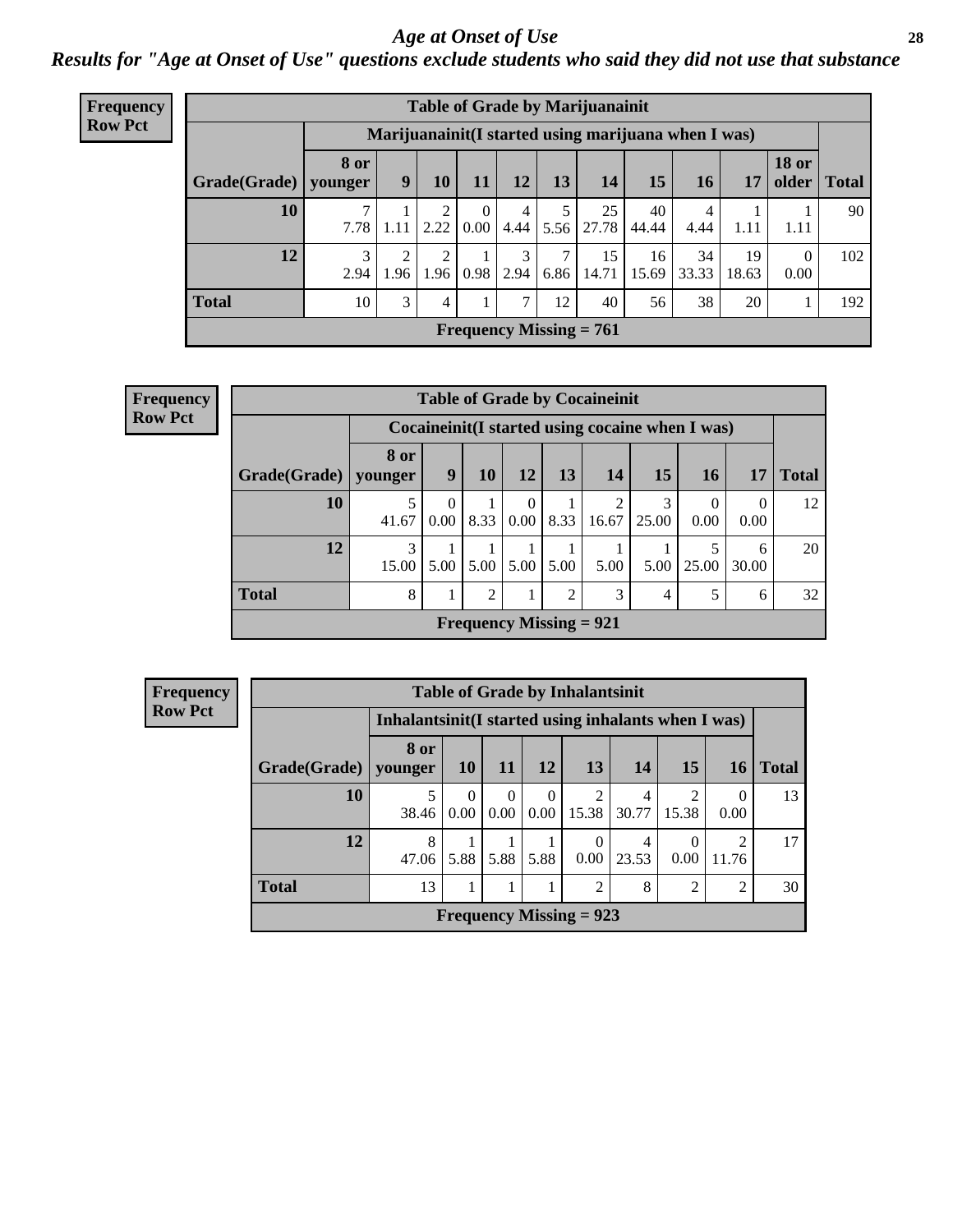#### *Age at Onset of Use* **29**

*Results for "Age at Onset of Use" questions exclude students who said they did not use that substance*

| <b>Frequency</b> | <b>Table of Grade by Steroidsinit</b> |                                                    |                |                |                  |                         |                  |                  |                       |              |  |  |  |
|------------------|---------------------------------------|----------------------------------------------------|----------------|----------------|------------------|-------------------------|------------------|------------------|-----------------------|--------------|--|--|--|
| <b>Row Pct</b>   |                                       | Steroidsinit (I started using steroids when I was) |                |                |                  |                         |                  |                  |                       |              |  |  |  |
|                  | Grade(Grade)                          | 8 or<br>younger                                    | 9              | 10             | 11               | 14                      | 15               | 16               | <b>18 or</b><br>older | <b>Total</b> |  |  |  |
|                  | 10                                    | 6<br>54.55                                         | 9.09           | 0<br>0.00      | $\theta$<br>0.00 | $\overline{2}$<br>18.18 | 9.09             | $\Omega$<br>0.00 | 9.09                  | 11           |  |  |  |
|                  | 12                                    | 3<br>33.33                                         | T<br>11.11     | 2<br>22.22     | 11.11            | 11.11                   | $\theta$<br>0.00 | 11.11            | 0.00                  | 9            |  |  |  |
|                  | <b>Total</b>                          | 9                                                  | $\overline{2}$ | $\overline{2}$ |                  | 3                       |                  |                  |                       | 20           |  |  |  |
|                  | Frequency Missing $= 933$             |                                                    |                |                |                  |                         |                  |                  |                       |              |  |  |  |

| Frequency      |              |                 | <b>Table of Grade by Ecstasyinit</b>             |           |                  |                           |            |            |            |            |              |
|----------------|--------------|-----------------|--------------------------------------------------|-----------|------------------|---------------------------|------------|------------|------------|------------|--------------|
| <b>Row Pct</b> |              |                 | Ecstasyinit (I started using ecstasy when I was) |           |                  |                           |            |            |            |            |              |
|                | Grade(Grade) | 8 or<br>younger | <b>10</b>                                        | <b>11</b> | 12               | 13 <sup>1</sup>           | <b>14</b>  | 15         | 16         | 17         | <b>Total</b> |
|                | 10           | 4<br>26.67      | 13.33                                            | 6.67      | 6.67             | $\Omega$<br>$0.00\vert$   | 13.33      | 4<br>26.67 | 6.67       | 0<br>0.00  | 15           |
|                | 12           | 3<br>11.54      | 3.85                                             | 2<br>7.69 | $\theta$<br>0.00 | 2<br>7.69                 | 3<br>11.54 | 4<br>15.38 | 8<br>30.77 | 3<br>11.54 | 26           |
|                | <b>Total</b> | 7               | 3                                                | 3         |                  | 2                         | 5          | 8          | 9          | 3          | 41           |
|                |              |                 |                                                  |           |                  | Frequency Missing $= 912$ |            |            |            |            |              |

| <b>Frequency</b> |              |                                                   |                  |                         |            | <b>Table of Grade by Methinit</b> |                  |                  |                  |              |  |
|------------------|--------------|---------------------------------------------------|------------------|-------------------------|------------|-----------------------------------|------------------|------------------|------------------|--------------|--|
| <b>Row Pct</b>   |              | Methinit (I started using methamphetamines when I |                  |                         | was)       |                                   |                  |                  |                  |              |  |
|                  | Grade(Grade) | 8 or<br>vounger                                   | 9                | 10                      | 11         | 14                                | 15               | <b>16</b>        | 17               | <b>Total</b> |  |
|                  | 10           | $\overline{4}$<br>40.00                           | 10.00            | $\mathfrak{D}$<br>20.00 | 10.00      | 10.00                             | 10.00            | $\theta$<br>0.00 | $\Omega$<br>0.00 | 10           |  |
|                  | 12           | 3<br>37.50                                        | $\Omega$<br>0.00 | 12.50                   | 2<br>25.00 | 0.00                              | $\Omega$<br>0.00 | 12.50            | 12.50            | 8            |  |
|                  | <b>Total</b> | 7                                                 |                  | 3                       | 3          |                                   |                  |                  |                  | 18           |  |
|                  |              | Frequency Missing $= 935$                         |                  |                         |            |                                   |                  |                  |                  |              |  |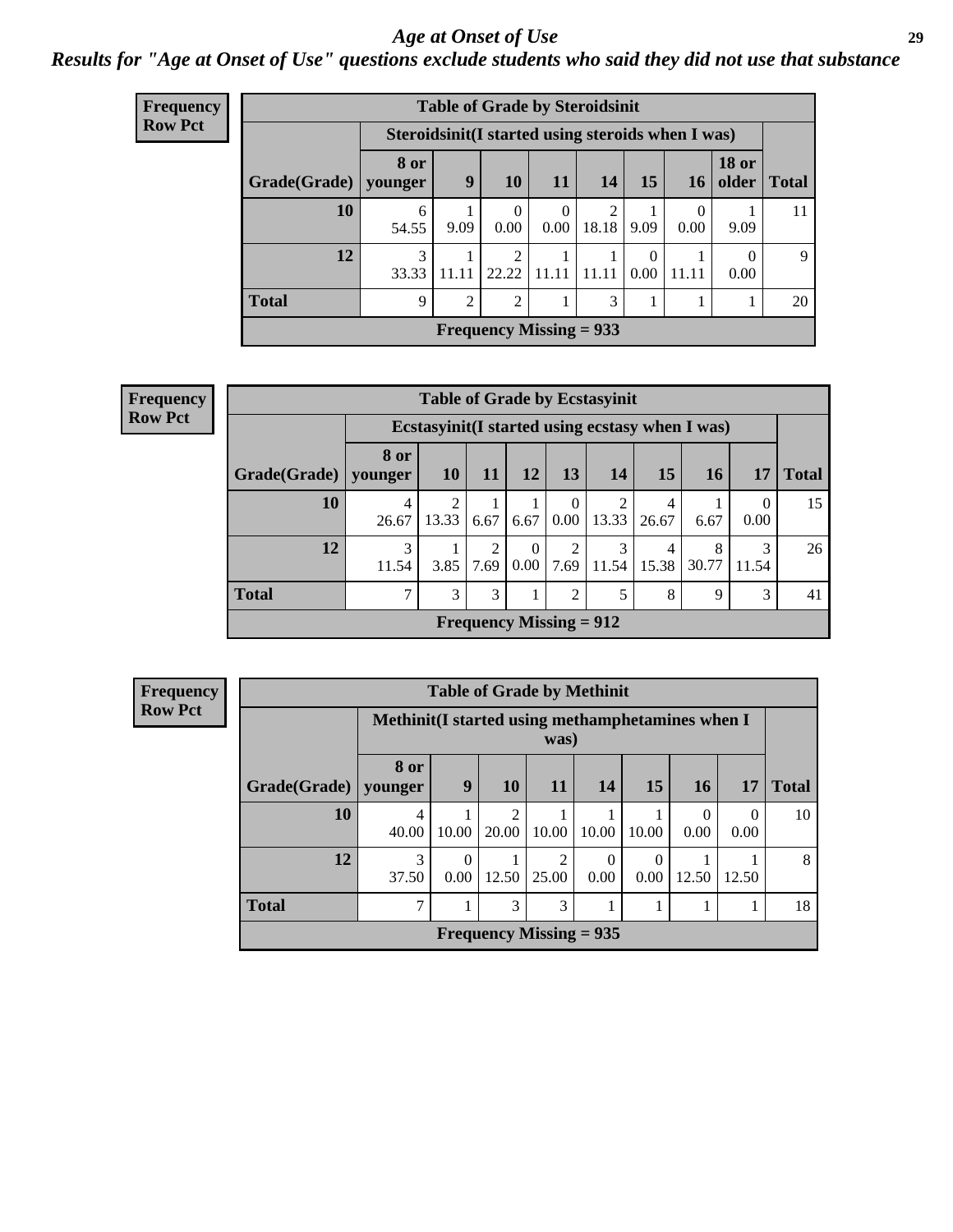#### Age at Onset of Use **30**

### *Results for "Age at Onset of Use" questions exclude students who said they did not use that substance*

| <b>Frequency</b> |              | <b>Table of Grade by Hallucinogensinit</b> |                             |           |                        |                        |                        |                                                  |                  |              |  |  |  |
|------------------|--------------|--------------------------------------------|-----------------------------|-----------|------------------------|------------------------|------------------------|--------------------------------------------------|------------------|--------------|--|--|--|
| <b>Row Pct</b>   |              |                                            |                             |           | when I was)            |                        |                        | Hallucinogensinit (I started using hallucinogens |                  |              |  |  |  |
|                  | Grade(Grade) | 8 or<br>younger                            | 9                           | <b>10</b> | 12                     | 14                     | 15                     | <b>16</b>                                        | 17               | <b>Total</b> |  |  |  |
|                  | 10           | 33.33                                      | 3<br>20.00                  | 0<br>0.00 | $\Omega$<br>0.00       | 3<br>20.00             | 3<br>20.00             | 6.67                                             | $\Omega$<br>0.00 | 15           |  |  |  |
|                  | 12           | 3<br>11.54                                 | $\Omega$<br>0.00            | 3.85      | $\mathcal{F}$<br>11.54 | $\mathfrak{D}$<br>7.69 | $\mathfrak{D}$<br>7.69 | 3<br>11.54                                       | 12<br>46.15      | 26           |  |  |  |
|                  | <b>Total</b> | 8                                          | 3<br>3<br>5<br>5<br>4<br>12 |           |                        |                        |                        |                                                  |                  |              |  |  |  |
|                  |              | Frequency Missing $= 912$                  |                             |           |                        |                        |                        |                                                  |                  |              |  |  |  |

| Frequency                 |              |                                                                        |                      |                  |      |                |           | <b>Table of Grade by Prescriptioninit</b> |                |                  |             |                       |              |
|---------------------------|--------------|------------------------------------------------------------------------|----------------------|------------------|------|----------------|-----------|-------------------------------------------|----------------|------------------|-------------|-----------------------|--------------|
| <b>Row Pct</b>            |              | Prescriptioninit (I started using prescription drugs not prescribed to |                      |                  |      |                |           | me when I was)                            |                |                  |             |                       |              |
|                           | Grade(Grade) | <b>8 or</b><br>younger                                                 | 9                    | 10               | 11   | 12             | 13        | 14                                        | 15             | 16               | 17          | <b>18 or</b><br>older | <b>Total</b> |
|                           | 10           | 6<br>18.18                                                             | 3.03                 | $\theta$<br>0.00 | 3.03 | 6.06           | 2<br>6.06 | 8<br>24.24                                | 12<br>36.36    | $\Omega$<br>0.00 | 3.03        | 0.00                  | 33           |
|                           | 12           | 7<br>12.96                                                             | $\theta$<br>$0.00\,$ | 2<br>3.70        | 1.85 | 1.85           | 3.70      | 3                                         | $5.56$   12.96 | 17<br>31.48      | 13<br>24.07 | 1.85                  | 54           |
|                           | <b>Total</b> | 13                                                                     | 1                    | 2                | 2    | 3 <sub>1</sub> | 4         | 11                                        | 19             | 17               | 14          |                       | 87           |
| Frequency Missing $= 866$ |              |                                                                        |                      |                  |      |                |           |                                           |                |                  |             |                       |              |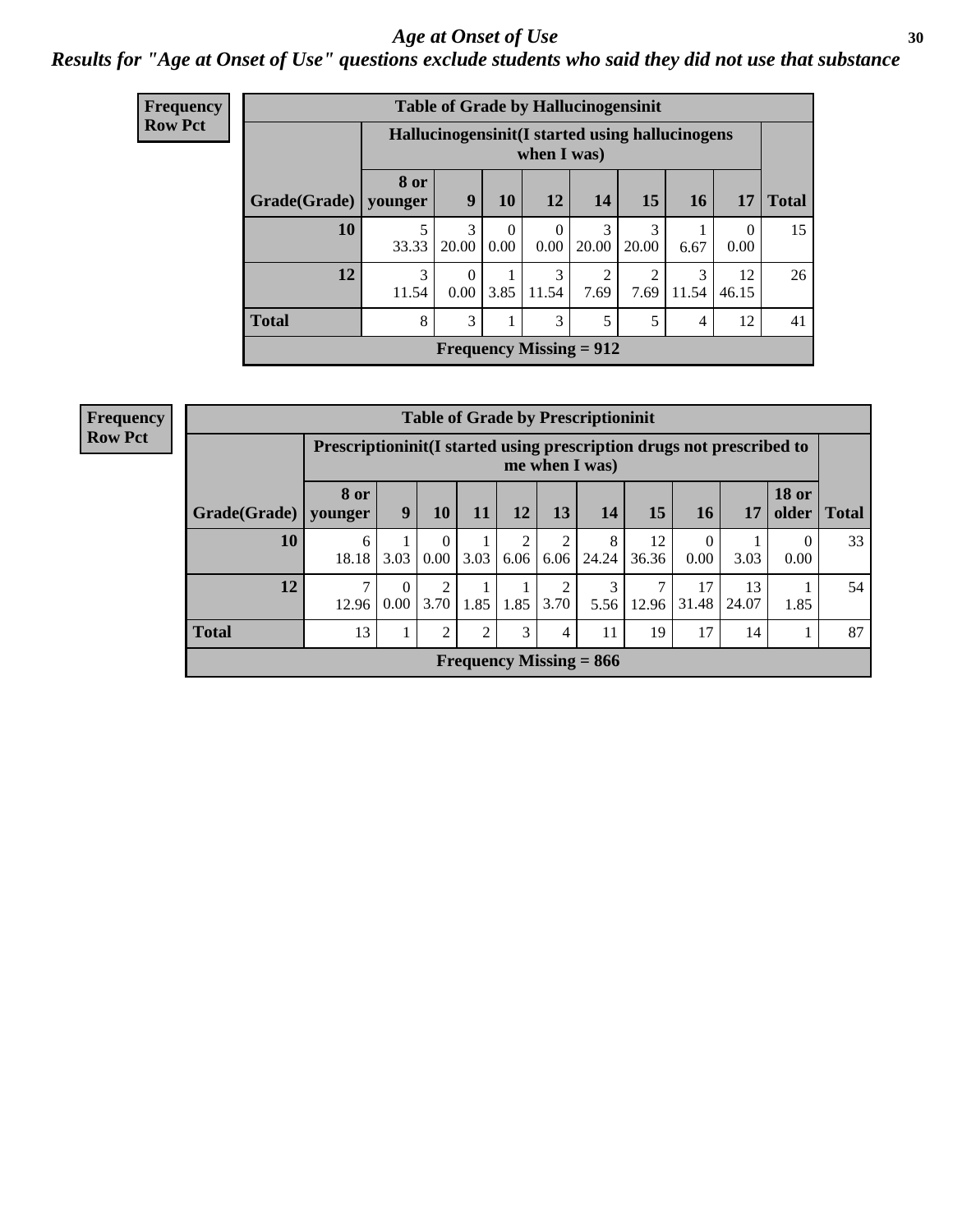| Frequency      | <b>Table of Alcoholharm by Grade</b>          |                    |              |              |  |  |  |  |  |  |
|----------------|-----------------------------------------------|--------------------|--------------|--------------|--|--|--|--|--|--|
| <b>Col Pct</b> | Alcoholharm(I<br>think alcohol is<br>harmful) | Grade(Grade)<br>10 | 12           | <b>Total</b> |  |  |  |  |  |  |
|                | <b>Strongly Agree</b>                         | 264<br>44.75       | 111<br>30.58 | 375          |  |  |  |  |  |  |
|                | <b>Somewhat Agree</b>                         | 210<br>35.59       | 127<br>34.99 | 337          |  |  |  |  |  |  |
|                | <b>Somewhat Disagree</b>                      | 81<br>13.73        | 83<br>22.87  | 164          |  |  |  |  |  |  |
|                | <b>Strongly Disagree</b>                      | 35<br>5.93         | 42<br>11.57  | 77           |  |  |  |  |  |  |
|                | <b>Total</b>                                  | 590                | 363          | 953          |  |  |  |  |  |  |

| <b>Table of Cigarettesharm by Grade</b>                  |                    |              |              |
|----------------------------------------------------------|--------------------|--------------|--------------|
| Cigarettesharm(I<br>think smoking<br>tobacco is harmful) | Grade(Grade)<br>10 | 12           | <b>Total</b> |
| <b>Strongly Agree</b>                                    | 480<br>81.36       | 267<br>73.55 | 747          |
| <b>Somewhat Agree</b>                                    | 71<br>12.03        | 67<br>18.46  | 138          |
| <b>Somewhat Disagree</b>                                 | 17<br>2.88         | 12<br>3.31   | 29           |
| <b>Strongly Disagree</b>                                 | 22<br>3.73         | 17<br>4.68   | 39           |
| <b>Total</b>                                             | 590                | 363          | 953          |

| Frequency      | <b>Table of Smokelessharm by Grade</b>                  |                    |              |     |
|----------------|---------------------------------------------------------|--------------------|--------------|-----|
| <b>Col Pct</b> | Smokelessharm(I<br>think chewing<br>tobacco is harmful) | Grade(Grade)<br>10 | <b>Total</b> |     |
|                | <b>Strongly Agree</b>                                   | 474<br>80.34       | 258<br>71.07 | 732 |
|                | <b>Somewhat Agree</b>                                   | 75<br>12.71        | 74<br>20.39  | 149 |
|                | <b>Somewhat Disagree</b>                                | 16<br>2.71         | 14<br>3.86   | 30  |
|                | <b>Strongly Disagree</b>                                | 25<br>4.24         | 17<br>4.68   | 42  |
|                | Total                                                   | 590                | 363          | 953 |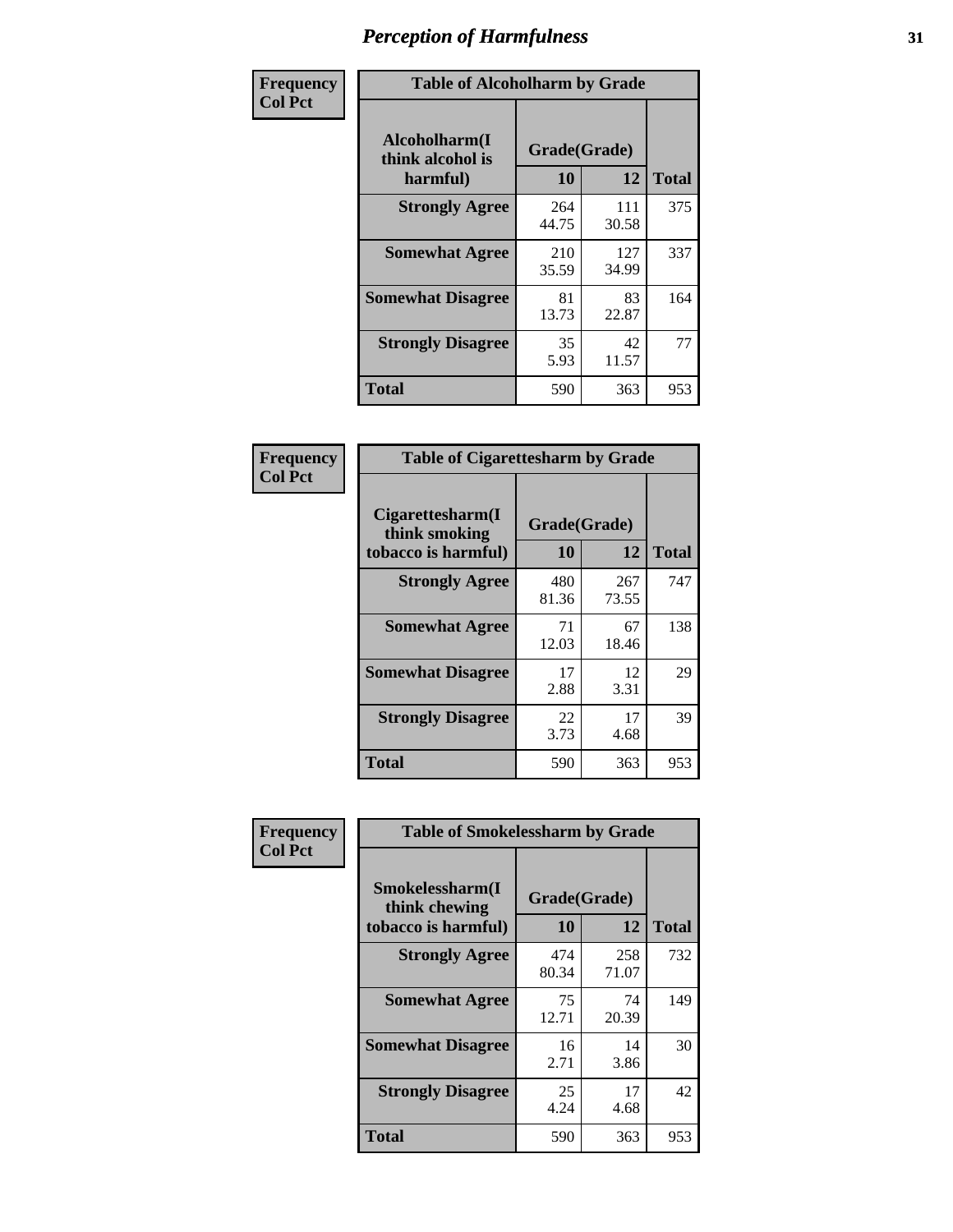| Frequency      |                                                   | <b>Table of Marijuanaharm by Grade</b> |              |              |  |  |  |  |  |  |  |
|----------------|---------------------------------------------------|----------------------------------------|--------------|--------------|--|--|--|--|--|--|--|
| <b>Col Pct</b> | Marijuanaharm(I<br>think marijuana is<br>harmful) | Grade(Grade)<br>10                     | 12           | <b>Total</b> |  |  |  |  |  |  |  |
|                | <b>Strongly Agree</b>                             | 390<br>66.10                           | 172<br>47.38 | 562          |  |  |  |  |  |  |  |
|                | <b>Somewhat Agree</b>                             | 74<br>12.54                            | 71<br>19.56  | 145          |  |  |  |  |  |  |  |
|                | <b>Somewhat Disagree</b>                          | 69<br>11.69                            | 57<br>15.70  | 126          |  |  |  |  |  |  |  |
|                | <b>Strongly Disagree</b>                          | 57<br>9.66                             | 63<br>17.36  | 120          |  |  |  |  |  |  |  |
|                | <b>Total</b>                                      | 590                                    | 363          | 953          |  |  |  |  |  |  |  |

| <b>Table of Cocaineharm by Grade</b>          |                    |              |              |  |  |
|-----------------------------------------------|--------------------|--------------|--------------|--|--|
| Cocaineharm(I<br>think cocaine is<br>harmful) | Grade(Grade)<br>10 | 12           | <b>Total</b> |  |  |
| <b>Strongly Agree</b>                         | 515<br>87.29       | 308<br>84.85 | 823          |  |  |
| <b>Somewhat Agree</b>                         | 36<br>6.10         | 34<br>9.37   | 70           |  |  |
| <b>Somewhat Disagree</b>                      | 8<br>1.36          | 7<br>1.93    | 15           |  |  |
| <b>Strongly Disagree</b>                      | 31<br>5.25         | 14<br>3.86   | 45           |  |  |
| <b>Total</b>                                  | 590                | 363          | 953          |  |  |

| Frequency      | <b>Table of Inhalantsharm by Grade</b>             |                    |              |              |  |
|----------------|----------------------------------------------------|--------------------|--------------|--------------|--|
| <b>Col Pct</b> | Inhalantsharm(I<br>think inhalants are<br>harmful) | Grade(Grade)<br>10 | 12           | <b>Total</b> |  |
|                | <b>Strongly Agree</b>                              | 489<br>82.88       | 303<br>83.47 | 792          |  |
|                | <b>Somewhat Agree</b>                              | 61<br>10.34        | 41<br>11.29  | 102          |  |
|                | <b>Somewhat Disagree</b>                           | 12<br>2.03         | 3<br>0.83    | 15           |  |
|                | <b>Strongly Disagree</b>                           | 28<br>4.75         | 16<br>4.41   | 44           |  |
|                | <b>Total</b>                                       | 590                | 363          | 953          |  |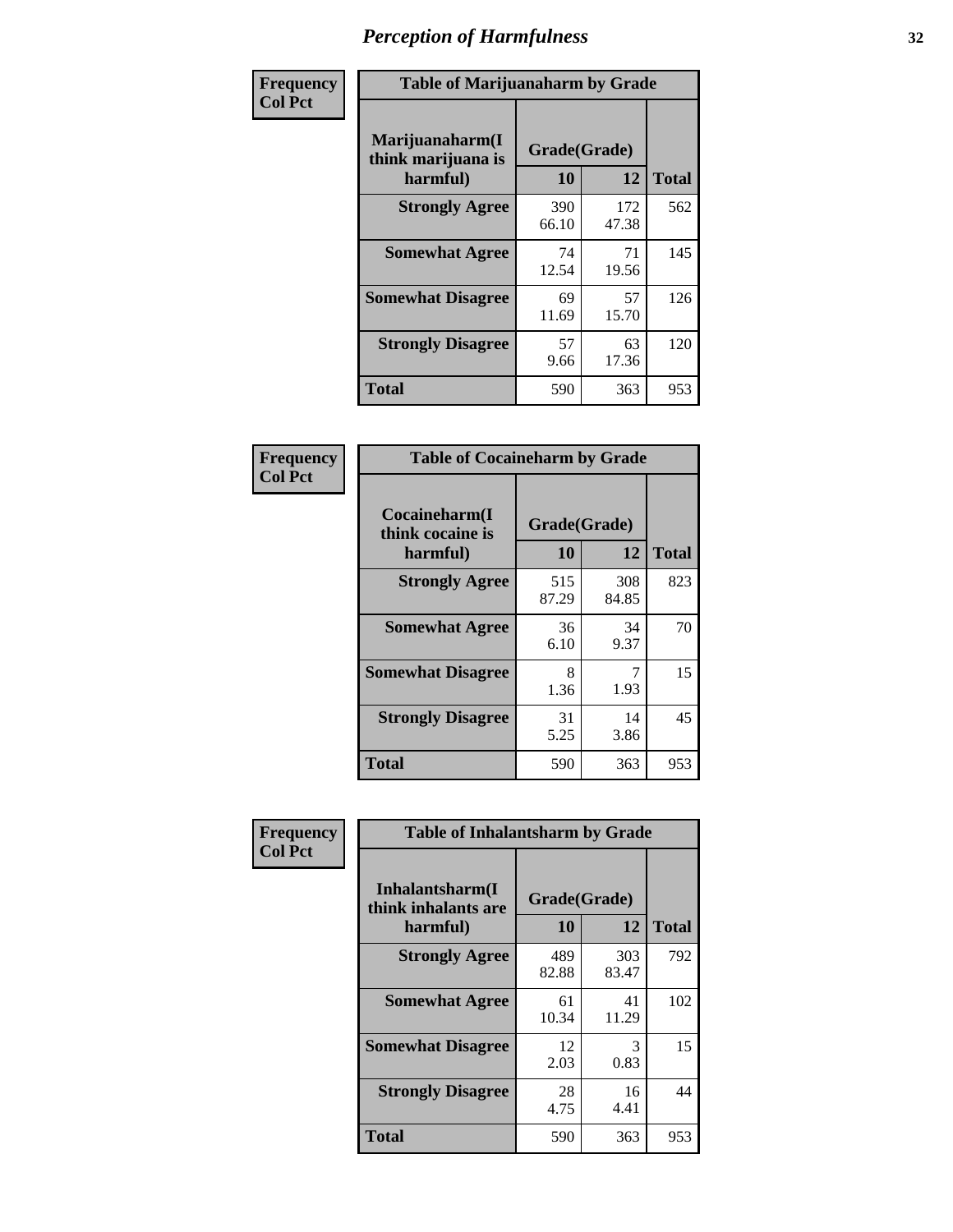| Frequency      | <b>Table of Steroidsharm by Grade</b>            |                    |              |              |
|----------------|--------------------------------------------------|--------------------|--------------|--------------|
| <b>Col Pct</b> | Steroidsharm(I<br>think steroids are<br>harmful) | Grade(Grade)<br>10 | 12           | <b>Total</b> |
|                | <b>Strongly Agree</b>                            | 466<br>78.98       | 290<br>79.89 | 756          |
|                | <b>Somewhat Agree</b>                            | 79<br>13.39        | 50<br>13.77  | 129          |
|                | <b>Somewhat Disagree</b>                         | 18<br>3.05         | 8<br>2.20    | 26           |
|                | <b>Strongly Disagree</b>                         | 27<br>4.58         | 15<br>4.13   | 42           |
|                | <b>Total</b>                                     | 590                | 363          | 953          |

| <b>Table of Ecstasyharm by Grade</b>          |                    |              |              |  |  |  |
|-----------------------------------------------|--------------------|--------------|--------------|--|--|--|
| Ecstasyharm(I<br>think ecstasy is<br>harmful) | Grade(Grade)<br>10 | 12           | <b>Total</b> |  |  |  |
| <b>Strongly Agree</b>                         | 497<br>84.24       | 299<br>82.37 | 796          |  |  |  |
| <b>Somewhat Agree</b>                         | 49<br>8.31         | 36<br>9.92   | 85           |  |  |  |
| <b>Somewhat Disagree</b>                      | 15<br>2.54         | 8<br>2.20    | 23           |  |  |  |
| <b>Strongly Disagree</b>                      | 29<br>4.92         | 20<br>5.51   | 49           |  |  |  |
| Total                                         | 590                | 363          | 953          |  |  |  |

| Frequency      | <b>Table of Methharm by Grade</b>                            |                    |              |              |  |
|----------------|--------------------------------------------------------------|--------------------|--------------|--------------|--|
| <b>Col Pct</b> | <b>Methharm</b> (I think<br>methamphetamines<br>are harmful) | Grade(Grade)<br>10 | <b>12</b>    | <b>Total</b> |  |
|                | <b>Strongly Agree</b>                                        | 518<br>87.80       | 320<br>88.15 | 838          |  |
|                | <b>Somewhat Agree</b>                                        | 35<br>5.93         | 24<br>6.61   | 59           |  |
|                | <b>Somewhat Disagree</b>                                     | 8<br>1.36          | 4<br>1.10    | 12           |  |
|                | <b>Strongly Disagree</b>                                     | 29<br>4.92         | 15<br>4.13   | 44           |  |
|                | <b>Total</b>                                                 | 590                | 363          | 953          |  |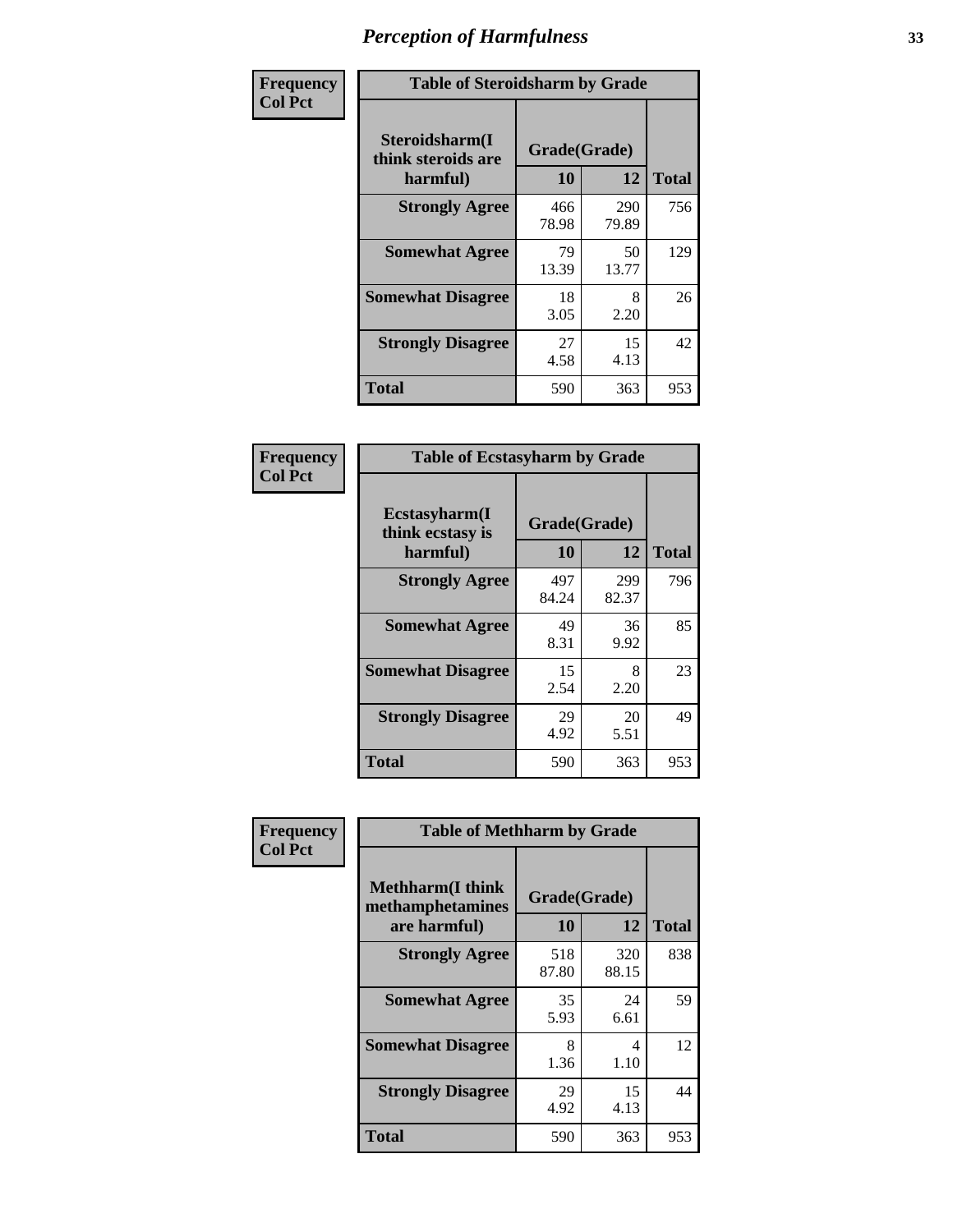| Frequency      | <b>Table of Hallucinogensharm by Grade</b> |              |            |                     |
|----------------|--------------------------------------------|--------------|------------|---------------------|
| <b>Col Pct</b> | Hallucinogensharm(I<br>think hallucinogens | Grade(Grade) |            |                     |
|                | are harmful)<br><b>Strongly Agree</b>      | 10<br>501    | 12<br>295  | <b>Total</b><br>796 |
|                |                                            | 84.92        | 81.27      |                     |
|                | <b>Somewhat Agree</b>                      | 48<br>8.14   | 36<br>9.92 | 84                  |
|                | <b>Somewhat Disagree</b>                   | 12<br>2.03   | 11<br>3.03 | 23                  |
|                | <b>Strongly Disagree</b>                   | 29<br>4.92   | 21<br>5.79 | 50                  |
|                | <b>Total</b>                               | 590          | 363        | 953                 |

| <b>Table of Prescriptionharm by Grade</b>                                 |              |              |              |  |  |
|---------------------------------------------------------------------------|--------------|--------------|--------------|--|--|
| Prescriptionharm(I<br>think prescription<br>drugs not<br>prescribed to me | Grade(Grade) |              |              |  |  |
| are harmful)                                                              | 10           | 12           | <b>Total</b> |  |  |
| <b>Strongly Agree</b>                                                     | 425<br>72.03 | 244<br>67.22 | 669          |  |  |
| <b>Somewhat Agree</b>                                                     | 104<br>17.63 | 65<br>17.91  | 169          |  |  |
| <b>Somewhat Disagree</b>                                                  | 33<br>5.59   | 28<br>7.71   | 61           |  |  |
| <b>Strongly Disagree</b>                                                  | 28<br>4.75   | 26<br>7.16   | 54           |  |  |
| <b>Total</b>                                                              | 590          | 363          | 953          |  |  |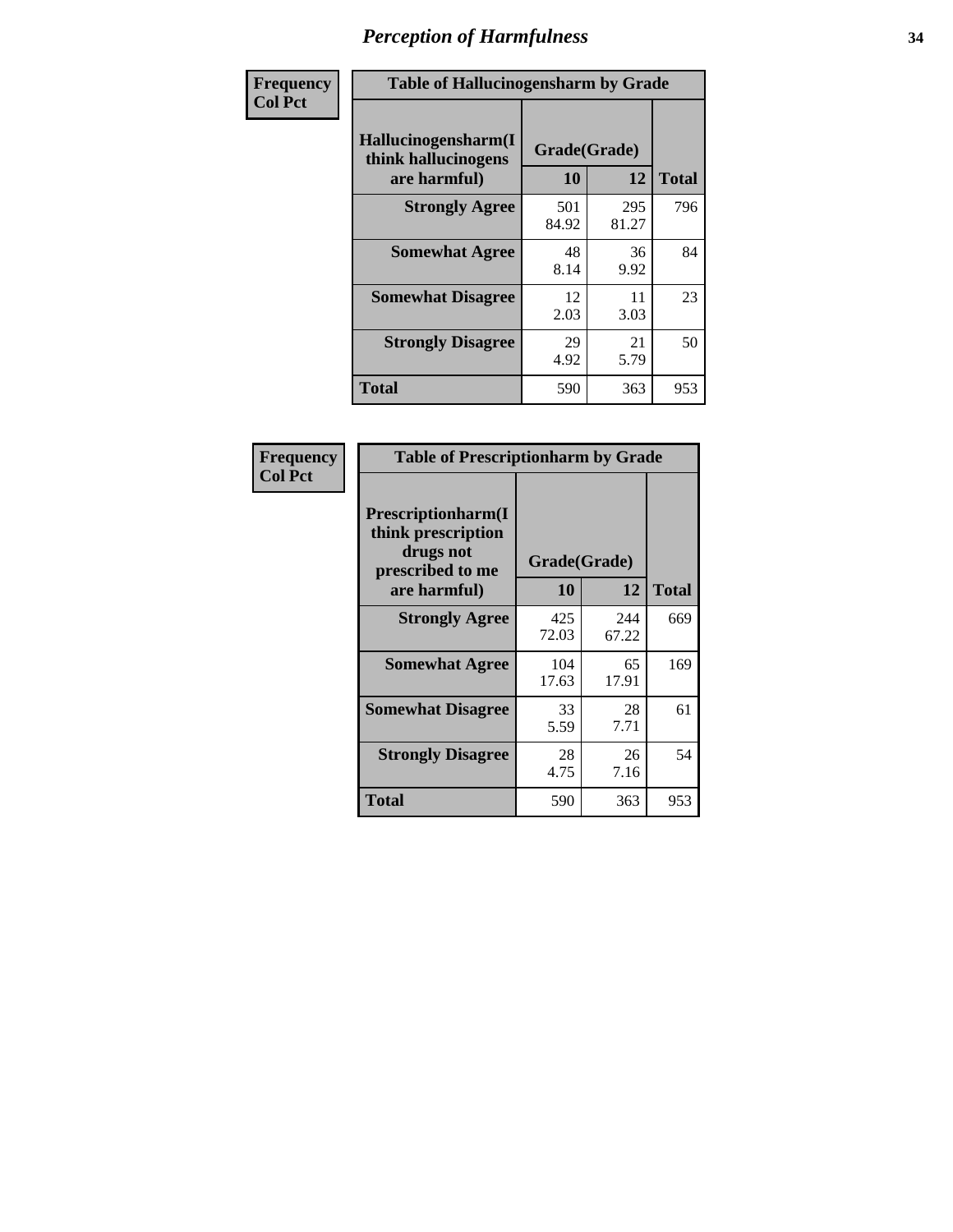# *Disapproval by Adults* **35**

| Frequency      | <b>Table of Alcoholadult by Grade</b>                                 |                    |              |              |  |
|----------------|-----------------------------------------------------------------------|--------------------|--------------|--------------|--|
| <b>Col Pct</b> | <b>Alcoholadult</b> (Adults<br>would disapprove if<br>I used alcohol) | Grade(Grade)<br>10 | 12           | <b>Total</b> |  |
|                | <b>Strongly Agree</b>                                                 | 342<br>57.97       | 142<br>39.12 | 484          |  |
|                | <b>Somewhat Agree</b>                                                 | 158<br>26.78       | 116<br>31.96 | 274          |  |
|                | <b>Somewhat Disagree</b>                                              | 53<br>8.98         | 80<br>22.04  | 133          |  |
|                | <b>Strongly Disagree</b>                                              | 37<br>6.27         | 25<br>6.89   | 62           |  |
|                | <b>Total</b>                                                          | 590                | 363          | 953          |  |

| <b>Table of Tobaccoadult by Grade</b>                                 |                    |              |              |  |
|-----------------------------------------------------------------------|--------------------|--------------|--------------|--|
| <b>Tobaccoadult</b> (Adults<br>would disapprove if<br>I used tobacco) | Grade(Grade)<br>10 | 12           | <b>Total</b> |  |
| <b>Strongly Agree</b>                                                 | 468<br>79.32       | 243<br>66.94 | 711          |  |
| <b>Somewhat Agree</b>                                                 | 68<br>11.53        | 59<br>16.25  | 127          |  |
| <b>Somewhat Disagree</b>                                              | 26<br>4.41         | 36<br>9.92   | 62           |  |
| <b>Strongly Disagree</b>                                              | 28<br>4.75         | 25<br>6.89   | 53           |  |
| <b>Total</b>                                                          | 590                | 363          | 953          |  |

| Frequency      | <b>Table of Marijuanaadult by Grade</b>                           |                    |              |              |  |
|----------------|-------------------------------------------------------------------|--------------------|--------------|--------------|--|
| <b>Col Pct</b> | Marijuanaadult(Adults<br>would disapprove if I<br>used marijuana) | Grade(Grade)<br>10 | 12           | <b>Total</b> |  |
|                | <b>Strongly Agree</b>                                             | 492<br>83.39       | 272<br>74.93 | 764          |  |
|                | <b>Somewhat Agree</b>                                             | 47<br>7.97         | 53<br>14.60  | 100          |  |
|                | <b>Somewhat Disagree</b>                                          | 19<br>3.22         | 17<br>4.68   | 36           |  |
|                | <b>Strongly Disagree</b>                                          | 32<br>5.42         | 21<br>5.79   | 53           |  |
|                | <b>Total</b>                                                      | 590                | 363          | 953          |  |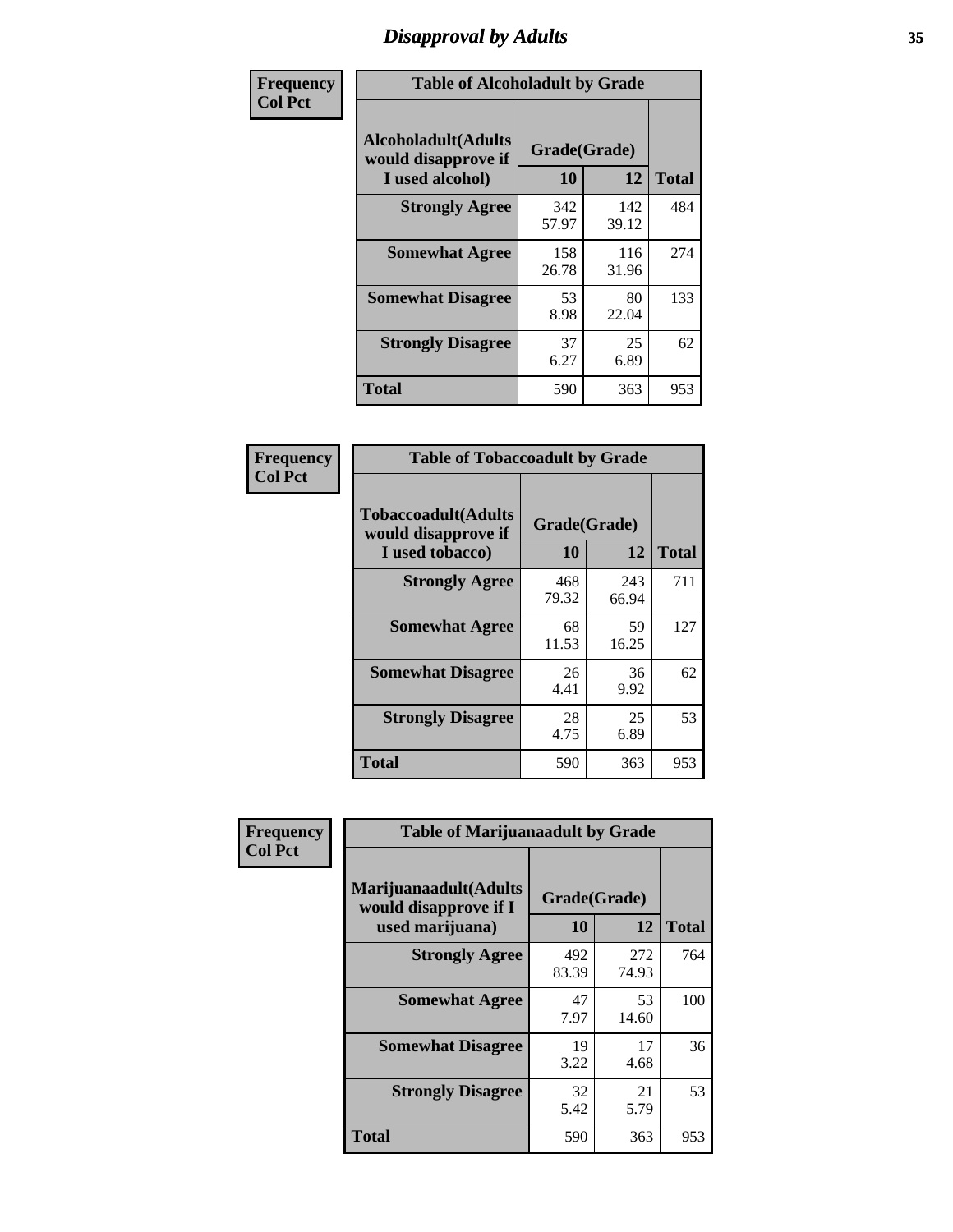# *Disapproval by Adults* **36**

| Frequency      | <b>Table of Otherdrugadult by Grade</b>                                     |                    |              |              |
|----------------|-----------------------------------------------------------------------------|--------------------|--------------|--------------|
| <b>Col Pct</b> | <b>Otherdrugadult</b> (Adults<br>would disapprove if I<br>used other drugs) | Grade(Grade)<br>10 | 12           | <b>Total</b> |
|                | <b>Strongly Agree</b>                                                       | 523<br>88.64       | 317<br>87.33 | 840          |
|                | <b>Somewhat Agree</b>                                                       | 22<br>3.73         | 24<br>6.61   | 46           |
|                | <b>Somewhat Disagree</b>                                                    | 8<br>1.36          | 3<br>0.83    | 11           |
|                | <b>Strongly Disagree</b>                                                    | 37<br>6.27         | 19<br>5.23   | 56           |
|                | <b>Total</b>                                                                | 590                | 363          | 953          |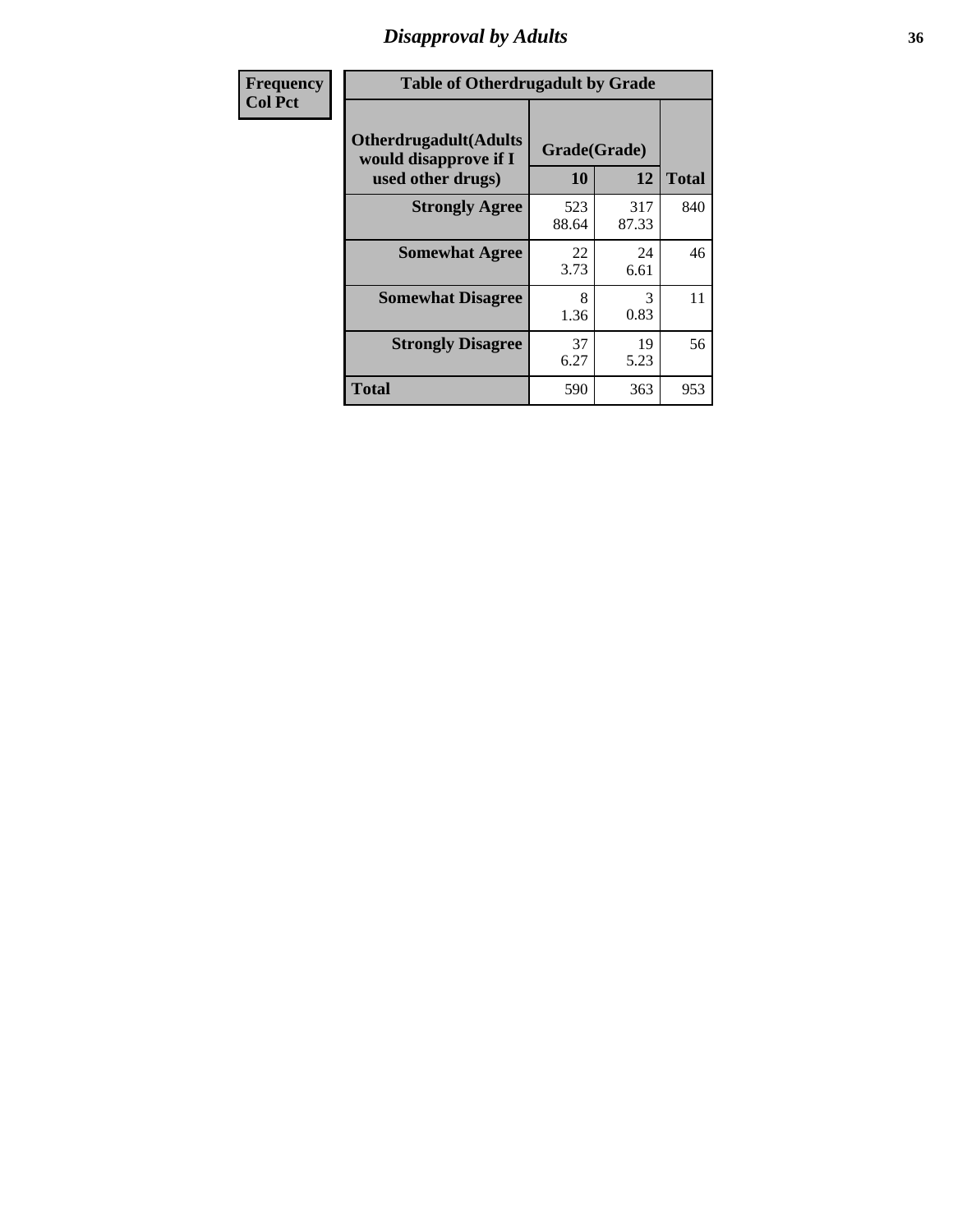# *Disapproval by Peers* **37**

| Frequency      | <b>Table of Alcoholpeer by Grade</b>                    |              |              |              |
|----------------|---------------------------------------------------------|--------------|--------------|--------------|
| <b>Col Pct</b> | Alcoholpeer(My<br>friends would<br>disapprove if I used | Grade(Grade) |              |              |
|                | alcohol)                                                | 10           | 12           | <b>Total</b> |
|                | <b>Strongly Agree</b>                                   | 160<br>27.12 | 47<br>12.95  | 207          |
|                | <b>Somewhat Agree</b>                                   | 141<br>23.90 | 64<br>17.63  | 205          |
|                | <b>Somewhat Disagree</b>                                | 154<br>26.10 | 103<br>28.37 | 257          |
|                | <b>Strongly Disagree</b>                                | 135<br>22.88 | 149<br>41.05 | 284          |
|                | Total                                                   | 590          | 363          | 953          |

| Frequency      | <b>Table of Tobaccopeer by Grade</b>                    |              |              |              |
|----------------|---------------------------------------------------------|--------------|--------------|--------------|
| <b>Col Pct</b> | Tobaccopeer(My<br>friends would<br>disapprove if I used | Grade(Grade) |              |              |
|                | tobacco)                                                | 10           | 12           | <b>Total</b> |
|                | <b>Strongly Agree</b>                                   | 285<br>48.31 | 97<br>26.72  | 382          |
|                | <b>Somewhat Agree</b>                                   | 121<br>20.51 | 83<br>22.87  | 204          |
|                | <b>Somewhat Disagree</b>                                | 105<br>17.80 | 71<br>19.56  | 176          |
|                | <b>Strongly Disagree</b>                                | 79<br>13.39  | 112<br>30.85 | 191          |
|                | Total                                                   | 590          | 363          | 953          |

| Frequency      | <b>Table of Marijuanapeer by Grade</b>                                  |                    |              |              |  |
|----------------|-------------------------------------------------------------------------|--------------------|--------------|--------------|--|
| <b>Col Pct</b> | Marijuanapeer(My<br>friends would<br>disapprove if I used<br>marijuana) | Grade(Grade)<br>10 | 12           | <b>Total</b> |  |
|                | <b>Strongly Agree</b>                                                   | 284<br>48.14       | 108<br>29.75 | 392          |  |
|                | <b>Somewhat Agree</b>                                                   | 104<br>17.63       | 63<br>17.36  | 167          |  |
|                | <b>Somewhat Disagree</b>                                                | 97<br>16.44        | 81<br>22.31  | 178          |  |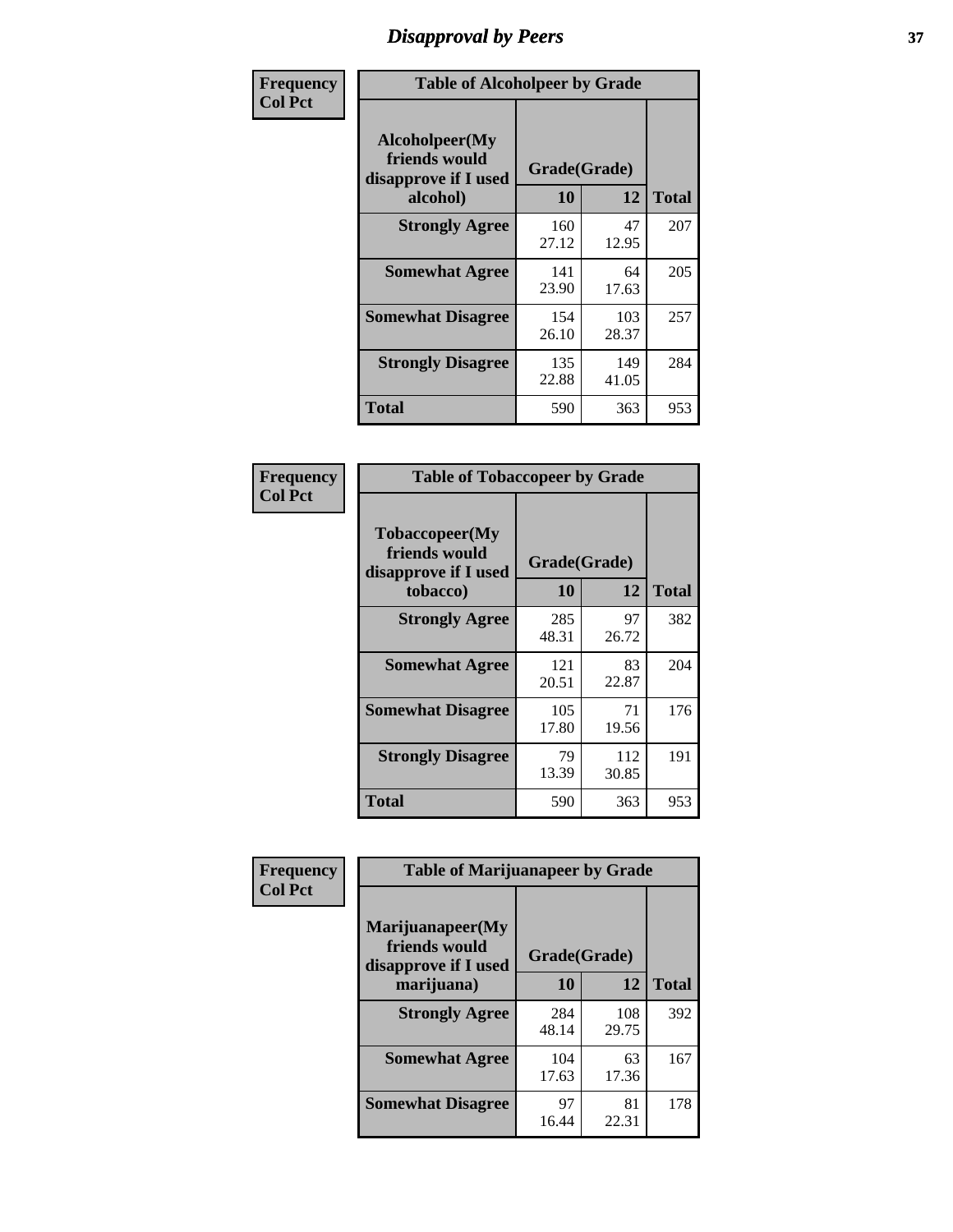# *Disapproval by Peers* **38**

| Frequency<br><b>Col Pct</b> | <b>Table of Marijuanapeer by Grade</b>                                  |                    |              |              |
|-----------------------------|-------------------------------------------------------------------------|--------------------|--------------|--------------|
|                             | Marijuanapeer(My<br>friends would<br>disapprove if I used<br>marijuana) | Grade(Grade)<br>10 | 12           | <b>Total</b> |
|                             | <b>Strongly Disagree</b>                                                | 105<br>17.80       | 111<br>30.58 | 216          |
|                             | Total                                                                   | 590                | 363          | 953          |

| Frequency      | <b>Table of Otherdrugpeer by Grade</b>                                    |                    |              |              |
|----------------|---------------------------------------------------------------------------|--------------------|--------------|--------------|
| <b>Col Pct</b> | Otherdrugpeer(My<br>friends would<br>disapprove if I used<br>other drugs) | Grade(Grade)<br>10 | 12           | <b>Total</b> |
|                | <b>Strongly Agree</b>                                                     | 350<br>59.32       | 175<br>48.21 | 525          |
|                | <b>Somewhat Agree</b>                                                     | 106<br>17.97       | 85<br>23.42  | 191          |
|                | <b>Somewhat Disagree</b>                                                  | 71<br>12.03        | 48<br>13.22  | 119          |
|                | <b>Strongly Disagree</b>                                                  | 63<br>10.68        | 55<br>15.15  | 118          |
|                | Total                                                                     | 590                | 363          | 953          |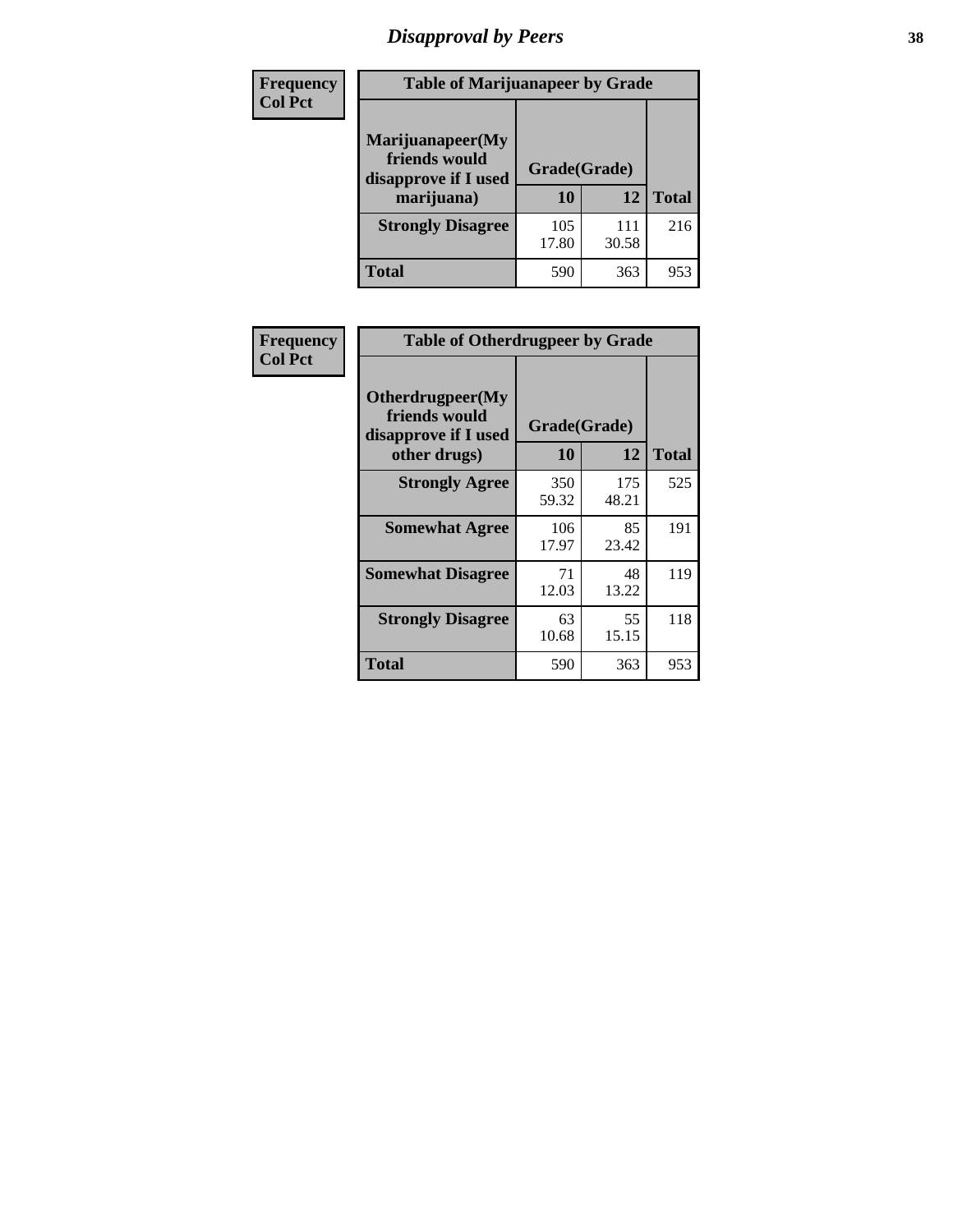| Frequency      | <b>Table of Alcohollocation1 by Grade</b> |              |              |              |
|----------------|-------------------------------------------|--------------|--------------|--------------|
| <b>Col Pct</b> | <b>Alcohollocation1(Places</b>            | Grade(Grade) |              |              |
|                | <b>Friends Use Alcohol)</b>               | 10           | 12           | <b>Total</b> |
|                |                                           | 317<br>53.73 | 262<br>72.18 | 579          |
|                | Do Not Use                                | 273<br>46.27 | 101<br>27.82 | 374          |
|                | <b>Total</b>                              | 590          | 363          | 953          |

| <b>Frequency</b> | <b>Table of Alcohollocation2 by Grade</b> |              |              |              |
|------------------|-------------------------------------------|--------------|--------------|--------------|
| <b>Col Pct</b>   | <b>Alcohollocation2(Places</b>            | Grade(Grade) |              |              |
|                  | <b>Friends Use Alcohol)</b>               | 10           | 12           | <b>Total</b> |
|                  |                                           | 398<br>67.46 | 155<br>42.70 | 553          |
|                  | Home                                      | 192<br>32.54 | 208<br>57.30 | 400          |
|                  | <b>Total</b>                              | 590          | 363          | 953          |

| Frequency<br><b>Col Pct</b> | <b>Table of Alcohollocation 3 by Grade</b>                    |              |              |              |
|-----------------------------|---------------------------------------------------------------|--------------|--------------|--------------|
|                             | <b>Alcohollocation3(Places</b><br><b>Friends Use Alcohol)</b> | Grade(Grade) |              |              |
|                             |                                                               | 10           | 12           | <b>Total</b> |
|                             |                                                               | 562<br>95.25 | 319<br>87.88 | 881          |
|                             | <b>School</b>                                                 | 28<br>4.75   | 44<br>12.12  | 72           |
|                             | <b>Total</b>                                                  | 590          | 363          | 953          |

| <b>Frequency</b> | <b>Table of Alcohollocation4 by Grade</b> |              |              |              |  |
|------------------|-------------------------------------------|--------------|--------------|--------------|--|
| <b>Col Pct</b>   | <b>Alcohollocation4(Places</b>            | Grade(Grade) |              |              |  |
|                  | <b>Friends Use Alcohol)</b>               | 10           | 12           | <b>Total</b> |  |
|                  |                                           | 537<br>91.02 | 273<br>75.21 | 810          |  |
|                  | Car                                       | 53<br>8.98   | 90<br>24.79  | 143          |  |
|                  | <b>Total</b>                              | 590          | 363          | 953          |  |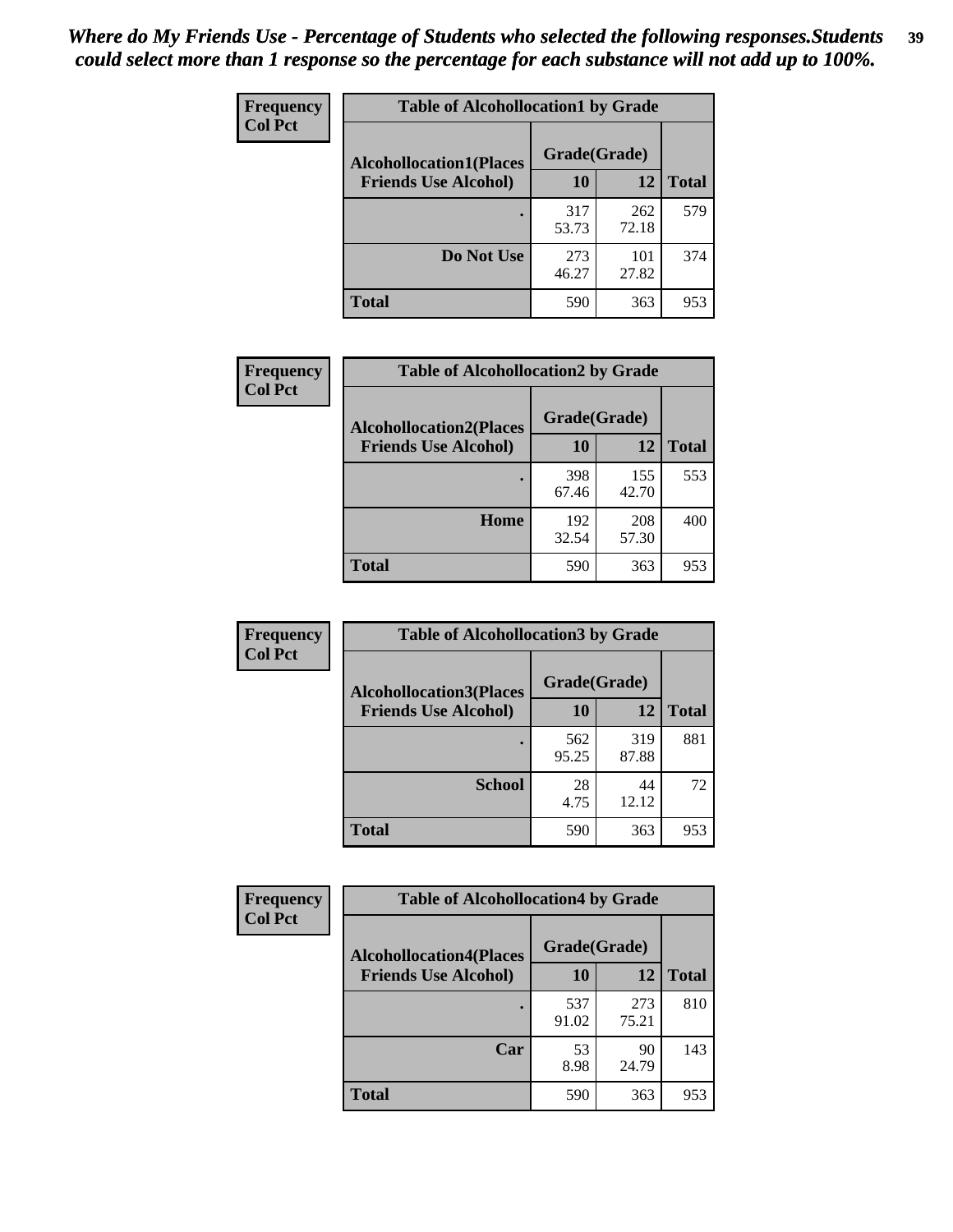| Frequency<br><b>Col Pct</b> | <b>Table of Alcohollocation5 by Grade</b> |              |              |              |  |
|-----------------------------|-------------------------------------------|--------------|--------------|--------------|--|
|                             | <b>Alcohollocation5(Places</b>            | Grade(Grade) |              |              |  |
|                             | <b>Friends Use Alcohol)</b>               | 10           | 12           | <b>Total</b> |  |
|                             |                                           | 322<br>54.58 | 133<br>36.64 | 455          |  |
|                             | <b>Friend's House</b>                     | 268<br>45.42 | 230<br>63.36 | 498          |  |
|                             | Total                                     | 590          | 363          | 953          |  |

| <b>Frequency</b> | <b>Table of Alcohollocation6 by Grade</b> |              |              |              |
|------------------|-------------------------------------------|--------------|--------------|--------------|
| <b>Col Pct</b>   | <b>Alcohollocation6(Places</b>            | Grade(Grade) |              |              |
|                  | <b>Friends Use Alcohol)</b>               | 10           | 12           | <b>Total</b> |
|                  |                                           | 441<br>74.75 | 239<br>65.84 | 680          |
|                  | <b>Other</b>                              | 149<br>25.25 | 124<br>34.16 | 273          |
|                  | <b>Total</b>                              | 590          | 363          | 953          |

| Frequency      | <b>Table of Tobaccolocation1 by Grade</b> |              |              |              |
|----------------|-------------------------------------------|--------------|--------------|--------------|
| <b>Col Pct</b> | <b>Tobaccolocation1(Places</b>            | Grade(Grade) |              |              |
|                | <b>Friends Use Tobacco)</b>               | 10           | <b>12</b>    | <b>Total</b> |
|                |                                           | 232<br>39.32 | 208<br>57.30 | 440          |
|                | <b>Do Not Use</b>                         | 358<br>60.68 | 155<br>42.70 | 513          |
|                | <b>Total</b>                              | 590          | 363          | 953          |

| Frequency      | <b>Table of Tobaccolocation2 by Grade</b> |              |              |              |
|----------------|-------------------------------------------|--------------|--------------|--------------|
| <b>Col Pct</b> | <b>Tobaccolocation2(Places</b>            | Grade(Grade) |              |              |
|                | <b>Friends Use Tobacco)</b>               | 10           | 12           | <b>Total</b> |
|                |                                           | 465<br>78.81 | 208<br>57.30 | 673          |
|                | Home                                      | 125<br>21.19 | 155<br>42.70 | 280          |
|                | <b>Total</b>                              | 590          | 363          | 953          |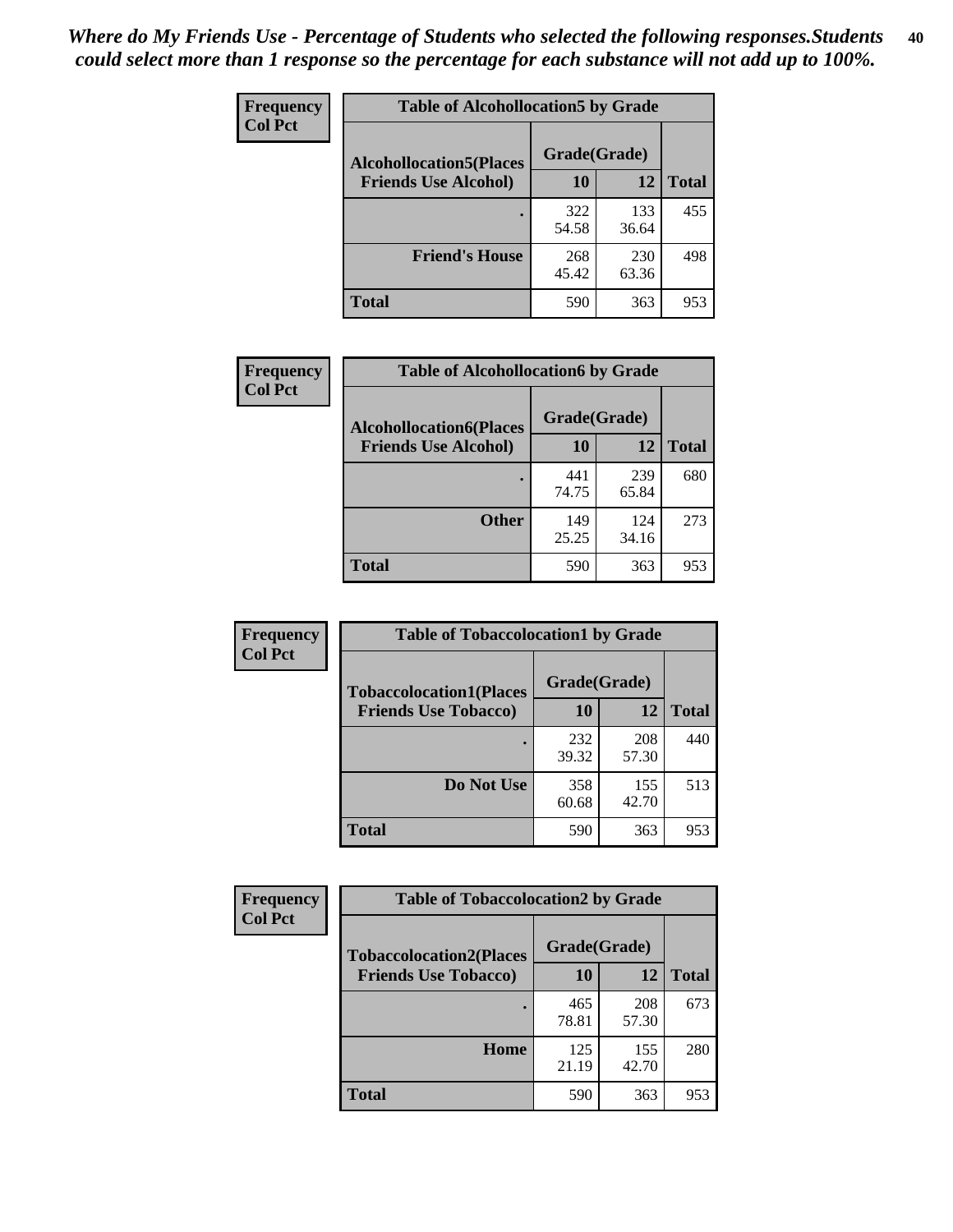| Frequency      | <b>Table of Tobaccolocation 3 by Grade</b> |              |              |              |  |
|----------------|--------------------------------------------|--------------|--------------|--------------|--|
| <b>Col Pct</b> | <b>Tobaccolocation3(Places</b>             | Grade(Grade) |              |              |  |
|                | <b>Friends Use Tobacco)</b>                | 10           | 12           | <b>Total</b> |  |
|                |                                            | 525<br>88.98 | 285<br>78.51 | 810          |  |
|                | <b>School</b>                              | 65<br>11.02  | 78<br>21.49  | 143          |  |
|                | <b>Total</b>                               | 590          | 363          | 953          |  |

| Frequency<br><b>Col Pct</b> | <b>Table of Tobaccolocation4 by Grade</b> |              |              |              |
|-----------------------------|-------------------------------------------|--------------|--------------|--------------|
|                             | <b>Tobaccolocation4(Places</b>            | Grade(Grade) |              |              |
|                             | <b>Friends Use Tobacco)</b>               | 10           | <b>12</b>    | <b>Total</b> |
|                             |                                           | 482<br>81.69 | 203<br>55.92 | 685          |
|                             | Car                                       | 108<br>18.31 | 160<br>44.08 | 268          |
|                             | <b>Total</b>                              | 590          | 363          | 953          |

 $\overline{\phantom{a}}$ 

| Frequency      | <b>Table of Tobaccolocation5 by Grade</b> |              |              |              |
|----------------|-------------------------------------------|--------------|--------------|--------------|
| <b>Col Pct</b> | <b>Tobaccolocation5(Places</b>            | Grade(Grade) |              |              |
|                | <b>Friends Use Tobacco)</b>               | 10           | 12           | <b>Total</b> |
|                |                                           | 434<br>73.56 | 193<br>53.17 | 627          |
|                | <b>Friend's House</b>                     | 156<br>26.44 | 170<br>46.83 | 326          |
|                | <b>Total</b>                              | 590          | 363          | 953          |

| <b>Frequency</b> | <b>Table of Tobaccolocation6 by Grade</b>                     |                    |              |              |  |  |
|------------------|---------------------------------------------------------------|--------------------|--------------|--------------|--|--|
| <b>Col Pct</b>   | <b>Tobaccolocation6(Places</b><br><b>Friends Use Tobacco)</b> | Grade(Grade)<br>10 | 12           | <b>Total</b> |  |  |
|                  |                                                               |                    |              |              |  |  |
|                  |                                                               | 438<br>74.24       | 216<br>59.50 | 654          |  |  |
|                  | <b>Other</b>                                                  | 152<br>25.76       | 147<br>40.50 | 299          |  |  |
|                  | <b>Total</b>                                                  | 590                | 363          | 953          |  |  |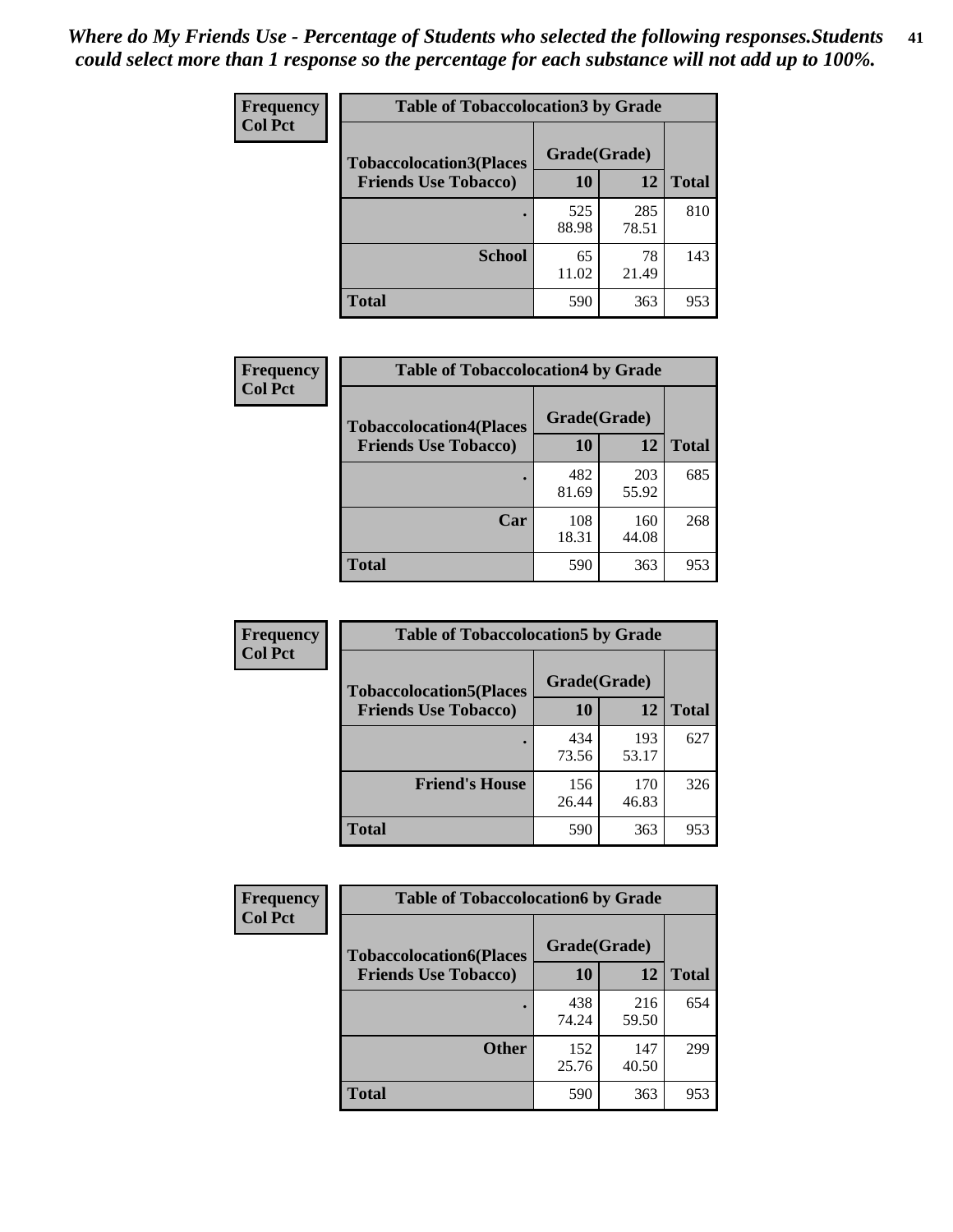| <b>Frequency</b> | <b>Table of Marijuanalocation1 by Grade</b> |              |              |              |
|------------------|---------------------------------------------|--------------|--------------|--------------|
| <b>Col Pct</b>   | <b>Marijuanalocation1(Places</b>            | Grade(Grade) |              |              |
|                  | <b>Friends Use Marijuana</b> )              | <b>10</b>    | 12           | <b>Total</b> |
|                  |                                             | 234<br>39.66 | 197<br>54.27 | 431          |
|                  | Do Not Use                                  | 356<br>60.34 | 166<br>45.73 | 522          |
|                  | <b>Total</b>                                | 590          | 363          | 953          |

| <b>Frequency</b> | <b>Table of Marijuanalocation2 by Grade</b>                        |                    |              |              |
|------------------|--------------------------------------------------------------------|--------------------|--------------|--------------|
| <b>Col Pct</b>   | <b>Marijuanalocation2(Places</b><br><b>Friends Use Marijuana</b> ) | Grade(Grade)<br>10 | 12           | <b>Total</b> |
|                  |                                                                    | 449<br>76.10       | 217<br>59.78 | 666          |
|                  | Home                                                               | 141<br>23.90       | 146<br>40.22 | 287          |
|                  | <b>Total</b>                                                       | 590                | 363          | 953          |

| Frequency<br><b>Col Pct</b> | <b>Table of Marijuanalocation3 by Grade</b> |              |       |              |
|-----------------------------|---------------------------------------------|--------------|-------|--------------|
|                             | <b>Marijuanalocation3(Places</b>            | Grade(Grade) |       |              |
|                             | <b>Friends Use Marijuana</b> )              | 10           | 12    | <b>Total</b> |
|                             |                                             | 536          | 296   | 832          |
|                             |                                             | 90.85        | 81.54 |              |
|                             | <b>School</b>                               | 54           | 67    | 121          |
|                             |                                             | 9.15         | 18.46 |              |
|                             | <b>Total</b>                                | 590          | 363   | 953          |

| <b>Frequency</b> | <b>Table of Marijuanalocation4 by Grade</b> |              |              |              |  |
|------------------|---------------------------------------------|--------------|--------------|--------------|--|
| <b>Col Pct</b>   | <b>Marijuanalocation4(Places</b>            | Grade(Grade) |              |              |  |
|                  | <b>Friends Use Marijuana</b> )              | <b>10</b>    | 12           | <b>Total</b> |  |
|                  |                                             | 477<br>80.85 | 226<br>62.26 | 703          |  |
|                  | Car                                         | 113<br>19.15 | 137<br>37.74 | 250          |  |
|                  | <b>Total</b>                                | 590          | 363          | 953          |  |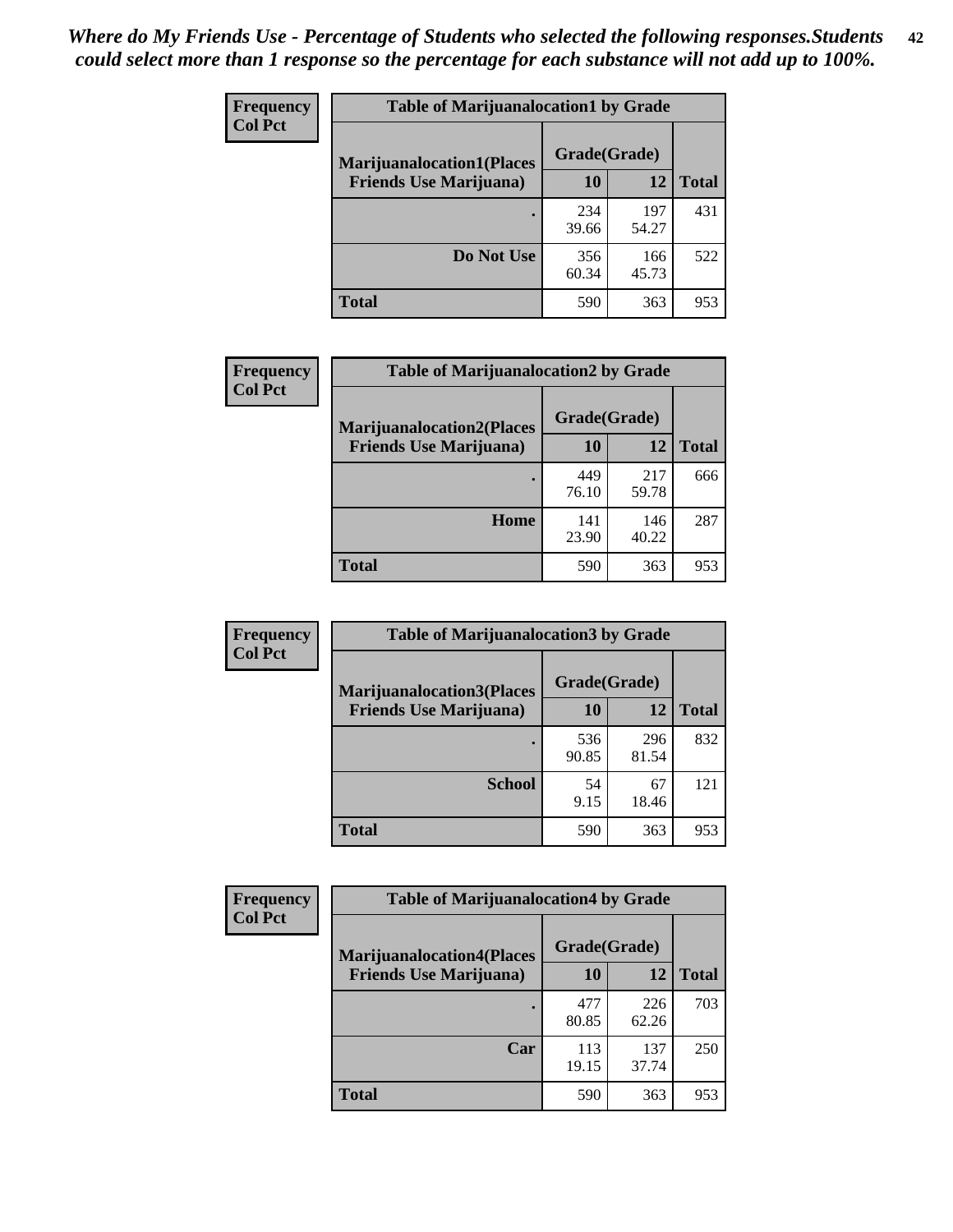| <b>Frequency</b> | <b>Table of Marijuanalocation5 by Grade</b> |              |              |              |
|------------------|---------------------------------------------|--------------|--------------|--------------|
| <b>Col Pct</b>   | <b>Marijuanalocation5</b> (Places           | Grade(Grade) |              |              |
|                  | <b>Friends Use Marijuana</b> )              | 10           | 12           | <b>Total</b> |
|                  |                                             | 394<br>66.78 | 182<br>50.14 | 576          |
|                  | <b>Friend's House</b>                       | 196<br>33.22 | 181<br>49.86 | 377          |
|                  | <b>Total</b>                                | 590          | 363          | 953          |

| <b>Frequency</b> | <b>Table of Marijuanalocation6 by Grade</b>                        |                    |              |              |
|------------------|--------------------------------------------------------------------|--------------------|--------------|--------------|
| <b>Col Pct</b>   | <b>Marijuanalocation6(Places</b><br><b>Friends Use Marijuana</b> ) | Grade(Grade)<br>10 | 12           | <b>Total</b> |
|                  |                                                                    | 442<br>74.92       | 239<br>65.84 | 681          |
|                  | <b>Other</b>                                                       | 148<br>25.08       | 124<br>34.16 | 272          |
|                  | <b>Total</b>                                                       | 590                | 363          | 953          |

| <b>Frequency</b> | <b>Table of Otherdruglocation1 by Grade</b>                          |              |              |              |
|------------------|----------------------------------------------------------------------|--------------|--------------|--------------|
| <b>Col Pct</b>   | <b>Otherdruglocation1(Places</b><br><b>Friends Use Other Illegal</b> | Grade(Grade) |              |              |
|                  | Drugs)                                                               | 10           | 12           | <b>Total</b> |
|                  |                                                                      | 148<br>25.08 | 129<br>35.54 | 277          |
|                  | Do Not Use                                                           | 442<br>74.92 | 234<br>64.46 | 676          |
|                  | <b>Total</b>                                                         | 590          | 363          | 953          |

| <b>Frequency</b> | <b>Table of Otherdruglocation2 by Grade</b>                           |              |              |              |
|------------------|-----------------------------------------------------------------------|--------------|--------------|--------------|
| <b>Col Pct</b>   | <b>Otherdruglocation2(Places)</b><br><b>Friends Use Other Illegal</b> | Grade(Grade) |              |              |
|                  | Drugs)                                                                | 10           | 12           | <b>Total</b> |
|                  |                                                                       | 506<br>85.76 | 271<br>74.66 | 777          |
|                  | <b>Home</b>                                                           | 84<br>14.24  | 92<br>25.34  | 176          |
|                  | <b>Total</b>                                                          | 590          | 363          | 953          |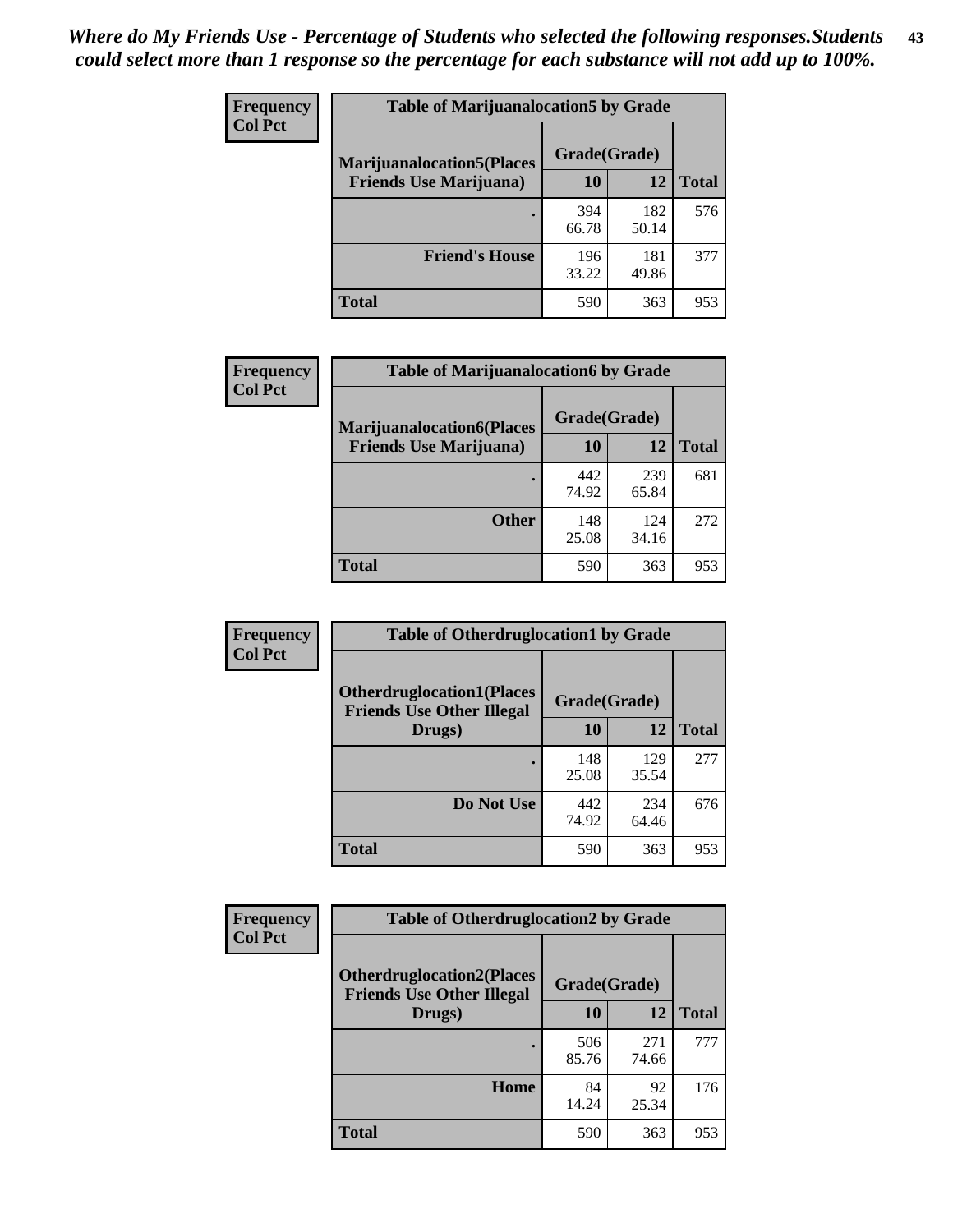| <b>Frequency</b> | <b>Table of Otherdruglocation3 by Grade</b>                          |              |              |              |
|------------------|----------------------------------------------------------------------|--------------|--------------|--------------|
| <b>Col Pct</b>   | <b>Otherdruglocation3(Places</b><br><b>Friends Use Other Illegal</b> | Grade(Grade) |              |              |
|                  | Drugs)                                                               | 10           | 12           | <b>Total</b> |
|                  |                                                                      | 548<br>92.88 | 298<br>82.09 | 846          |
|                  | <b>School</b>                                                        | 42<br>7.12   | 65<br>17.91  | 107          |
|                  | <b>Total</b>                                                         | 590          | 363          | 953          |

| <b>Frequency</b> | <b>Table of Otherdruglocation4 by Grade</b>                           |              |              |              |  |
|------------------|-----------------------------------------------------------------------|--------------|--------------|--------------|--|
| <b>Col Pct</b>   | <b>Otherdruglocation4(Places)</b><br><b>Friends Use Other Illegal</b> | Grade(Grade) |              |              |  |
|                  | Drugs)                                                                | 10           | 12           | <b>Total</b> |  |
|                  |                                                                       | 540<br>91.53 | 281<br>77.41 | 821          |  |
|                  | Car                                                                   | 50<br>8.47   | 82<br>22.59  | 132          |  |
|                  | <b>Total</b>                                                          | 590          | 363          | 953          |  |

| Frequency      | <b>Table of Otherdruglocation5 by Grade</b>                          |              |              |              |
|----------------|----------------------------------------------------------------------|--------------|--------------|--------------|
| <b>Col Pct</b> | <b>Otherdruglocation5(Places</b><br><b>Friends Use Other Illegal</b> | Grade(Grade) |              |              |
|                | Drugs)                                                               | 10           | 12           | <b>Total</b> |
|                |                                                                      | 485<br>82.20 | 248<br>68.32 | 733          |
|                | <b>Friend's House</b>                                                | 105<br>17.80 | 115<br>31.68 | 220          |
|                | Total                                                                | 590          | 363          | 953          |

| Frequency      | <b>Table of Otherdruglocation6 by Grade</b>                          |              |              |              |
|----------------|----------------------------------------------------------------------|--------------|--------------|--------------|
| <b>Col Pct</b> | <b>Otherdruglocation6(Places</b><br><b>Friends Use Other Illegal</b> | Grade(Grade) |              |              |
|                | Drugs)                                                               | 10           | 12           | <b>Total</b> |
|                |                                                                      | 479<br>81.19 | 271<br>74.66 | 750          |
|                | <b>Other</b>                                                         | 111<br>18.81 | 92<br>25.34  | 203          |
|                | <b>Total</b>                                                         | 590          | 363          | 953          |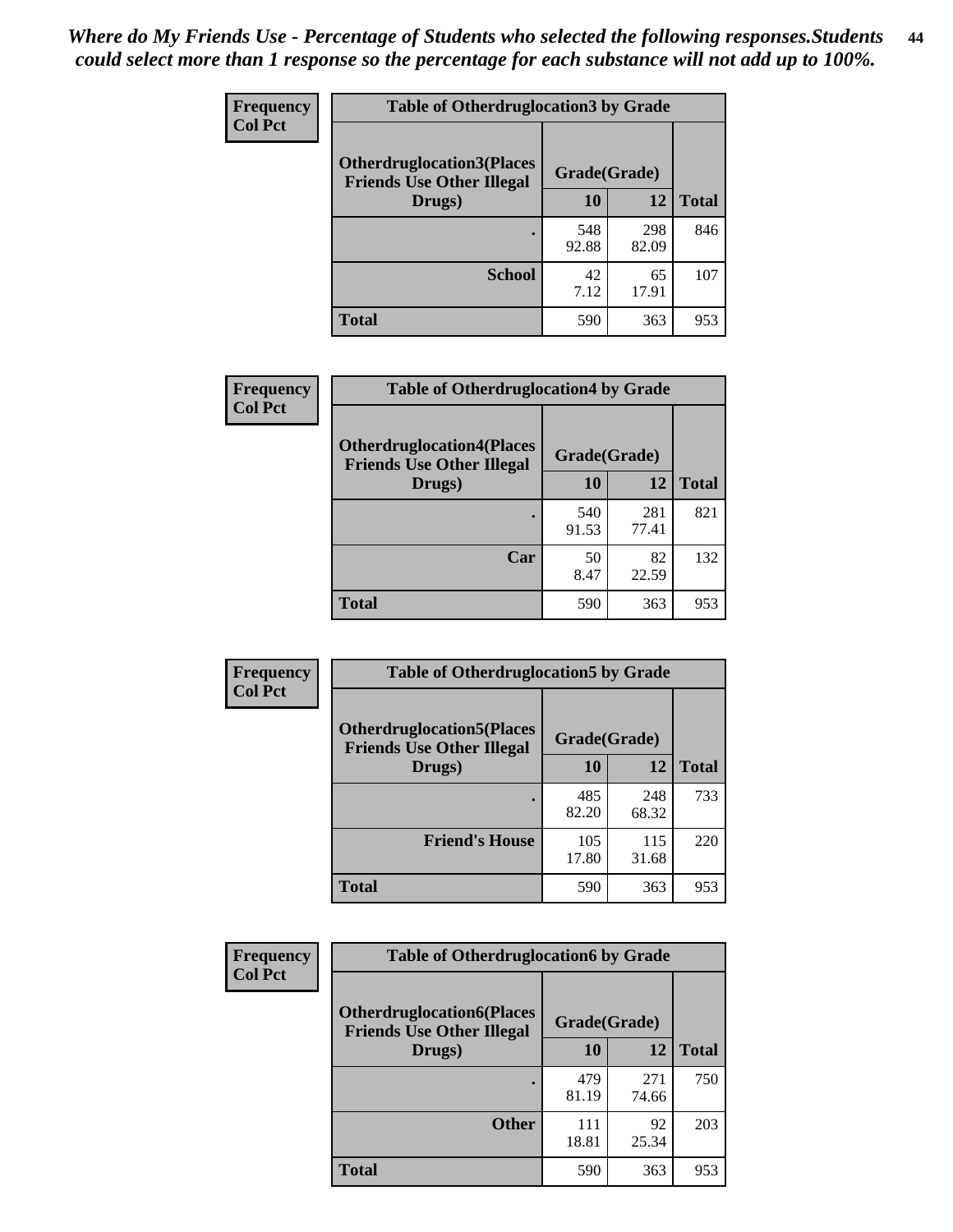| Frequency      | <b>Table of Alcoholtime1 by Grade</b>           |              |              |              |
|----------------|-------------------------------------------------|--------------|--------------|--------------|
| <b>Col Pct</b> | <b>Alcoholtime1(Times</b><br><b>Friends Use</b> | Grade(Grade) |              |              |
|                | Alcohol)                                        | 10           | 12           | <b>Total</b> |
|                |                                                 | 309<br>52.37 | 266<br>73.28 | 575          |
|                | Do Not Use                                      | 281<br>47.63 | 97<br>26.72  | 378          |
|                | <b>Total</b>                                    | 590          | 363          | 953          |

| Frequency      | <b>Table of Alcoholtime2 by Grade</b>           |              |              |              |
|----------------|-------------------------------------------------|--------------|--------------|--------------|
| <b>Col Pct</b> | <b>Alcoholtime2(Times</b><br><b>Friends Use</b> | Grade(Grade) |              |              |
|                | Alcohol)                                        | 10           | 12           | <b>Total</b> |
|                |                                                 | 573<br>97.12 | 328<br>90.36 | 901          |
|                | <b>On Way to School</b>                         | 17<br>2.88   | 35<br>9.64   | 52           |
|                | <b>Total</b>                                    | 590          | 363          | 953          |

| Frequency<br><b>Col Pct</b> | <b>Table of Alcoholtime3 by Grade</b>                    |              |              |              |
|-----------------------------|----------------------------------------------------------|--------------|--------------|--------------|
|                             | Alcoholtime3(Times<br>Grade(Grade)<br><b>Friends Use</b> |              |              |              |
|                             | <b>Alcohol</b> )                                         | 10           | 12           | <b>Total</b> |
|                             |                                                          | 572<br>96.95 | 326<br>89.81 | 898          |
|                             | <b>During School</b>                                     | 18<br>3.05   | 37<br>10.19  | 55           |
|                             | <b>Total</b>                                             | 590          | 363          | 953          |

| <b>Frequency</b><br><b>Col Pct</b> | <b>Table of Alcoholtime4 by Grade</b> |              |              |              |
|------------------------------------|---------------------------------------|--------------|--------------|--------------|
|                                    | <b>Alcoholtime4(Times</b>             | Grade(Grade) |              |              |
|                                    | <b>Friends Use Alcohol)</b>           | 10           | 12           | <b>Total</b> |
|                                    |                                       | 565<br>95.76 | 320<br>88.15 | 885          |
|                                    | <b>On Way Home From School</b>        | 25<br>4.24   | 43<br>11.85  | 68           |
|                                    | <b>Total</b>                          | 590          | 363          | 953          |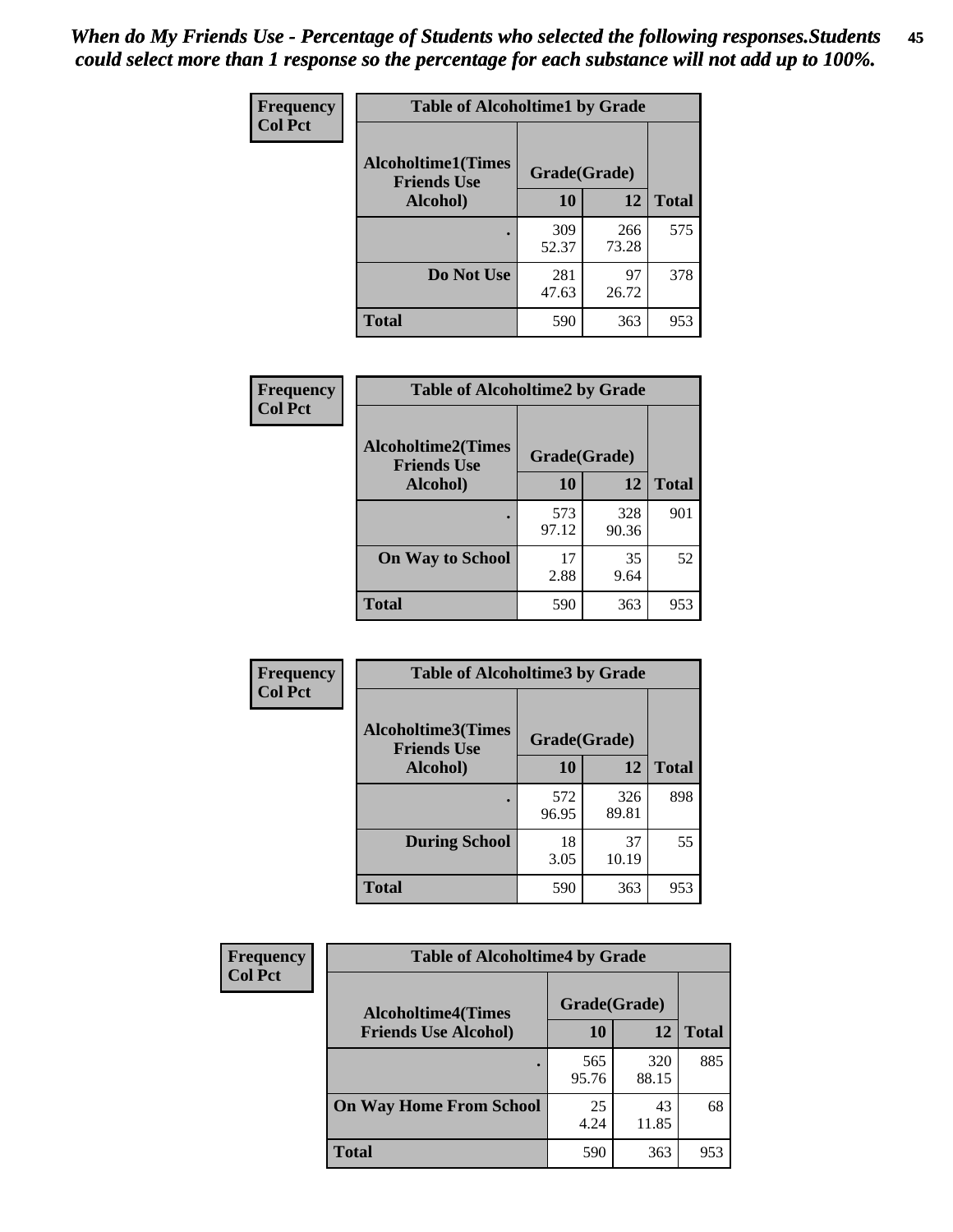*When do My Friends Use - Percentage of Students who selected the following responses.Students could select more than 1 response so the percentage for each substance will not add up to 100%.* **46**

| Frequency      | <b>Table of Alcoholtime5 by Grade</b>           |              |              |              |
|----------------|-------------------------------------------------|--------------|--------------|--------------|
| <b>Col Pct</b> | <b>Alcoholtime5(Times</b><br><b>Friends Use</b> | Grade(Grade) |              |              |
|                | Alcohol)                                        | 10           | 12           | <b>Total</b> |
|                |                                                 | 498<br>84.41 | 235<br>64.74 | 733          |
|                | Weeknights                                      | 92<br>15.59  | 128<br>35.26 | 220          |
|                | <b>Total</b>                                    | 590          | 363          | 953          |

| <b>Frequency</b> | <b>Table of Alcoholtime6 by Grade</b>           |              |              |              |
|------------------|-------------------------------------------------|--------------|--------------|--------------|
| <b>Col Pct</b>   | <b>Alcoholtime6(Times</b><br><b>Friends Use</b> |              | Grade(Grade) |              |
|                  | Alcohol)                                        | 10           | 12           | <b>Total</b> |
|                  |                                                 | 267<br>45.25 | 100<br>27.55 | 367          |
|                  | Weekends                                        | 323<br>54.75 | 263<br>72.45 | 586          |
|                  | <b>Total</b>                                    | 590          | 363          | 953          |

| Frequency      | <b>Table of Tobaccotime1 by Grade</b>           |              |              |              |
|----------------|-------------------------------------------------|--------------|--------------|--------------|
| <b>Col Pct</b> | <b>Tobaccotime1(Times</b><br><b>Friends Use</b> | Grade(Grade) |              |              |
|                | <b>Tobacco</b> )                                | 10           | 12           | <b>Total</b> |
|                |                                                 | 223<br>37.80 | 213<br>58.68 | 436          |
|                | Do Not Use                                      | 367<br>62.20 | 150<br>41.32 | 517          |
|                | <b>Total</b>                                    | 590          | 363          | 953          |

| <b>Frequency</b> | <b>Table of Tobaccotime2 by Grade</b>           |              |              |              |  |
|------------------|-------------------------------------------------|--------------|--------------|--------------|--|
| <b>Col Pct</b>   | <b>Tobaccotime2(Times</b><br><b>Friends Use</b> | Grade(Grade) |              |              |  |
|                  | <b>Tobacco</b> )                                | <b>10</b>    | 12           | <b>Total</b> |  |
|                  |                                                 | 515<br>87.29 | 240<br>66.12 | 755          |  |
|                  | <b>On Way to School</b>                         | 75<br>12.71  | 123<br>33.88 | 198          |  |
|                  | <b>Total</b>                                    | 590          | 363          | 953          |  |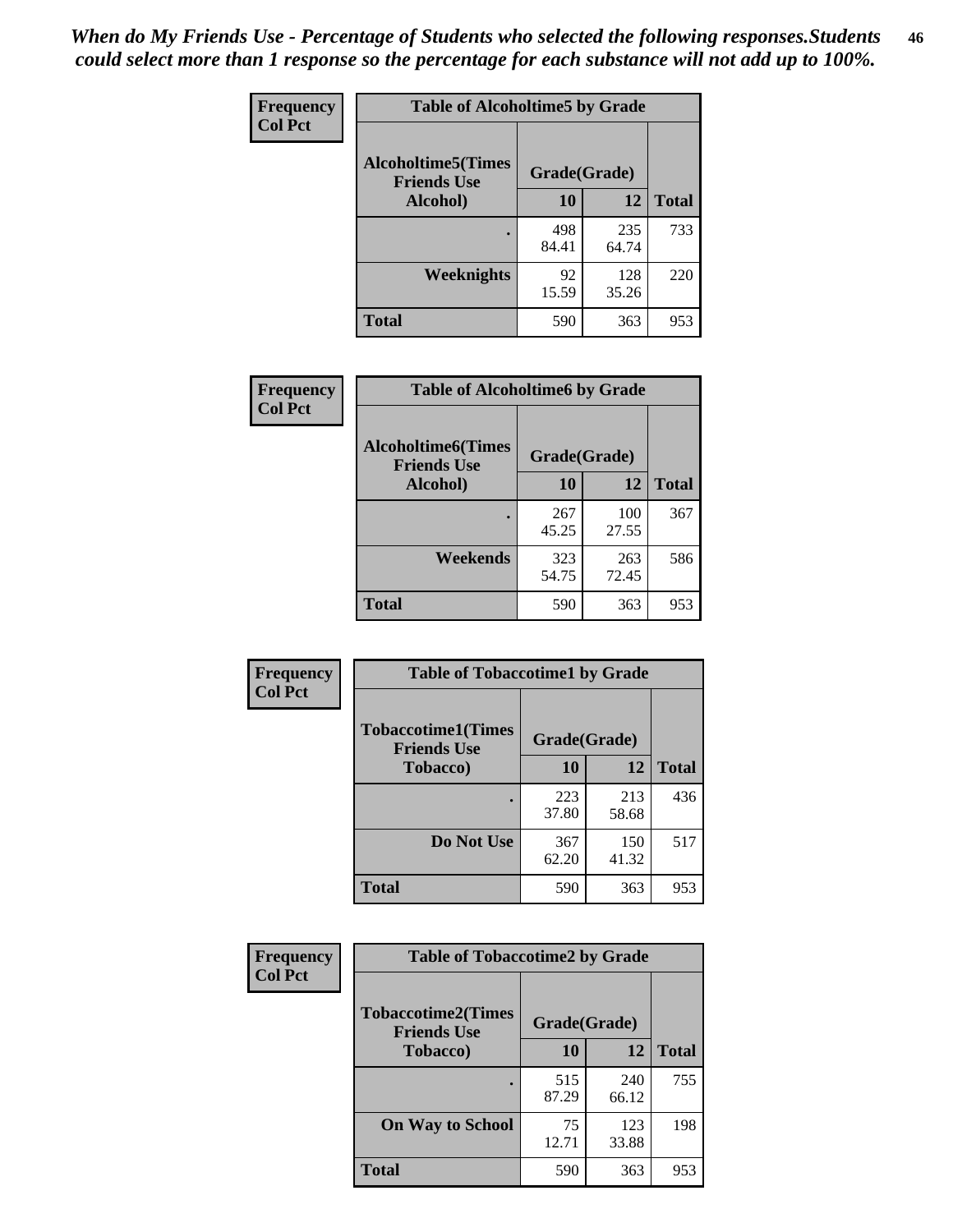*When do My Friends Use - Percentage of Students who selected the following responses.Students could select more than 1 response so the percentage for each substance will not add up to 100%.* **47**

| <b>Frequency</b> | <b>Table of Tobaccotime3 by Grade</b>           |              |              |              |  |
|------------------|-------------------------------------------------|--------------|--------------|--------------|--|
| <b>Col Pct</b>   | <b>Tobaccotime3(Times</b><br><b>Friends Use</b> |              | Grade(Grade) |              |  |
|                  | <b>Tobacco</b> )                                | 10           | 12           | <b>Total</b> |  |
|                  |                                                 | 541<br>91.69 | 295<br>81.27 | 836          |  |
|                  | <b>During School</b>                            | 49<br>8.31   | 68<br>18.73  | 117          |  |
|                  | <b>Total</b>                                    | 590          | 363          | 953          |  |

| <b>Frequency</b><br><b>Col Pct</b> | <b>Table of Tobaccotime4 by Grade</b> |              |              |              |
|------------------------------------|---------------------------------------|--------------|--------------|--------------|
|                                    | <b>Tobaccotime4(Times</b>             | Grade(Grade) |              |              |
|                                    | <b>Friends Use Tobacco)</b>           | 10           | 12           | <b>Total</b> |
|                                    |                                       | 565<br>95.76 | 320<br>88.15 | 885          |
|                                    | <b>On Way Home From School</b>        | 25<br>4.24   | 43<br>11.85  | 68           |
|                                    | <b>Total</b>                          | 590          | 363          | 953          |

| Frequency      | <b>Table of Tobaccotime5 by Grade</b>           |              |              |              |
|----------------|-------------------------------------------------|--------------|--------------|--------------|
| <b>Col Pct</b> | <b>Tobaccotime5(Times</b><br><b>Friends Use</b> | Grade(Grade) |              |              |
|                | <b>Tobacco</b> )                                | 10           | 12           | <b>Total</b> |
|                |                                                 | 461<br>78.14 | 194<br>53.44 | 655          |
|                | Weeknights                                      | 129<br>21.86 | 169<br>46.56 | 298          |
|                | <b>Total</b>                                    | 590          | 363          | 953          |

| <b>Frequency</b> | <b>Table of Tobaccotime6 by Grade</b>           |              |              |              |  |
|------------------|-------------------------------------------------|--------------|--------------|--------------|--|
| <b>Col Pct</b>   | <b>Tobaccotime6(Times</b><br><b>Friends Use</b> | Grade(Grade) |              |              |  |
|                  | <b>Tobacco</b> )                                | 10           | 12           | <b>Total</b> |  |
|                  |                                                 | 370<br>62.71 | 160<br>44.08 | 530          |  |
|                  | Weekends                                        | 220<br>37.29 | 203<br>55.92 | 423          |  |
|                  | <b>Total</b>                                    | 590          | 363          | 953          |  |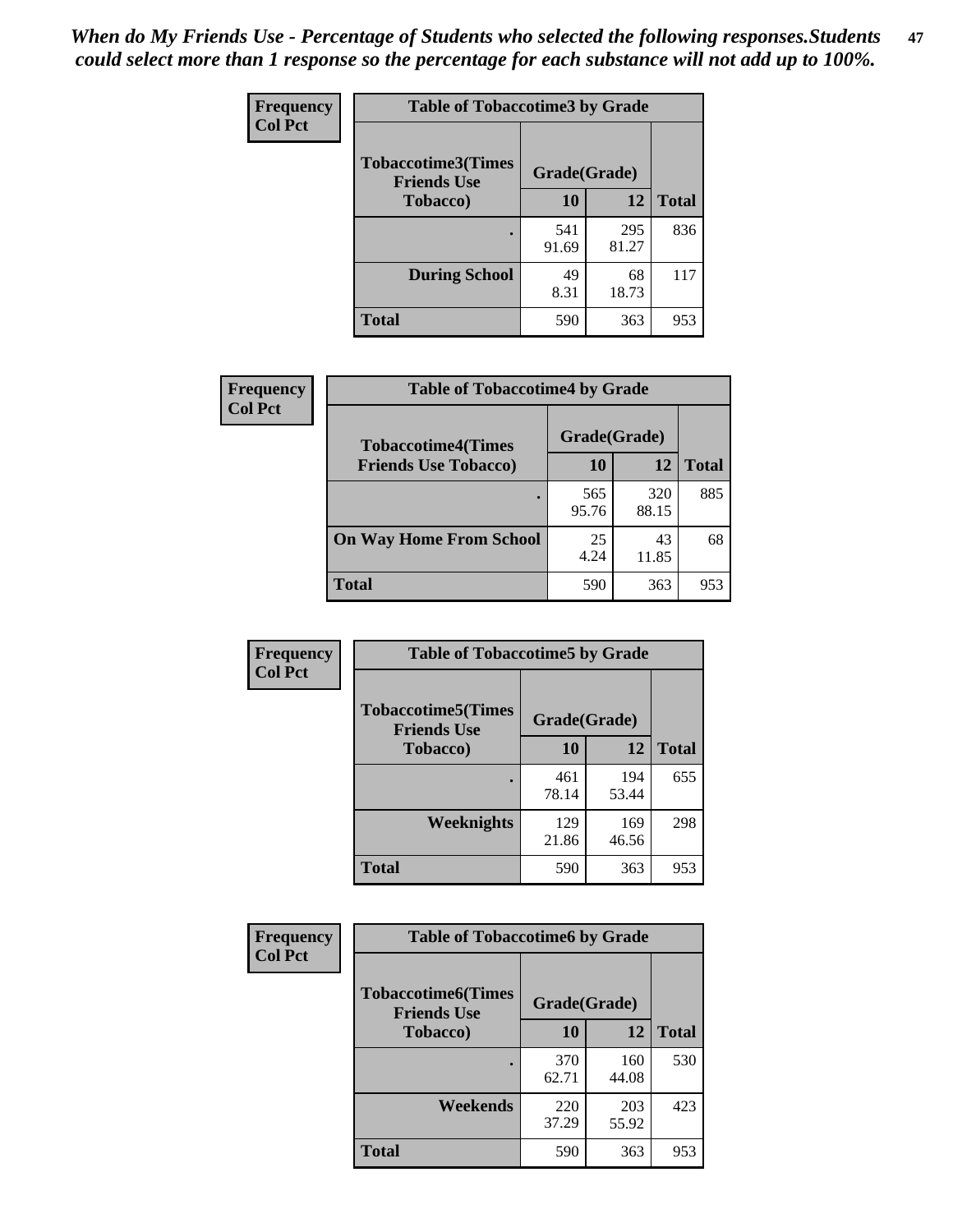| Frequency      | <b>Table of Marijuanatime1 by Grade</b>           |              |              |              |  |
|----------------|---------------------------------------------------|--------------|--------------|--------------|--|
| <b>Col Pct</b> | <b>Marijuanatime1(Times</b><br><b>Friends Use</b> | Grade(Grade) |              |              |  |
|                | Marijuana)                                        | 10           | 12           | <b>Total</b> |  |
|                |                                                   | 231<br>39.15 | 201<br>55.37 | 432          |  |
|                | Do Not Use                                        | 359<br>60.85 | 162<br>44.63 | 521          |  |
|                | <b>Total</b>                                      | 590          | 363          | 953          |  |

| Frequency      | <b>Table of Marijuanatime2 by Grade</b>    |              |              |              |
|----------------|--------------------------------------------|--------------|--------------|--------------|
| <b>Col Pct</b> | Marijuanatime2(Times<br><b>Friends Use</b> | Grade(Grade) |              |              |
|                | Marijuana)                                 | 10           | 12           | <b>Total</b> |
|                |                                            | 517<br>87.63 | 265<br>73.00 | 782          |
|                | <b>On Way to School</b>                    | 73<br>12.37  | 98<br>27.00  | 171          |
|                | <b>Total</b>                               | 590          | 363          | 953          |

| Frequency      | <b>Table of Marijuanatime3 by Grade</b>    |              |              |              |
|----------------|--------------------------------------------|--------------|--------------|--------------|
| <b>Col Pct</b> | Marijuanatime3(Times<br><b>Friends Use</b> | Grade(Grade) |              |              |
|                | Marijuana)                                 | 10           | 12           | <b>Total</b> |
|                |                                            | 546<br>92.54 | 304<br>83.75 | 850          |
|                | <b>During School</b>                       | 44<br>7.46   | 59<br>16.25  | 103          |
|                | <b>Total</b>                               | 590          | 363          | 953          |

| <b>Frequency</b><br><b>Col Pct</b> | <b>Table of Marijuanatime4 by Grade</b> |              |              |              |
|------------------------------------|-----------------------------------------|--------------|--------------|--------------|
|                                    | <b>Marijuanatime4(Times</b>             | Grade(Grade) |              |              |
|                                    | <b>Friends Use Marijuana</b> )          | 10           | 12           | <b>Total</b> |
|                                    |                                         | 531<br>90.00 | 268<br>73.83 | 799          |
|                                    | <b>On Way Home From School</b>          | 59<br>10.00  | 95<br>26.17  | 154          |
|                                    | <b>Total</b>                            | 590          | 363          | 953          |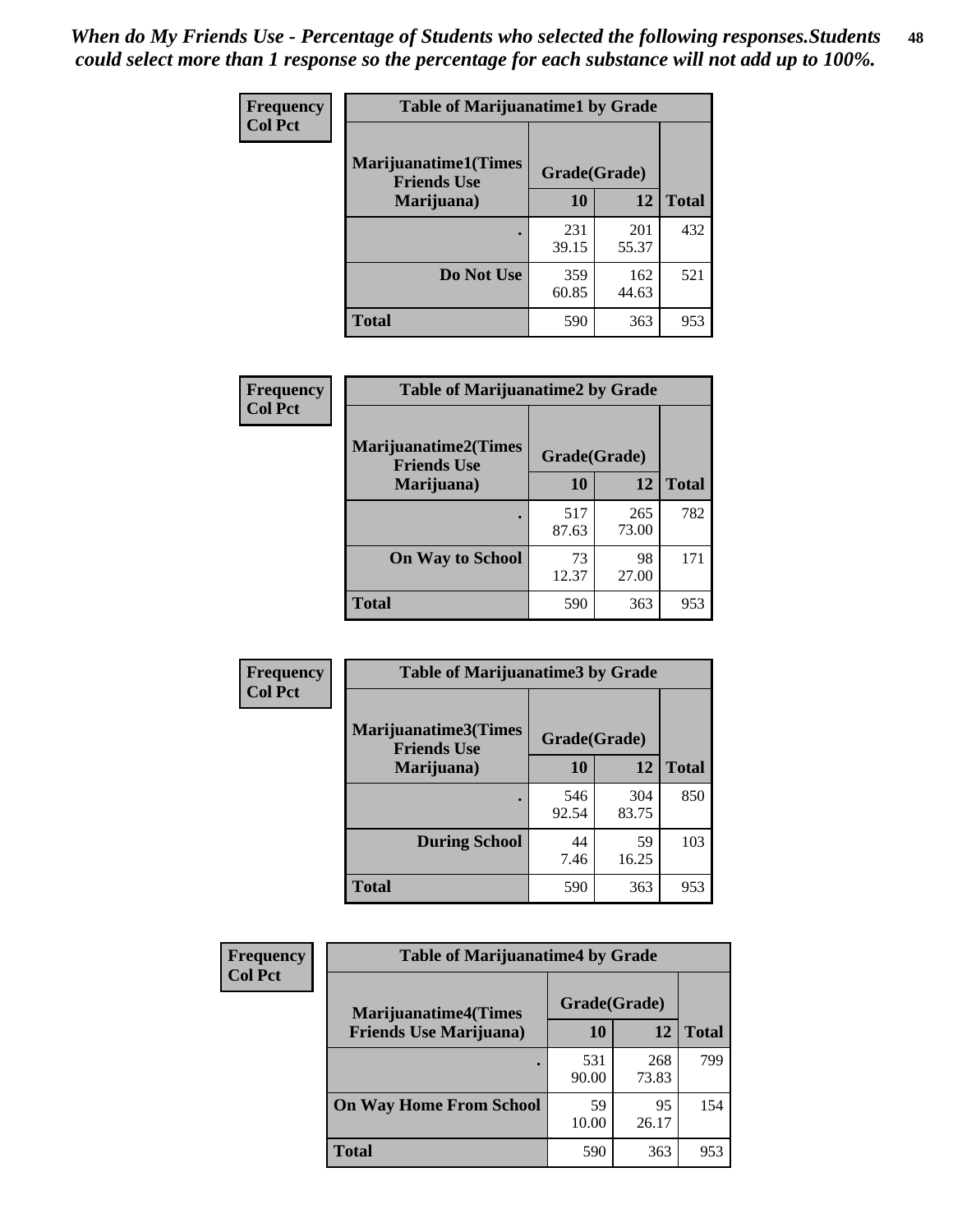| Frequency      | <b>Table of Marijuanatime5 by Grade</b>            |              |              |              |  |
|----------------|----------------------------------------------------|--------------|--------------|--------------|--|
| <b>Col Pct</b> | <b>Marijuanatime5</b> (Times<br><b>Friends Use</b> | Grade(Grade) |              |              |  |
|                | Marijuana)                                         | 10           | <b>12</b>    | <b>Total</b> |  |
|                |                                                    | 462<br>78.31 | 222<br>61.16 | 684          |  |
|                | Weeknights                                         | 128<br>21.69 | 141<br>38.84 | 269          |  |
|                | <b>Total</b>                                       | 590          | 363          | 953          |  |

| Frequency      | <b>Table of Marijuanatime6 by Grade</b>            |              |              |              |
|----------------|----------------------------------------------------|--------------|--------------|--------------|
| <b>Col Pct</b> | <b>Marijuanatime6</b> (Times<br><b>Friends Use</b> | Grade(Grade) |              |              |
|                | Marijuana)                                         | 10           | 12           | <b>Total</b> |
|                |                                                    | 345<br>58.47 | 170<br>46.83 | 515          |
|                | Weekends                                           | 245<br>41.53 | 193<br>53.17 | 438          |
|                | <b>Total</b>                                       | 590          | 363          | 953          |

| <b>Frequency</b> | <b>Table of Otherdrugtime1 by Grade</b>                  |              |              |              |
|------------------|----------------------------------------------------------|--------------|--------------|--------------|
| <b>Col Pct</b>   | <b>Otherdrugtime1</b> (Times<br><b>Friends Use Other</b> | Grade(Grade) |              |              |
|                  | <b>Illegal Drugs</b> )                                   | 10           | 12           | <b>Total</b> |
|                  |                                                          | 139<br>23.56 | 129<br>35.54 | 268          |
|                  | Do Not Use                                               | 451<br>76.44 | 234<br>64.46 | 685          |
|                  | Total                                                    | 590          | 363          | 953          |

| Frequency      | <b>Table of Otherdrugtime2 by Grade</b>                 |              |              |              |  |  |  |
|----------------|---------------------------------------------------------|--------------|--------------|--------------|--|--|--|
| <b>Col Pct</b> | <b>Otherdrugtime2(Times</b><br><b>Friends Use Other</b> | Grade(Grade) |              |              |  |  |  |
|                | <b>Illegal Drugs</b> )                                  | 10           | 12           | <b>Total</b> |  |  |  |
|                |                                                         | 561<br>95.08 | 303<br>83.47 | 864          |  |  |  |
|                | <b>On Way to School</b>                                 | 29<br>4.92   | 60<br>16.53  | 89           |  |  |  |
|                | Total                                                   | 590          | 363          | 953          |  |  |  |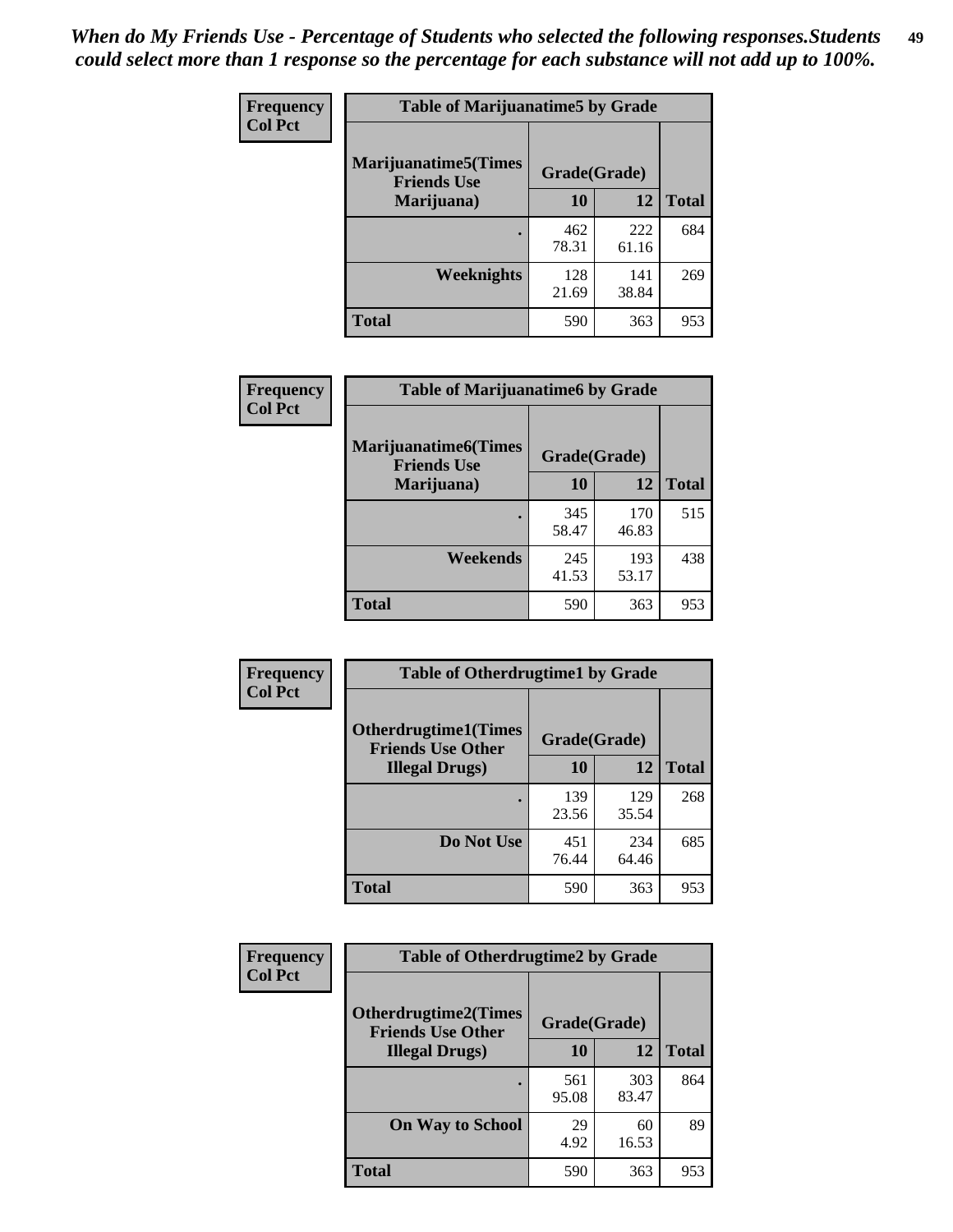| <b>Frequency</b><br><b>Col Pct</b> | <b>Table of Otherdrugtime3 by Grade</b>                 |              |              |              |  |  |  |
|------------------------------------|---------------------------------------------------------|--------------|--------------|--------------|--|--|--|
|                                    | <b>Otherdrugtime3(Times</b><br><b>Friends Use Other</b> | Grade(Grade) |              |              |  |  |  |
|                                    | <b>Illegal Drugs</b> )                                  |              | 12           | <b>Total</b> |  |  |  |
|                                    |                                                         | 564<br>95.59 | 316<br>87.05 | 880          |  |  |  |
|                                    | <b>During School</b>                                    | 26<br>4.41   | 47<br>12.95  | 73           |  |  |  |
|                                    | Total                                                   | 590          | 363          | 953          |  |  |  |

| Frequency      | <b>Table of Otherdrugtime4 by Grade</b>                         |              |              |              |  |  |  |
|----------------|-----------------------------------------------------------------|--------------|--------------|--------------|--|--|--|
| <b>Col Pct</b> | <b>Otherdrugtime4(Times</b><br><b>Friends Use Other Illegal</b> | Grade(Grade) |              |              |  |  |  |
|                | Drugs)                                                          | 10           | 12           | <b>Total</b> |  |  |  |
|                | ٠                                                               | 557<br>94.41 | 311<br>85.67 | 868          |  |  |  |
|                | <b>On Way Home From School</b>                                  | 33<br>5.59   | 52<br>14.33  | 85           |  |  |  |
|                | <b>Total</b>                                                    | 590          | 363          | 953          |  |  |  |

| <b>Frequency</b> | <b>Table of Otherdrugtime5 by Grade</b>                  |              |              |              |  |  |  |
|------------------|----------------------------------------------------------|--------------|--------------|--------------|--|--|--|
| <b>Col Pct</b>   | <b>Otherdrugtime5</b> (Times<br><b>Friends Use Other</b> | Grade(Grade) |              |              |  |  |  |
|                  | <b>Illegal Drugs</b> )                                   | 10           | 12           | <b>Total</b> |  |  |  |
|                  |                                                          | 520<br>88.14 | 284<br>78.24 | 804          |  |  |  |
|                  | Weeknights                                               | 70<br>11.86  | 79<br>21.76  | 149          |  |  |  |
|                  | Total                                                    | 590          | 363          | 953          |  |  |  |

| <b>Frequency</b> | <b>Table of Otherdrugtime6 by Grade</b>                 |              |              |              |  |  |  |
|------------------|---------------------------------------------------------|--------------|--------------|--------------|--|--|--|
| <b>Col Pct</b>   | <b>Otherdrugtime6(Times</b><br><b>Friends Use Other</b> | Grade(Grade) |              |              |  |  |  |
|                  | <b>Illegal Drugs</b> )                                  | 10           | 12           | <b>Total</b> |  |  |  |
|                  |                                                         | 441<br>74.75 | 235<br>64.74 | 676          |  |  |  |
|                  | Weekends                                                | 149<br>25.25 | 128<br>35.26 | 277          |  |  |  |
|                  | <b>Total</b>                                            | 590          | 363          | 953          |  |  |  |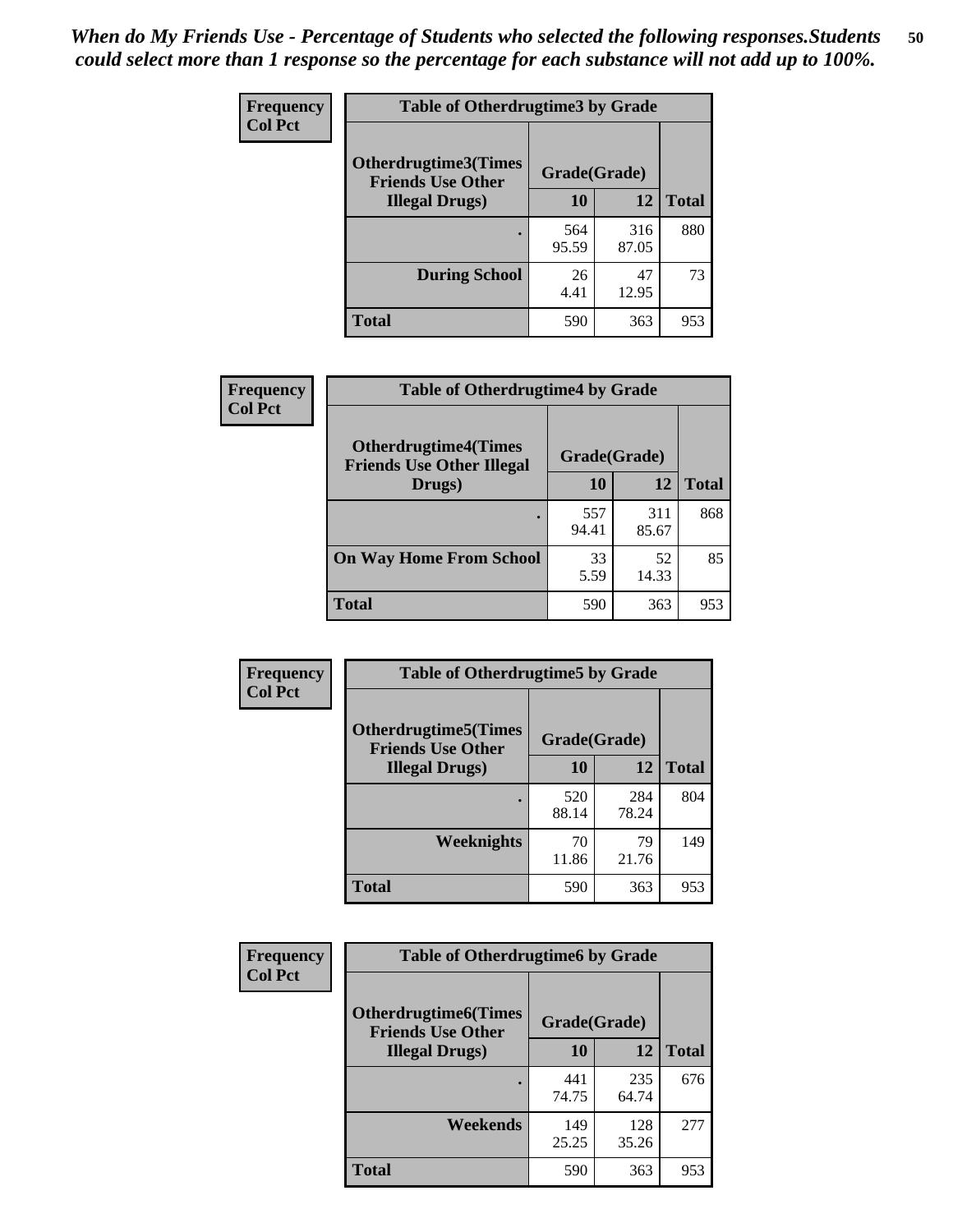| Frequency      | <b>Table of Educationalcohol by Grade</b>                                                                  |              |              |              |  |  |
|----------------|------------------------------------------------------------------------------------------------------------|--------------|--------------|--------------|--|--|
| <b>Col Pct</b> | Educationalcohol(I<br>have been taught<br>about alcohol,<br>tobacco,<br>and other drugs<br>within the last | Grade(Grade) |              |              |  |  |
|                | year at school)                                                                                            | 10           | 12           | <b>Total</b> |  |  |
|                | Yes                                                                                                        | 546<br>92.54 | 189<br>52.07 | 735          |  |  |
|                | N <sub>0</sub>                                                                                             | 44<br>7.46   | 174<br>47.93 | 218          |  |  |
|                | <b>Total</b>                                                                                               | 590          | 363          | 953          |  |  |

| Frequency      | <b>Table of Eversmoked by Grade</b> |              |              |              |  |  |  |
|----------------|-------------------------------------|--------------|--------------|--------------|--|--|--|
| <b>Col Pct</b> | Eversmoked(I<br>have smoked         | Grade(Grade) |              |              |  |  |  |
|                | a cigarette)                        | 10           | 12           | <b>Total</b> |  |  |  |
|                | <b>Yes</b>                          | 119<br>20.17 | 139<br>38.29 | 258          |  |  |  |
|                | N <sub>0</sub>                      | 471<br>79.83 | 224<br>61.71 | 695          |  |  |  |
|                | <b>Total</b>                        | 590          | 363          | 953          |  |  |  |

| Frequency      | <b>Table of Drovedrinking by Grade</b>                                                                              |                    |              |              |  |  |
|----------------|---------------------------------------------------------------------------------------------------------------------|--------------------|--------------|--------------|--|--|
| <b>Col Pct</b> | Drovedrinking(In<br>the past 30 days I<br>have driven a car<br>or other vehicle<br>while I was<br>drinking alcohol) | Grade(Grade)<br>10 | 12           | <b>Total</b> |  |  |
|                | <b>Yes</b>                                                                                                          | 14<br>2.37         | 35<br>9.64   | 49           |  |  |
|                | N <sub>0</sub>                                                                                                      | 576<br>97.63       | 328<br>90.36 | 904          |  |  |
|                | <b>Total</b>                                                                                                        | 590                | 363          | 953          |  |  |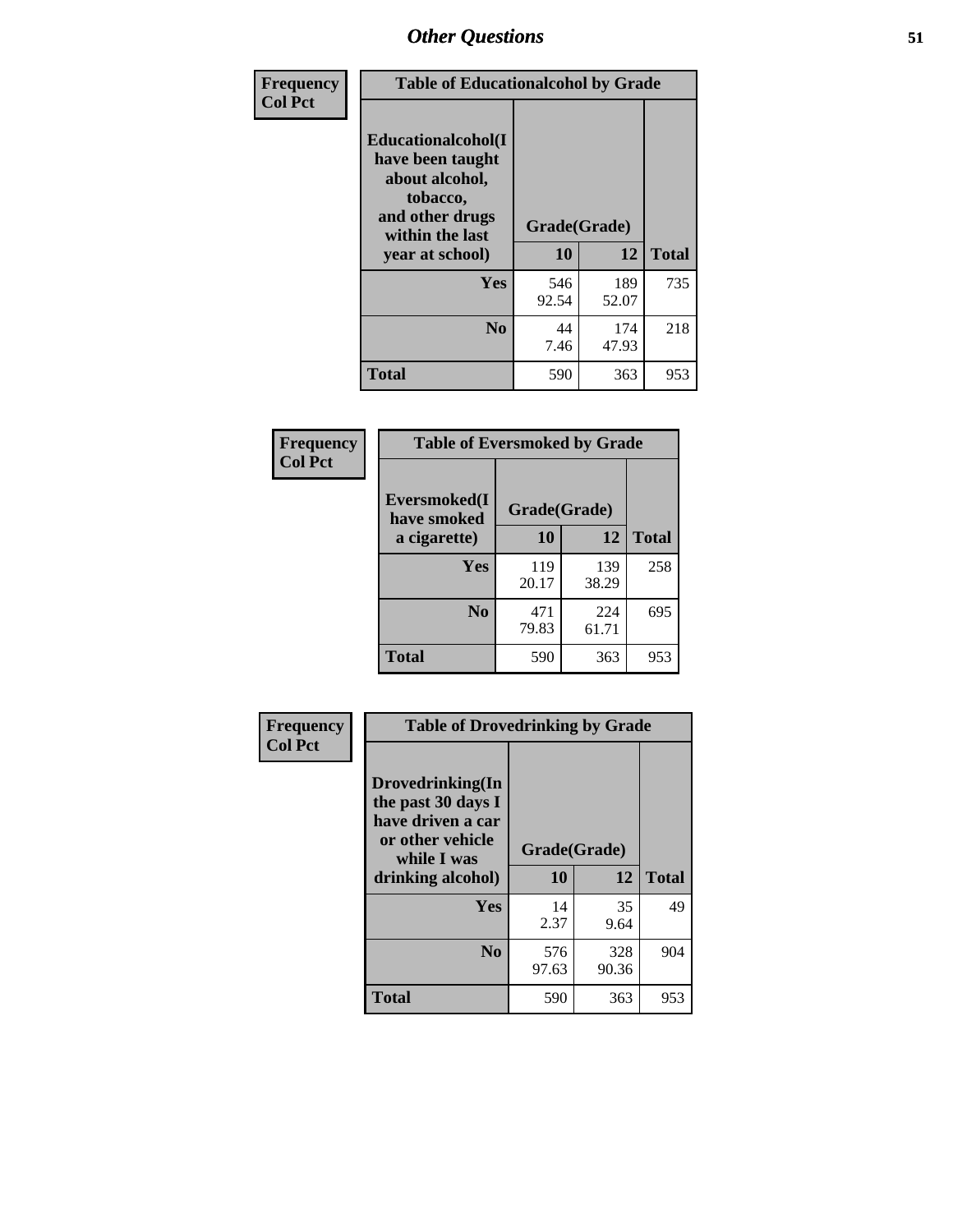| Frequency<br><b>Col Pct</b> | <b>Table of Rodedrinking by Grade</b>                                                                      |              |              |              |  |  |
|-----------------------------|------------------------------------------------------------------------------------------------------------|--------------|--------------|--------------|--|--|
|                             | Rodedrinking(In<br>the past 30 days<br>I have ridden in<br>a car with a<br>driver who had<br>been drinking | Grade(Grade) |              |              |  |  |
|                             | alcohol)                                                                                                   | 10           | 12           | <b>Total</b> |  |  |
|                             | <b>Yes</b>                                                                                                 | 55<br>9.32   | 55<br>15.15  | 110          |  |  |
|                             | N <sub>0</sub>                                                                                             | 535<br>90.68 | 308<br>84.85 | 843          |  |  |
|                             | <b>Total</b>                                                                                               | 590          | 363          | 953          |  |  |

#### **Frequency Col Pct**

| <b>Table of Drugsschool by Grade</b>                                                                                      |              |              |              |  |  |  |
|---------------------------------------------------------------------------------------------------------------------------|--------------|--------------|--------------|--|--|--|
| <b>Drugsschool</b> (During<br>the past 12 months,<br>I have been offered,<br>sold,<br>or given illegal<br>drugs on school | Grade(Grade) |              |              |  |  |  |
| property)                                                                                                                 | 10           | 12           | <b>Total</b> |  |  |  |
| Yes                                                                                                                       | 126<br>21.36 | 87<br>23.97  | 213          |  |  |  |
| N <sub>0</sub>                                                                                                            | 464<br>78.64 | 276<br>76.03 | 740          |  |  |  |
|                                                                                                                           |              |              |              |  |  |  |

| Frequency      | <b>Table of Helpbullied by Grade</b>           |              |              |              |  |  |  |  |
|----------------|------------------------------------------------|--------------|--------------|--------------|--|--|--|--|
| <b>Col Pct</b> | Helpbullied(I<br>would help<br>someone who was | Grade(Grade) |              |              |  |  |  |  |
|                | being bullied)                                 |              | 12           | <b>Total</b> |  |  |  |  |
|                | <b>Strongly Agree</b>                          | 219<br>37.12 | 142<br>39.12 | 361          |  |  |  |  |
|                | <b>Somewhat Agree</b>                          | 295<br>50.00 | 165<br>45.45 | 460          |  |  |  |  |
|                | <b>Somewhat Disagree</b>                       | 49<br>8.31   | 39<br>10.74  | 88           |  |  |  |  |
|                | <b>Strongly Disagree</b>                       | 27<br>4.58   | 17<br>4.68   | 44           |  |  |  |  |
|                | <b>Total</b>                                   | 590          | 363          | 953          |  |  |  |  |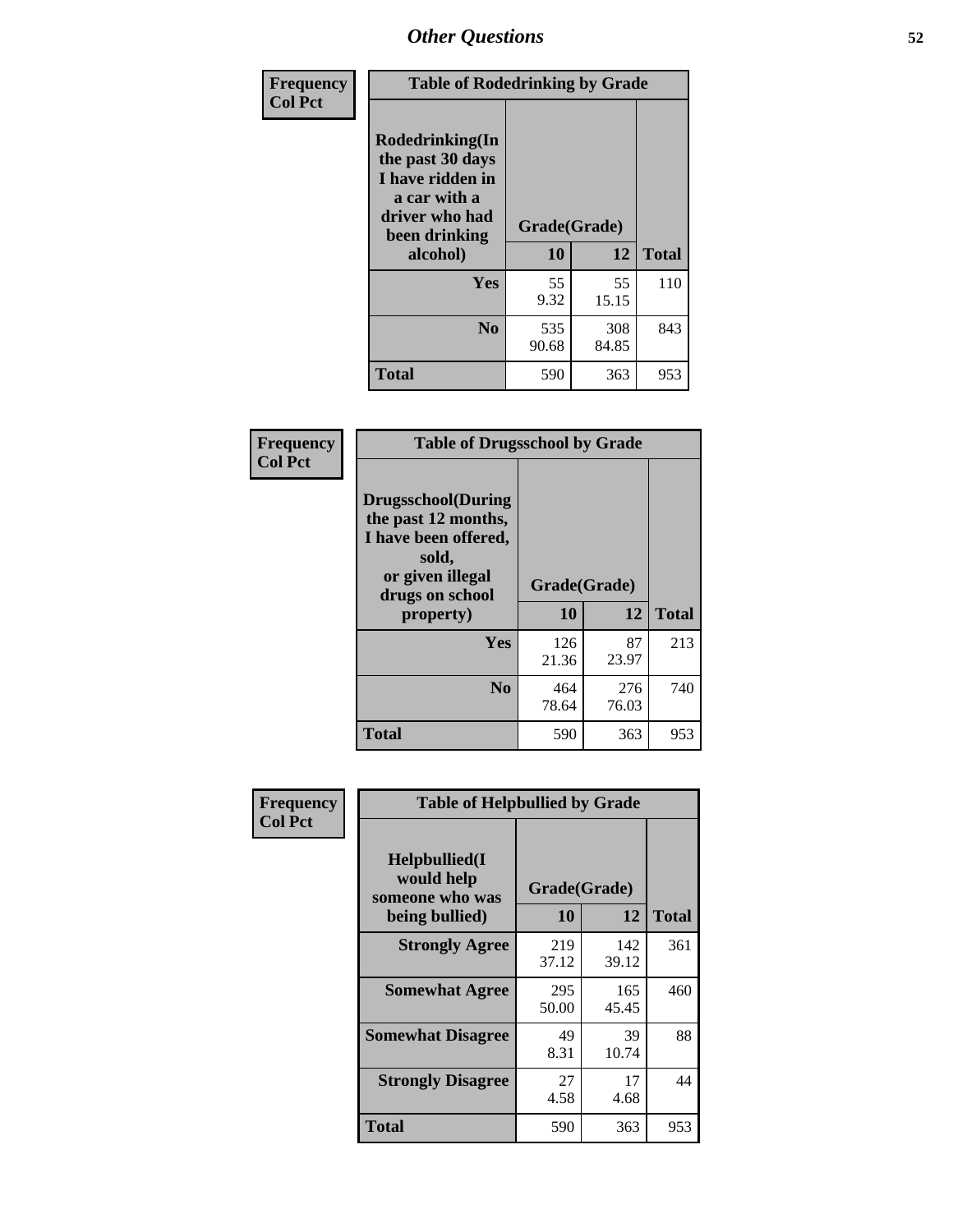| <b>Frequency</b> | <b>Table of Grade by Bingedrinking</b> |                                                                                                         |                   |                              |                   |                               |                               |                          |              |
|------------------|----------------------------------------|---------------------------------------------------------------------------------------------------------|-------------------|------------------------------|-------------------|-------------------------------|-------------------------------|--------------------------|--------------|
| <b>Row Pct</b>   |                                        | Bingedrinking(I have drunk five or more<br>drinks of alcohol at one sitting during the<br>last 30 days) |                   |                              |                   |                               |                               |                          |              |
|                  | Grade(Grade)                           | $\boldsymbol{0}$<br><b>Days</b>                                                                         | 1 or<br>2<br>days | 3 <sub>to</sub><br>5<br>days | 6 to<br>9<br>days | <b>10</b><br>to<br>19<br>days | <b>20</b><br>to<br>29<br>days | All<br><b>30</b><br>days | <b>Total</b> |
|                  | 10                                     | 522<br>88.47                                                                                            | 19<br>3.22        | 10<br>1.69                   | 10<br>1.69        | 11<br>1.86                    | $\mathcal{I}$<br>1.19         | 11<br>1.86               | 590          |
|                  | 12                                     | 254<br>69.97                                                                                            | 28<br>7.71        | 36<br>9.92                   | 21<br>5.79        | 14<br>3.86                    | 1.93                          | 3<br>0.83                | 363          |
|                  | <b>Total</b>                           | 776                                                                                                     | 47                | 46                           | 31                | 25                            | 14                            | 14                       | 953          |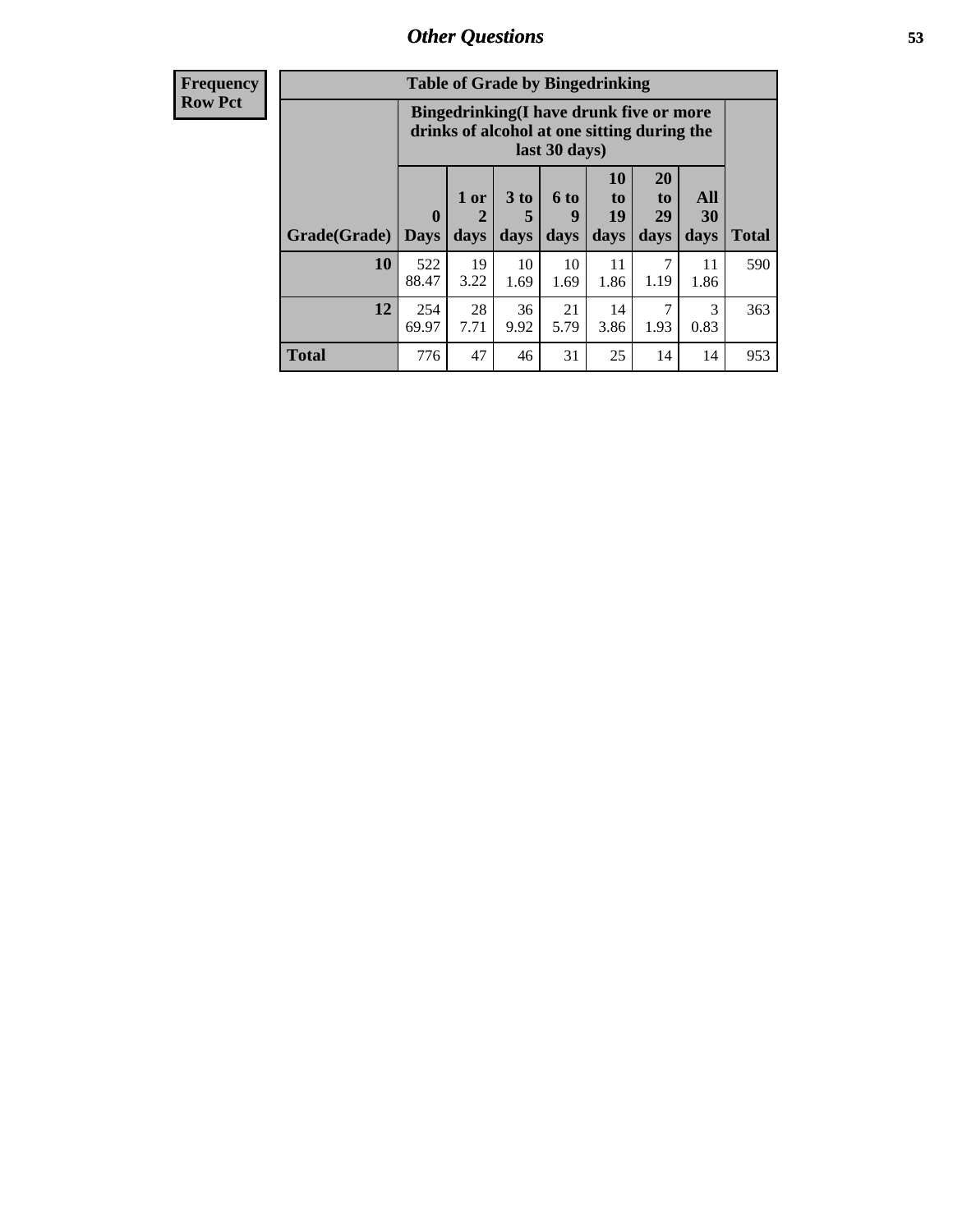### *Nutrition* **54**

| <b>Frequency</b><br><b>Row Pct</b> |
|------------------------------------|
|                                    |

| <b>Table of Grade by Dairy</b> |                                                                                                                                           |                                                                 |             |            |     |  |  |  |
|--------------------------------|-------------------------------------------------------------------------------------------------------------------------------------------|-----------------------------------------------------------------|-------------|------------|-----|--|--|--|
|                                |                                                                                                                                           | Dairy (I eat at least 3 servings of dairy<br>products each day) |             |            |     |  |  |  |
| Grade(Grade)                   | Somewhat<br><b>Somewhat</b><br><b>Strongly</b><br><b>Strongly</b><br><b>Disagree</b><br><b>Disagree</b><br><b>Total</b><br>Agree<br>Agree |                                                                 |             |            |     |  |  |  |
| 10                             | 236<br>40.00                                                                                                                              | 232<br>39.32                                                    | 84<br>14.24 | 38<br>6.44 | 590 |  |  |  |
| 12                             | 113<br>31.13                                                                                                                              | 164<br>45.18                                                    | 62<br>17.08 | 24<br>6.61 | 363 |  |  |  |
| <b>Total</b>                   | 349                                                                                                                                       | 396                                                             | 146         | 62         | 953 |  |  |  |

| <b>Frequency</b> |  |
|------------------|--|
| <b>Row Pct</b>   |  |

| <b>Table of Grade by Fruitveg</b> |                          |                                                                          |                                   |                                    |              |  |  |
|-----------------------------------|--------------------------|--------------------------------------------------------------------------|-----------------------------------|------------------------------------|--------------|--|--|
|                                   |                          | Fruitveg(I eat at least 5 servings of fruits<br>and vegetables each day) |                                   |                                    |              |  |  |
| Grade(Grade)                      | <b>Strongly</b><br>Agree | Agree                                                                    | Somewhat   Somewhat  <br>Disagree | <b>Strongly</b><br><b>Disagree</b> | <b>Total</b> |  |  |
| 10                                | 148<br>25.08             | 236<br>40.00                                                             | 151<br>25.59                      | 55<br>9.32                         | 590          |  |  |
| 12                                | 72<br>19.83              | 143<br>39.39                                                             | 111<br>30.58                      | 37<br>10.19                        | 363          |  |  |
| Total                             | 220                      | 379                                                                      | 262                               | 92                                 | 953          |  |  |

| <b>Frequency</b> | <b>Table of Grade by Cafeteriahealthy</b> |                                                                       |              |                                        |                                    |              |  |
|------------------|-------------------------------------------|-----------------------------------------------------------------------|--------------|----------------------------------------|------------------------------------|--------------|--|
| <b>Row Pct</b>   |                                           | Cafeteriahealthy (School meals in my<br>school cafeteria are healthy) |              |                                        |                                    |              |  |
|                  | Grade(Grade)                              | <b>Strongly</b><br>Agree                                              | Agree        | Somewhat   Somewhat<br><b>Disagree</b> | <b>Strongly</b><br><b>Disagree</b> | <b>Total</b> |  |
|                  | 10                                        | 37<br>6.27                                                            | 119<br>20.17 | 179<br>30.34                           | 255<br>43.22                       | 590          |  |
|                  | 12                                        | 26<br>7.16                                                            | 60<br>16.53  | 125<br>34.44                           | 152<br>41.87                       | 363          |  |
|                  | <b>Total</b>                              | 63                                                                    | 179          | 304                                    | 407                                | 953          |  |

| <b>Frequency</b> |
|------------------|
| <b>Row Pct</b>   |

| <b>Table of Grade by Cafeterianutrition</b>                                               |                          |              |                                      |                                    |       |  |  |
|-------------------------------------------------------------------------------------------|--------------------------|--------------|--------------------------------------|------------------------------------|-------|--|--|
| <b>Cafeterianutrition</b> (Facts about nutrition<br>are available in my school cafeteria) |                          |              |                                      |                                    |       |  |  |
| Grade(Grade)                                                                              | <b>Strongly</b><br>Agree | Agree        | Somewhat Somewhat<br><b>Disagree</b> | <b>Strongly</b><br><b>Disagree</b> | Total |  |  |
| 10                                                                                        | 53<br>8.98               | 142<br>24.07 | 185<br>31.36                         | 210<br>35.59                       | 590   |  |  |
| 12                                                                                        | 29<br>7.99               | 87<br>23.97  | 117<br>32.23                         | 130<br>35.81                       | 363   |  |  |
| Total                                                                                     | 82                       | 229          | 302                                  | 340                                | 953   |  |  |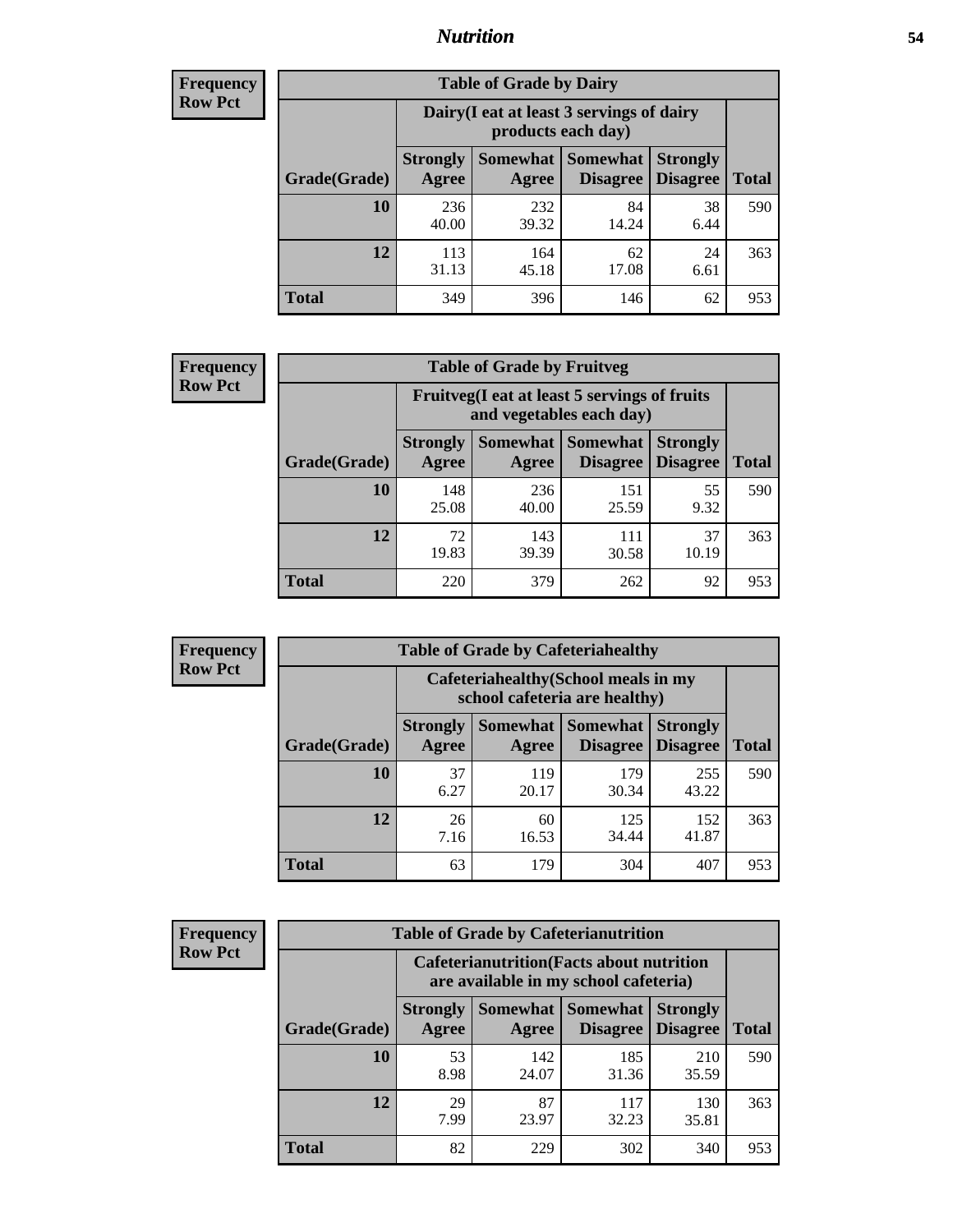### *Nutrition* **55**

| <b>Frequency</b> |
|------------------|
| <b>Row Pct</b>   |

| <b>Table of Grade by Schoollunch</b> |                                                                                                                                                  |                                                                 |            |              |     |  |  |  |
|--------------------------------------|--------------------------------------------------------------------------------------------------------------------------------------------------|-----------------------------------------------------------------|------------|--------------|-----|--|--|--|
|                                      |                                                                                                                                                  | Schoollunch(I eat school lunch three or<br>more times per week) |            |              |     |  |  |  |
| Grade(Grade)                         | <b>Somewhat</b><br><b>Somewhat</b><br><b>Strongly</b><br><b>Strongly</b><br><b>Disagree</b><br><b>Disagree</b><br><b>Total</b><br>Agree<br>Agree |                                                                 |            |              |     |  |  |  |
| 10                                   | 245<br>41.53                                                                                                                                     | 65<br>11.02                                                     | 54<br>9.15 | 226<br>38.31 | 590 |  |  |  |
| 12                                   | 122<br>33.61                                                                                                                                     | 59<br>16.25                                                     | 33<br>9.09 | 149<br>41.05 | 363 |  |  |  |
| <b>Total</b>                         | 367                                                                                                                                              | 124                                                             | 87         | 375          | 953 |  |  |  |

| <b>Frequency</b> |  |
|------------------|--|
| <b>Row Pct</b>   |  |

| <b>Table of Grade by Foodchoices</b>                                               |             |              |              |                                    |              |  |  |
|------------------------------------------------------------------------------------|-------------|--------------|--------------|------------------------------------|--------------|--|--|
| <b>Foodchoices</b> (I make healthy food choices in<br>my school cafeteria)         |             |              |              |                                    |              |  |  |
| Somewhat Somewhat<br><b>Strongly</b><br>Agree<br>Grade(Grade)<br>Disagree<br>Agree |             |              |              | <b>Strongly</b><br><b>Disagree</b> | <b>Total</b> |  |  |
| 10                                                                                 | 88<br>14.92 | 201<br>34.07 | 157<br>26.61 | 144<br>24.41                       | 590          |  |  |
| 12                                                                                 | 58<br>15.98 | 131<br>36.09 | 89<br>24.52  | 85<br>23.42                        | 363          |  |  |
| <b>Total</b>                                                                       | 146         | 332          | 246          | 229                                | 953          |  |  |

| <b>Frequency</b><br><b>Table of Grade by Wholewheat</b> |              |                          |                          |                                                                                                             |                                    |              |
|---------------------------------------------------------|--------------|--------------------------|--------------------------|-------------------------------------------------------------------------------------------------------------|------------------------------------|--------------|
| <b>Row Pct</b>                                          |              |                          |                          | Wholewheat (There are whole wheat and<br>multigrain breads and cereals available in<br>my school cafeteria) |                                    |              |
|                                                         | Grade(Grade) | <b>Strongly</b><br>Agree | <b>Somewhat</b><br>Agree | <b>Somewhat</b><br><b>Disagree</b>                                                                          | <b>Strongly</b><br><b>Disagree</b> | <b>Total</b> |
|                                                         | 10           | 94<br>15.93              | 183<br>31.02             | 159<br>26.95                                                                                                | 154<br>26.10                       | 590          |
|                                                         | 12           | 53<br>14.60              | 126<br>34.71             | 94<br>25.90                                                                                                 | 90<br>24.79                        | 363          |
|                                                         | <b>Total</b> | 147                      | 309                      | 253                                                                                                         | 244                                | 953          |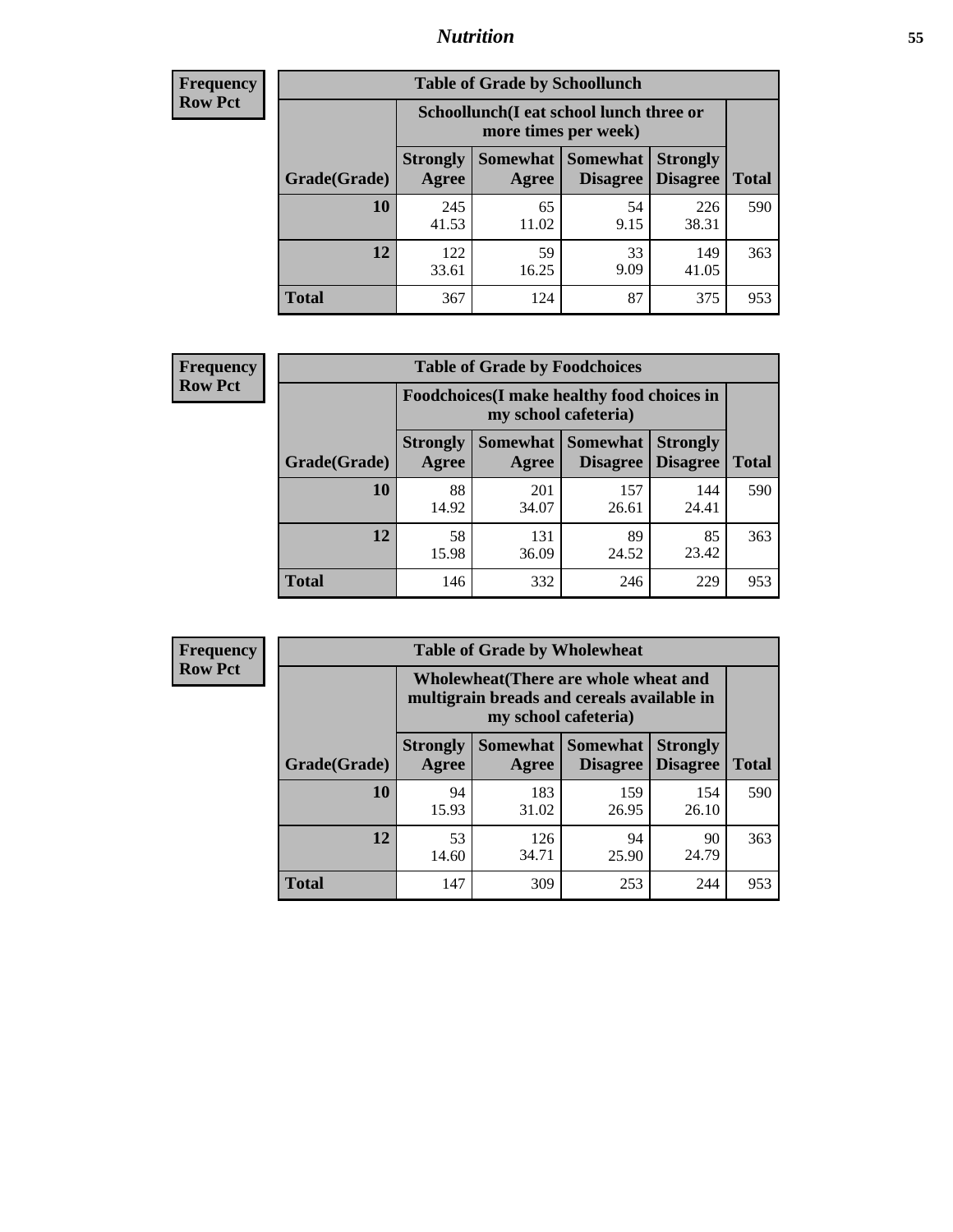### *Nutrition* **56**

**Frequency Row Pct**

| <b>Table of Grade by Healthyvending</b> |                                                                                                                                               |                          |                                    |                                    |              |  |
|-----------------------------------------|-----------------------------------------------------------------------------------------------------------------------------------------------|--------------------------|------------------------------------|------------------------------------|--------------|--|
|                                         | Healthyvending (If only healthy snacks and<br>beverages were available in the vending<br>machines during the school day,<br>I would buy them) |                          |                                    |                                    |              |  |
| Grade(Grade)                            | <b>Strongly</b><br>Agree                                                                                                                      | <b>Somewhat</b><br>Agree | <b>Somewhat</b><br><b>Disagree</b> | <b>Strongly</b><br><b>Disagree</b> | <b>Total</b> |  |
| 10                                      | 143<br>24.24                                                                                                                                  | 196<br>33.22             | 115<br>19.49                       | 136<br>23.05                       | 590          |  |
| 12                                      | 79<br>21.76                                                                                                                                   | 102<br>28.10             | 84<br>23.14                        | 98<br>27.00                        | 363          |  |
| <b>Total</b>                            | 222                                                                                                                                           | 298                      | 199                                | 234                                | 953          |  |

**Frequency Row Pct**

| <b>Table of Grade by Schoolbreakfast</b> |                                                                                                                                         |                   |                                    |                                    |              |  |
|------------------------------------------|-----------------------------------------------------------------------------------------------------------------------------------------|-------------------|------------------------------------|------------------------------------|--------------|--|
|                                          | Schoolbreakfast (If breakfast were<br>available at school,<br>but outside the cafeteria,<br>I would eat breakfast at school more often) |                   |                                    |                                    |              |  |
| Grade(Grade)                             | <b>Strongly</b><br>Agree                                                                                                                | Somewhat<br>Agree | <b>Somewhat</b><br><b>Disagree</b> | <b>Strongly</b><br><b>Disagree</b> | <b>Total</b> |  |
| 10                                       | 154<br>26.10                                                                                                                            | 197<br>33.39      | 116<br>19.66                       | 123<br>20.85                       | 590          |  |
| 12                                       | 91<br>25.07                                                                                                                             | 119<br>32.78      | 80<br>22.04                        | 73<br>20.11                        | 363          |  |
| <b>Total</b>                             | 245                                                                                                                                     | 316               | 196                                | 196                                | 953          |  |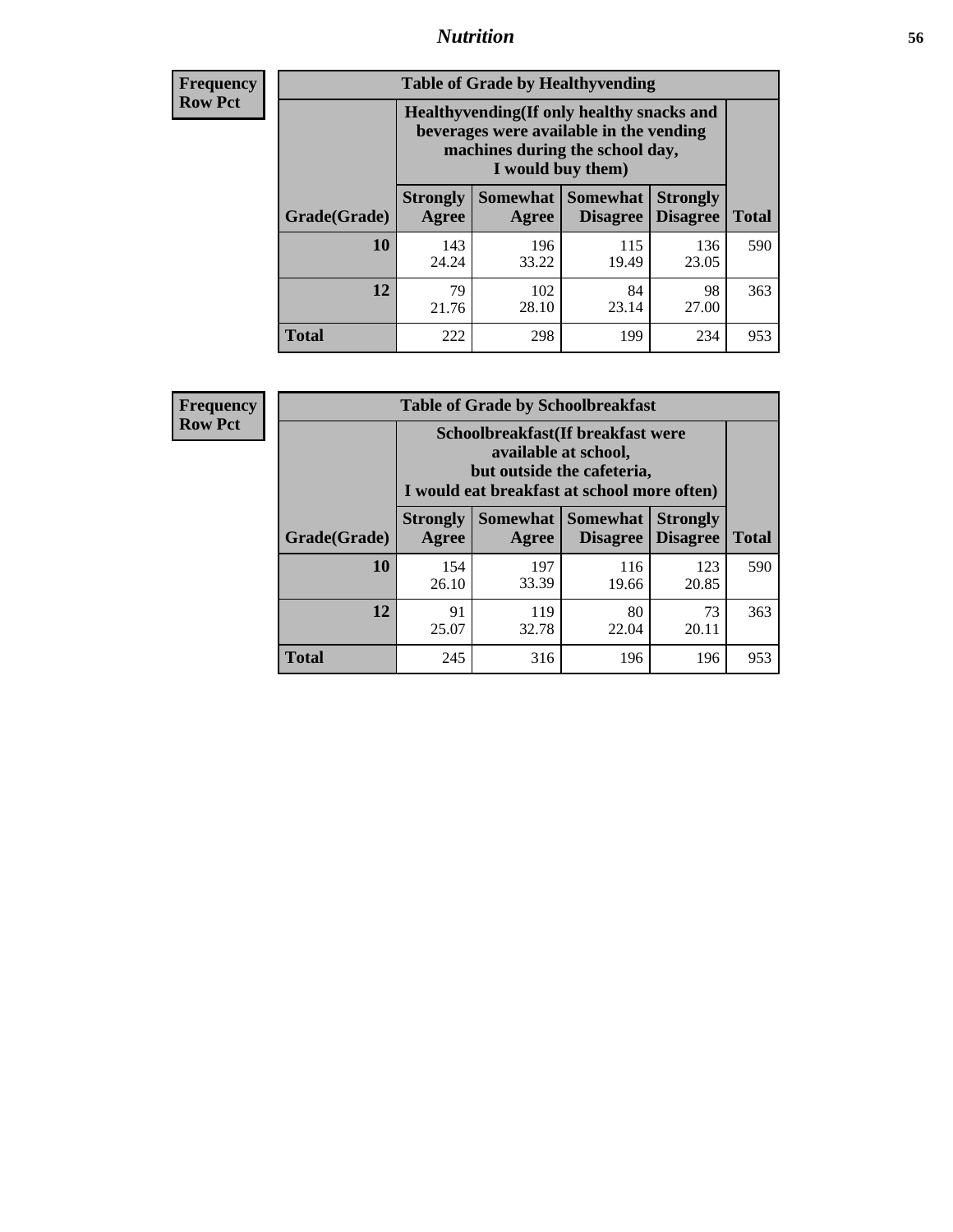| Frequency<br><b>Col Pct</b> | <b>Table of Educationaids by Grade</b>                                                                    |                    |              |              |
|-----------------------------|-----------------------------------------------------------------------------------------------------------|--------------------|--------------|--------------|
|                             | <b>Educationaids</b> (I<br>have been<br>taught about<br><b>HIV/AIDS</b> at<br>school in the<br>past year) | Grade(Grade)<br>10 | 12           | <b>Total</b> |
|                             | Yes                                                                                                       | 552<br>93.56       | 223<br>61.43 | 775          |
|                             | N <sub>0</sub>                                                                                            | 38<br>6.44         | 140<br>38.57 | 178          |
|                             | <b>Total</b>                                                                                              | 590                | 363          | 953          |

| Frequency<br><b>Col Pct</b> | <b>Table of Educationcharacter by Grade</b>                         |              |              |              |
|-----------------------------|---------------------------------------------------------------------|--------------|--------------|--------------|
|                             | <b>Educationcharacter(I)</b><br>have been taught<br>about character |              |              |              |
|                             | education in the past                                               | Grade(Grade) |              |              |
|                             | year at school)                                                     | 10           | 12           | <b>Total</b> |
|                             | <b>Yes</b>                                                          | 478<br>81.02 | 215<br>59.23 | 693          |
|                             | N <sub>0</sub>                                                      | 112<br>18.98 | 148<br>40.77 | 260          |
|                             | <b>Total</b>                                                        | 590          | 363          | 953          |

| Frequency      | <b>Table of Gradcoach1 by Grade</b>              |              |              |              |
|----------------|--------------------------------------------------|--------------|--------------|--------------|
| <b>Col Pct</b> | Gradcoach1(I<br>know who my<br><b>Graduation</b> | Grade(Grade) |              |              |
|                | Coach is)                                        | 10           | 12           | <b>Total</b> |
|                | Yes                                              | 54<br>9.15   | 47<br>12.95  | 101          |
|                | N <sub>0</sub>                                   | 536<br>90.85 | 316<br>87.05 | 852          |
|                | <b>Total</b>                                     | 590          | 363          | 953          |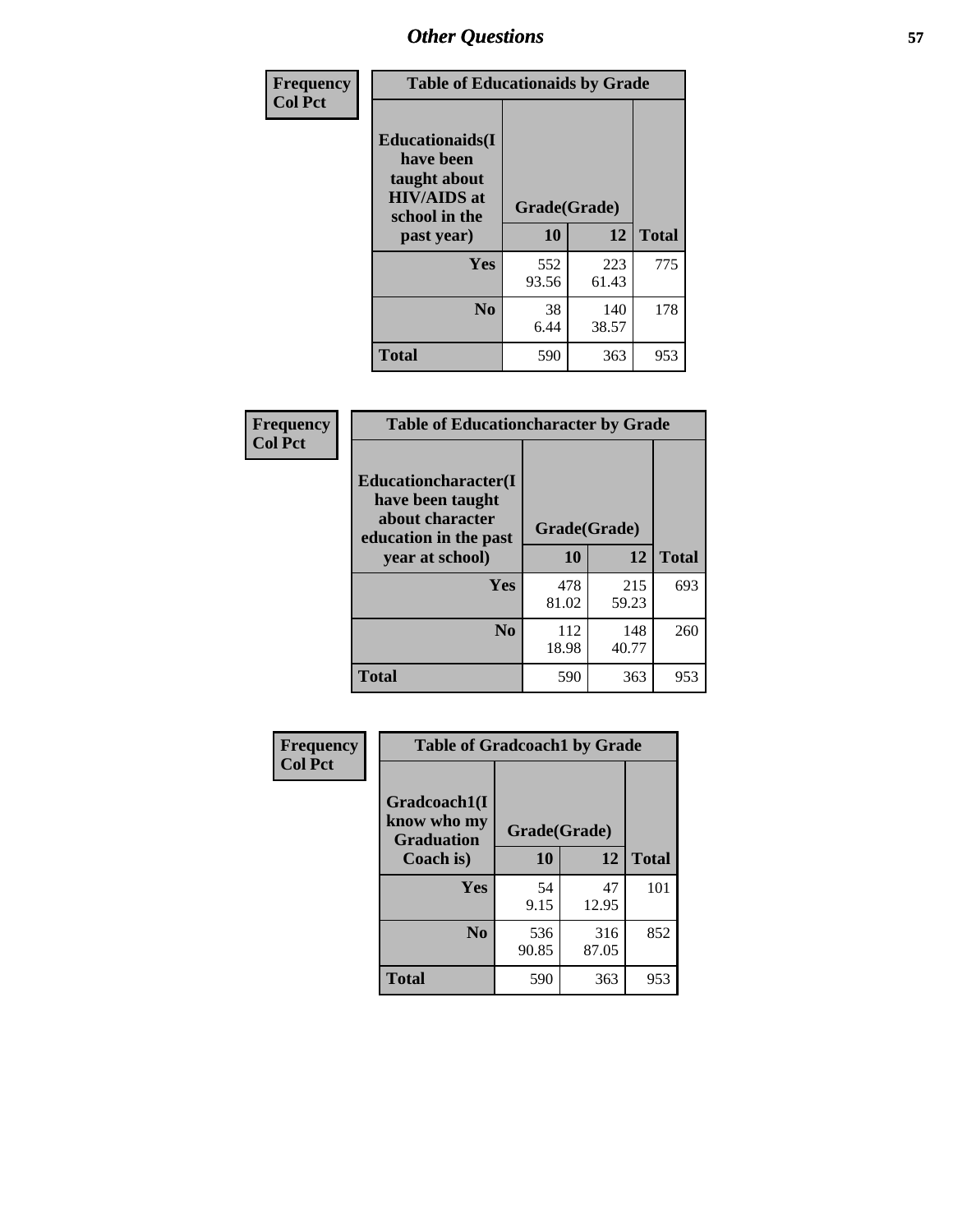| Frequency      | <b>Table of Gradcoach2 by Grade</b> |              |              |              |
|----------------|-------------------------------------|--------------|--------------|--------------|
| <b>Col Pct</b> |                                     |              |              |              |
|                | Gradcoach2(I<br>have                |              |              |              |
|                | contacted my<br><b>Graduation</b>   |              | Grade(Grade) |              |
|                | Coach)                              | 10           | 12           | <b>Total</b> |
|                | Yes                                 | 21<br>3.56   | 33<br>9.09   | 54           |
|                | N <sub>0</sub>                      | 569<br>96.44 | 330<br>90.91 | 899          |
|                | <b>Total</b>                        | 590          | 363          | 953          |

| Frequency<br><b>Col Pct</b> | <b>Table of Gradcoach3 by Grade</b>                                         |              |              |              |
|-----------------------------|-----------------------------------------------------------------------------|--------------|--------------|--------------|
|                             | Gradcoach3(I<br>have received<br>assistance<br>from my<br><b>Graduation</b> | Grade(Grade) |              |              |
|                             | Coach)                                                                      | 10           | 12           | <b>Total</b> |
|                             | Yes                                                                         | 20<br>3.39   | 27<br>7.44   | 47           |
|                             | N <sub>0</sub>                                                              | 109<br>18.47 | 99<br>27.27  | 208          |
|                             | Don't know                                                                  | 461<br>78.14 | 237<br>65.29 | 698          |
|                             | <b>Total</b>                                                                | 590          | 363          | 953          |

| Frequency      | <b>Table of Selfharm by Grade</b>                                                                                                                                                      |                    |              |              |
|----------------|----------------------------------------------------------------------------------------------------------------------------------------------------------------------------------------|--------------------|--------------|--------------|
| <b>Col Pct</b> | <b>Selfharm</b> (During<br>the past 12<br>months,<br>I harmed myself<br>on purpose<br><b>Suicideconsider</b><br>During the past<br>12 months,<br>I seriously<br>considered<br>suicide) | Grade(Grade)<br>10 | 12           | <b>Total</b> |
|                | Yes                                                                                                                                                                                    | 75<br>12.71        | 34<br>9.37   | 109          |
|                | N <sub>0</sub>                                                                                                                                                                         | 515<br>87.29       | 329<br>90.63 | 844          |
|                | Total                                                                                                                                                                                  | 590                | 363          | 953          |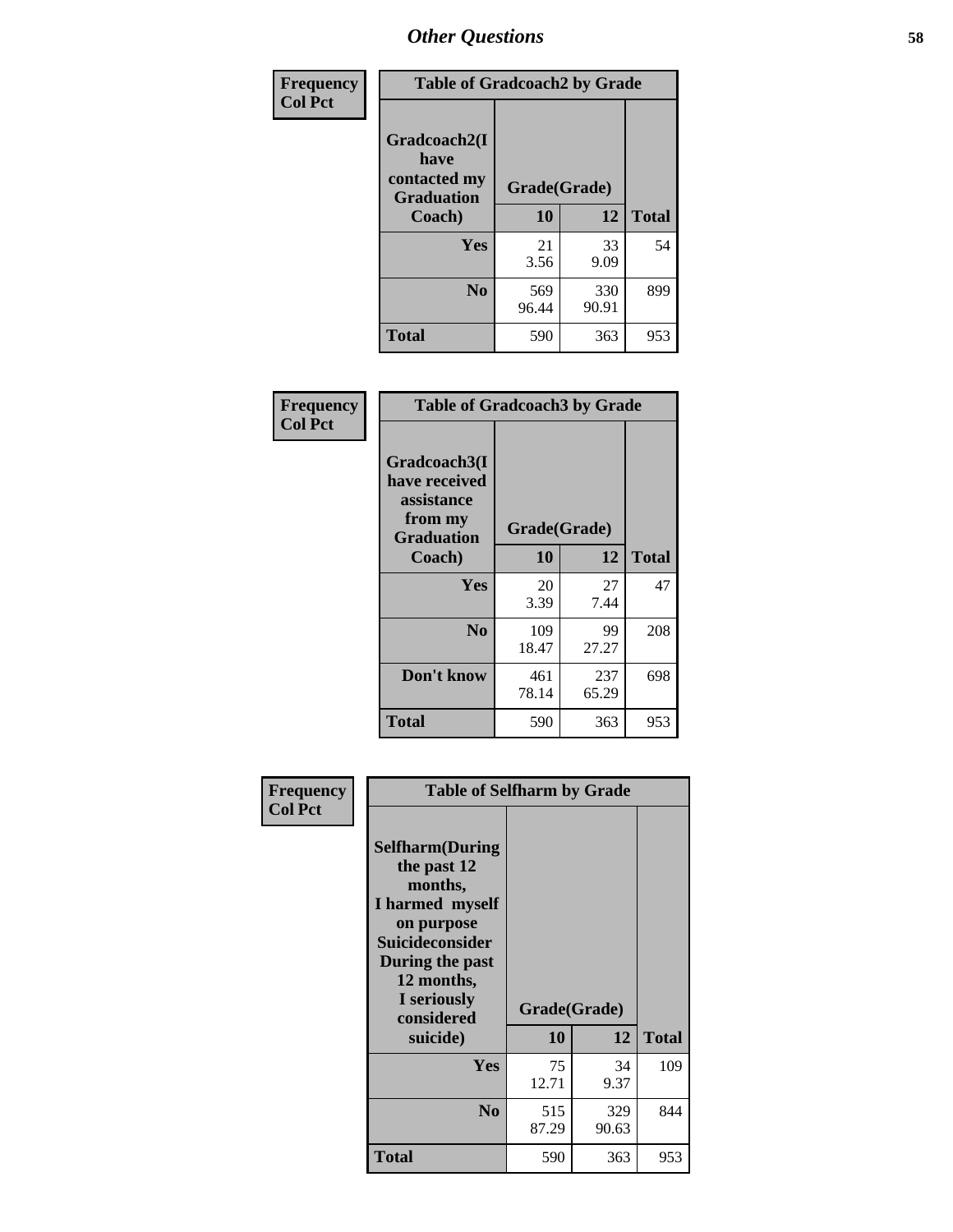| <b>Frequency</b> | <b>Table of Suicideconsider by Grade</b> |              |              |              |  |
|------------------|------------------------------------------|--------------|--------------|--------------|--|
| <b>Col Pct</b>   |                                          | Grade(Grade) |              |              |  |
|                  | Suicideconsider                          | <b>10</b>    | 12           | <b>Total</b> |  |
|                  | Yes                                      | 74<br>12.54  | 33<br>9.09   | 107          |  |
|                  | N <sub>0</sub>                           | 516<br>87.46 | 330<br>90.91 | 846          |  |
|                  | Total                                    | 590          | 363          | 953          |  |

| Frequency      | <b>Table of Suicideattempt by Grade</b>              |              |              |              |
|----------------|------------------------------------------------------|--------------|--------------|--------------|
| <b>Col Pct</b> | Suicideattempt(I<br>have attempted<br>suicide in the | Grade(Grade) |              |              |
|                | last year)                                           | 10           | 12           | <b>Total</b> |
|                | Yes                                                  | 27<br>4.58   | 16<br>4.41   | 43           |
|                | $\bf No$                                             | 563<br>95.42 | 347<br>95.59 | 910          |
|                | <b>Total</b>                                         | 590          | 363          | 953          |

| Frequency      | <b>Table of Instantmessaged by Grade</b>               |              |              |              |
|----------------|--------------------------------------------------------|--------------|--------------|--------------|
| <b>Col Pct</b> | Instantmessaged(I<br>have instant<br>messaged people I | Grade(Grade) |              |              |
|                | do not even know)                                      | 10           | 12           | <b>Total</b> |
|                | Yes                                                    | 189<br>32.03 | 132<br>36.36 | 321          |
|                | N <sub>0</sub>                                         | 401<br>67.97 | 231<br>63.64 | 632          |
|                | <b>Total</b>                                           | 590          | 363          | 953          |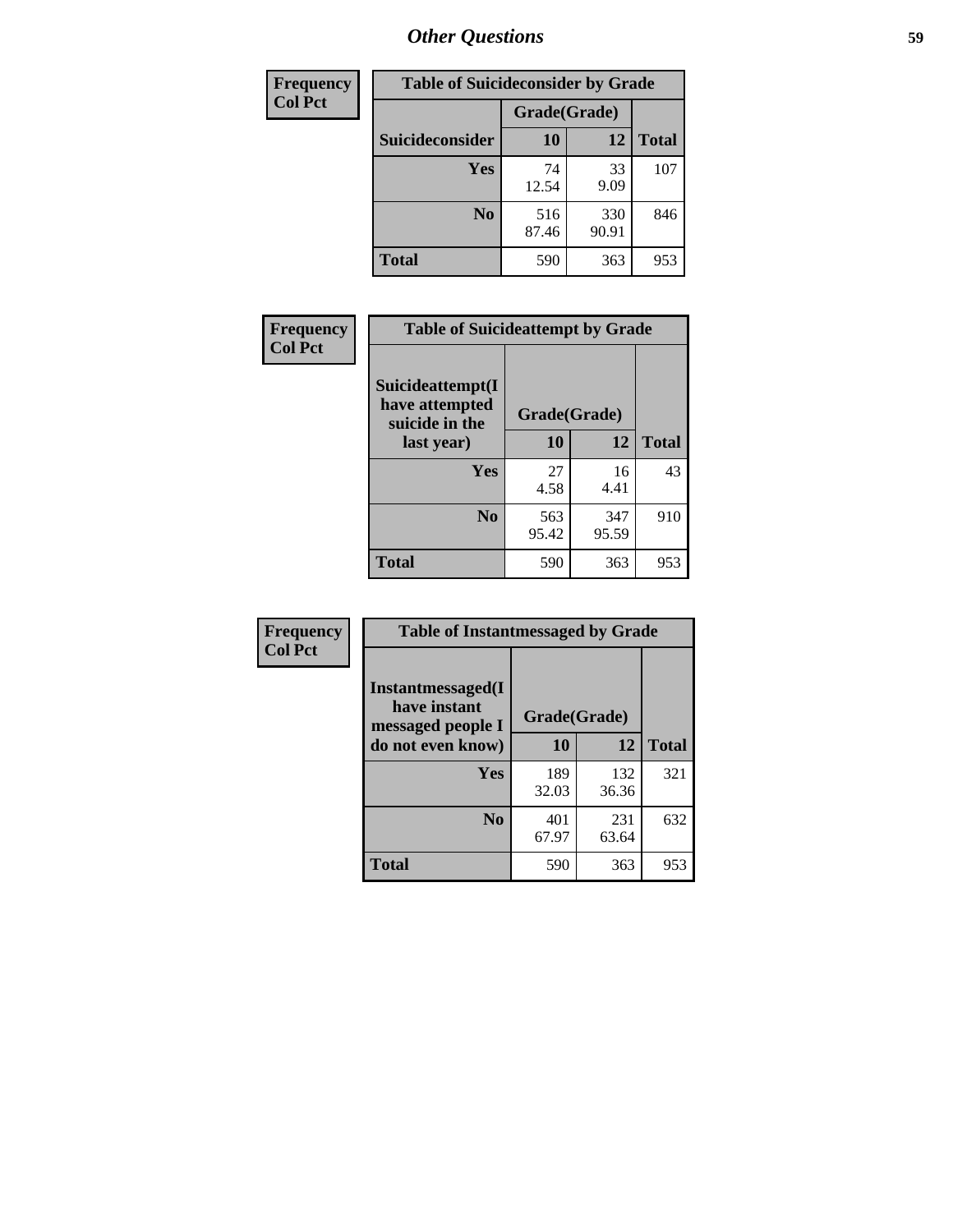| Frequency      | <b>Table of Getsalong by Grade</b>                          |              |              |              |
|----------------|-------------------------------------------------------------|--------------|--------------|--------------|
| <b>Col Pct</b> | <b>Getsalong</b> (I get<br>along with other<br>students and | Grade(Grade) |              |              |
|                | adults)                                                     | 10           | 12           | <b>Total</b> |
|                | <b>Strongly Agree</b>                                       | 287<br>48.64 | 193<br>53.17 | 480          |
|                | <b>Somewhat Agree</b>                                       | 270<br>45.76 | 150<br>41.32 | 420          |
|                | <b>Somewhat Disagree</b>                                    | 19<br>3.22   | 13<br>3.58   | 32           |
|                | <b>Strongly Disagree</b>                                    | 14<br>2.37   | 7<br>1.93    | 21           |
|                | <b>Total</b>                                                | 590          | 363          | 953          |

| Frequency      | <b>Table of Safehome by Grade</b> |                    |              |     |
|----------------|-----------------------------------|--------------------|--------------|-----|
| <b>Col Pct</b> | Safehome(I feel<br>safe at home)  | Grade(Grade)<br>10 | <b>Total</b> |     |
|                |                                   |                    | 12           |     |
|                | <b>Strongly Agree</b>             | 397<br>67.29       | 258<br>71.07 | 655 |
|                | <b>Somewhat Agree</b>             | 140<br>23.73       | 74<br>20.39  | 214 |
|                | <b>Somewhat Disagree</b>          | 28<br>4.75         | 23<br>6.34   | 51  |
|                | <b>Strongly Disagree</b>          | 25<br>4.24         | 8<br>2.20    | 33  |
|                | <b>Total</b>                      | 590                | 363          | 953 |

| Frequency      |                                                                                     | <b>Table of Adulttalk by Grade</b> |              |              |
|----------------|-------------------------------------------------------------------------------------|------------------------------------|--------------|--------------|
| <b>Col Pct</b> | <b>Adulttalk(I</b><br>know an<br>adult at<br>school that<br>I can talk<br>with if I | Grade(Grade)                       |              |              |
|                | need help)                                                                          | 10                                 | 12           | <b>Total</b> |
|                | <b>Yes</b>                                                                          | 373<br>63.22                       | 261<br>71.90 | 634          |
|                | N <sub>0</sub>                                                                      | 217<br>36.78                       | 102<br>28.10 | 319          |
|                | <b>Total</b>                                                                        | 590                                | 363          | 953          |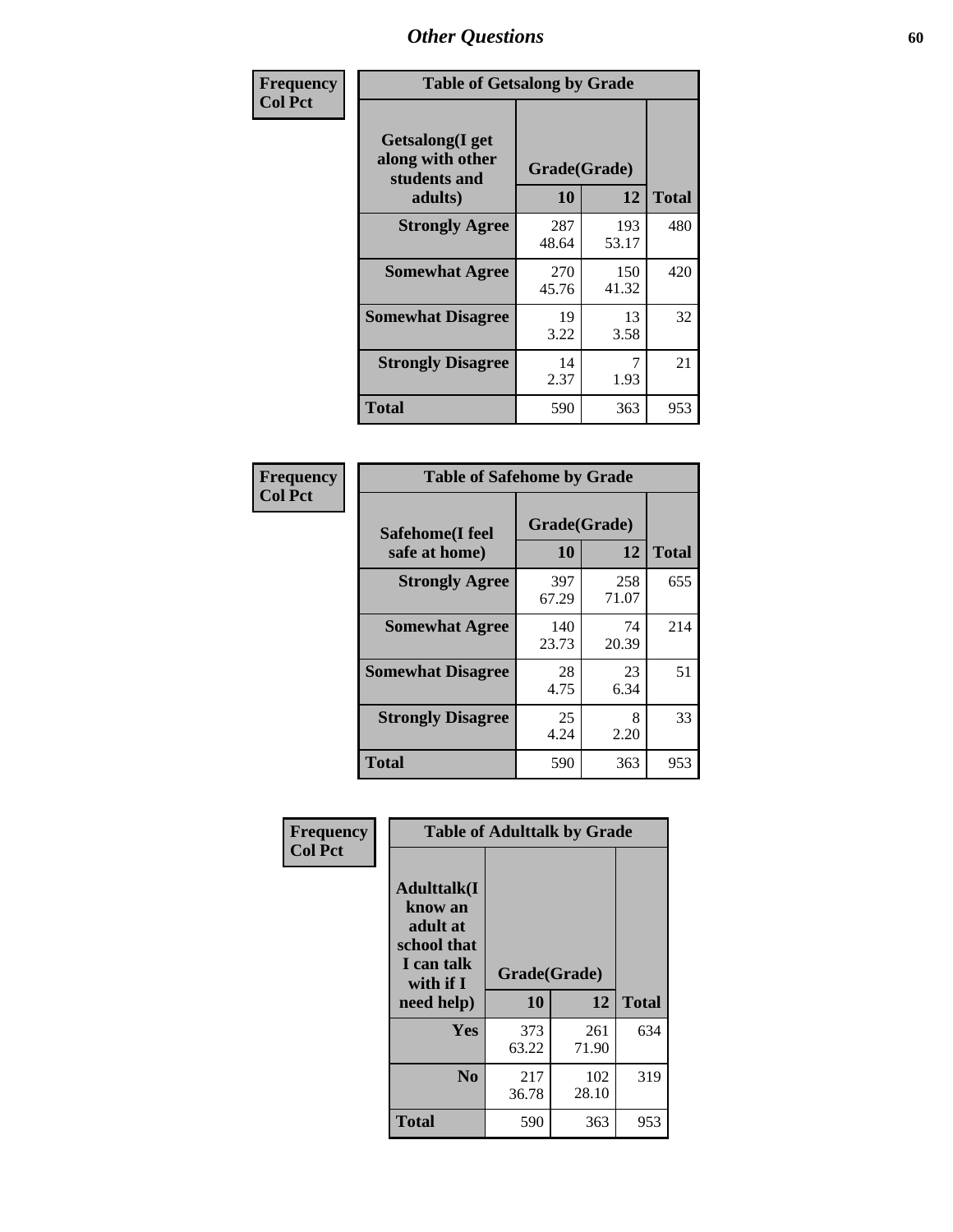**Frequency Row Pct**

r

| <b>Table of Grade by Tytime</b> |              |                                                                                         |                            |              |            |            |              |  |  |  |
|---------------------------------|--------------|-----------------------------------------------------------------------------------------|----------------------------|--------------|------------|------------|--------------|--|--|--|
|                                 |              | Tytime (On an average school day,<br>how much unsupervised time do I spend watching TV) |                            |              |            |            |              |  |  |  |
|                                 |              | <b>Less that</b>                                                                        | $2 - 3$<br>$4 - 5$<br>$6+$ |              |            |            |              |  |  |  |
| Grade(Grade)                    | None         |                                                                                         | hour/day   hour/day        | hours/day    | hours/day  | hours/day  | <b>Total</b> |  |  |  |
| 10                              | 117<br>19.83 | 139<br>23.56                                                                            | 127<br>21.53               | 155<br>26.27 | 30<br>5.08 | 22<br>3.73 | 590          |  |  |  |
| 12                              | 72<br>19.83  | 81<br>22.31                                                                             | 84<br>23.14                | 94<br>25.90  | 24<br>6.61 | 8<br>2.20  | 363          |  |  |  |
| <b>Total</b>                    | 189          | 220                                                                                     | 211                        | 249          | 54         | 30         | 953          |  |  |  |

**Frequency Row Pct**

| <b>Table of Grade by Computertime</b> |            |                                                                                                   |              |                      |                      |                   |              |  |  |
|---------------------------------------|------------|---------------------------------------------------------------------------------------------------|--------------|----------------------|----------------------|-------------------|--------------|--|--|
|                                       |            | Computertime (On an average school day,<br>how much unsupervised time do I spend on the computer) |              |                      |                      |                   |              |  |  |
| Grade(Grade)                          | None $ $   | <b>Less that</b><br>hour/day                                                                      | hour/day     | $2 - 3$<br>hours/day | $4 - 5$<br>hours/day | $6+$<br>hours/day | <b>Total</b> |  |  |
|                                       |            |                                                                                                   |              |                      |                      |                   |              |  |  |
| 10                                    | 25<br>4.24 | 107<br>18.14                                                                                      | 137<br>23.22 | 200<br>33.90         | 72<br>12.20          | 49<br>8.31        | 590          |  |  |
| 12                                    | 17<br>4.68 | 55<br>15.15                                                                                       | 76<br>20.94  | 121<br>33.33         | 58<br>15.98          | 36<br>9.92        | 363          |  |  |
| <b>Total</b>                          | 42         | 162                                                                                               | 213          | 321                  | 130                  | 85                | 953          |  |  |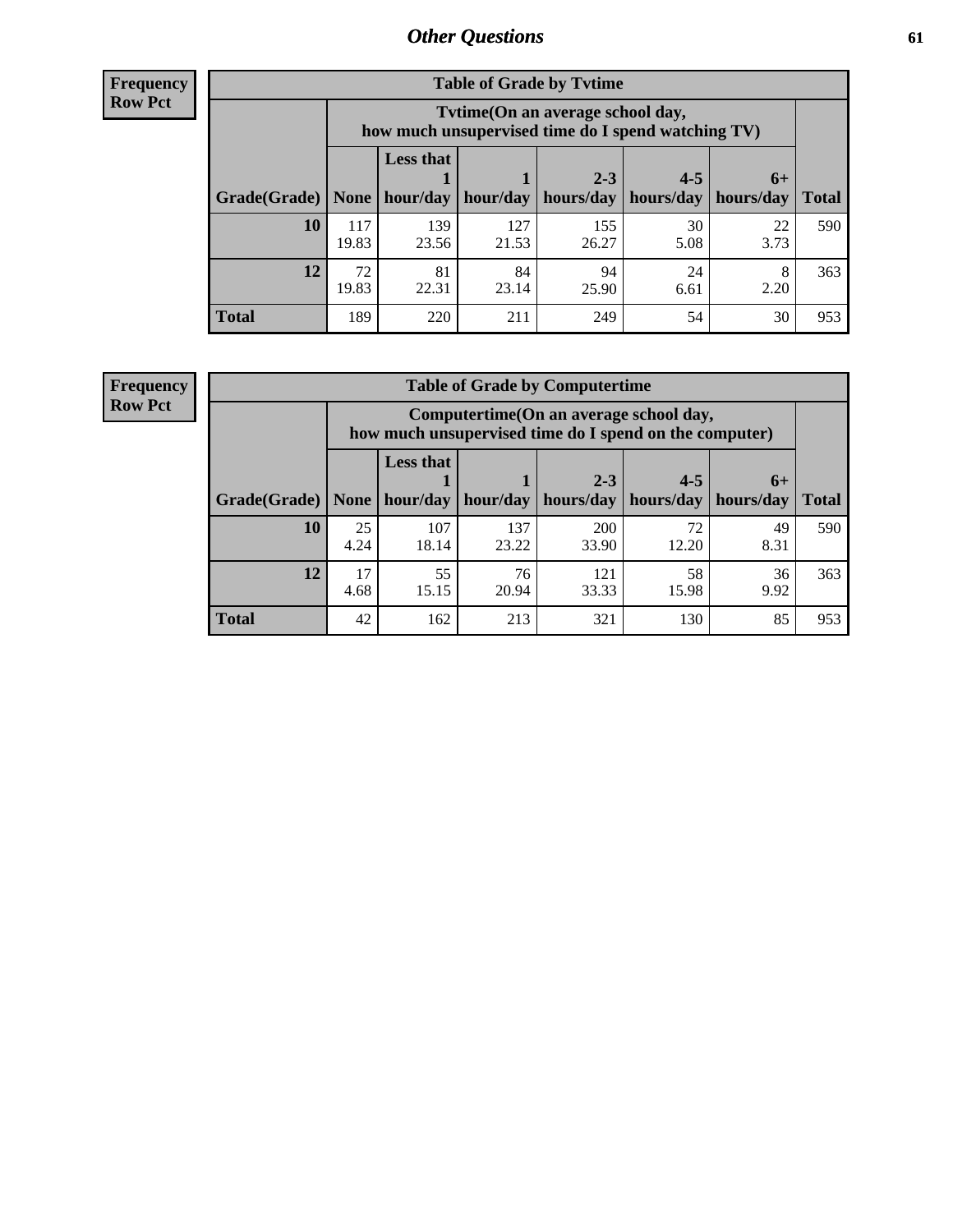#### *Questions about Driving Laws* **62** *Driving Questions were asked only of high school students.*

| <b>Frequency</b> |
|------------------|
| <b>Row Pct</b>   |

| <b>Table of Grade by License1</b> |                                                                       |                                                                                                                                           |                |            |               |              |  |  |  |
|-----------------------------------|-----------------------------------------------------------------------|-------------------------------------------------------------------------------------------------------------------------------------------|----------------|------------|---------------|--------------|--|--|--|
|                                   |                                                                       | License1(During the first 6 months of driving<br>with a provisional license,<br>the only passengers who can ride with the<br>driver are:) |                |            |               |              |  |  |  |
| Grade(Grade)                      | <b>Parent or</b><br><b>Guardian</b>                                   | Family<br><b>Members</b>                                                                                                                  | <b>Friends</b> | Anyone     | Don't<br>Know | <b>Total</b> |  |  |  |
| 10                                | 147<br>24.92                                                          | 355<br>60.17                                                                                                                              | 11<br>1.86     | 19<br>3.22 | 58<br>9.83    | 590          |  |  |  |
| 12                                | 32<br>80<br>10<br>13<br>228<br>8.82<br>22.04<br>3.58<br>62.81<br>2.75 |                                                                                                                                           |                |            |               |              |  |  |  |
| <b>Total</b>                      | 227                                                                   | 583                                                                                                                                       | 21             | 32         | 90            | 953          |  |  |  |

| Frequency      |              | <b>Table of Grade by License2</b>                                                                        |                  |                  |                                                      |                      |              |  |  |
|----------------|--------------|----------------------------------------------------------------------------------------------------------|------------------|------------------|------------------------------------------------------|----------------------|--------------|--|--|
| <b>Row Pct</b> |              | License2(17 yr old drivers with a<br>provisional driver's license cannot<br>drive between the hours of:) |                  |                  |                                                      |                      |              |  |  |
|                | Grade(Grade) | <b>Midnight</b><br>to 6am                                                                                | 1am<br>to<br>5am | 1am<br>to<br>6am | N <sub>0</sub><br>curfew<br>for $17$<br>year<br>olds | Don't<br><b>Know</b> | <b>Total</b> |  |  |
|                | 10           | 361<br>61.19                                                                                             | 65<br>11.02      | 47<br>7.97       | 22<br>3.73                                           | 95<br>16.10          | 590          |  |  |
|                | 12           | 268<br>73.83                                                                                             | 37<br>10.19      | 16<br>4.41       | 7<br>1.93                                            | 35<br>9.64           | 363          |  |  |
|                | <b>Total</b> | 629                                                                                                      | 102              | 63               | 29                                                   | 130                  | 953          |  |  |

| Frequency      | <b>Table of Grade by License3</b> |                                       |              |                 |            |                                     |               |              |
|----------------|-----------------------------------|---------------------------------------|--------------|-----------------|------------|-------------------------------------|---------------|--------------|
| <b>Row Pct</b> |                                   | License3(For drivers under the age of |              | 21,<br>$DUI$ ?) |            | what level of alcohol is considered |               |              |
|                | Grade(Grade)                      | Any<br><b>Amount</b>                  | 0.02         | 0.04            | 0.06       | 0.08                                | Don't<br>know | <b>Total</b> |
|                | <b>10</b>                         | 126<br>21.36                          | 211<br>35.76 | 40<br>6.78      | 40<br>6.78 | 64<br>10.85                         | 109<br>18.47  | 590          |
|                | 12                                | 43<br>11.85                           | 212<br>58.40 | 26<br>7.16      | 12<br>3.31 | 29<br>7.99                          | 41<br>11.29   | 363          |
|                | <b>Total</b>                      | 169                                   | 423          | 66              | 52         | 93                                  | 150           | 953          |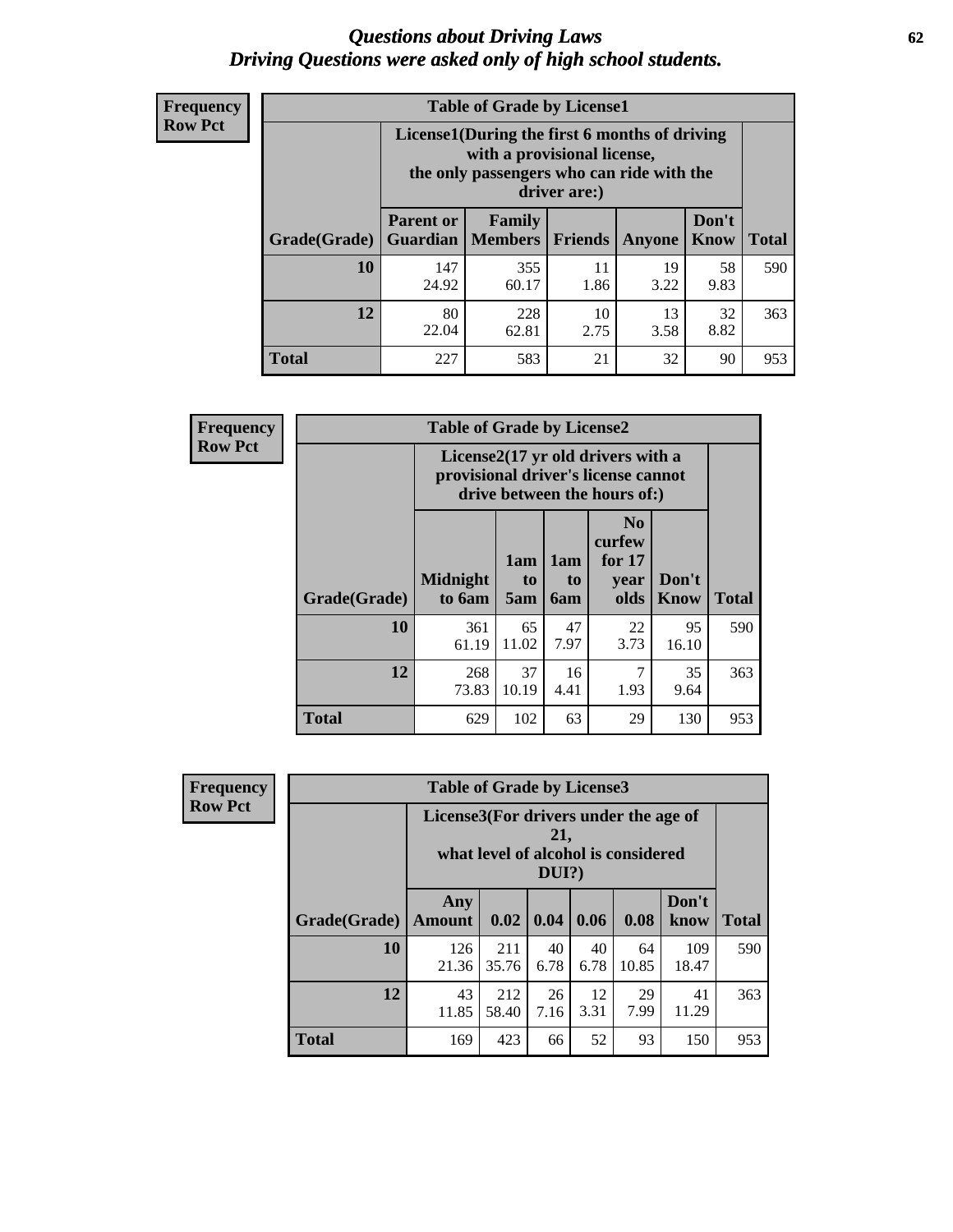#### *Questions about Driving Laws* **63** *Driving Questions were asked only of high school students.*

**Frequency Row Pct**

| <b>Table of Grade by License4</b> |              |                                                                                                                                               |             |            |            |              |     |  |
|-----------------------------------|--------------|-----------------------------------------------------------------------------------------------------------------------------------------------|-------------|------------|------------|--------------|-----|--|
|                                   |              | License4(A driver under 21 automatically<br>loses his/her license if caught exceeding the<br>posted speet limit by:)                          |             |            |            |              |     |  |
| <b>Grade(Grade)</b>               | $15+$<br>mph | Can't<br>lose<br><b>Depends</b><br>license<br>$25+$<br>$35+$<br>Don't<br>for<br>on<br>mph<br><b>Total</b><br>speeding<br>mph<br>judge<br>know |             |            |            |              |     |  |
| 10                                | 141<br>23.90 | 114<br>19.32                                                                                                                                  | 69<br>11.69 | 36<br>6.10 | 50<br>8.47 | 180<br>30.51 | 590 |  |
| 12                                | 70<br>19.28  | 111<br>30.58                                                                                                                                  | 62<br>17.08 | 22<br>6.06 | 15<br>4.13 | 83<br>22.87  | 363 |  |
| <b>Total</b>                      | 211          | 225                                                                                                                                           | 131         | 58         | 65         | 263          | 953 |  |

| Frequency      | <b>Table of Grade by License5</b> |                                                                                                                                                             |                |               |              |  |
|----------------|-----------------------------------|-------------------------------------------------------------------------------------------------------------------------------------------------------------|----------------|---------------|--------------|--|
| <b>Row Pct</b> |                                   | License5(A)<br>Georgia teenager<br>with family<br>connections or a<br>good lawyer can<br>break a teen<br>driving law and<br>keep their driver's<br>license) |                |               |              |  |
|                | Grade(Grade)                      | <b>Yes</b>                                                                                                                                                  | N <sub>0</sub> | Don't<br>know | <b>Total</b> |  |
|                | 10                                | 72<br>12.20                                                                                                                                                 | 351<br>59.49   | 167<br>28.31  | 590          |  |
|                | 12                                | 91<br>25.07                                                                                                                                                 | 169<br>46.56   | 103<br>28.37  | 363          |  |
|                | <b>Total</b>                      | 163                                                                                                                                                         | 520            | 270           | 953          |  |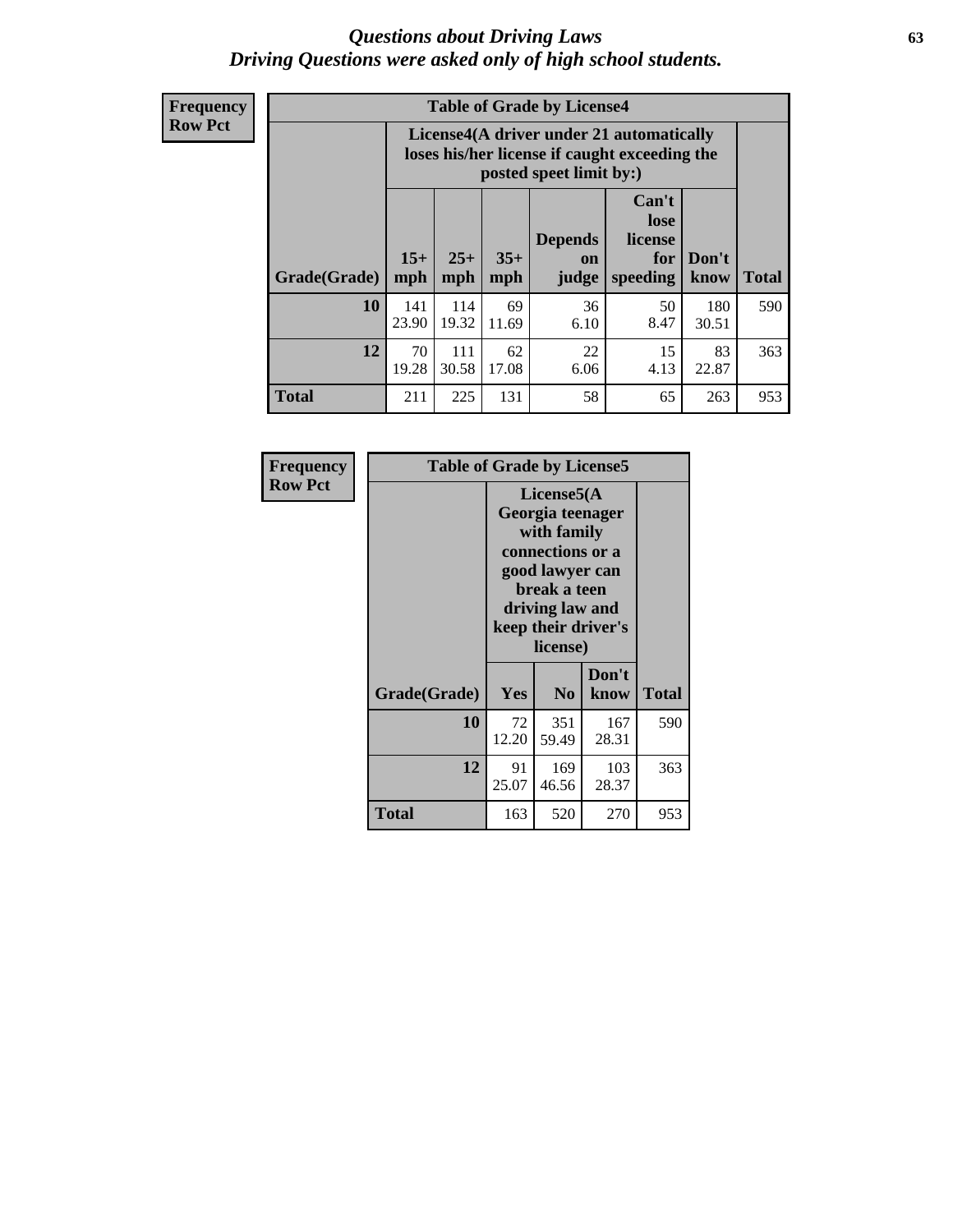#### *Questions about Driving Laws* **64** *Driving Questions were asked only of high school students.*

| <b>Frequency</b> | <b>Table of Grade by License6</b> |              |                                                                                                                           |                    |              |  |  |
|------------------|-----------------------------------|--------------|---------------------------------------------------------------------------------------------------------------------------|--------------------|--------------|--|--|
| <b>Row Pct</b>   |                                   |              | License <sub>6</sub> (I know a<br>friend or<br>classmate that<br>broke a teen<br>driving law,<br>keep his/her<br>license) | but was allowed to |              |  |  |
|                  | Grade(Grade)                      | <b>Yes</b>   | N <sub>0</sub>                                                                                                            | Don't<br>know      | <b>Total</b> |  |  |
|                  | 10                                | 132<br>22.37 | 275<br>46.61                                                                                                              | 183<br>31.02       | 590          |  |  |
|                  | 12                                | 149<br>41.05 | 122<br>33.61                                                                                                              | 92<br>25.34        | 363          |  |  |
|                  | <b>Total</b>                      | 281          | 397                                                                                                                       | 275                | 953          |  |  |

| <b>Frequency</b> |              |                                                                             | <b>Table of Grade by License7</b>                                                             |                                                   |                        |              |  |  |  |
|------------------|--------------|-----------------------------------------------------------------------------|-----------------------------------------------------------------------------------------------|---------------------------------------------------|------------------------|--------------|--|--|--|
| <b>Row Pct</b>   |              |                                                                             | License7(A student under the age of 18 cam loser<br>his/her driving privileges if he or she:) |                                                   |                        |              |  |  |  |
|                  | Grade(Grade) | <b>Have</b><br>more than<br>10<br>unexcused<br>absences<br>per school<br>yr | Drop out<br>without  <br>graduating                                                           | <b>Bring</b><br>alcohol/drugs/weapon<br>to school | All of<br>the<br>above | <b>Total</b> |  |  |  |
|                  | 10           | 48<br>8.14                                                                  | 27<br>4.58                                                                                    | 31<br>5.25                                        | 484<br>82.03           | 590          |  |  |  |
|                  | 12           | 38<br>10.47                                                                 | 17<br>4.68                                                                                    | 33<br>9.09                                        | 275<br>75.76           | 363          |  |  |  |
|                  | <b>Total</b> | 86                                                                          | 44                                                                                            | 64                                                | 759                    | 953          |  |  |  |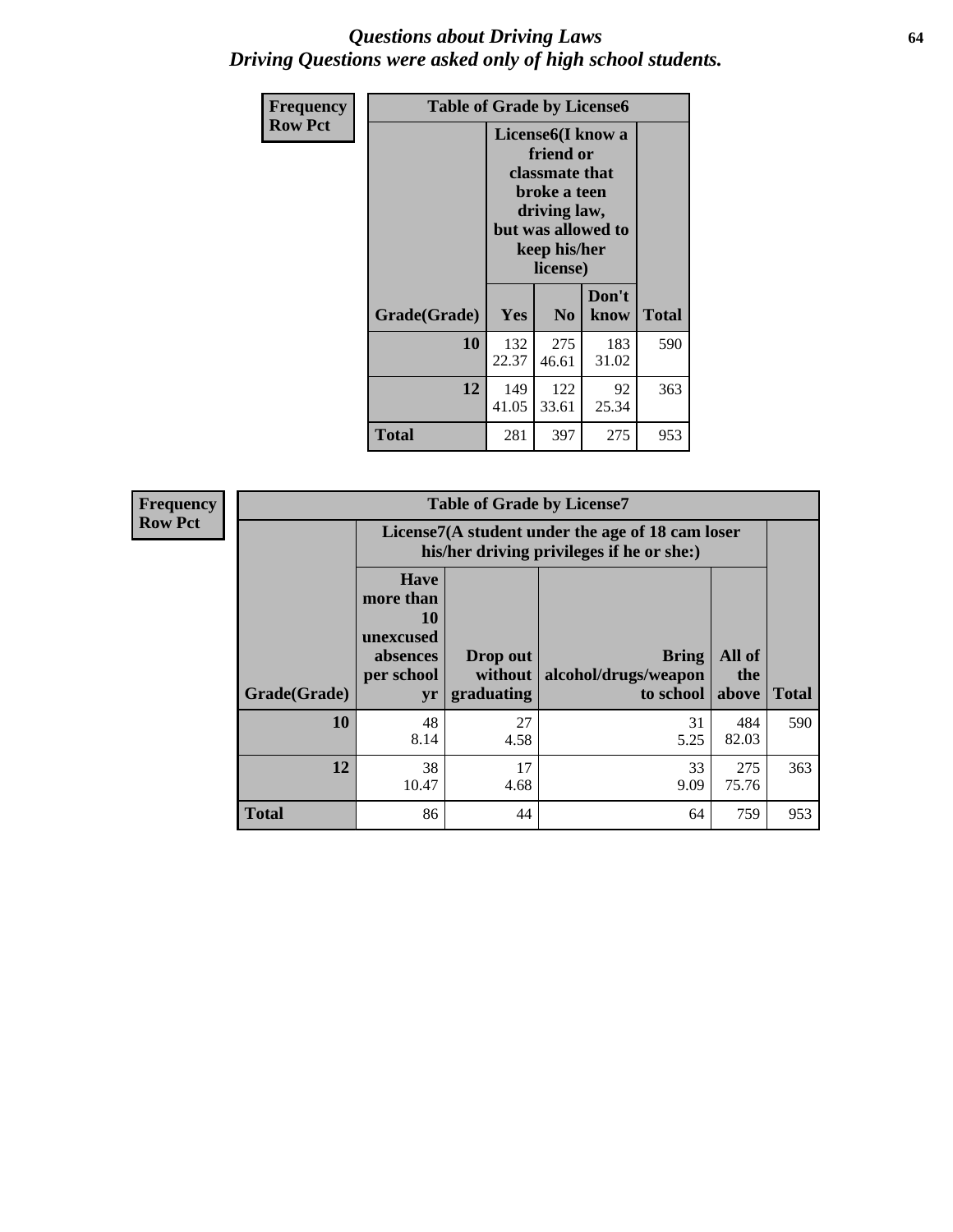# *Select Results by Gender* **65**

| Frequency      | <b>Table of SchoolClimate2 by Gender</b>          |                                 |              |              |  |
|----------------|---------------------------------------------------|---------------------------------|--------------|--------------|--|
| <b>Col Pct</b> | SchoolClimate2(I<br>feel successful at<br>school) | Gender(Gender)<br><b>Female</b> | <b>Male</b>  | <b>Total</b> |  |
|                | <b>Strongly Agree</b>                             | 85<br>18.05                     | 110<br>22.82 | 195          |  |
|                | <b>Somewhat Agree</b>                             | 308<br>65.39                    | 268<br>55.60 | 576          |  |
|                | <b>Somewhat Disagree</b>                          | 65<br>13.80                     | 87<br>18.05  | 152          |  |
|                | <b>Strongly Disagree</b>                          | 13<br>2.76                      | 17<br>3.53   | 30           |  |
|                | <b>Total</b>                                      | 471                             | 482          | 953          |  |

| <b>Frequency</b> | <b>Table of SchoolClimate6 by Gender</b>                 |               |                               |              |  |
|------------------|----------------------------------------------------------|---------------|-------------------------------|--------------|--|
| <b>Col Pct</b>   | <b>SchoolClimate6(Teachers</b><br>treat me with respect) | <b>Female</b> | Gender(Gender)<br><b>Male</b> | <b>Total</b> |  |
|                  | <b>Strongly Agree</b>                                    | 122<br>25.90  | 122<br>25.31                  | 244          |  |
|                  | <b>Somewhat Agree</b>                                    | 257<br>54.56  | 243<br>50.41                  | 500          |  |
|                  | <b>Somewhat Disagree</b>                                 | 70<br>14.86   | 77<br>15.98                   | 147          |  |
|                  | <b>Strongly Disagree</b>                                 | 22<br>4.67    | 40<br>8.30                    | 62           |  |
|                  | <b>Total</b>                                             | 471           | 482                           | 953          |  |

| Frequency      | <b>Table of SchoolClimate8 by Gender</b>                                             |                                 |              |              |
|----------------|--------------------------------------------------------------------------------------|---------------------------------|--------------|--------------|
| <b>Col Pct</b> | <b>SchoolClimate8(Students</b><br>are frequently<br>recognized for good<br>behavior) | Gender(Gender)<br><b>Female</b> | <b>Male</b>  | <b>Total</b> |
|                | <b>Strongly Agree</b>                                                                | 93<br>19.75                     | 71<br>14.73  | 164          |
|                | <b>Somewhat Agree</b>                                                                | 214<br>45.44                    | 208<br>43.15 | 422          |
|                | <b>Somewhat Disagree</b>                                                             | 121<br>25.69                    | 141<br>29.25 | 262          |
|                | <b>Strongly Disagree</b>                                                             | 43<br>9.13                      | 62<br>12.86  | 105          |
|                | <b>Total</b>                                                                         | 471                             | 482          | 953          |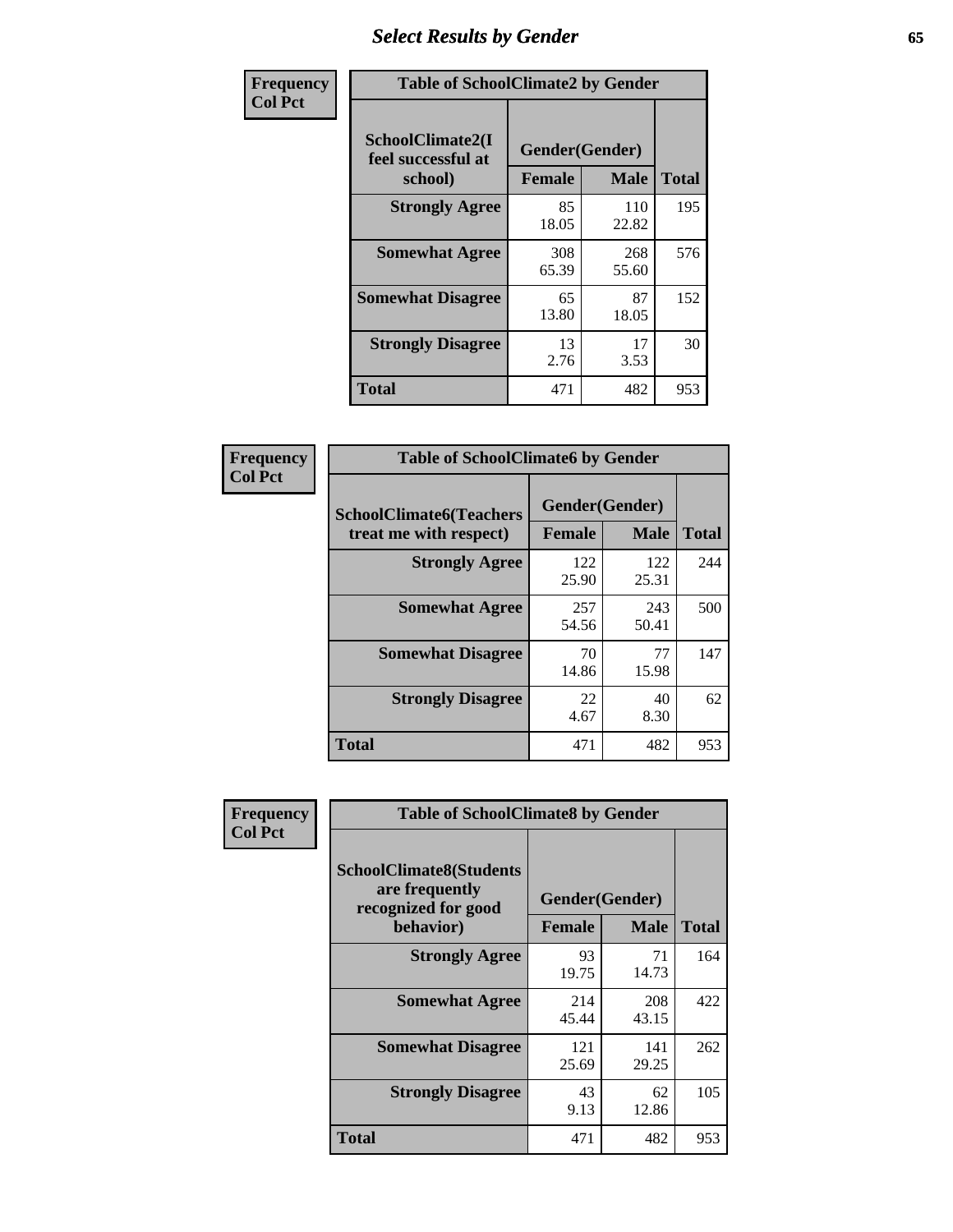# *Select Results by Gender* **66**

| Frequency      | <b>Table of Gender by Dropout</b> |                                                                        |                |              |
|----------------|-----------------------------------|------------------------------------------------------------------------|----------------|--------------|
| <b>Row Pct</b> |                                   | Dropout(I<br>have<br>thought<br>about<br>dropping<br>out of<br>school) |                |              |
|                | Gender(Gender)                    | Yes                                                                    | N <sub>0</sub> | <b>Total</b> |
|                | <b>Female</b>                     | 95<br>20.17                                                            | 376<br>79.83   | 471          |
|                | <b>Male</b>                       | 123<br>25.52                                                           | 359<br>74.48   | 482          |
|                | <b>Total</b>                      | 218                                                                    | 735            | 953          |

| <b>Frequency</b> |                | <b>Table of Gender by Dropoutreason</b>                             |              |                          |                                |              |              |
|------------------|----------------|---------------------------------------------------------------------|--------------|--------------------------|--------------------------------|--------------|--------------|
| <b>Row Pct</b>   |                | Dropoutreason (If I dropped out the<br>reason would most likely be) |              |                          |                                |              |              |
|                  | Gender(Gender) | Won't<br><b>Drop</b><br>out                                         | <b>Bored</b> | Family<br><b>Reasons</b> | <b>Being</b><br><b>Bullied</b> | <b>Other</b> | <b>Total</b> |
|                  | Female         | 294<br>62.42                                                        | 76<br>16.14  | 25<br>5.31               | 17<br>3.61                     | 59<br>12.53  | 471          |
|                  | <b>Male</b>    | 283<br>58.71                                                        | 91<br>18.88  | 24<br>4.98               | 4<br>0.83                      | 80<br>16.60  | 482          |
|                  | <b>Total</b>   | 577                                                                 | 167          | 49                       | 21                             | 139          | 953          |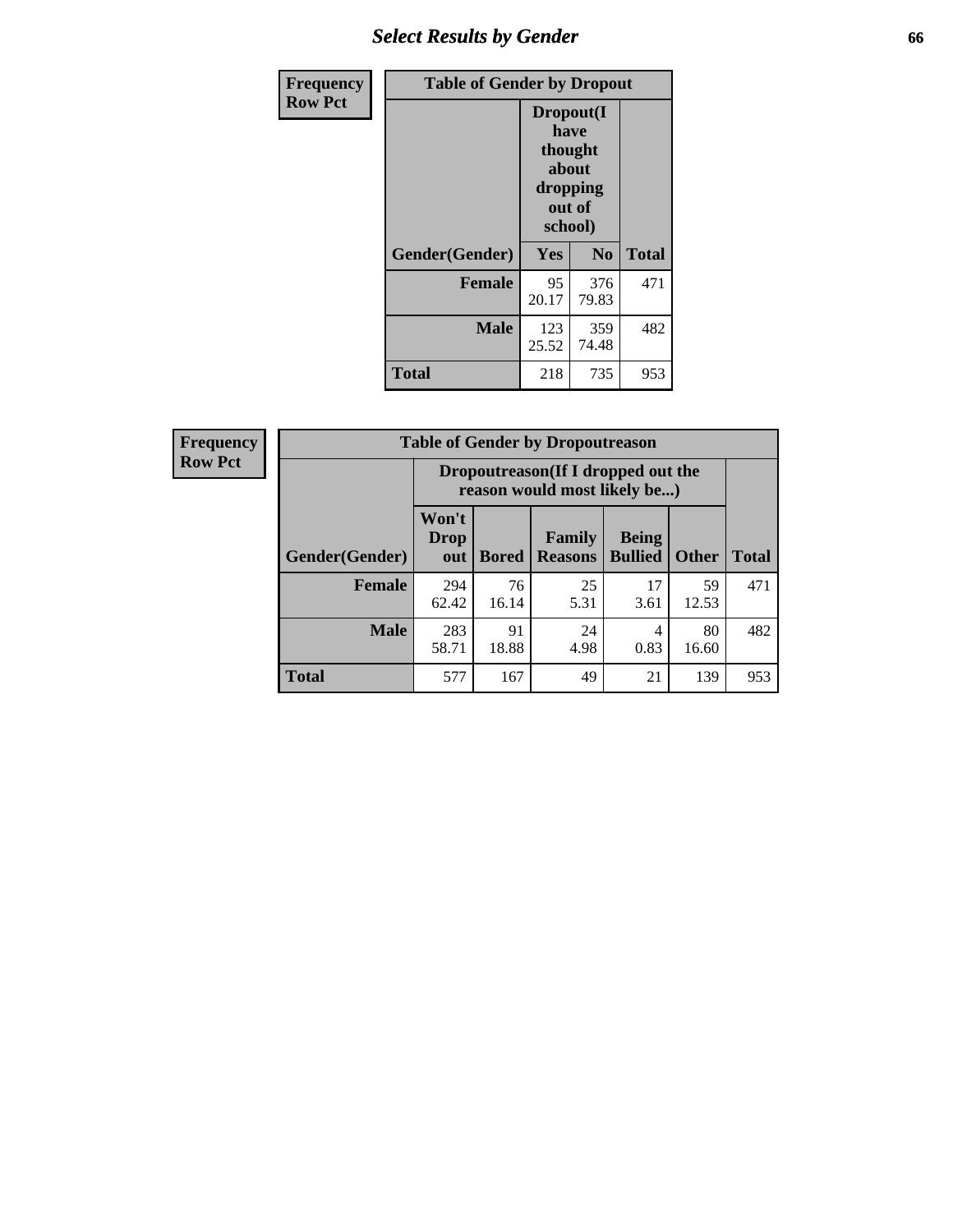*School Safety* **67**

| Frequency      | <b>Table of Gender by Bullied2</b> |                 |                |              |
|----------------|------------------------------------|-----------------|----------------|--------------|
| <b>Row Pct</b> |                                    | <b>Bullied2</b> |                |              |
|                | Gender(Gender)                     | <b>Yes</b>      | N <sub>0</sub> | <b>Total</b> |
|                | <b>Female</b>                      | 57<br>12.10     | 414<br>87.90   | 471          |
|                | <b>Male</b>                        | 64<br>13.28     | 418<br>86.72   | 482          |
|                | <b>Total</b>                       | 121             | 832            | 953          |

| Frequency      | <b>Table of Gender by Bulliedothers2</b> |                       |                |              |
|----------------|------------------------------------------|-----------------------|----------------|--------------|
| <b>Row Pct</b> |                                          | <b>Bulliedothers2</b> |                |              |
|                | Gender(Gender)                           | Yes                   | N <sub>0</sub> | <b>Total</b> |
|                | <b>Female</b>                            | 31<br>6.58            | 440<br>93.42   | 471          |
|                | <b>Male</b>                              | 62<br>12.86           | 420<br>87.14   | 482          |
|                | <b>Total</b>                             | 93                    | 860            | 953          |

| Frequency      | <b>Table of Gender by Weaponschool2</b> |                      |                |              |
|----------------|-----------------------------------------|----------------------|----------------|--------------|
| <b>Row Pct</b> |                                         | <b>Weaponschool2</b> |                |              |
|                | Gender(Gender)                          | Yes                  | N <sub>0</sub> | <b>Total</b> |
|                | <b>Female</b>                           | 8<br>1.70            | 463<br>98.30   | 471          |
|                | <b>Male</b>                             | 25<br>5.19           | 457<br>94.81   | 482          |
|                | <b>Total</b>                            | 33                   | 920            | 953          |

| Frequency      | <b>Table of Gender by Absentunsafe2</b> |               |                |              |
|----------------|-----------------------------------------|---------------|----------------|--------------|
| <b>Row Pct</b> |                                         | Absentunsafe2 |                |              |
|                | Gender(Gender)                          | Yes           | N <sub>0</sub> | <b>Total</b> |
|                | <b>Female</b>                           | 11<br>2.34    | 460<br>97.66   | 471          |
|                | <b>Male</b>                             | 21<br>4.36    | 461<br>95.64   | 482          |
|                | <b>Total</b>                            | 32            | 921            | 953          |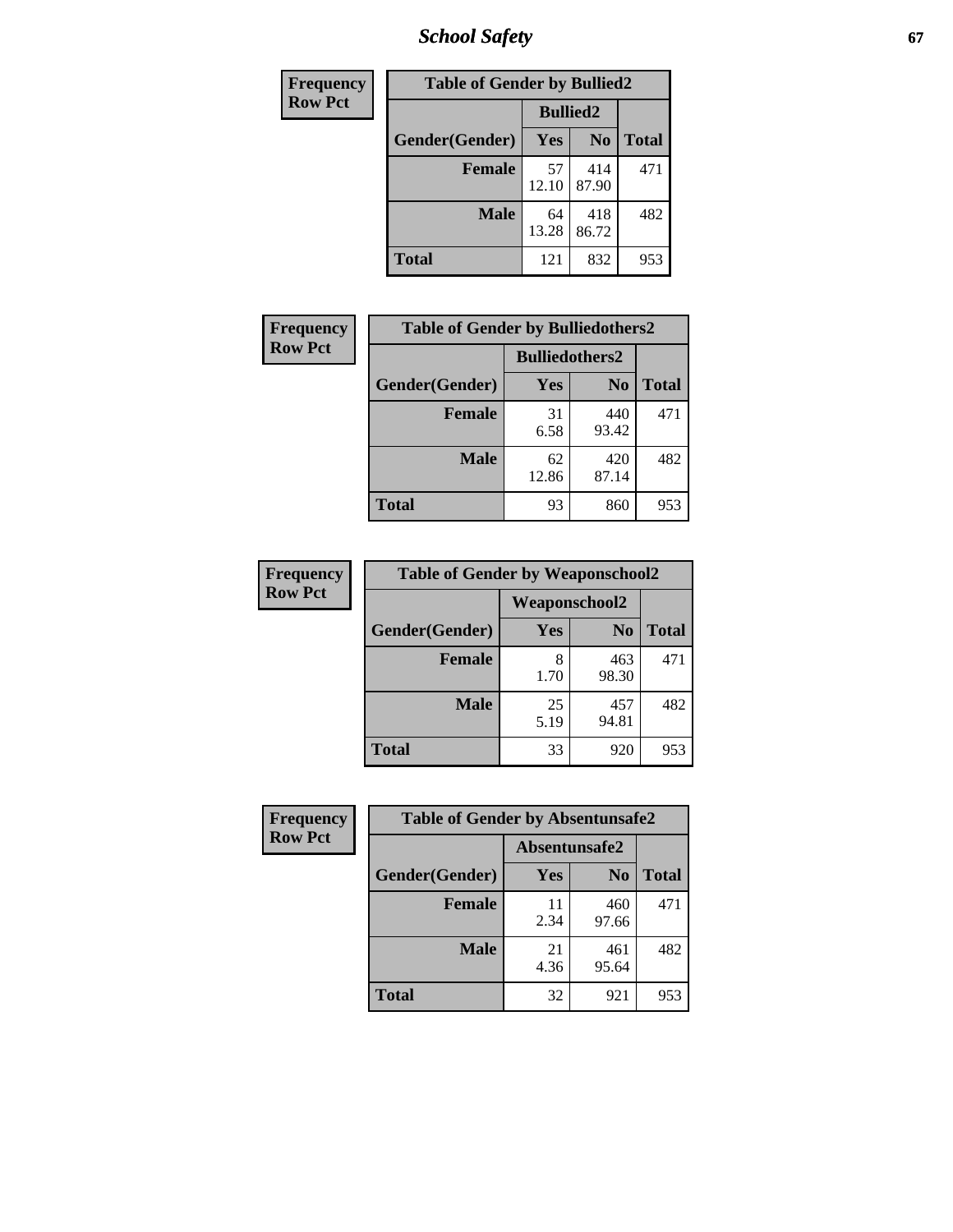*School Safety* **68**

| Frequency      | <b>Table of Gender by Gangself</b> |                                                                                                        |                |              |
|----------------|------------------------------------|--------------------------------------------------------------------------------------------------------|----------------|--------------|
| <b>Row Pct</b> |                                    | <b>Gangself</b> (I<br>have<br>participated<br>in illegal gang<br>activities in<br>the past 30<br>days) |                |              |
|                | Gender(Gender)                     | Yes                                                                                                    | N <sub>0</sub> | <b>Total</b> |
|                | <b>Female</b>                      | 5<br>1.06                                                                                              | 466<br>98.94   | 471          |
|                | <b>Male</b>                        | 37<br>7.68                                                                                             | 445<br>92.32   | 482          |
|                | <b>Total</b>                       | 42                                                                                                     | 911            | 953          |

| <b>Frequency</b> | <b>Table of Gender by Gangpeers</b> |                                                                                                                             |                |              |
|------------------|-------------------------------------|-----------------------------------------------------------------------------------------------------------------------------|----------------|--------------|
| <b>Row Pct</b>   |                                     | <b>Gangpeers</b> (I<br>have friends<br>who have<br>participated<br>in illegal gang<br>activities in<br>the past 30<br>days) |                |              |
|                  | Gender(Gender)                      | Yes                                                                                                                         | N <sub>0</sub> | <b>Total</b> |
|                  | <b>Female</b>                       | 65<br>13.80                                                                                                                 | 406<br>86.20   | 471          |
|                  | <b>Male</b>                         | 109<br>22.61                                                                                                                | 373<br>77.39   | 482          |
|                  | Total                               | 174                                                                                                                         | 779            | 953          |

| Frequency      | <b>Table of Gender by Pickedon2</b> |              |                |              |
|----------------|-------------------------------------|--------------|----------------|--------------|
| <b>Row Pct</b> |                                     | Pickedon2    |                |              |
|                | Gender(Gender)                      | <b>Yes</b>   | N <sub>0</sub> | <b>Total</b> |
|                | <b>Female</b>                       | 128<br>27.18 | 343<br>72.82   | 471          |
|                | <b>Male</b>                         | 141<br>29.25 | 341<br>70.75   | 482          |
|                | <b>Total</b>                        | 269          | 684            | 953          |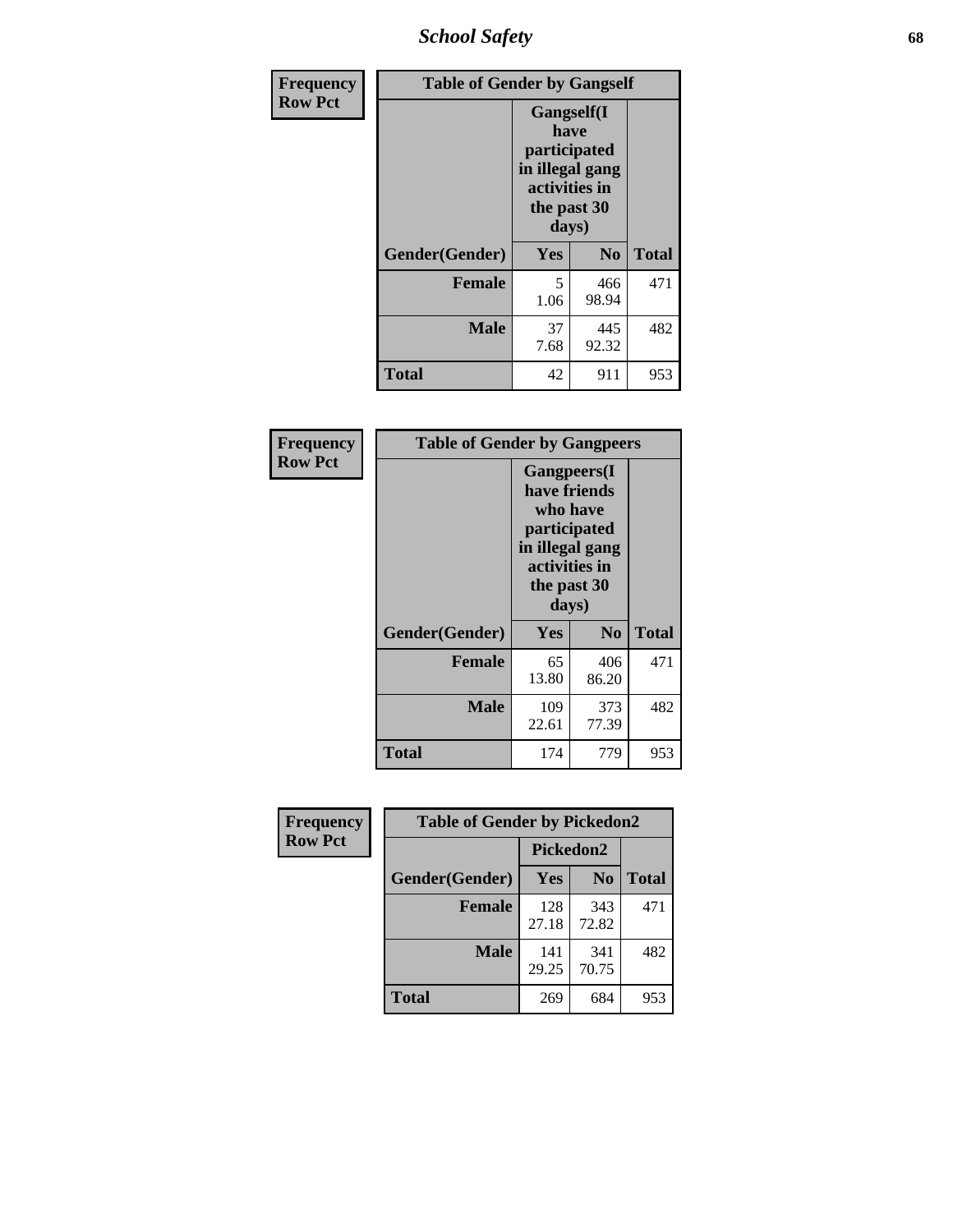*School Safety* **69**

| Frequency      | <b>Table of Gender by Safeschool2</b> |              |                |              |  |
|----------------|---------------------------------------|--------------|----------------|--------------|--|
| <b>Row Pct</b> |                                       | Safeschool2  |                |              |  |
|                | Gender(Gender)                        | Yes          | N <sub>0</sub> | <b>Total</b> |  |
|                | <b>Female</b>                         | 393<br>83.44 | 78<br>16.56    | 471          |  |
|                | <b>Male</b>                           | 383<br>79.46 | 99<br>20.54    | 482          |  |
|                | <b>Total</b>                          | 776          | 177            | 953          |  |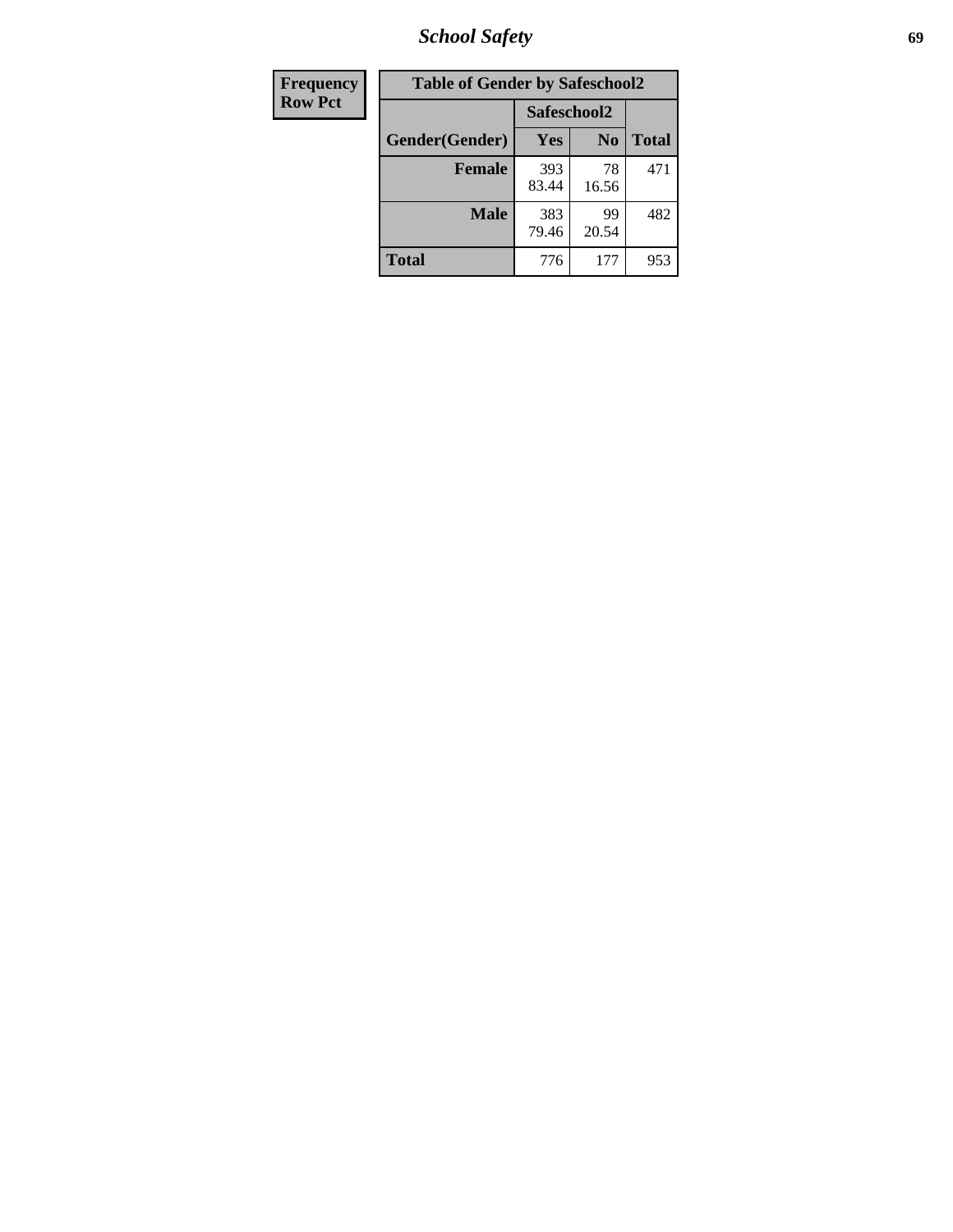# *Incidence of Drug Use* **70**

| <b>Frequency</b> | <b>Table of Gender by AlcoholAlt</b> |              |                                          |              |  |
|------------------|--------------------------------------|--------------|------------------------------------------|--------------|--|
| <b>Row Pct</b>   |                                      |              | AlcoholAlt(Alcohol<br>use, past 30 days) |              |  |
|                  | Gender(Gender)                       | <b>Yes</b>   | N <sub>0</sub>                           | <b>Total</b> |  |
|                  | <b>Female</b>                        | 114<br>24.20 | 357<br>75.80                             | 471          |  |
|                  | <b>Male</b>                          | 146<br>30.29 | 336<br>69.71                             | 482          |  |
|                  | <b>Total</b>                         | 260          | 693                                      | 953          |  |

| <b>Frequency</b> | <b>Table of Gender by TobaccoAny</b> |                                          |                |              |
|------------------|--------------------------------------|------------------------------------------|----------------|--------------|
| <b>Row Pct</b>   |                                      | TobaccoAny(Tobacco<br>use, past 30 days) |                |              |
|                  | Gender(Gender)                       | Yes                                      | N <sub>0</sub> | <b>Total</b> |
|                  | <b>Female</b>                        | 52<br>11.04                              | 419<br>88.96   | 471          |
|                  | <b>Male</b>                          | 117<br>24.27                             | 365<br>75.73   | 482          |
|                  | <b>Total</b>                         | 169                                      | 784            | 953          |

| <b>Frequency</b> | <b>Table of Gender by MarijuanaAlt</b> |                                              |                |              |
|------------------|----------------------------------------|----------------------------------------------|----------------|--------------|
| <b>Row Pct</b>   |                                        | MarijuanaAlt(Marijuana<br>use, past 30 days) |                |              |
|                  | Gender(Gender)                         | <b>Yes</b>                                   | N <sub>0</sub> | <b>Total</b> |
|                  | <b>Female</b>                          | 46<br>9.77                                   | 425<br>90.23   | 471          |
|                  | <b>Male</b>                            | 88<br>18.26                                  | 394<br>81.74   | 482          |
|                  | <b>Total</b>                           | 134                                          | 819            | 953          |

| <b>Frequency</b> | <b>Table of Gender by OtherDrugAny</b> |                                                       |                |              |
|------------------|----------------------------------------|-------------------------------------------------------|----------------|--------------|
| <b>Row Pct</b>   |                                        | <b>OtherDrugAny</b> (Other<br>drug use, past 30 days) |                |              |
|                  | Gender(Gender)                         | <b>Yes</b>                                            | N <sub>0</sub> | <b>Total</b> |
|                  | <b>Female</b>                          | 29<br>6.16                                            | 442<br>93.84   | 471          |
|                  | <b>Male</b>                            | 56<br>11.62                                           | 426<br>88.38   | 482          |
|                  | <b>Total</b>                           | 85                                                    | 868            | 953          |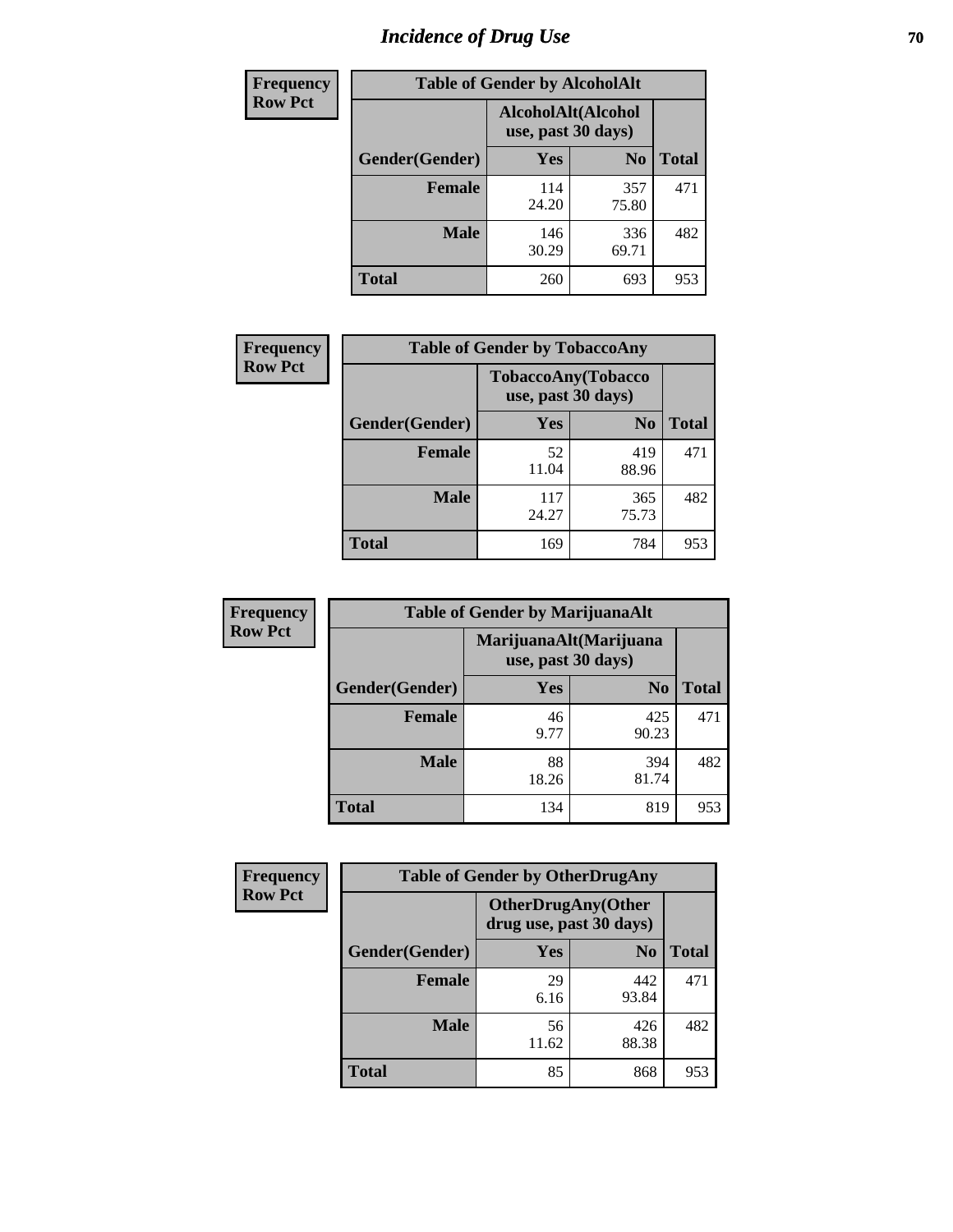#### *Average Age at Onset of Use* **71** *Results for "Average Age at Onset of Use" questions exclude students who said they did not use that substance*

#### **Gender=Female**

| <b>Variable</b>    | <b>Label</b>                                                       | <b>Mean</b> |
|--------------------|--------------------------------------------------------------------|-------------|
| Alcoholinit2       | I started using alcohol when I was                                 | 14.07       |
| Cigarettesinit2    | I started smoking tobacco when I was                               | 14.80       |
| Smokelessinit2     | I started chewing tobacco when I was                               | 13.50       |
| Marijuanainit2     | I started using marijuana when I was                               | 14.78       |
| Cocaineinit2       | I started using cocaine when I was                                 | 14.75       |
| Inhalantsinit2     | I started using inhalants when I was                               | 13.14       |
| Steroidsinit2      | I started using steroids when I was                                | 11.67       |
| Ecstasyinit2       | I started using ecstasy when I was                                 | 14.77       |
| Methinit2          | I started using methamphetamines when I was                        | 12.25       |
| Hallucinogensinit2 | I started using hallucinogens when I was                           | 13.88       |
| Prescription in t2 | I started using prescription drugs not prescribed to me when I was | 14.56       |

#### **Gender=Male**

| <b>Variable</b>    | Label                                                              | <b>Mean</b> |
|--------------------|--------------------------------------------------------------------|-------------|
| Alcoholinit2       | I started using alcohol when I was                                 | 13.87       |
| Cigarettesinit2    | I started smoking tobacco when I was                               | 14.72       |
| Smokelessinit2     | I started chewing tobacco when I was                               | 14.47       |
| Marijuanainit2     | I started using marijuana when I was                               | 14.15       |
| Cocaineinit2       | I started using cocaine when I was                                 | 12.38       |
| Inhalantsinit2     | I started using inhalants when I was                               | 10.65       |
| Steroidsinit2      | I started using steroids when I was                                | 10.41       |
| Ecstasyinit2       | I started using ecstasy when I was                                 | 12.50       |
| Methinit2          | I started using methamphetamines when I was                        | 10.07       |
| Hallucinogensinit2 | I started using hallucinogens when I was                           | 13.30       |
| Prescriptioninit2  | I started using prescription drugs not prescribed to me when I was | 13.49       |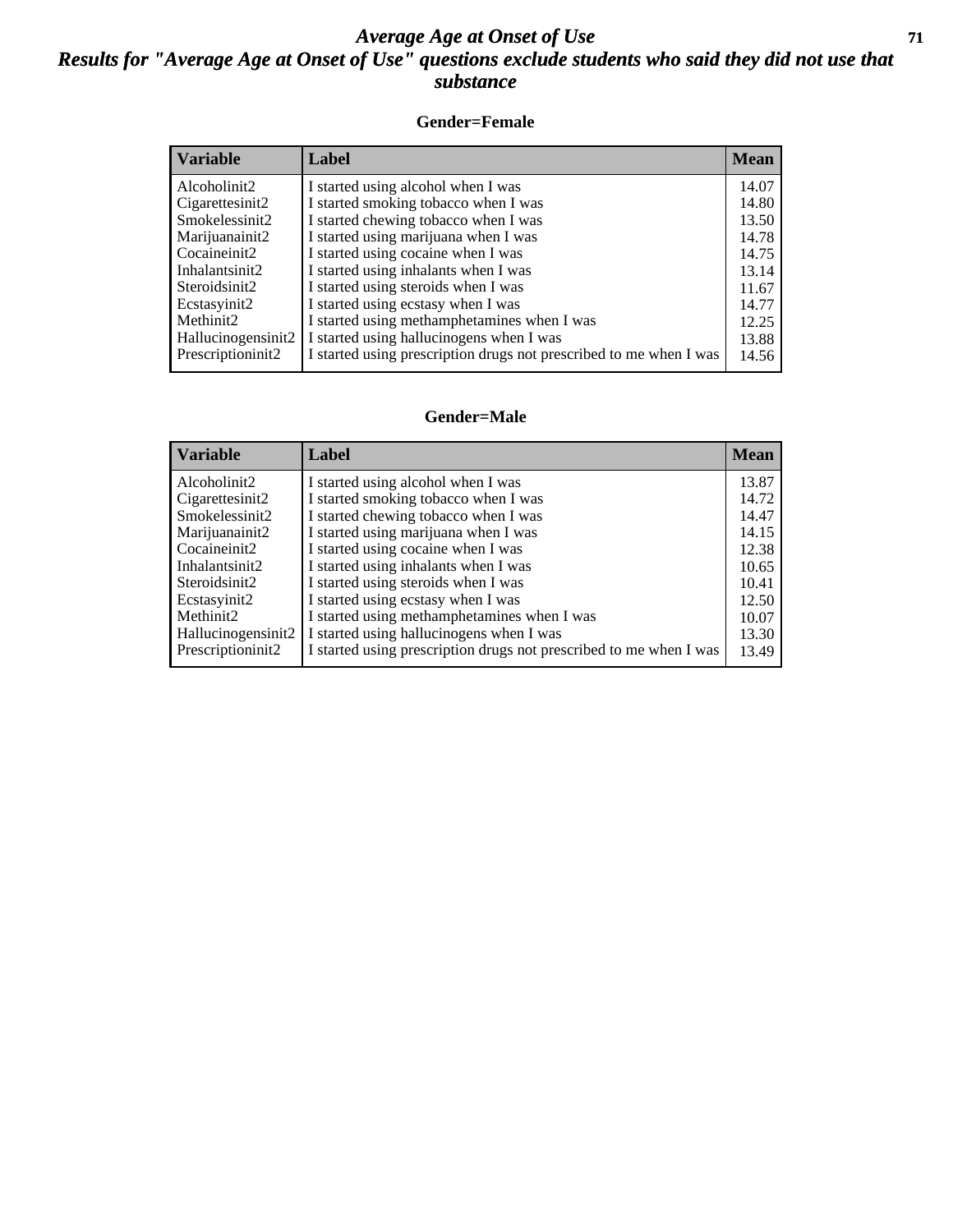# *I Think These Drugs are Harmful* **72**

| Frequency      | <b>Table of Gender by Alcoholharmdich</b> |                                                   |                |              |  |
|----------------|-------------------------------------------|---------------------------------------------------|----------------|--------------|--|
| <b>Row Pct</b> |                                           | Alcoholharmdich(I<br>think alcohol is<br>harmful) |                |              |  |
|                | Gender(Gender)                            | Yes                                               | N <sub>0</sub> | <b>Total</b> |  |
|                | <b>Female</b>                             | 358<br>76.01                                      | 113<br>23.99   | 471          |  |
|                | <b>Male</b>                               | 354<br>73.44                                      | 128<br>26.56   | 482          |  |
|                | Total                                     | 712                                               | 241            | 953          |  |

| Frequency      | <b>Table of Gender by Tobaccoharmdich</b> |                              |                   |              |  |
|----------------|-------------------------------------------|------------------------------|-------------------|--------------|--|
| <b>Row Pct</b> |                                           | think tobacco is<br>harmful) | Tobaccoharmdich(I |              |  |
|                | Gender(Gender)                            | Yes                          | $\bf N_0$         | <b>Total</b> |  |
|                | <b>Female</b>                             | 458<br>97.24                 | 13<br>2.76        | 471          |  |
|                | <b>Male</b>                               | 442<br>91.70                 | 40<br>8.30        | 482          |  |
|                | <b>Total</b>                              | 900                          | 53                | 953          |  |

| Frequency      | <b>Table of Gender by Marijuanaharmdich</b> |                                                       |                |              |  |
|----------------|---------------------------------------------|-------------------------------------------------------|----------------|--------------|--|
| <b>Row Pct</b> |                                             | Marijuanaharmdich(I<br>think marijuana is<br>harmful) |                |              |  |
|                | Gender(Gender)                              | <b>Yes</b>                                            | N <sub>0</sub> | <b>Total</b> |  |
|                | <b>Female</b>                               | 380<br>80.68                                          | 91<br>19.32    | 471          |  |
|                | <b>Male</b>                                 | 327<br>67.84                                          | 155<br>32.16   | 482          |  |
|                | <b>Total</b>                                | 707                                                   | 246            | 953          |  |

| <b>Frequency</b> | <b>Table of Gender by Otherdrugharmdich</b> |                                                          |                |              |  |
|------------------|---------------------------------------------|----------------------------------------------------------|----------------|--------------|--|
| <b>Row Pct</b>   |                                             | Otherdrugharmdich(I<br>think other drugs are<br>harmful) |                |              |  |
|                  | Gender(Gender)                              | <b>Yes</b>                                               | N <sub>0</sub> | <b>Total</b> |  |
|                  | <b>Female</b>                               | 458<br>97.24                                             | 13<br>2.76     | 471          |  |
|                  | <b>Male</b>                                 | 453<br>93.98                                             | 29<br>6.02     | 482          |  |
|                  | <b>Total</b>                                | 911                                                      | 42             | 953          |  |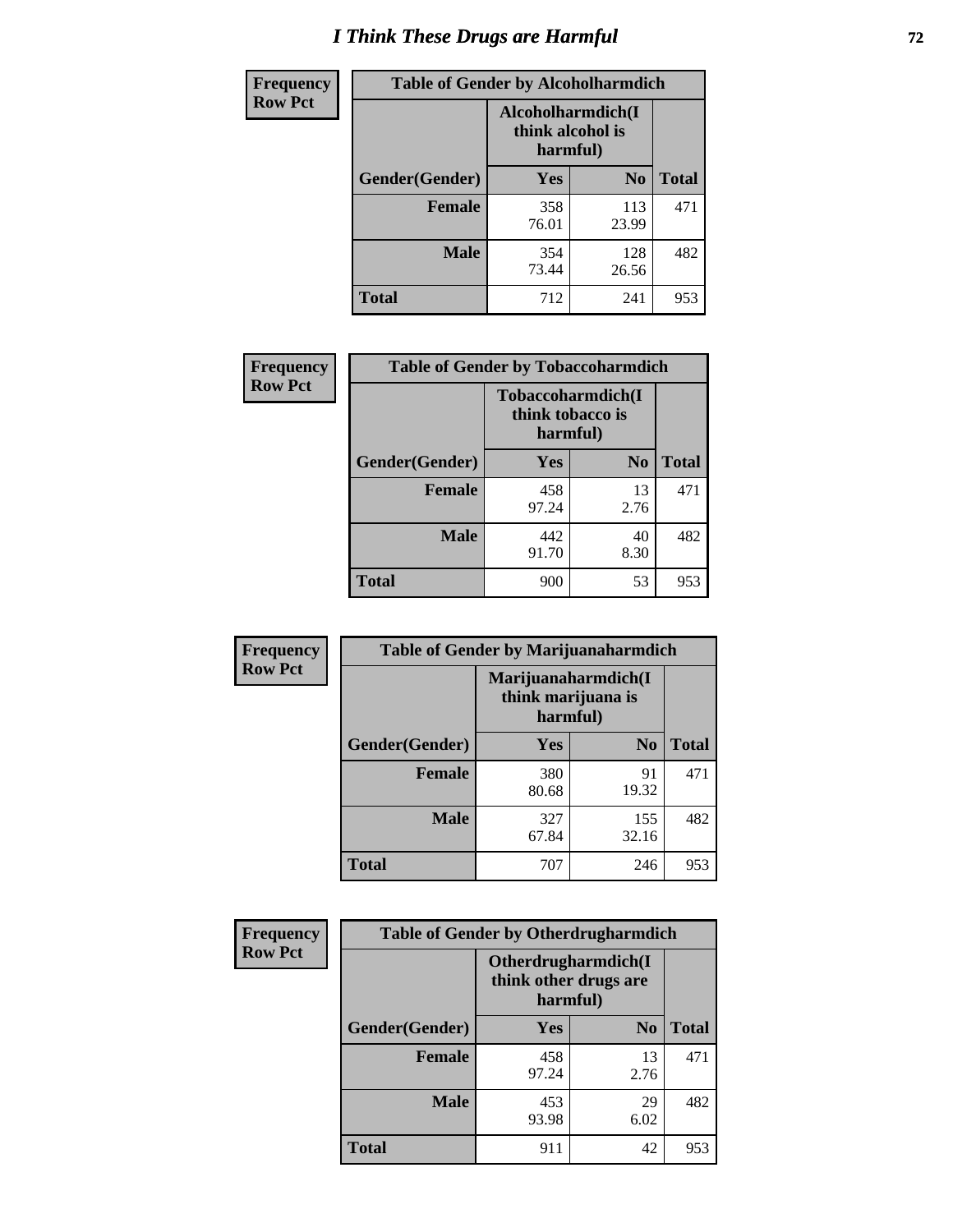| <b>Frequency</b> | <b>Table of Gender by Alcohollocation1</b> |                                                               |              |              |
|------------------|--------------------------------------------|---------------------------------------------------------------|--------------|--------------|
| <b>Row Pct</b>   |                                            | <b>Alcohollocation1(Places</b><br><b>Friends Use Alcohol)</b> |              |              |
|                  | Gender(Gender)                             |                                                               | Do Not Use   | <b>Total</b> |
|                  | <b>Female</b>                              | 277<br>58.81                                                  | 194<br>41.19 | 471          |
|                  | <b>Male</b>                                | 302<br>62.66                                                  | 180<br>37.34 | 482          |
|                  | <b>Total</b>                               | 579                                                           | 374          | 953          |

| <b>Frequency</b> | <b>Table of Gender by Alcohollocation2</b> |              |                                                               |              |
|------------------|--------------------------------------------|--------------|---------------------------------------------------------------|--------------|
| <b>Row Pct</b>   |                                            |              | <b>Alcohollocation2(Places</b><br><b>Friends Use Alcohol)</b> |              |
|                  | Gender(Gender)                             |              | Home                                                          | <b>Total</b> |
|                  | <b>Female</b>                              | 286<br>60.72 | 185<br>39.28                                                  | 471          |
|                  | <b>Male</b>                                | 267<br>55.39 | 215<br>44.61                                                  | 482          |
|                  | <b>Total</b>                               | 553          | 400                                                           | 953          |

| Frequency      | <b>Table of Gender by Alcohollocation3</b> |                                                               |               |              |
|----------------|--------------------------------------------|---------------------------------------------------------------|---------------|--------------|
| <b>Row Pct</b> |                                            | <b>Alcohollocation3(Places</b><br><b>Friends Use Alcohol)</b> |               |              |
|                | Gender(Gender)                             |                                                               | <b>School</b> | <b>Total</b> |
|                | <b>Female</b>                              | 438<br>92.99                                                  | 33<br>7.01    | 471          |
|                | <b>Male</b>                                | 443<br>91.91                                                  | 39<br>8.09    | 482          |
|                | <b>Total</b>                               | 881                                                           | 72            | 953          |

| <b>Frequency</b> | <b>Table of Gender by Alcohollocation4</b> |                                                               |             |              |
|------------------|--------------------------------------------|---------------------------------------------------------------|-------------|--------------|
| <b>Row Pct</b>   |                                            | <b>Alcohollocation4(Places</b><br><b>Friends Use Alcohol)</b> |             |              |
|                  | <b>Gender</b> (Gender)                     |                                                               | Car         | <b>Total</b> |
|                  | <b>Female</b>                              | 402<br>85.35                                                  | 69<br>14.65 | 471          |
|                  | <b>Male</b>                                | 408<br>84.65                                                  | 74<br>15.35 | 482          |
|                  | <b>Total</b>                               | 810                                                           | 143         | 953          |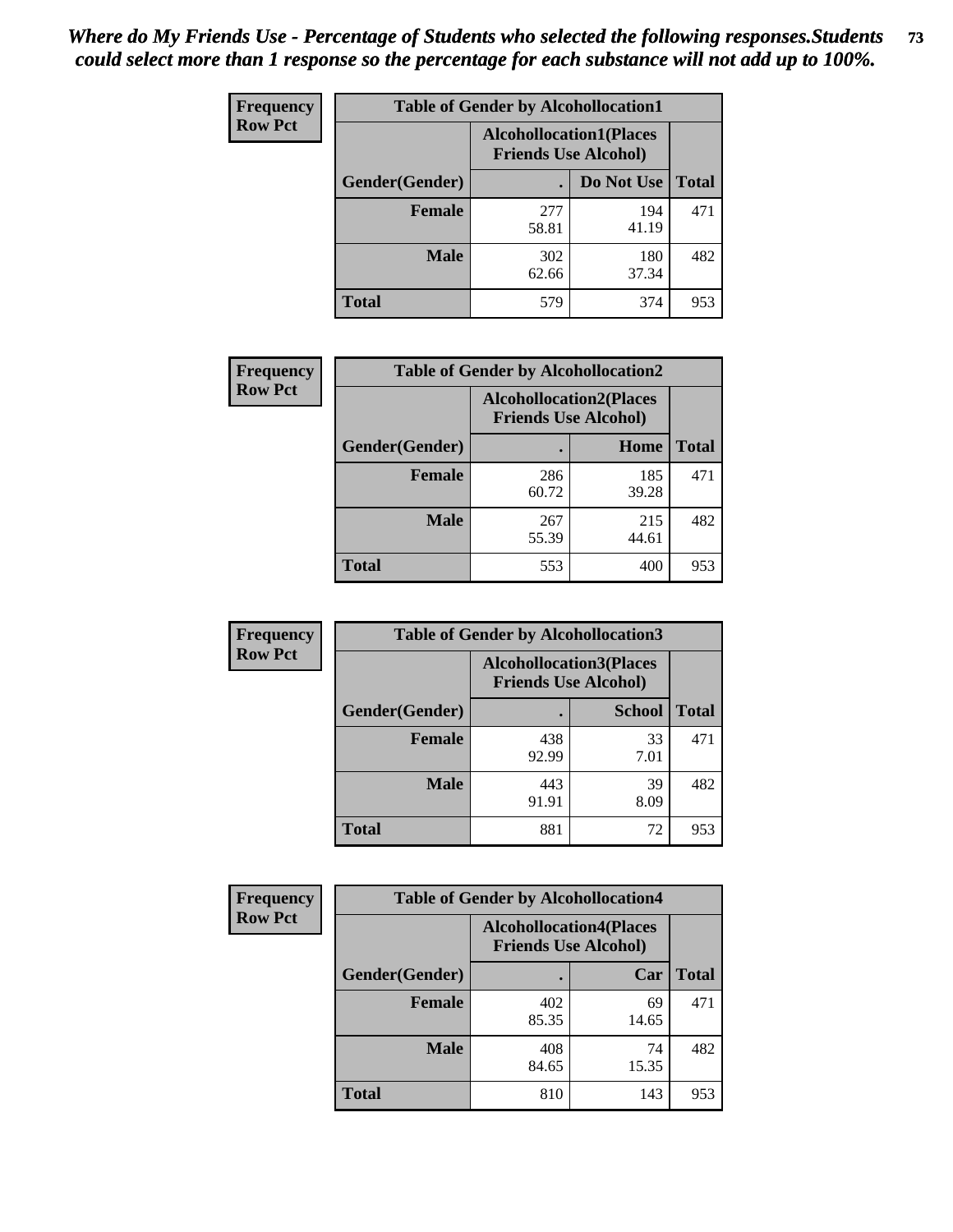| <b>Frequency</b> | <b>Table of Gender by Alcohollocation5</b> |                                |                                 |              |
|------------------|--------------------------------------------|--------------------------------|---------------------------------|--------------|
| <b>Row Pct</b>   |                                            | <b>Alcohollocation5(Places</b> | <b>Friends Use Alcohol)</b>     |              |
|                  | Gender(Gender)                             |                                | <b>Friend's</b><br><b>House</b> | <b>Total</b> |
|                  | <b>Female</b>                              | 209<br>44.37                   | 262<br>55.63                    | 471          |
|                  | <b>Male</b>                                | 246<br>51.04                   | 236<br>48.96                    | 482          |
|                  | <b>Total</b>                               | 455                            | 498                             | 953          |

| <b>Frequency</b> | <b>Table of Gender by Alcohollocation6</b> |                                                               |              |              |  |
|------------------|--------------------------------------------|---------------------------------------------------------------|--------------|--------------|--|
| <b>Row Pct</b>   |                                            | <b>Alcohollocation6(Places</b><br><b>Friends Use Alcohol)</b> |              |              |  |
|                  | Gender(Gender)                             |                                                               | <b>Other</b> | <b>Total</b> |  |
|                  | <b>Female</b>                              | 339<br>71.97                                                  | 132<br>28.03 | 471          |  |
|                  | <b>Male</b>                                | 341<br>70.75                                                  | 141<br>29.25 | 482          |  |
|                  | <b>Total</b>                               | 680                                                           | 273          | 953          |  |

| Frequency      | <b>Table of Gender by Tobaccolocation1</b> |                                                               |              |              |  |
|----------------|--------------------------------------------|---------------------------------------------------------------|--------------|--------------|--|
| <b>Row Pct</b> |                                            | <b>Tobaccolocation1(Places</b><br><b>Friends Use Tobacco)</b> |              |              |  |
|                | Gender(Gender)                             |                                                               | Do Not Use   | <b>Total</b> |  |
|                | Female                                     | 188<br>39.92                                                  | 283<br>60.08 | 471          |  |
|                | <b>Male</b>                                | 252<br>52.28                                                  | 230<br>47.72 | 482          |  |
|                | <b>Total</b>                               | 440                                                           | 513          | 953          |  |

| <b>Frequency</b> | <b>Table of Gender by Tobaccolocation2</b> |                                                               |              |              |
|------------------|--------------------------------------------|---------------------------------------------------------------|--------------|--------------|
| <b>Row Pct</b>   |                                            | <b>Tobaccolocation2(Places</b><br><b>Friends Use Tobacco)</b> |              |              |
|                  | Gender(Gender)                             |                                                               | Home         | <b>Total</b> |
|                  | Female                                     | 356<br>75.58                                                  | 115<br>24.42 | 471          |
|                  | <b>Male</b>                                | 317<br>65.77                                                  | 165<br>34.23 | 482          |
|                  | <b>Total</b>                               | 673                                                           | 280          | 953          |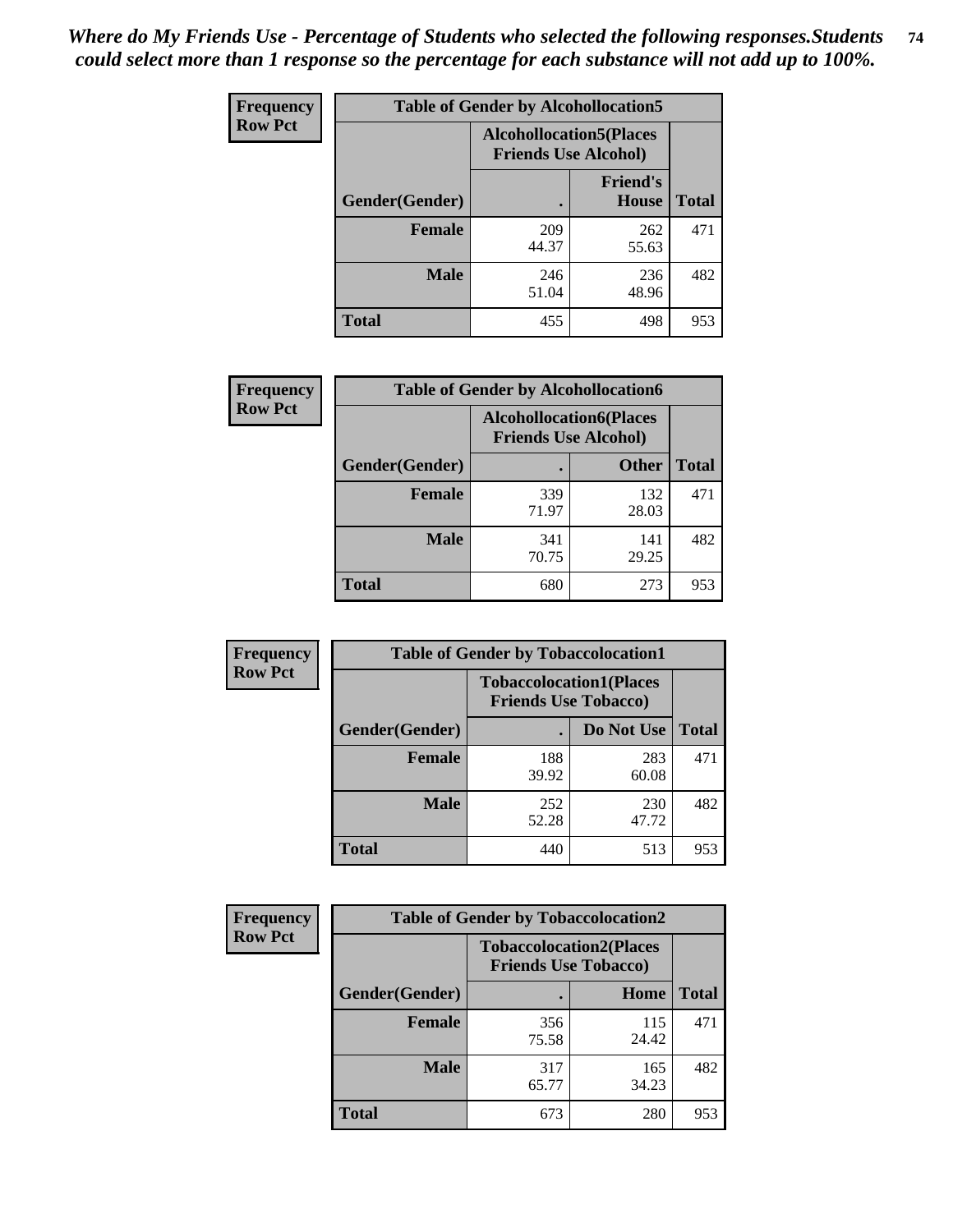| <b>Frequency</b> | <b>Table of Gender by Tobaccolocation3</b> |                                                               |               |              |
|------------------|--------------------------------------------|---------------------------------------------------------------|---------------|--------------|
| <b>Row Pct</b>   |                                            | <b>Tobaccolocation3(Places</b><br><b>Friends Use Tobacco)</b> |               |              |
|                  | Gender(Gender)                             |                                                               | <b>School</b> | <b>Total</b> |
|                  | <b>Female</b>                              | 409<br>86.84                                                  | 62<br>13.16   | 471          |
|                  | <b>Male</b>                                | 401<br>83.20                                                  | 81<br>16.80   | 482          |
|                  | <b>Total</b>                               | 810                                                           | 143           | 953          |

| <b>Frequency</b> | <b>Table of Gender by Tobaccolocation4</b> |              |                                                               |              |
|------------------|--------------------------------------------|--------------|---------------------------------------------------------------|--------------|
| <b>Row Pct</b>   |                                            |              | <b>Tobaccolocation4(Places</b><br><b>Friends Use Tobacco)</b> |              |
|                  | Gender(Gender)                             |              | Car                                                           | <b>Total</b> |
|                  | <b>Female</b>                              | 349<br>74.10 | 122<br>25.90                                                  | 471          |
|                  | <b>Male</b>                                | 336<br>69.71 | 146<br>30.29                                                  | 482          |
|                  | <b>Total</b>                               | 685          | 268                                                           | 953          |

| <b>Frequency</b> | <b>Table of Gender by Tobaccolocation5</b> |                                                               |                                 |              |
|------------------|--------------------------------------------|---------------------------------------------------------------|---------------------------------|--------------|
| <b>Row Pct</b>   |                                            | <b>Tobaccolocation5(Places</b><br><b>Friends Use Tobacco)</b> |                                 |              |
|                  | Gender(Gender)                             |                                                               | <b>Friend's</b><br><b>House</b> | <b>Total</b> |
|                  | <b>Female</b>                              | 316<br>67.09                                                  | 155<br>32.91                    | 471          |
|                  | <b>Male</b>                                | 311<br>64.52                                                  | 171<br>35.48                    | 482          |
|                  | <b>Total</b>                               | 627                                                           | 326                             | 953          |

| <b>Frequency</b> | <b>Table of Gender by Tobaccolocation6</b> |                                                               |              |              |
|------------------|--------------------------------------------|---------------------------------------------------------------|--------------|--------------|
| <b>Row Pct</b>   |                                            | <b>Tobaccolocation6(Places</b><br><b>Friends Use Tobacco)</b> |              |              |
|                  | Gender(Gender)                             |                                                               | <b>Other</b> | <b>Total</b> |
|                  | Female                                     | 350<br>74.31                                                  | 121<br>25.69 | 471          |
|                  | <b>Male</b>                                | 304<br>63.07                                                  | 178<br>36.93 | 482          |
|                  | <b>Total</b>                               | 654                                                           | 299          | 953          |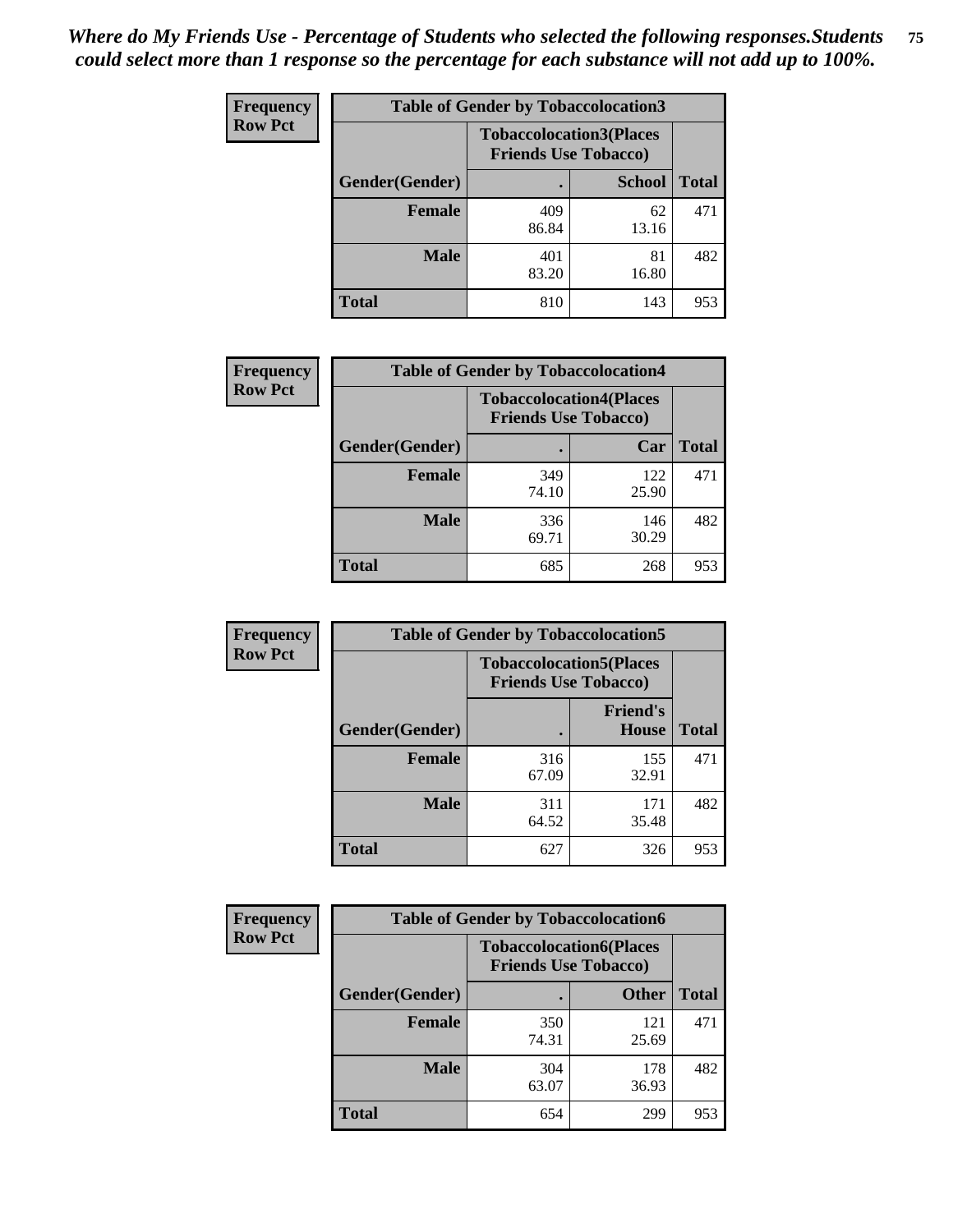| <b>Frequency</b> | <b>Table of Gender by Marijuanalocation1</b> |                                                                    |              |              |
|------------------|----------------------------------------------|--------------------------------------------------------------------|--------------|--------------|
| <b>Row Pct</b>   |                                              | <b>Marijuanalocation1(Places</b><br><b>Friends Use Marijuana</b> ) |              |              |
|                  | Gender(Gender)                               |                                                                    | Do Not Use   | <b>Total</b> |
|                  | <b>Female</b>                                | 186<br>39.49                                                       | 285<br>60.51 | 471          |
|                  | <b>Male</b>                                  | 245<br>50.83                                                       | 237<br>49.17 | 482          |
|                  | <b>Total</b>                                 | 431                                                                | 522          | 953          |

| <b>Frequency</b> | <b>Table of Gender by Marijuanalocation2</b> |                                                                    |              |              |
|------------------|----------------------------------------------|--------------------------------------------------------------------|--------------|--------------|
| <b>Row Pct</b>   |                                              | <b>Marijuanalocation2(Places</b><br><b>Friends Use Marijuana</b> ) |              |              |
|                  | Gender(Gender)                               |                                                                    | Home         | <b>Total</b> |
|                  | Female                                       | 348<br>73.89                                                       | 123<br>26.11 | 471          |
|                  | <b>Male</b>                                  | 318<br>65.98                                                       | 164<br>34.02 | 482          |
|                  | <b>Total</b>                                 | 666                                                                | 287          | 953          |

| Frequency      | <b>Table of Gender by Marijuanalocation3</b> |                                                                    |               |              |
|----------------|----------------------------------------------|--------------------------------------------------------------------|---------------|--------------|
| <b>Row Pct</b> |                                              | <b>Marijuanalocation3(Places</b><br><b>Friends Use Marijuana</b> ) |               |              |
|                | Gender(Gender)                               |                                                                    | <b>School</b> | <b>Total</b> |
|                | Female                                       | 415<br>88.11                                                       | 56<br>11.89   | 471          |
|                | <b>Male</b>                                  | 417<br>86.51                                                       | 65<br>13.49   | 482          |
|                | <b>Total</b>                                 | 832                                                                | 121           | 953          |

| <b>Frequency</b> | <b>Table of Gender by Marijuanalocation4</b> |                                |                                  |              |
|------------------|----------------------------------------------|--------------------------------|----------------------------------|--------------|
| <b>Row Pct</b>   |                                              | <b>Friends Use Marijuana</b> ) | <b>Marijuanalocation4(Places</b> |              |
|                  | Gender(Gender)                               |                                | Car                              | <b>Total</b> |
|                  | <b>Female</b>                                | 356<br>75.58                   | 115<br>24.42                     | 471          |
|                  | <b>Male</b>                                  | 347<br>71.99                   | 135<br>28.01                     | 482          |
|                  | <b>Total</b>                                 | 703                            | 250                              | 953          |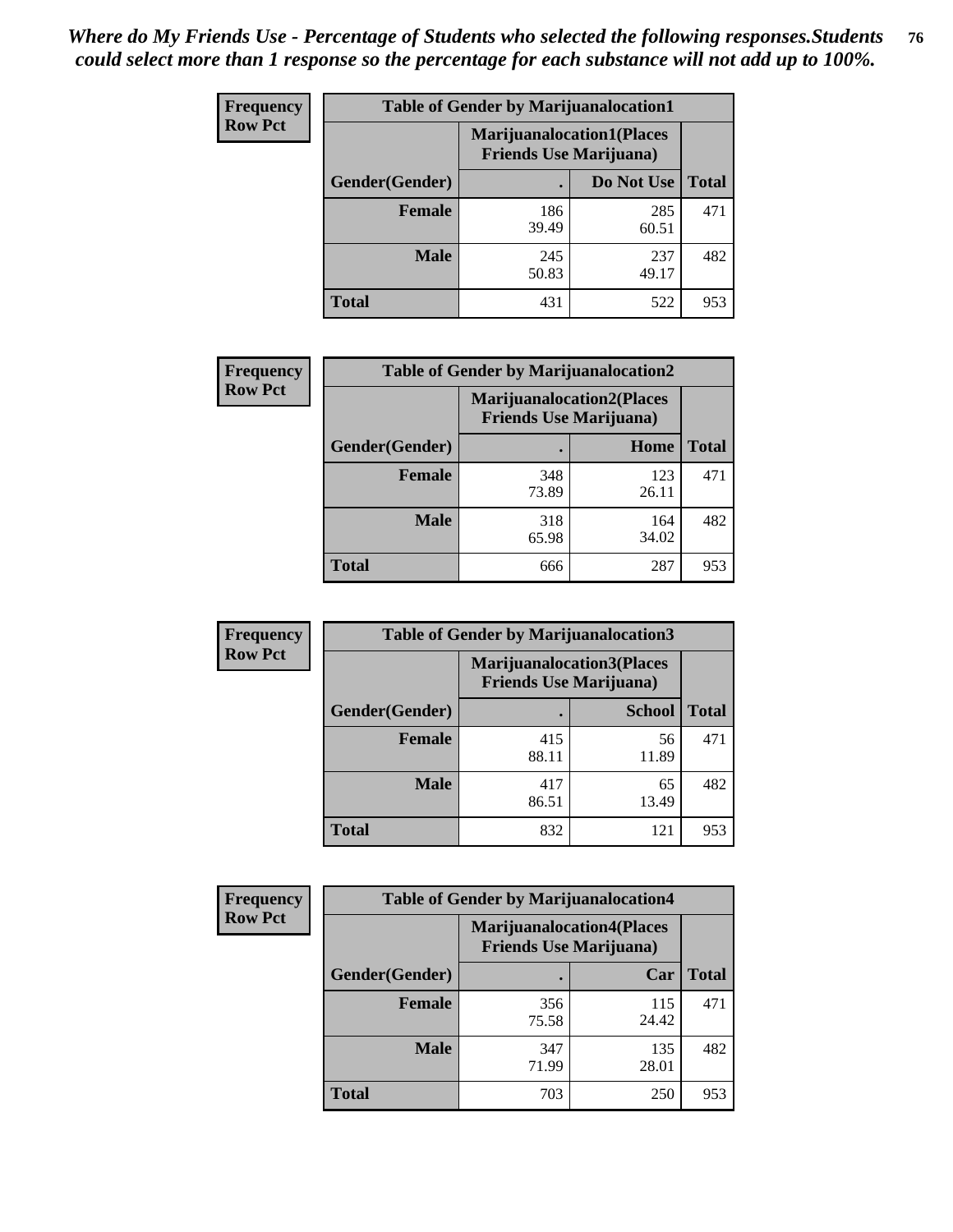| <b>Frequency</b> | <b>Table of Gender by Marijuanalocation5</b> |                                                                     |                          |              |
|------------------|----------------------------------------------|---------------------------------------------------------------------|--------------------------|--------------|
| <b>Row Pct</b>   |                                              | <b>Marijuanalocation5</b> (Places<br><b>Friends Use Marijuana</b> ) |                          |              |
|                  | Gender(Gender)                               |                                                                     | <b>Friend's</b><br>House | <b>Total</b> |
|                  | <b>Female</b>                                | 297<br>63.06                                                        | 174<br>36.94             | 471          |
|                  | <b>Male</b>                                  | 279<br>57.88                                                        | 203<br>42.12             | 482          |
|                  | <b>Total</b>                                 | 576                                                                 | 377                      | 953          |

| <b>Frequency</b> | <b>Table of Gender by Marijuanalocation6</b> |                                                                    |              |              |
|------------------|----------------------------------------------|--------------------------------------------------------------------|--------------|--------------|
| <b>Row Pct</b>   |                                              | <b>Marijuanalocation6(Places</b><br><b>Friends Use Marijuana</b> ) |              |              |
|                  | <b>Gender</b> (Gender)                       |                                                                    | <b>Other</b> | <b>Total</b> |
|                  | Female                                       | 359<br>76.22                                                       | 112<br>23.78 | 471          |
|                  | <b>Male</b>                                  | 322<br>66.80                                                       | 160<br>33.20 | 482          |
|                  | Total                                        | 681                                                                | 272          | 953          |

| <b>Frequency</b> | <b>Table of Gender by Otherdruglocation1</b> |                                                                                |              |              |
|------------------|----------------------------------------------|--------------------------------------------------------------------------------|--------------|--------------|
| <b>Row Pct</b>   |                                              | <b>Otherdruglocation1(Places</b><br><b>Friends Use Other Illegal</b><br>Drugs) |              |              |
|                  | Gender(Gender)                               |                                                                                | Do Not Use   | <b>Total</b> |
|                  | <b>Female</b>                                | 123<br>26.11                                                                   | 348<br>73.89 | 471          |
|                  | <b>Male</b>                                  | 154<br>31.95                                                                   | 328<br>68.05 | 482          |
|                  | <b>Total</b>                                 | 277                                                                            | 676          | 953          |

| <b>Frequency</b> | <b>Table of Gender by Otherdruglocation2</b> |                                            |                                   |              |
|------------------|----------------------------------------------|--------------------------------------------|-----------------------------------|--------------|
| <b>Row Pct</b>   |                                              | <b>Friends Use Other Illegal</b><br>Drugs) | <b>Otherdruglocation2(Places)</b> |              |
|                  | Gender(Gender)                               |                                            | Home                              | <b>Total</b> |
|                  | <b>Female</b>                                | 395<br>83.86                               | 76<br>16.14                       | 471          |
|                  | <b>Male</b>                                  | 382<br>79.25                               | 100<br>20.75                      | 482          |
|                  | <b>Total</b>                                 | 777                                        | 176                               | 953          |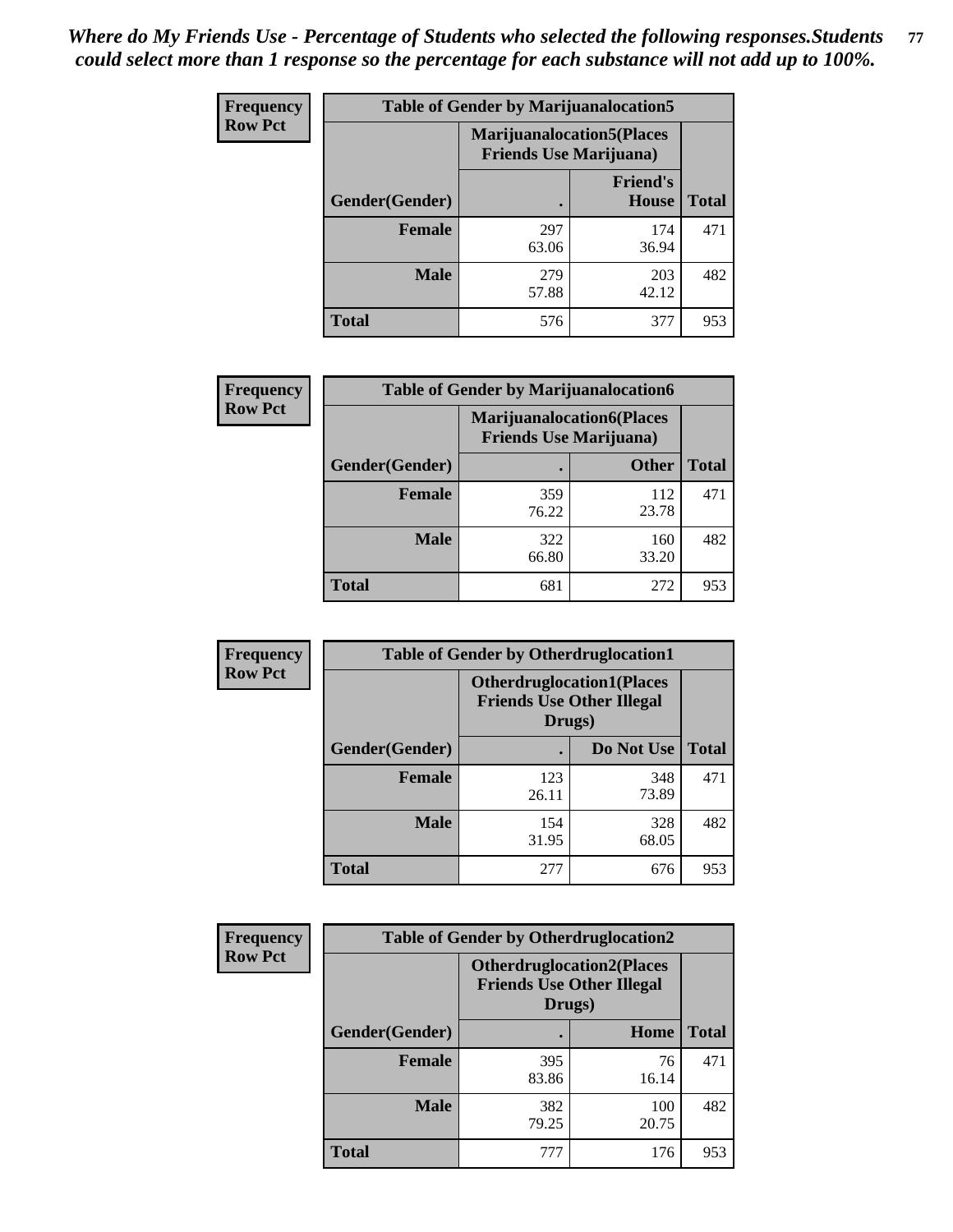| <b>Frequency</b> | <b>Table of Gender by Otherdruglocation3</b> |                                                                                |               |              |
|------------------|----------------------------------------------|--------------------------------------------------------------------------------|---------------|--------------|
| <b>Row Pct</b>   |                                              | <b>Otherdruglocation3(Places</b><br><b>Friends Use Other Illegal</b><br>Drugs) |               |              |
|                  | Gender(Gender)                               |                                                                                | <b>School</b> | <b>Total</b> |
|                  | Female                                       | 419<br>88.96                                                                   | 52<br>11.04   | 471          |
|                  | <b>Male</b>                                  | 427<br>88.59                                                                   | 55<br>11.41   | 482          |
|                  | <b>Total</b>                                 | 846                                                                            | 107           | 953          |

| Frequency      | <b>Table of Gender by Otherdruglocation4</b> |                                                                                |             |              |
|----------------|----------------------------------------------|--------------------------------------------------------------------------------|-------------|--------------|
| <b>Row Pct</b> |                                              | <b>Otherdruglocation4(Places</b><br><b>Friends Use Other Illegal</b><br>Drugs) |             |              |
|                | Gender(Gender)                               |                                                                                | Car         | <b>Total</b> |
|                | <b>Female</b>                                | 412<br>87.47                                                                   | 59<br>12.53 | 471          |
|                | <b>Male</b>                                  | 409<br>84.85                                                                   | 73<br>15.15 | 482          |
|                | <b>Total</b>                                 | 821                                                                            | 132         | 953          |

| Frequency      | <b>Table of Gender by Otherdruglocation5</b> |                                            |                                  |              |
|----------------|----------------------------------------------|--------------------------------------------|----------------------------------|--------------|
| <b>Row Pct</b> |                                              | <b>Friends Use Other Illegal</b><br>Drugs) | <b>Otherdruglocation5(Places</b> |              |
|                | Gender(Gender)                               |                                            | <b>Friend's</b><br><b>House</b>  | <b>Total</b> |
|                | <b>Female</b>                                | 364<br>77.28                               | 107<br>22.72                     | 471          |
|                | <b>Male</b>                                  | 369<br>76.56                               | 113<br>23.44                     | 482          |
|                | <b>Total</b>                                 | 733                                        | 220                              | 953          |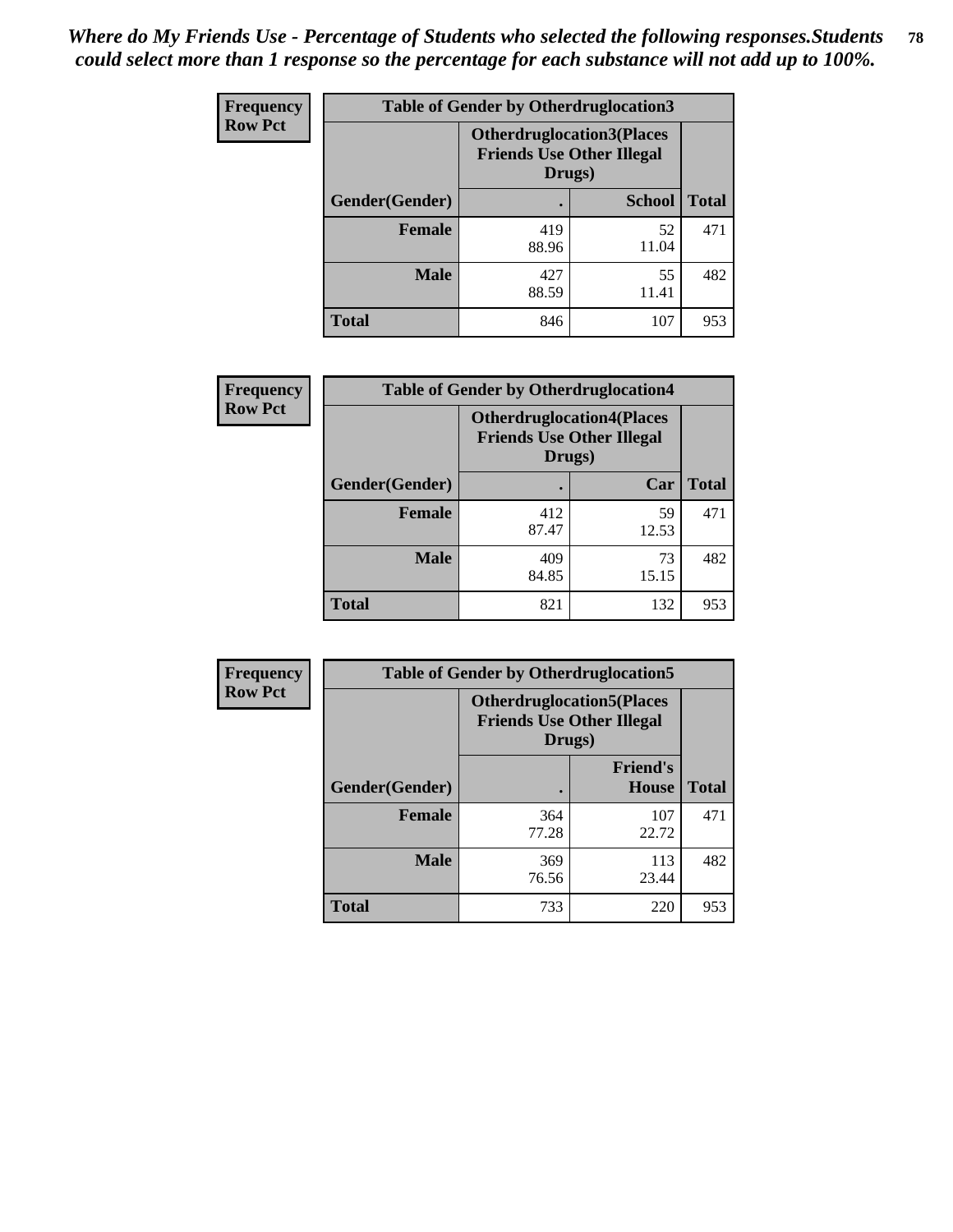| <b>Frequency</b> | <b>Table of Gender by Otherdruglocation6</b> |              |                                                                      |              |
|------------------|----------------------------------------------|--------------|----------------------------------------------------------------------|--------------|
| <b>Row Pct</b>   |                                              | Drugs)       | <b>Otherdruglocation6(Places</b><br><b>Friends Use Other Illegal</b> |              |
|                  | Gender(Gender)                               |              | <b>Other</b>                                                         | <b>Total</b> |
|                  | <b>Female</b>                                | 387<br>82.17 | 84<br>17.83                                                          | 471          |
|                  | <b>Male</b>                                  | 363<br>75.31 | 119<br>24.69                                                         | 482          |
|                  | <b>Total</b>                                 | 750          | 203                                                                  | 953          |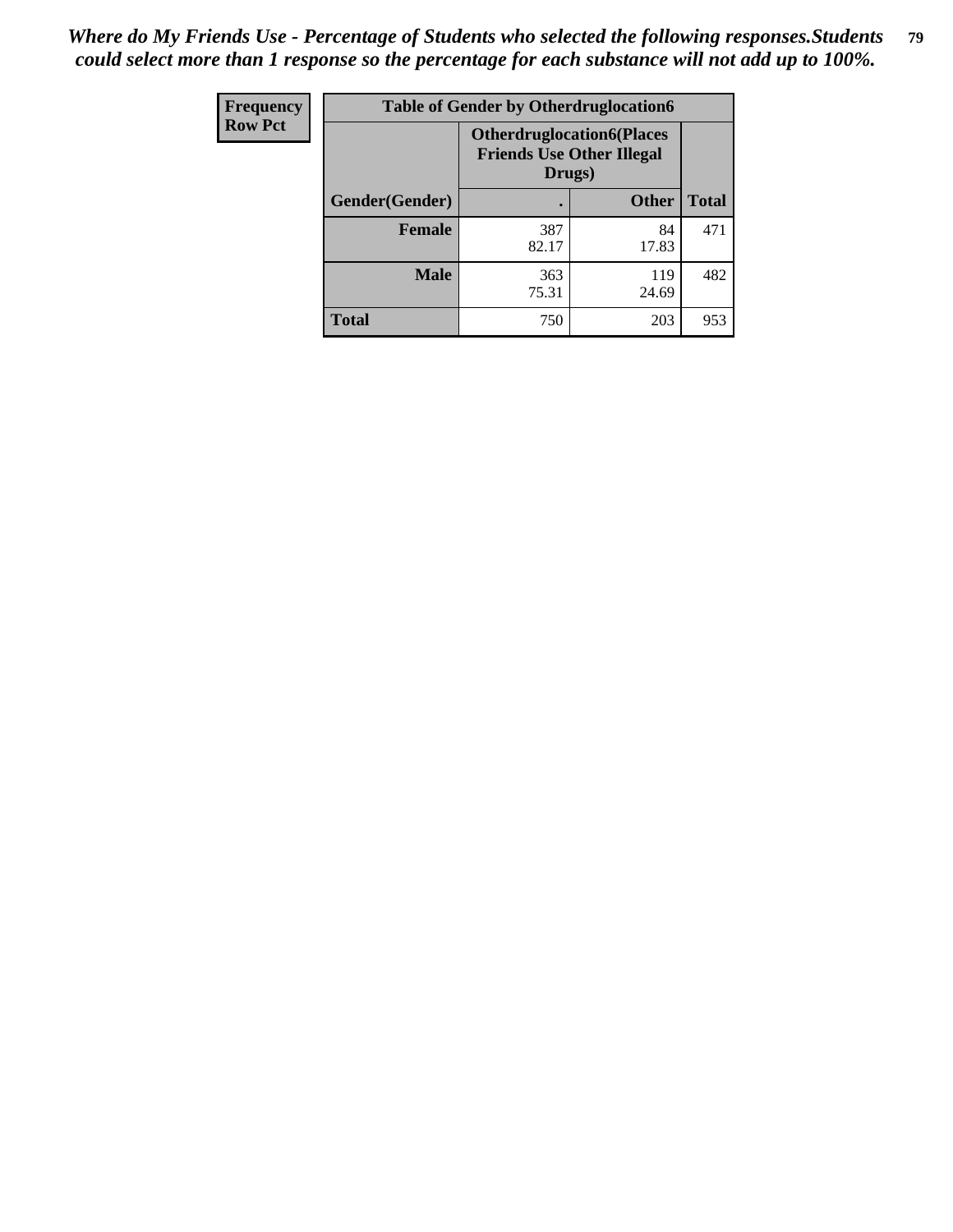| <b>Frequency</b> | <b>Table of Gender by Alcoholtime1</b> |                                                          |                      |              |
|------------------|----------------------------------------|----------------------------------------------------------|----------------------|--------------|
| <b>Row Pct</b>   |                                        | <b>Alcoholtime1(Times</b><br><b>Friends Use Alcohol)</b> |                      |              |
|                  | Gender(Gender)                         | ٠                                                        | Do Not<br><b>Use</b> | <b>Total</b> |
|                  | <b>Female</b>                          | 278<br>59.02                                             | 193<br>40.98         | 471          |
|                  | <b>Male</b>                            | 297<br>61.62                                             | 185<br>38.38         | 482          |
|                  | <b>Total</b>                           | 575                                                      | 378                  | 953          |

| Frequency      | <b>Table of Gender by Alcoholtime2</b> |                                                          |                            |              |
|----------------|----------------------------------------|----------------------------------------------------------|----------------------------|--------------|
| <b>Row Pct</b> |                                        | <b>Alcoholtime2(Times</b><br><b>Friends Use Alcohol)</b> |                            |              |
|                | Gender(Gender)                         |                                                          | <b>On Way</b><br>to School | <b>Total</b> |
|                | <b>Female</b>                          | 456<br>96.82                                             | 15<br>3.18                 | 471          |
|                | <b>Male</b>                            | 445<br>92.32                                             | 37<br>7.68                 | 482          |
|                | <b>Total</b>                           | 901                                                      | 52                         | 953          |

| <b>Frequency</b> | <b>Table of Gender by Alcoholtime3</b> |                                                   |                                |              |
|------------------|----------------------------------------|---------------------------------------------------|--------------------------------|--------------|
| <b>Row Pct</b>   |                                        | Alcoholtime3(Times<br><b>Friends Use Alcohol)</b> |                                |              |
|                  | Gender(Gender)                         |                                                   | <b>During</b><br><b>School</b> | <b>Total</b> |
|                  | Female                                 | 454<br>96.39                                      | 17<br>3.61                     | 471          |
|                  | <b>Male</b>                            | 444<br>92.12                                      | 38<br>7.88                     | 482          |
|                  | <b>Total</b>                           | 898                                               | 55                             | 953          |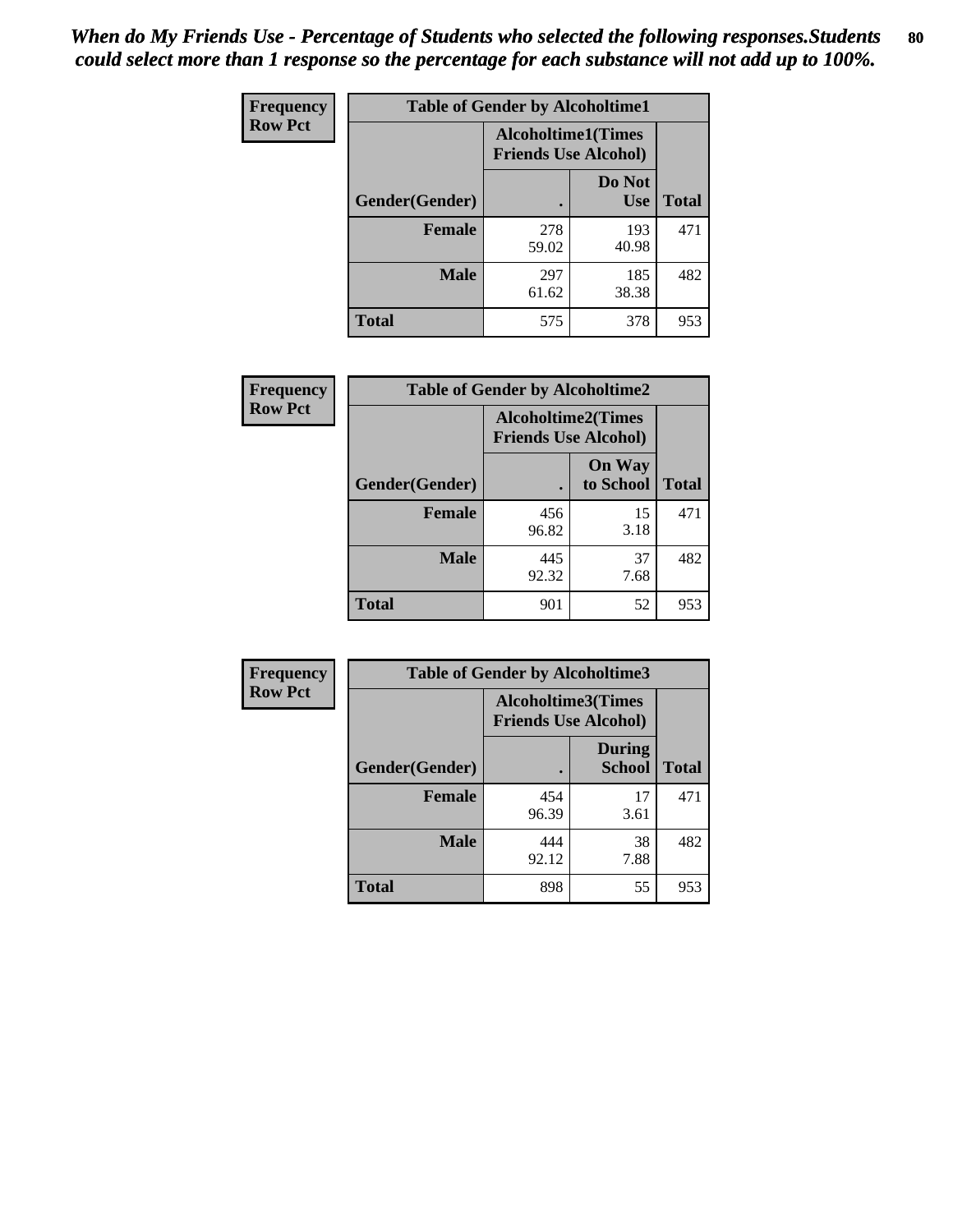*When do My Friends Use - Percentage of Students who selected the following responses.Students could select more than 1 response so the percentage for each substance will not add up to 100%.* **81**

| <b>Frequency</b> | <b>Table of Gender by Alcoholtime4</b> |                                                          |                                                |              |
|------------------|----------------------------------------|----------------------------------------------------------|------------------------------------------------|--------------|
| <b>Row Pct</b>   |                                        | <b>Alcoholtime4(Times</b><br><b>Friends Use Alcohol)</b> |                                                |              |
|                  | Gender(Gender)                         |                                                          | <b>On Way</b><br>Home<br>From<br><b>School</b> | <b>Total</b> |
|                  | <b>Female</b>                          | 443<br>94.06                                             | 28<br>5.94                                     | 471          |
|                  | <b>Male</b>                            | 442<br>91.70                                             | 40<br>8.30                                     | 482          |
|                  | <b>Total</b>                           | 885                                                      | 68                                             | 953          |

| <b>Frequency</b> | <b>Table of Gender by Alcoholtime5</b> |                                                           |              |              |
|------------------|----------------------------------------|-----------------------------------------------------------|--------------|--------------|
| <b>Row Pct</b>   |                                        | <b>Alcoholtime5</b> (Times<br><b>Friends Use Alcohol)</b> |              |              |
|                  | Gender(Gender)                         |                                                           | Weeknights   | <b>Total</b> |
|                  | <b>Female</b>                          | 370<br>78.56                                              | 101<br>21.44 | 471          |
|                  | <b>Male</b>                            | 363<br>75.31                                              | 119<br>24.69 | 482          |
|                  | <b>Total</b>                           | 733                                                       | 220          | 953          |

| <b>Frequency</b> | <b>Table of Gender by Alcoholtime6</b> |                                                          |              |              |
|------------------|----------------------------------------|----------------------------------------------------------|--------------|--------------|
| <b>Row Pct</b>   |                                        | <b>Alcoholtime6(Times</b><br><b>Friends Use Alcohol)</b> |              |              |
|                  | Gender(Gender)                         |                                                          | Weekends     | <b>Total</b> |
|                  | Female                                 | 180<br>38.22                                             | 291<br>61.78 | 471          |
|                  | <b>Male</b>                            | 187<br>38.80                                             | 295<br>61.20 | 482          |
|                  | <b>Total</b>                           | 367                                                      | 586          | 953          |

| <b>Frequency</b> | <b>Table of Gender by Tobaccotime1</b> |                                                          |                      |              |
|------------------|----------------------------------------|----------------------------------------------------------|----------------------|--------------|
| <b>Row Pct</b>   |                                        | <b>Tobaccotime1(Times</b><br><b>Friends Use Tobacco)</b> |                      |              |
|                  | Gender(Gender)                         |                                                          | Do Not<br><b>Use</b> | <b>Total</b> |
|                  | <b>Female</b>                          | 189<br>40.13                                             | 282<br>59.87         | 471          |
|                  | <b>Male</b>                            | 247<br>51.24                                             | 235<br>48.76         | 482          |
|                  | <b>Total</b>                           | 436                                                      | 517                  | 953          |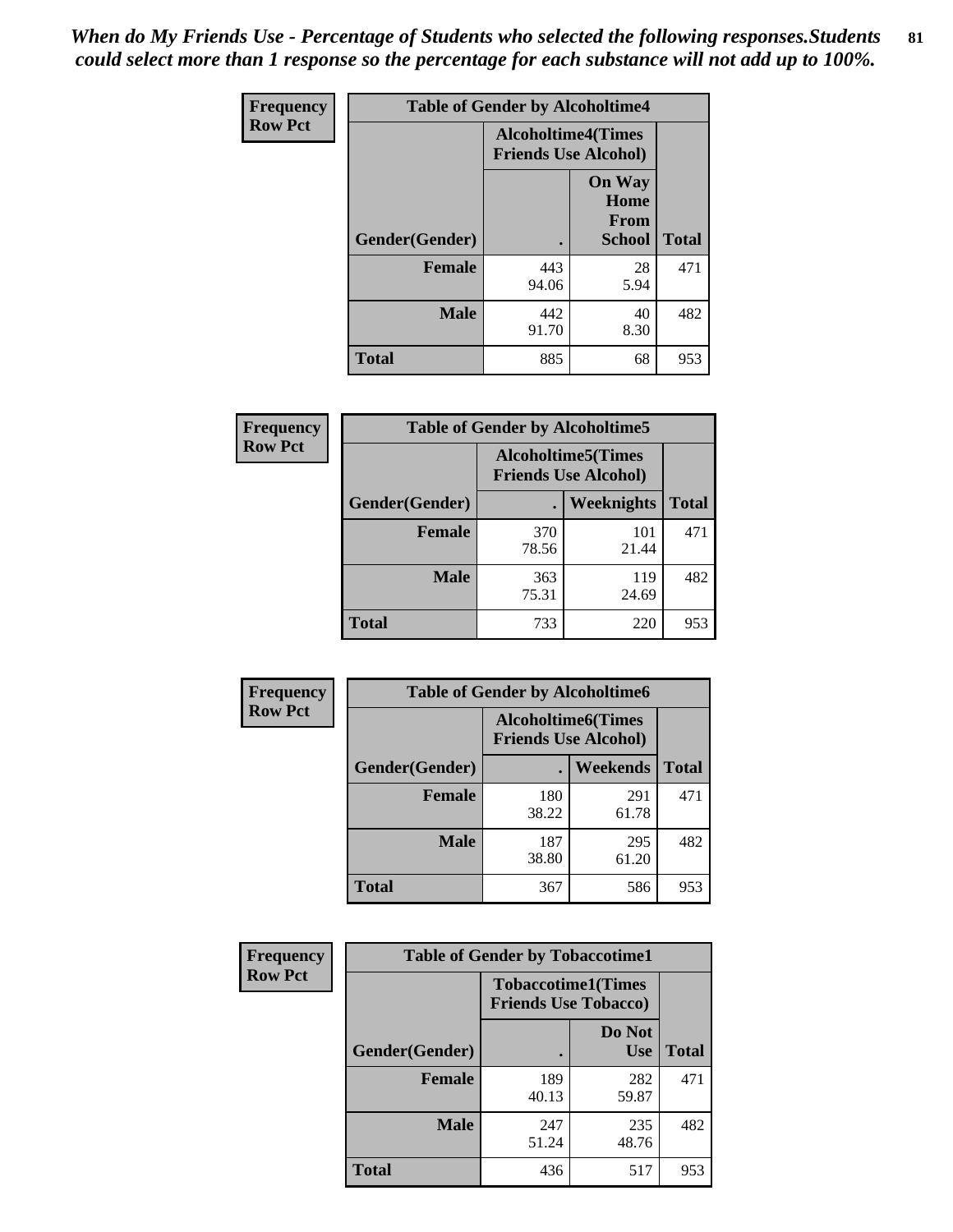*When do My Friends Use - Percentage of Students who selected the following responses.Students could select more than 1 response so the percentage for each substance will not add up to 100%.* **82**

| Frequency      | <b>Table of Gender by Tobaccotime2</b> |                                                          |                            |              |
|----------------|----------------------------------------|----------------------------------------------------------|----------------------------|--------------|
| <b>Row Pct</b> |                                        | <b>Tobaccotime2(Times</b><br><b>Friends Use Tobacco)</b> |                            |              |
|                | Gender(Gender)                         | $\bullet$                                                | <b>On Way</b><br>to School | <b>Total</b> |
|                | <b>Female</b>                          | 381<br>80.89                                             | 90<br>19.11                | 471          |
|                | <b>Male</b>                            | 374<br>77.59                                             | 108<br>22.41               | 482          |
|                | <b>Total</b>                           | 755                                                      | 198                        | 953          |

| <b>Frequency</b> | <b>Table of Gender by Tobaccotime3</b> |                                                          |                                |              |
|------------------|----------------------------------------|----------------------------------------------------------|--------------------------------|--------------|
| <b>Row Pct</b>   |                                        | <b>Tobaccotime3(Times</b><br><b>Friends Use Tobacco)</b> |                                |              |
|                  | Gender(Gender)                         |                                                          | <b>During</b><br><b>School</b> | <b>Total</b> |
|                  | <b>Female</b>                          | 427<br>90.66                                             | 44<br>9.34                     | 471          |
|                  | <b>Male</b>                            | 409<br>84.85                                             | 73<br>15.15                    | 482          |
|                  | <b>Total</b>                           | 836                                                      | 117                            | 953          |

| <b>Frequency</b> | <b>Table of Gender by Tobaccotime4</b> |                                                          |                                                |              |
|------------------|----------------------------------------|----------------------------------------------------------|------------------------------------------------|--------------|
| <b>Row Pct</b>   |                                        | <b>Tobaccotime4(Times</b><br><b>Friends Use Tobacco)</b> |                                                |              |
|                  | Gender(Gender)                         |                                                          | <b>On Way</b><br>Home<br>From<br><b>School</b> | <b>Total</b> |
|                  | <b>Female</b>                          | 443<br>94.06                                             | 28<br>5.94                                     | 471          |
|                  | <b>Male</b>                            | 442<br>91.70                                             | 40<br>8.30                                     | 482          |
|                  | <b>Total</b>                           | 885                                                      | 68                                             | 953          |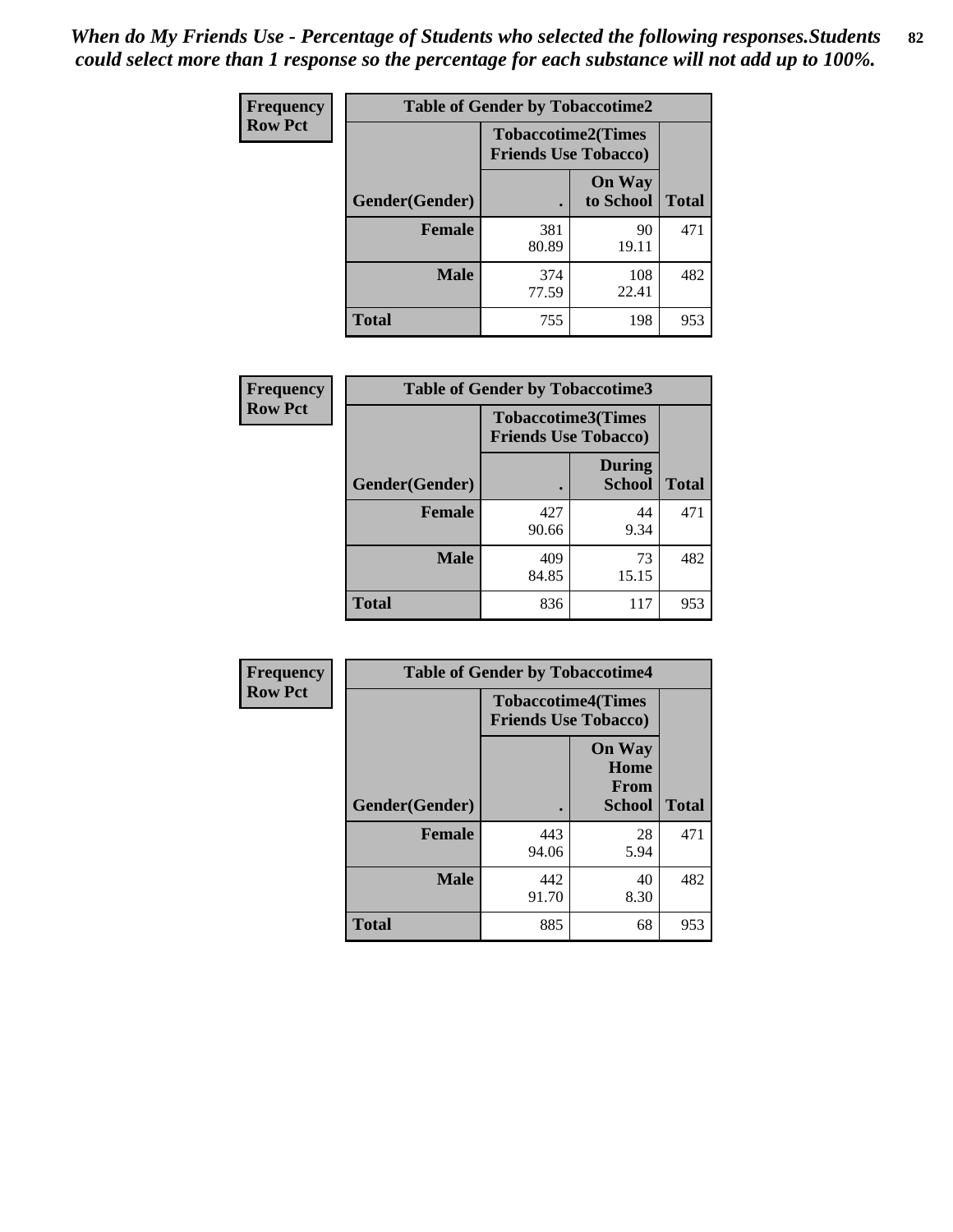| Frequency      | <b>Table of Gender by Tobaccotime5</b> |              |                                                           |              |  |
|----------------|----------------------------------------|--------------|-----------------------------------------------------------|--------------|--|
| <b>Row Pct</b> |                                        |              | <b>Tobaccotime5</b> (Times<br><b>Friends Use Tobacco)</b> |              |  |
|                | Gender(Gender)                         |              | Weeknights                                                | <b>Total</b> |  |
|                | <b>Female</b>                          | 339<br>71.97 | 132<br>28.03                                              | 471          |  |
|                | <b>Male</b>                            | 316<br>65.56 | 166<br>34.44                                              | 482          |  |
|                | <b>Total</b>                           | 655          | 298                                                       | 953          |  |

| Frequency      |                | <b>Table of Gender by Tobaccotime6</b>                   |              |              |
|----------------|----------------|----------------------------------------------------------|--------------|--------------|
| <b>Row Pct</b> |                | <b>Tobaccotime6(Times</b><br><b>Friends Use Tobacco)</b> |              |              |
|                | Gender(Gender) |                                                          | Weekends     | <b>Total</b> |
|                | Female         | 281<br>59.66                                             | 190<br>40.34 | 471          |
|                | <b>Male</b>    | 249<br>51.66                                             | 233<br>48.34 | 482          |
|                | <b>Total</b>   | 530                                                      | 423          | 953          |

| Frequency      |                | <b>Table of Gender by Marijuanatime1</b>                      |              |              |  |  |
|----------------|----------------|---------------------------------------------------------------|--------------|--------------|--|--|
| <b>Row Pct</b> |                | <b>Marijuanatime1(Times</b><br><b>Friends Use Marijuana</b> ) |              |              |  |  |
|                | Gender(Gender) |                                                               | Do Not Use   | <b>Total</b> |  |  |
|                | <b>Female</b>  | 183<br>38.85                                                  | 288<br>61.15 | 471          |  |  |
|                | <b>Male</b>    | 249<br>51.66                                                  | 233<br>48.34 | 482          |  |  |
|                | <b>Total</b>   | 432                                                           | 521          | 953          |  |  |

| <b>Frequency</b> | <b>Table of Gender by Marijuanatime2</b> |                                                               |                            |              |
|------------------|------------------------------------------|---------------------------------------------------------------|----------------------------|--------------|
| <b>Row Pct</b>   |                                          | <b>Marijuanatime2(Times</b><br><b>Friends Use Marijuana</b> ) |                            |              |
|                  | Gender(Gender)                           |                                                               | On Way to<br><b>School</b> | <b>Total</b> |
|                  | <b>Female</b>                            | 397<br>84.29                                                  | 74<br>15.71                | 471          |
|                  | <b>Male</b>                              | 385<br>79.88                                                  | 97<br>20.12                | 482          |
|                  | <b>Total</b>                             | 782                                                           | 171                        | 953          |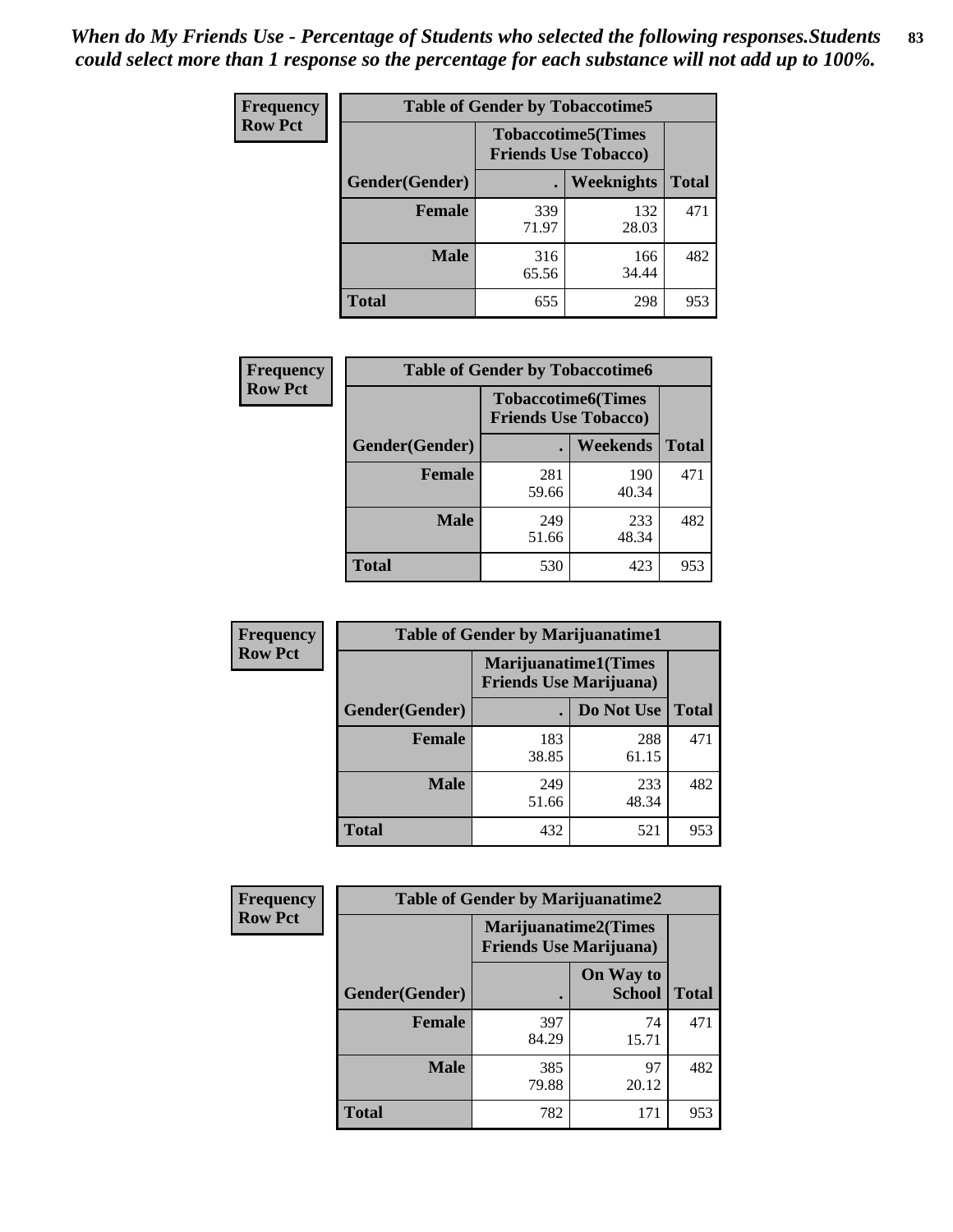*When do My Friends Use - Percentage of Students who selected the following responses.Students could select more than 1 response so the percentage for each substance will not add up to 100%.* **84**

| <b>Frequency</b> | Table of Gender by Marijuanatime3 |                                                        |                                |              |
|------------------|-----------------------------------|--------------------------------------------------------|--------------------------------|--------------|
| <b>Row Pct</b>   |                                   | Marijuanatime3(Times<br><b>Friends Use Marijuana</b> ) |                                |              |
|                  | Gender(Gender)                    |                                                        | <b>During</b><br><b>School</b> | <b>Total</b> |
|                  | <b>Female</b>                     | 432<br>91.72                                           | 39<br>8.28                     | 471          |
|                  | <b>Male</b>                       | 418<br>86.72                                           | 64<br>13.28                    | 482          |
|                  | <b>Total</b>                      | 850                                                    | 103                            | 953          |

| Frequency      | <b>Table of Gender by Marijuanatime4</b> |                                                               |                                                       |              |
|----------------|------------------------------------------|---------------------------------------------------------------|-------------------------------------------------------|--------------|
| <b>Row Pct</b> |                                          | <b>Marijuanatime4(Times</b><br><b>Friends Use Marijuana</b> ) |                                                       |              |
|                | Gender(Gender)                           |                                                               | <b>On Way</b><br>Home<br><b>From</b><br><b>School</b> | <b>Total</b> |
|                | <b>Female</b>                            | 401<br>85.14                                                  | 70<br>14.86                                           | 471          |
|                | <b>Male</b>                              | 398<br>82.57                                                  | 84<br>17.43                                           | 482          |
|                | <b>Total</b>                             | 799                                                           | 154                                                   | 953          |

| Frequency      | <b>Table of Gender by Marijuanatime5</b> |              |                                                                |              |
|----------------|------------------------------------------|--------------|----------------------------------------------------------------|--------------|
| <b>Row Pct</b> |                                          |              | <b>Marijuanatime5</b> (Times<br><b>Friends Use Marijuana</b> ) |              |
|                | Gender(Gender)                           |              | Weeknights                                                     | <b>Total</b> |
|                | <b>Female</b>                            | 353<br>74.95 | 118<br>25.05                                                   | 471          |
|                | <b>Male</b>                              | 331<br>68.67 | 151<br>31.33                                                   | 482          |
|                | <b>Total</b>                             | 684          | 269                                                            | 953          |

| Frequency      | <b>Table of Gender by Marijuanatime6</b> |                                                                |                 |              |  |
|----------------|------------------------------------------|----------------------------------------------------------------|-----------------|--------------|--|
| <b>Row Pct</b> |                                          | <b>Marijuanatime6</b> (Times<br><b>Friends Use Marijuana</b> ) |                 |              |  |
|                | Gender(Gender)                           |                                                                | <b>Weekends</b> | <b>Total</b> |  |
|                | <b>Female</b>                            | 272<br>57.75                                                   | 199<br>42.25    | 471          |  |
|                | <b>Male</b>                              | 243<br>50.41                                                   | 239<br>49.59    | 482          |  |
|                | <b>Total</b>                             | 515                                                            | 438             | 953          |  |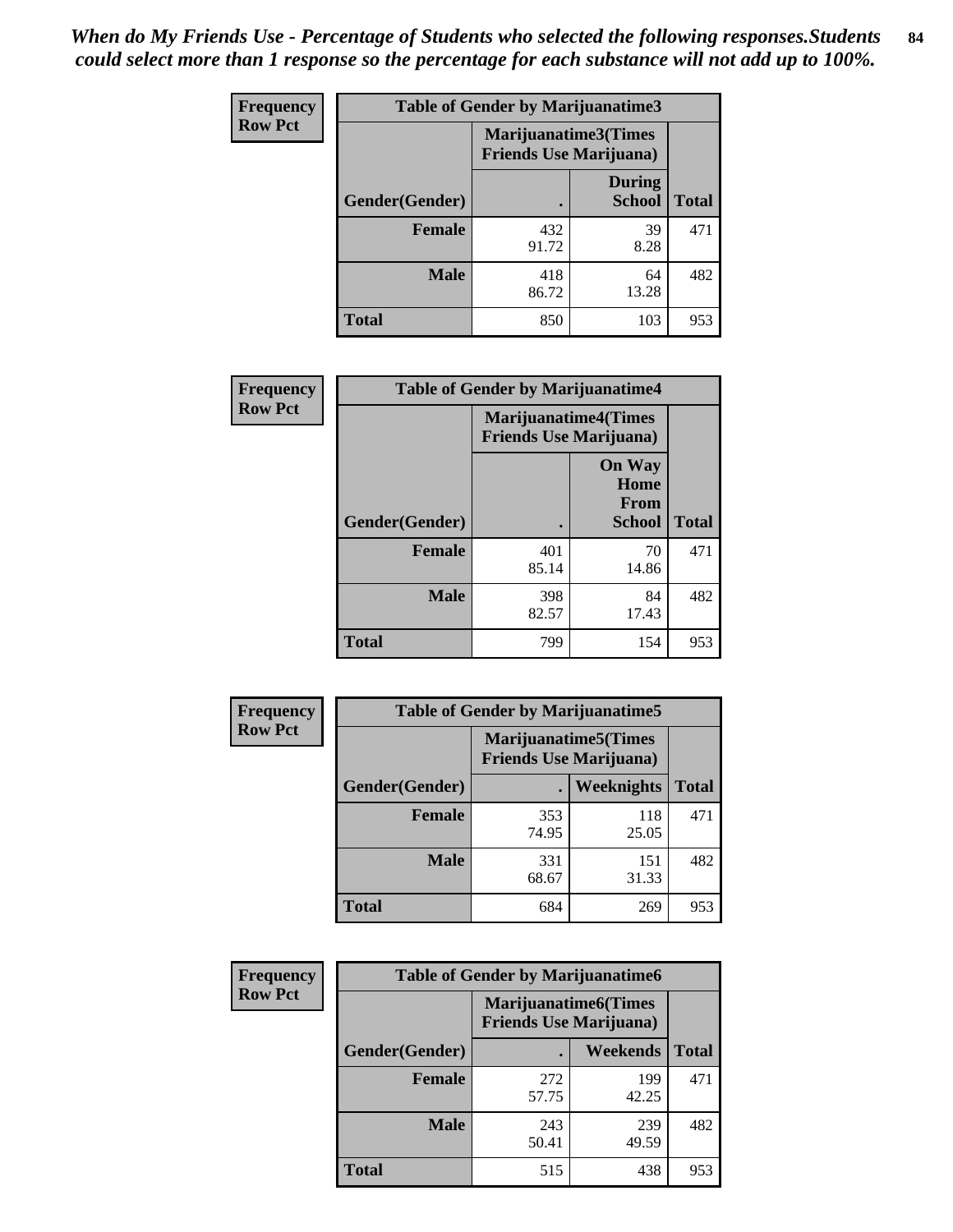| <b>Frequency</b> | <b>Table of Gender by Otherdrugtime1</b> |                                                                                   |              |              |
|------------------|------------------------------------------|-----------------------------------------------------------------------------------|--------------|--------------|
| <b>Row Pct</b>   |                                          | <b>Otherdrugtime1(Times</b><br><b>Friends Use Other</b><br><b>Illegal Drugs</b> ) |              |              |
|                  | Gender(Gender)                           |                                                                                   | Do Not Use   | <b>Total</b> |
|                  | <b>Female</b>                            | 122<br>25.90                                                                      | 349<br>74.10 | 471          |
|                  | <b>Male</b>                              | 146<br>30.29                                                                      | 336<br>69.71 | 482          |
|                  | <b>Total</b>                             | 268                                                                               | 685          | 953          |

| Frequency      | <b>Table of Gender by Otherdrugtime2</b> |                                                                                   |                            |              |
|----------------|------------------------------------------|-----------------------------------------------------------------------------------|----------------------------|--------------|
| <b>Row Pct</b> |                                          | <b>Otherdrugtime2(Times</b><br><b>Friends Use Other</b><br><b>Illegal Drugs</b> ) |                            |              |
|                | Gender(Gender)                           |                                                                                   | On Way to<br><b>School</b> | <b>Total</b> |
|                | <b>Female</b>                            | 437<br>92.78                                                                      | 34<br>7.22                 | 471          |
|                | <b>Male</b>                              | 427<br>88.59                                                                      | 55<br>11.41                | 482          |
|                | <b>Total</b>                             | 864                                                                               | 89                         | 953          |

| Frequency      | <b>Table of Gender by Otherdrugtime3</b> |                        |                                                  |              |
|----------------|------------------------------------------|------------------------|--------------------------------------------------|--------------|
| <b>Row Pct</b> |                                          | <b>Illegal Drugs</b> ) | Otherdrugtime3(Times<br><b>Friends Use Other</b> |              |
|                | Gender(Gender)                           |                        | <b>During</b><br><b>School</b>                   | <b>Total</b> |
|                | <b>Female</b>                            | 442<br>93.84           | 29<br>6.16                                       | 471          |
|                | <b>Male</b>                              | 438<br>90.87           | 44<br>9.13                                       | 482          |
|                | <b>Total</b>                             | 880                    | 73                                               | 953          |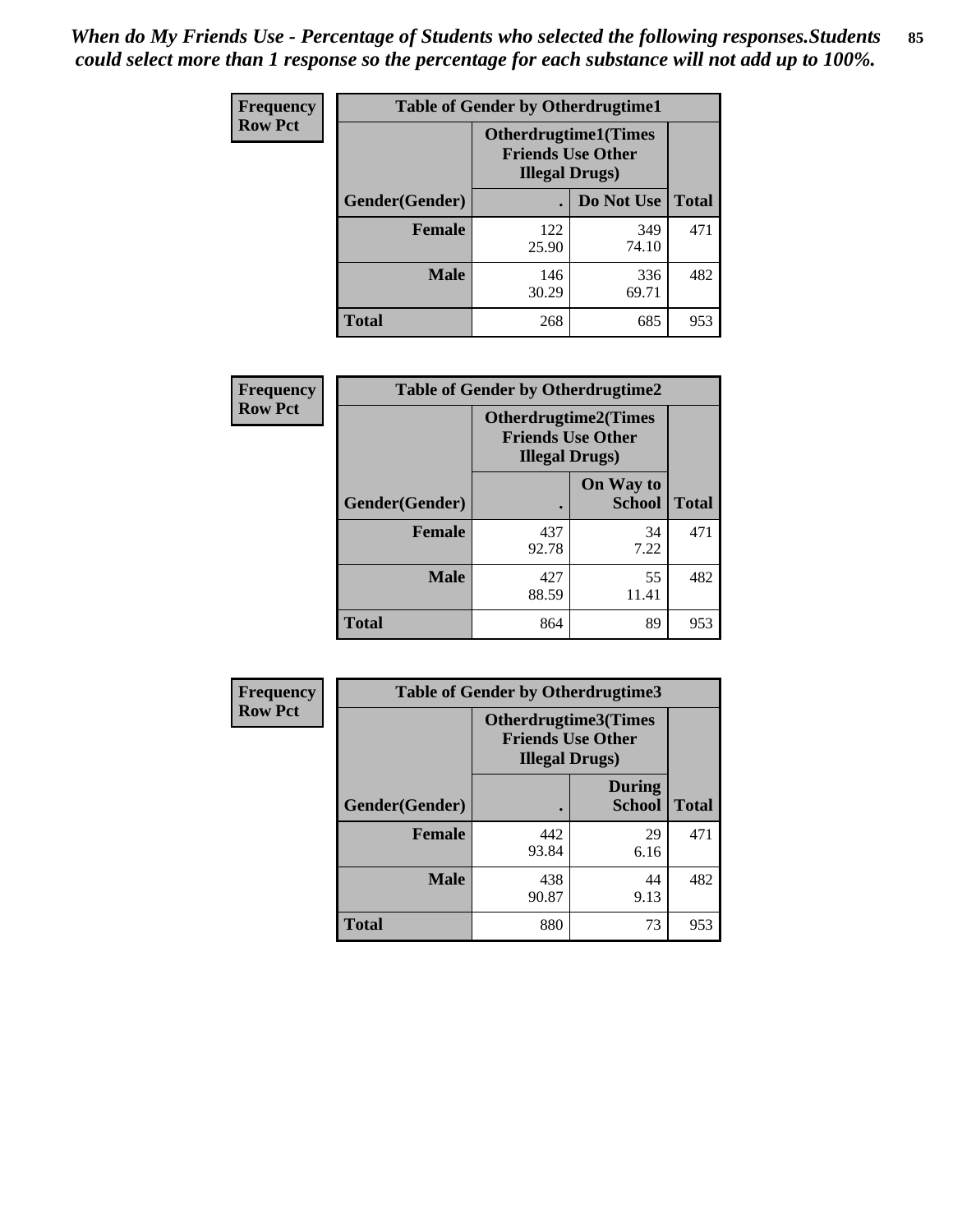*When do My Friends Use - Percentage of Students who selected the following responses.Students could select more than 1 response so the percentage for each substance will not add up to 100%.* **86**

| <b>Frequency</b> | <b>Table of Gender by Otherdrugtime4</b> |                        |                                                         |              |
|------------------|------------------------------------------|------------------------|---------------------------------------------------------|--------------|
| <b>Row Pct</b>   |                                          | <b>Illegal Drugs</b> ) | <b>Otherdrugtime4(Times</b><br><b>Friends Use Other</b> |              |
|                  | Gender(Gender)                           |                        | <b>On Way</b><br>Home<br><b>From</b><br><b>School</b>   | <b>Total</b> |
|                  | Female                                   | 437<br>92.78           | 34<br>7.22                                              | 471          |
|                  | <b>Male</b>                              | 431<br>89.42           | 51<br>10.58                                             | 482          |
|                  | <b>Total</b>                             | 868                    | 85                                                      | 953          |

| Frequency      | <b>Table of Gender by Otherdrugtime5</b> |                                                                                    |             |              |
|----------------|------------------------------------------|------------------------------------------------------------------------------------|-------------|--------------|
| <b>Row Pct</b> |                                          | <b>Otherdrugtime5</b> (Times<br><b>Friends Use Other</b><br><b>Illegal Drugs</b> ) |             |              |
|                | Gender(Gender)                           |                                                                                    | Weeknights  | <b>Total</b> |
|                | <b>Female</b>                            | 403<br>85.56                                                                       | 68<br>14.44 | 471          |
|                | <b>Male</b>                              | 401<br>83.20                                                                       | 81<br>16.80 | 482          |
|                | <b>Total</b>                             | 804                                                                                | 149         | 953          |

| <b>Frequency</b> | <b>Table of Gender by Otherdrugtime6</b> |                                                                                   |              |              |
|------------------|------------------------------------------|-----------------------------------------------------------------------------------|--------------|--------------|
| <b>Row Pct</b>   |                                          | <b>Otherdrugtime6(Times</b><br><b>Friends Use Other</b><br><b>Illegal Drugs</b> ) |              |              |
|                  | Gender(Gender)                           |                                                                                   | Weekends     | <b>Total</b> |
|                  | <b>Female</b>                            | 337<br>71.55                                                                      | 134<br>28.45 | 471          |
|                  | <b>Male</b>                              | 339<br>70.33                                                                      | 143<br>29.67 | 482          |
|                  | <b>Total</b>                             | 676                                                                               | 277          | 953          |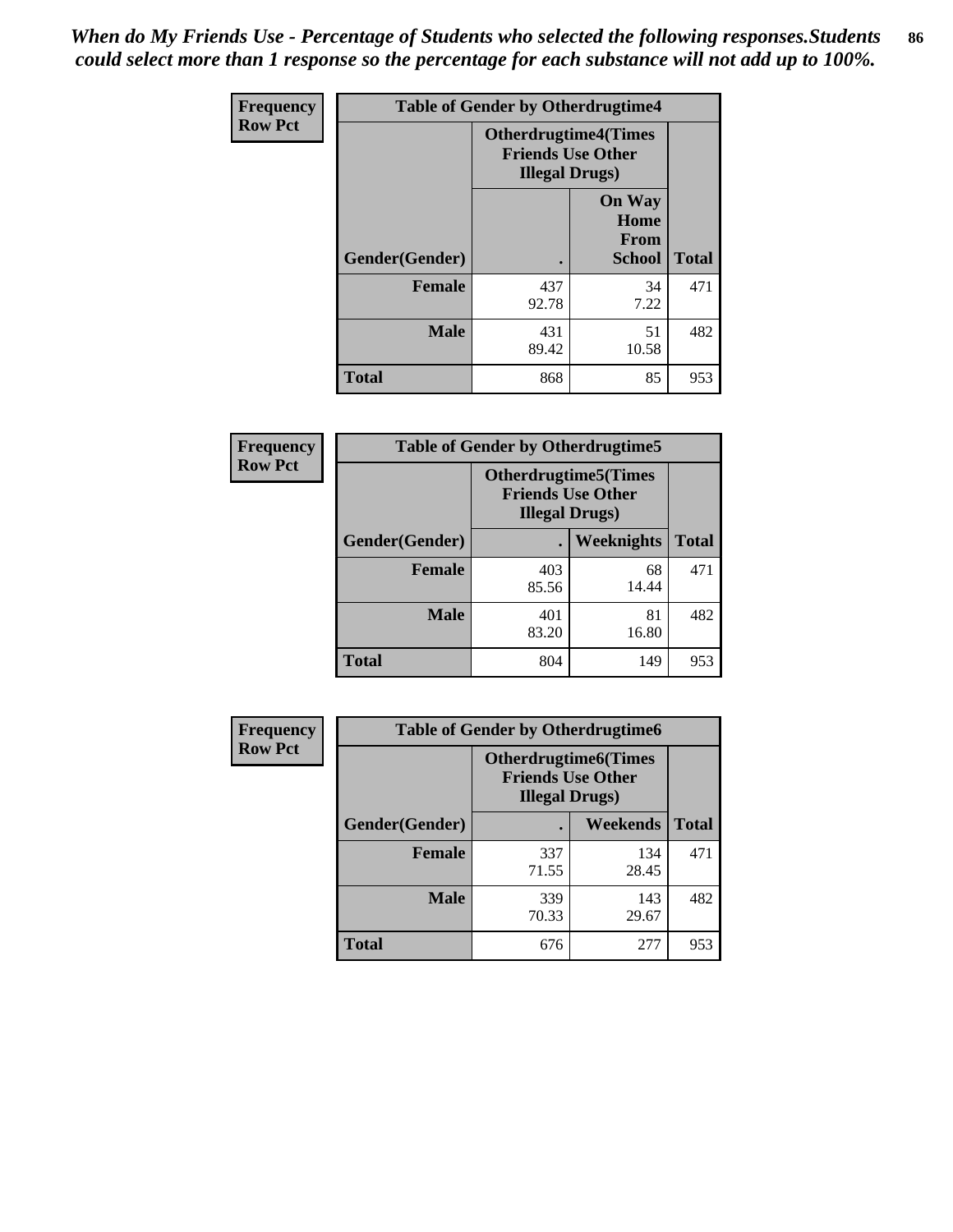# *Other Questions* **87**

| <b>Frequency</b> | <b>Table of Gender by Educationalcohol</b> |                                                                                                                                       |                |              |
|------------------|--------------------------------------------|---------------------------------------------------------------------------------------------------------------------------------------|----------------|--------------|
| <b>Row Pct</b>   |                                            | <b>Educationalcohol</b> (I<br>have been taught<br>about alcohol,<br>tobacco,<br>and other drugs<br>within the last year<br>at school) |                |              |
|                  | Gender(Gender)                             | <b>Yes</b>                                                                                                                            | N <sub>0</sub> | <b>Total</b> |
|                  | <b>Female</b>                              | 372<br>78.98                                                                                                                          | 99<br>21.02    | 471          |
|                  | <b>Male</b>                                | 363<br>75.31                                                                                                                          | 119<br>24.69   | 482          |
|                  | <b>Total</b>                               | 735                                                                                                                                   | 218            | 953          |

| Frequency      |                | <b>Table of Gender by Rodedrinking</b>                                                                              |                |              |  |
|----------------|----------------|---------------------------------------------------------------------------------------------------------------------|----------------|--------------|--|
| <b>Row Pct</b> |                | Rodedrinking(In<br>the past 30 days I<br>have ridden in a<br>car with a driver<br>who had been<br>drinking alcohol) |                |              |  |
|                | Gender(Gender) | Yes                                                                                                                 | N <sub>0</sub> | <b>Total</b> |  |
|                | <b>Female</b>  | 51<br>10.83                                                                                                         | 420<br>89.17   | 471          |  |
|                | <b>Male</b>    | 59<br>12.24                                                                                                         | 423<br>87.76   | 482          |  |
|                | <b>Total</b>   | 110                                                                                                                 | 843            | 953          |  |

| Frequency      | <b>Table of Gender by Drugsschool</b> |                                                                                                                                     |                |              |  |
|----------------|---------------------------------------|-------------------------------------------------------------------------------------------------------------------------------------|----------------|--------------|--|
| <b>Row Pct</b> |                                       | <b>Drugsschool</b> (During<br>the past 12 months,<br>I have been offered,<br>sold,<br>or given illegal drugs<br>on school property) |                |              |  |
|                | Gender(Gender)                        | Yes                                                                                                                                 | $\mathbf{N_0}$ | <b>Total</b> |  |
|                | <b>Female</b>                         | 81<br>17.20                                                                                                                         | 390<br>82.80   | 471          |  |
|                | <b>Male</b>                           | 132<br>27.39                                                                                                                        | 350<br>72.61   | 482          |  |
|                | <b>Total</b>                          | 213                                                                                                                                 | 740            | 953          |  |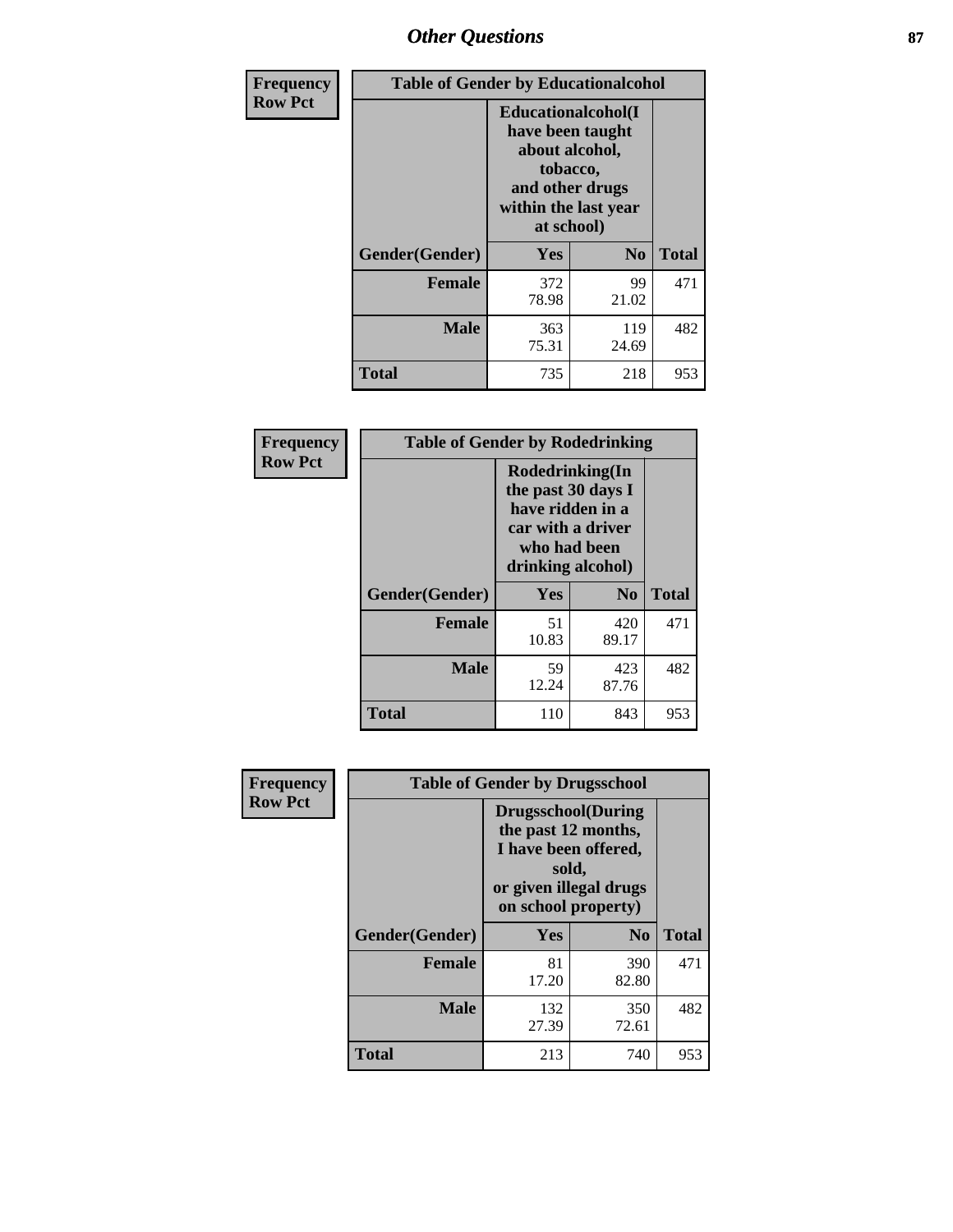# *Other Questions* **88**

**Frequency Row Pct**

| <b>Table of Gender by Bingedrinking</b> |                            |                                                                                                         |                   |                   |                        |                               |                   |              |
|-----------------------------------------|----------------------------|---------------------------------------------------------------------------------------------------------|-------------------|-------------------|------------------------|-------------------------------|-------------------|--------------|
|                                         |                            | Bingedrinking(I have drunk five or more<br>drinks of alcohol at one sitting during the<br>last 30 days) |                   |                   |                        |                               |                   |              |
| <b>Gender</b> (Gender)                  | $\mathbf 0$<br><b>Days</b> | 1 or<br>2<br>days                                                                                       | 3 to<br>5<br>days | 6 to<br>9<br>days | 10<br>to<br>19<br>days | <b>20</b><br>to<br>29<br>days | All<br>30<br>days | <b>Total</b> |
| <b>Female</b>                           | 406<br>86.20               | 17<br>3.61                                                                                              | 17<br>3.61        | 15<br>3.18        | 10<br>2.12             | 2<br>0.42                     | 4<br>0.85         | 471          |
| <b>Male</b>                             | 370<br>76.76               | 30<br>6.22                                                                                              | 29<br>6.02        | 16<br>3.32        | 15<br>3.11             | 12<br>2.49                    | 10<br>2.07        | 482          |
| <b>Total</b>                            | 776                        | 47                                                                                                      | 46                | 31                | 25                     | 14                            | 14                | 953          |

| Frequency      |                |                                                                                                 | <b>Table of Gender by Educationaids</b> |              |  |
|----------------|----------------|-------------------------------------------------------------------------------------------------|-----------------------------------------|--------------|--|
| <b>Row Pct</b> |                | <b>Educationaids</b> (I<br>have been taught<br>about HIV/AIDS<br>at school in the<br>past year) |                                         |              |  |
|                | Gender(Gender) | Yes                                                                                             | $\bf N_0$                               | <b>Total</b> |  |
|                | <b>Female</b>  | 399<br>84.71                                                                                    | 72<br>15.29                             | 471          |  |
|                | <b>Male</b>    | 376<br>78.01                                                                                    | 106<br>21.99                            | 482          |  |
|                | <b>Total</b>   | 775                                                                                             | 178                                     | 953          |  |

| <b>Frequency</b> | <b>Table of Gender by Suicideconsider</b> |                        |                |              |
|------------------|-------------------------------------------|------------------------|----------------|--------------|
| <b>Row Pct</b>   |                                           | <b>Suicideconsider</b> |                |              |
|                  | Gender(Gender)                            | Yes                    | N <sub>0</sub> | <b>Total</b> |
|                  | <b>Female</b>                             | 45<br>9.55             | 426<br>90.45   | 471          |
|                  | <b>Male</b>                               | 62<br>12.86            | 420<br>87.14   | 482          |
|                  | <b>Total</b>                              | 107                    | 846            | 953          |